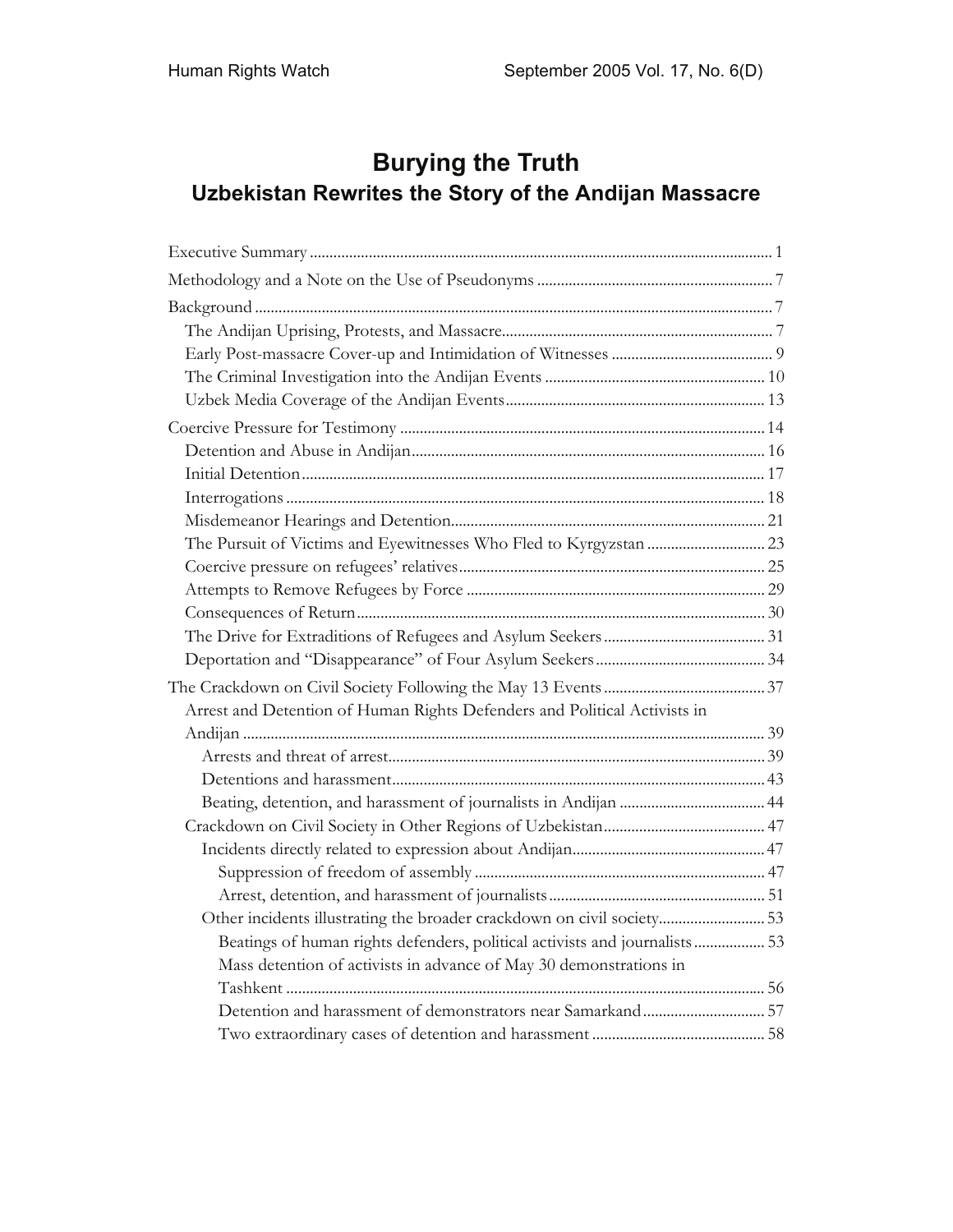| Vilification of human rights defenders, political activists, and journalists |  |
|------------------------------------------------------------------------------|--|
|                                                                              |  |
|                                                                              |  |
|                                                                              |  |
|                                                                              |  |
|                                                                              |  |
|                                                                              |  |
|                                                                              |  |
|                                                                              |  |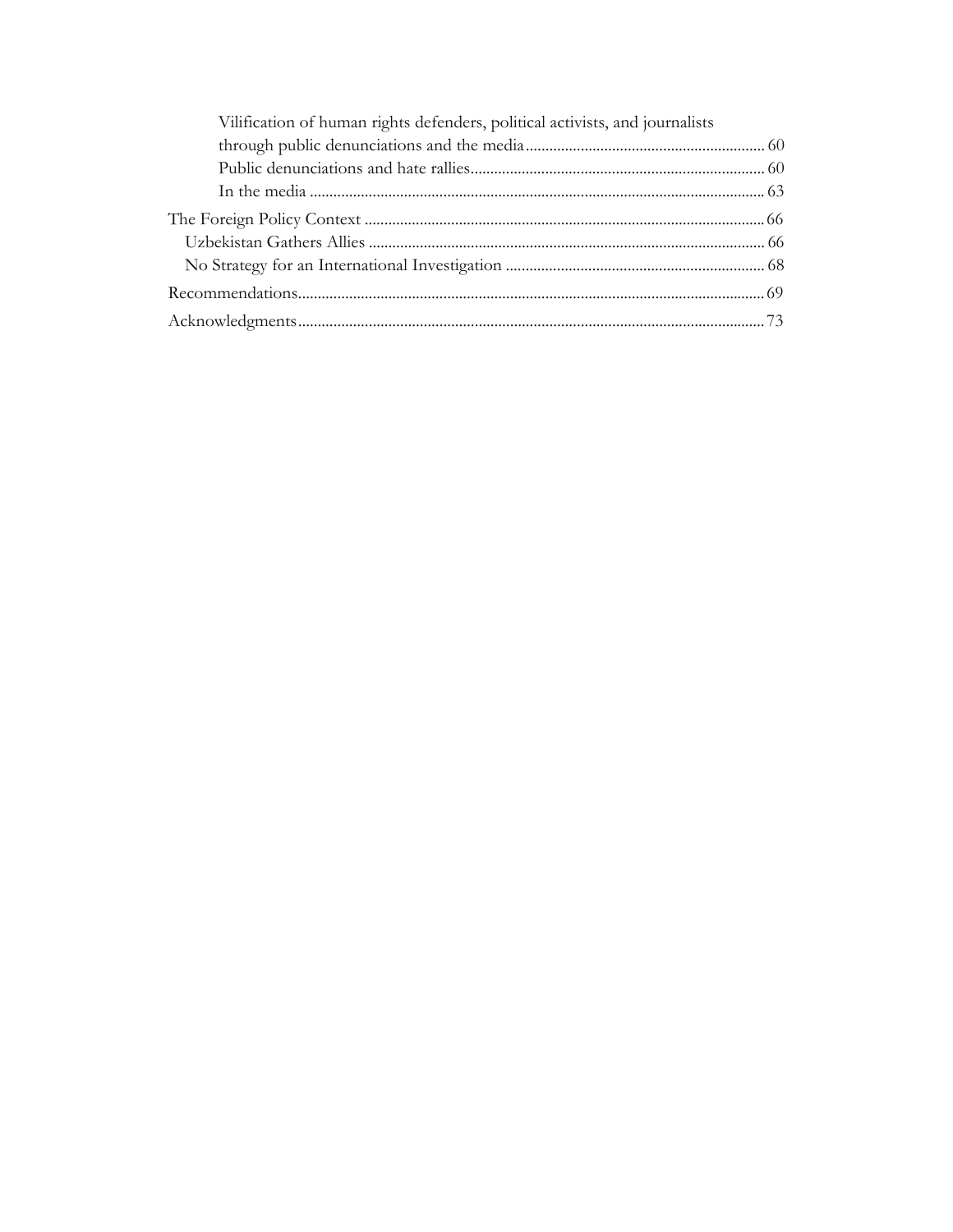*He started beating me and yelling, 'You are lying! You are hiding the truth! We have information that you were on the square with an automatic gun. Confess!' And [he] punched me in the chest. I was insisting I was innocent and never possessed arms… Then they brought me back to the room where others were sitting and some time later they told me and some others to get into their police car and escorted us to the GUVD [Andijan City Police Department].* 

> A man detained for questioning in Andijan Human Rights Watch interview, Andijan, July 15, 2005

*It was a nightmare and I don't want to go through it again. Please, do not contact me ever again with these questions.* 

> A man detained for questioning in Andijan Human Rights Watch interview, Andijan, July 15, 2005

# **Executive Summary**

On May 13, 2005 Uzbek government forces killed hundreds of unarmed protesters as they fled a demonstration in Andijan, in eastern Uzbekistan. To date the government has taken no steps to investigate or hold accountable those responsible for this atrocity. Instead it is denying all responsibility and persecuting those who seek an independent and transparent investigation.

In the early morning hours of May 13, gunmen attacked government buildings, killed security officials, broke into the city prison, took over the local government building, or *hokimiat,* and took hostages. Towards dawn, they began to prepare for a large protest in Bobur Square, in front of the hokimiat, and mobilized people to attend. By 11:00 a.m., as word spread, the protest grew into the thousands, as people came of their own will and vented their grievances about poverty and government repression. When government forces sealed off the square and started shooting indiscriminately, the protesters fled. Hundreds of them were ambushed by government forces, which gunned them down without warning. This stunning use of excessive force has been documented by the United Nations and other intergovernmental organizations.

The attackers who took over the government buildings, released prisoners, killed officials, and took hostages committed serious crimes. Any government has a legitimate interest in investigating and prosecuting such crimes and an obligation to do so while upholding the rule of law. But the Uzbek government is using widespread repression and abuse to manipulate the truth, so that it can depict the protest itself as violent organized by "terrorists" with a radical Islamic agenda and with the participation of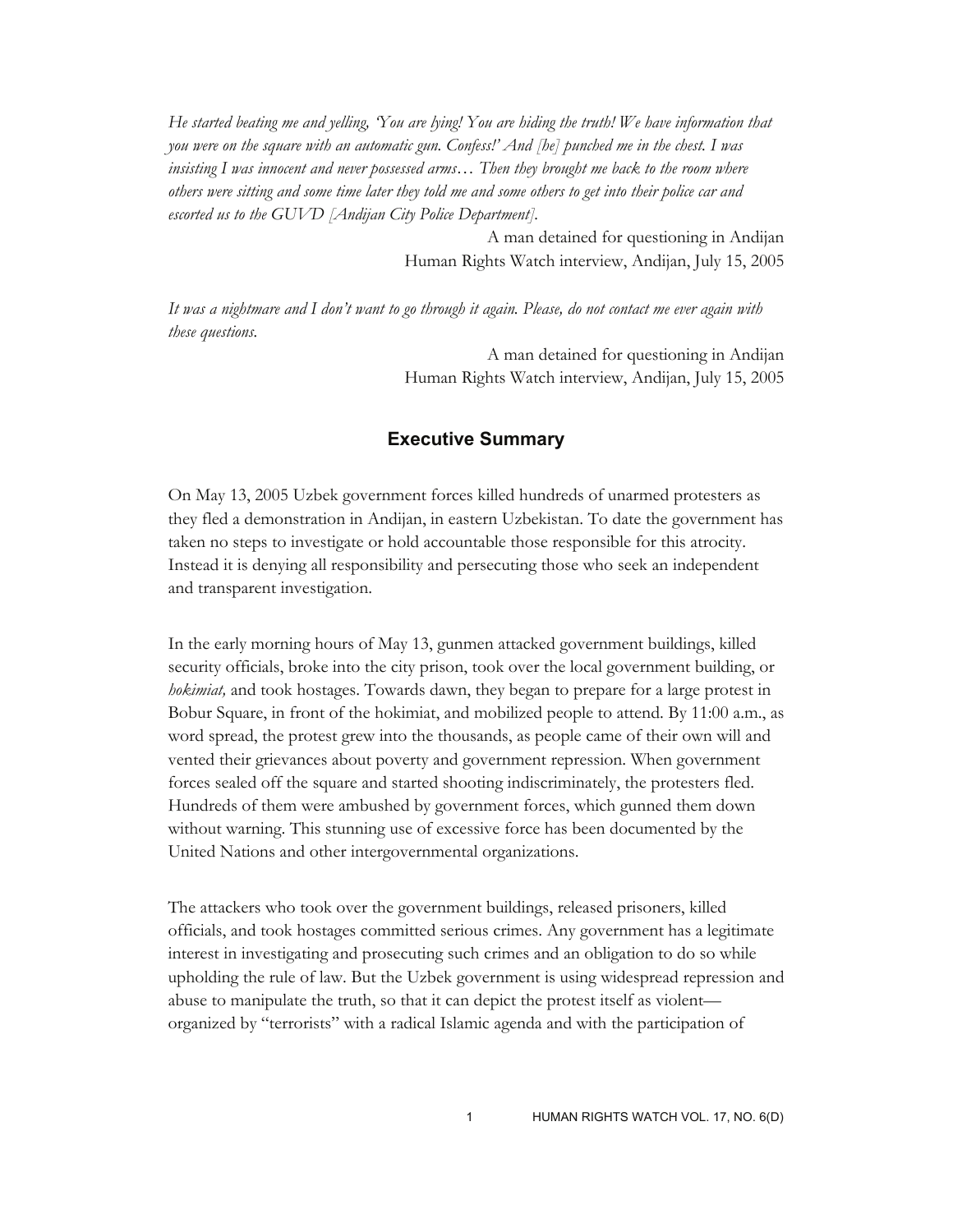mostly armed protestors— and suppress any evidence to the contrary, and shift the blame for the deaths of so many unarmed people.

Little is known about the prosecution of those formally charged with the crimes described above, though there is reason for concern that their trials, scheduled to begin in September 2005, will not be fair. Human Rights Watch has been able to learn much, however, about the authorities' wide scale crackdown to suppress any information that contradicts its version of the May 13 protest and the killings. In Andijan, police detained, severely beat, and threatened people to coerce them to sign false confessions of belonging to extremist religious organizations and bearing arms while participating in the May 13 protest; to name others at the protest; to incriminate others in violence; or to say that they witnessed violence at the demonstration. Uzbek authorities hounded many of the families of hundreds of people who had fled the protest and became refugees in neighboring Kyrgyzstan, to compel them to come home where they too could be interrogated and prevented from telling their story to the outside world.

The government also unleashed a crackdown on civil society, the ferocity of which is unprecedented even in Uzbekistan's fourteen-year history of repression since it became independent from the Soviet Union. The authorities have aggressively pursued human rights defenders, independent journalists, and political activists who attempted to convey the truth about the events of May 13 and the days that followed. These individuals have been arrested on spurious charges, detained, beaten, threatened, put under surveillance or under de facto house arrest, and have been set upon by mobs and humiliated through Soviet-style public denunciations. As this report went to press, at least eleven activists had been imprisoned, and at least fifteen had been forced to flee the country into exile.1

The present report documents the coercive pressure for testimony, which the government is using to rewrite the history of what happened on May 13. Almost immediately after that date, Andijan residents were placed under the close surveillance of their neighborhood committees, or *mahallas*. Beginning in June, police detained for questioning hundreds—and perhaps thousands—of people with any connection, no matter how remote, to the May 13 events: protesters, their relatives, relatives of those who fled to Kyrgyzstan, people who lived in the vicinity of the main square, and the like.

Those interviewed by Human Rights Watch said that police kept them in custody under false pretenses, usually by fabricating misdemeanor charges against them, and used the

<sup>&</sup>lt;sup>1</sup> Not all cases of arrest, abandonment of human rights activities, or departure from Uzbekistan are included in this report.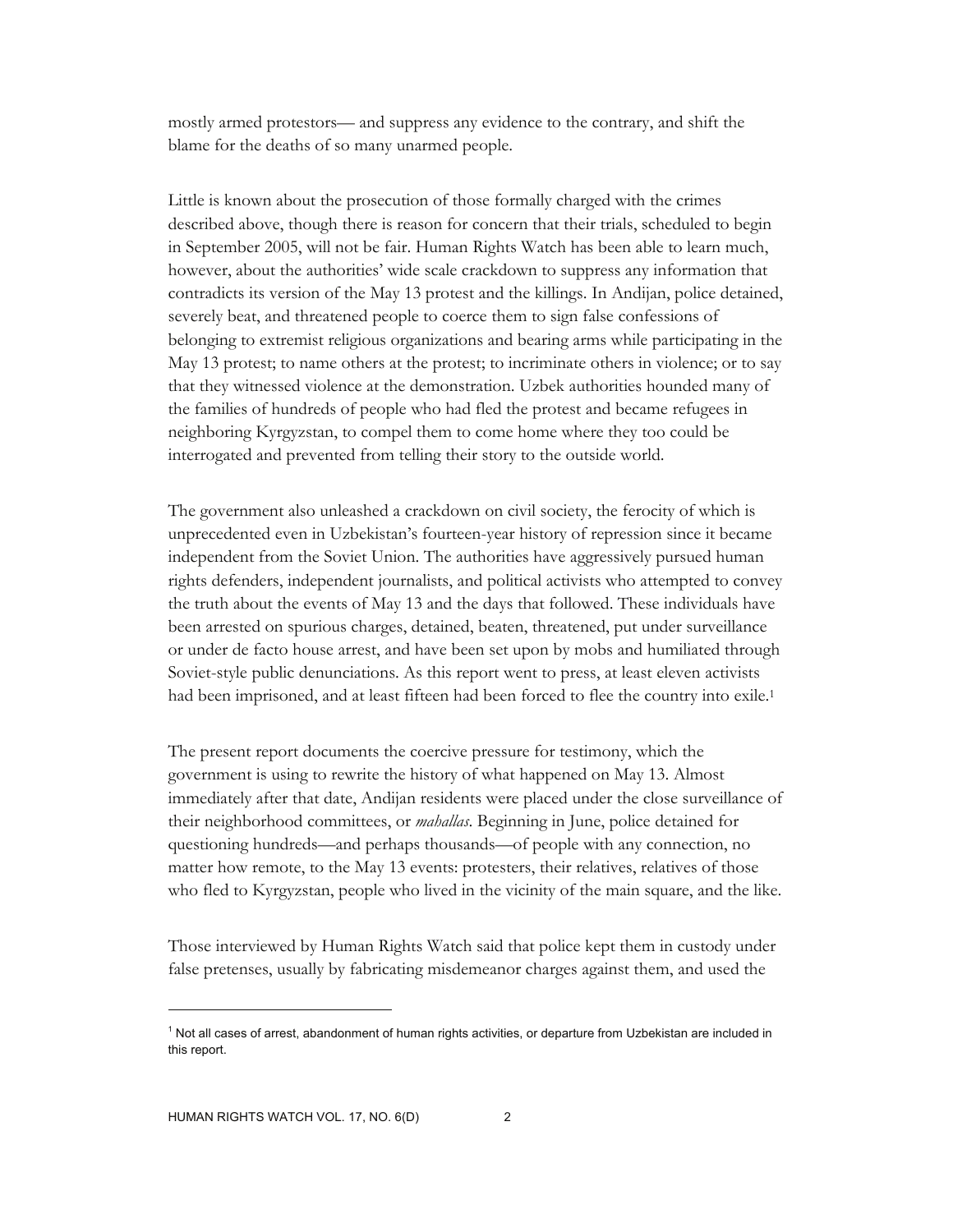time in custody to beat or threaten them into signing the false confessions and statements described above. Once police got what they wanted, and only then, they released the detainees, on condition that they sign statements saying they had no complaints about their treatment.

During the summer months, Uzbek television broadcast a series of scripted public confessions in which people say they were misled into going to the protest, attest that they have repented, beg for forgiveness from President Karimov, and are then shown being handed over to their parents and mahalla committee for rehabilitation.

Uzbek authorities attempted to extend their reach across borders. Human Rights Watch maintained a field presence in Jalal Abad, Kyrgyzstan to monitor the protection of refugees who fled Uzbekistan after the violence. Our constant contact with refugees and their families allowed us to document, in this report, the extraordinary pressure Uzbek authorities exerted on them to return to Uzbekistan. Mahalla and other government agents detained, ill-treated, and threatened people in Andijan to pressure their family members who were refugees in Kyrgyzstan to return. These officials made promises that the refugees would be safe if they returned to Andijan, if only they would "ask the state's forgiveness." In a few dramatic cases, government agents attempted to forcibly return refugees by physically dragging them out of the camp.

Despite the Uzbek government's promises, there is little doubt that, had they returned to Uzbekistan, the refugees would have faced detention and abuse. At the same time as local Uzbek authorities were saying the refugees would be safe in Andijan, the Uzbek media were full of official statements that these people were not refugees but religious extremists and terrorists. By July, Uzbek authorities stated that more than two hundred of the refugees, almost half the population of the refugee camp in Jalal Abad, were wanted for extradition. The danger of forced return was so great that in late July international agencies evacuated them to Romania, where their safety could be better guaranteed. However, four of the asylum seekers remain in police custody in Kyrgyzstan and may yet be extradited to Uzbekistan, where they face an almost certain risk of torture and ill-treatment.

This report also documents the crackdown against "truth-tellers"—human rights defenders, civil society activists, political activists, and independent journalists—whom the government has sought to intimidate, discredit and silence. Human rights defenders in Andijan have been hit hardest. For example, Saidjahon Zainabitdinov, a veteran of Uzbekistan's human rights movement, has been in jail since May 21 on charges of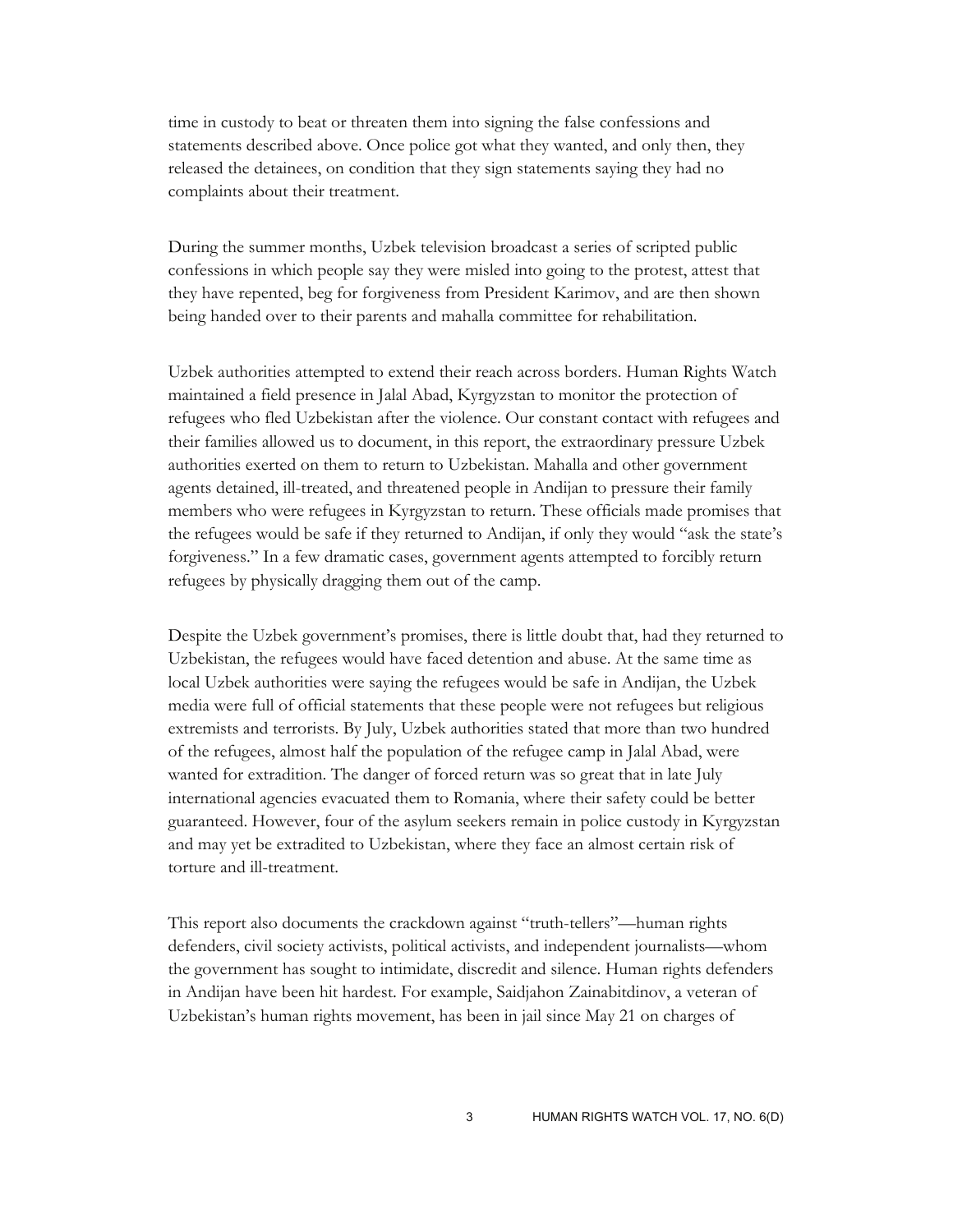terrorism and sowing panic among the population, in retribution for his efforts to inform the world about what took place on May 13.

Civil society activists in other cities have not been spared. The crackdown has been particularly harsh in Tashkent, the capital, and in Jizzakh, about 160 kilometers southwest of Tashkent. Human rights defenders there have been the targets of "hate rallies" and other public denunciations in which local community leaders vilify them, calling them Islamic extremists and enemies of the people, and mobs attempt to run them out of town. Uzbekistan's government-controlled media have echoed government accusations by frequently publishing invective against human rights defenders, journalists and others, alleging that they are extremists, spies, and abettors of terrorism. In numerous cases, human rights defenders who tried to participate in small demonstrations in Tashkent and other cities ended up under house arrest, beaten up, or in police custody. In one such case, a Ministry of Internal Affairs official acknowledged a policy of "preventive detention," saying that in the aftermath of Andijan the authorities were "checking all persons of a special category."

While these actions are clearly directed against those who sought to expose the truth about Andijan, the crackdown appears to continue a broader trajectory of repression begun last year, as the government deepened restrictions on civil society following public uprisings resulting in nonviolent changes of government in Georgia (2003), Ukraine (2004), and Kyrgyzstan (2005).

With Andijan de facto closed to independent journalists and human rights defenders who are not on official government delegations, and with the country in the grip of a crackdown, it is becoming increasingly unlikely that government forces will ever be held accountable for any of the killings of May 13.

The government of Uzbekistan has characterized the killings in Andijan as "terrorist acts" and put the death toll at 187, the majority of them "bandits," "terrorists," and the government agents they supposedly killed. It has acknowledged sixty civilian deaths, and has attributed all of them to the gunmen and not to fire by government forces. The government has specifically claimed that the gunmen were the ones responsible for the slaughter of civilians retreating from the main square where the protest had been held. Government officials have stated publicly that "foreign powers," a barely veiled reference to Western governments, instigated the uprising with the aim of carrying out revolts in Uzbekistan similar to those in Georgia, Ukraine, and Kyrgyzstan.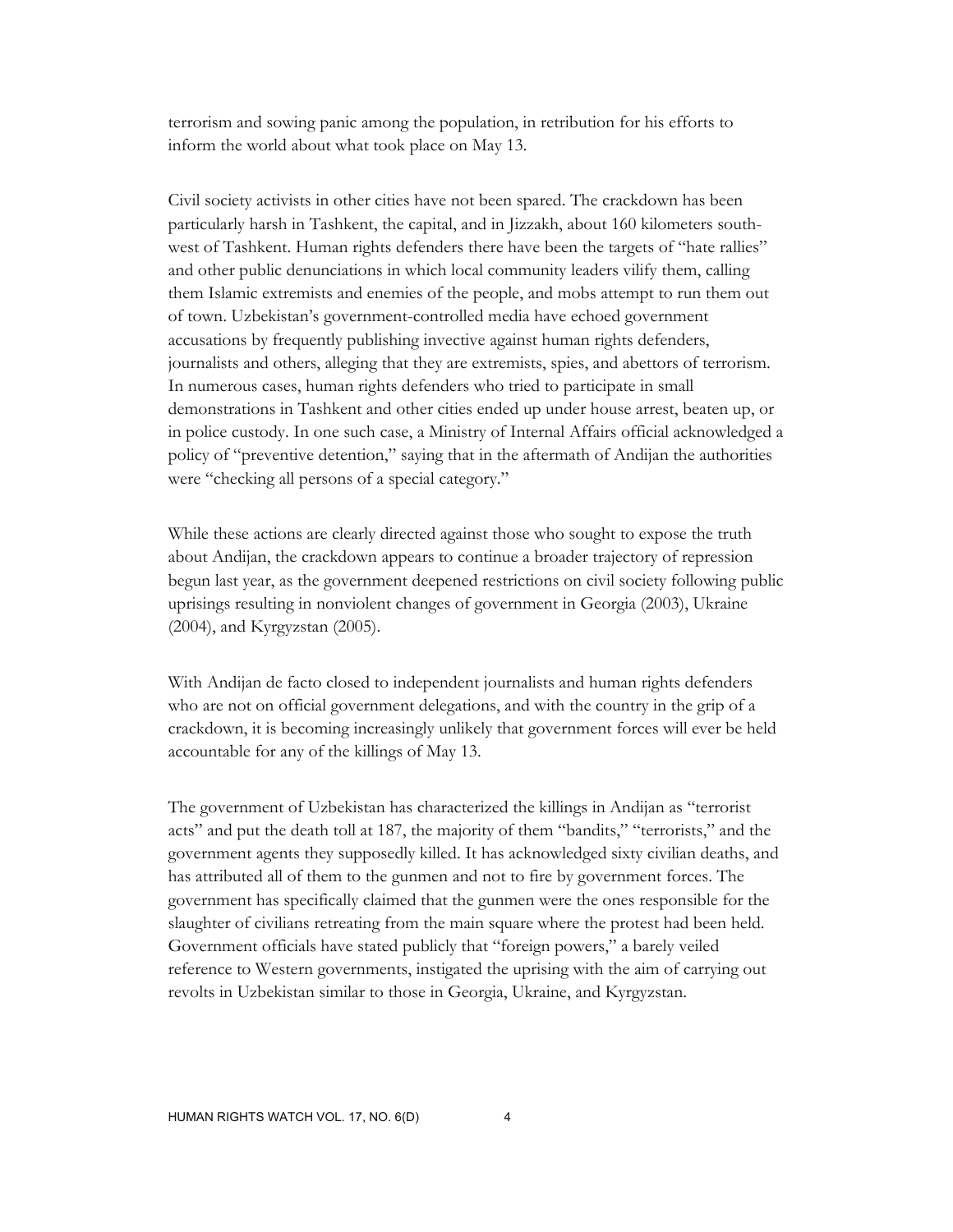As noted above, eyewitnesses interviewed by several international organizations have said most civilians were killed by government forces which ambushed them, and that the demonstrators were protesting government corruption and repression and their own economic plight. The government has resolutely rejected calls by the United Nations and the Organization for Security and Cooperation in Europe for an international investigation that would have secured access to crucial evidence about the deaths hospital records, morgue records, forensic autopsy records, ballistic reports.

Instead, the government and the state-controlled media in Uzbekistan are working furiously to rewrite history, to produce a new account of the Andijan events, and to bury the facts that contradict it. This effort has created an atmosphere of fear and repression intended to silence those who would challenge this version or seek justice for the deaths of their loved ones.

Four months after the massacre, the exact death toll remains unknown. There is no clear and confirmed information about what happened to the bodies of those killed. The fate of wounded people taken to the hospital remains unknown. Details regarding the specific units responsible for shooting unarmed civilians also have not been revealed.

A parliamentary commission was established in May but does not appear to be examining the issue of the use of excessive force by government forces.<sup>2</sup> The commission has invited the diplomatic community to observe its work, but this is no substitute for an independent international investigation—involving ballistics, forensics and crime scene experts and with access to eye-witnesses—that could fill the current information gap.

Human Rights Watch calls on the government to investigate the detention process in Andijan and to hold accountable those responsible for coercing statements through beatings and other mistreatment. Courts should be specifically ordered to exclude as evidence any such testimony.

<sup>&</sup>lt;sup>2</sup> Resolution of the Legislative Body of the Oliy Majlis of the Republic of Uzbekistan, "On the Formation of an Independent Commission of the Oliy Majlis of the Republic of Uzbekistan to Investigate the Events Having Taken Place in the Town of Andijan," released by the National Information Agency of Uzbekistan, May 23, 2005 [online], http://www.uza.uz/documents/?id1=3793 (retrieved August 9, 2005). The commission was charged with the following tasks: "To thoroughly investigate all the circumstances of the Andijan events and to deeply and comprehensively analyze the course of their development. To determine causes and conditions that triggered the 13 May tragic events. To pay special attention to establishing a cause-and-effect relationship in these events and those forces behind these criminal acts that caused casualties. To thoroughly analyze actions by the government and law-enforcement officers and provide a legal assessment of their actions. To involve highly skilled experts in analyzing the actions." *Pravda Vostoka* newspaper, in Russian, May 24, 2005, English translation in BBC Monitoring Global Newsline Central Asia Political File, May 24, 2005.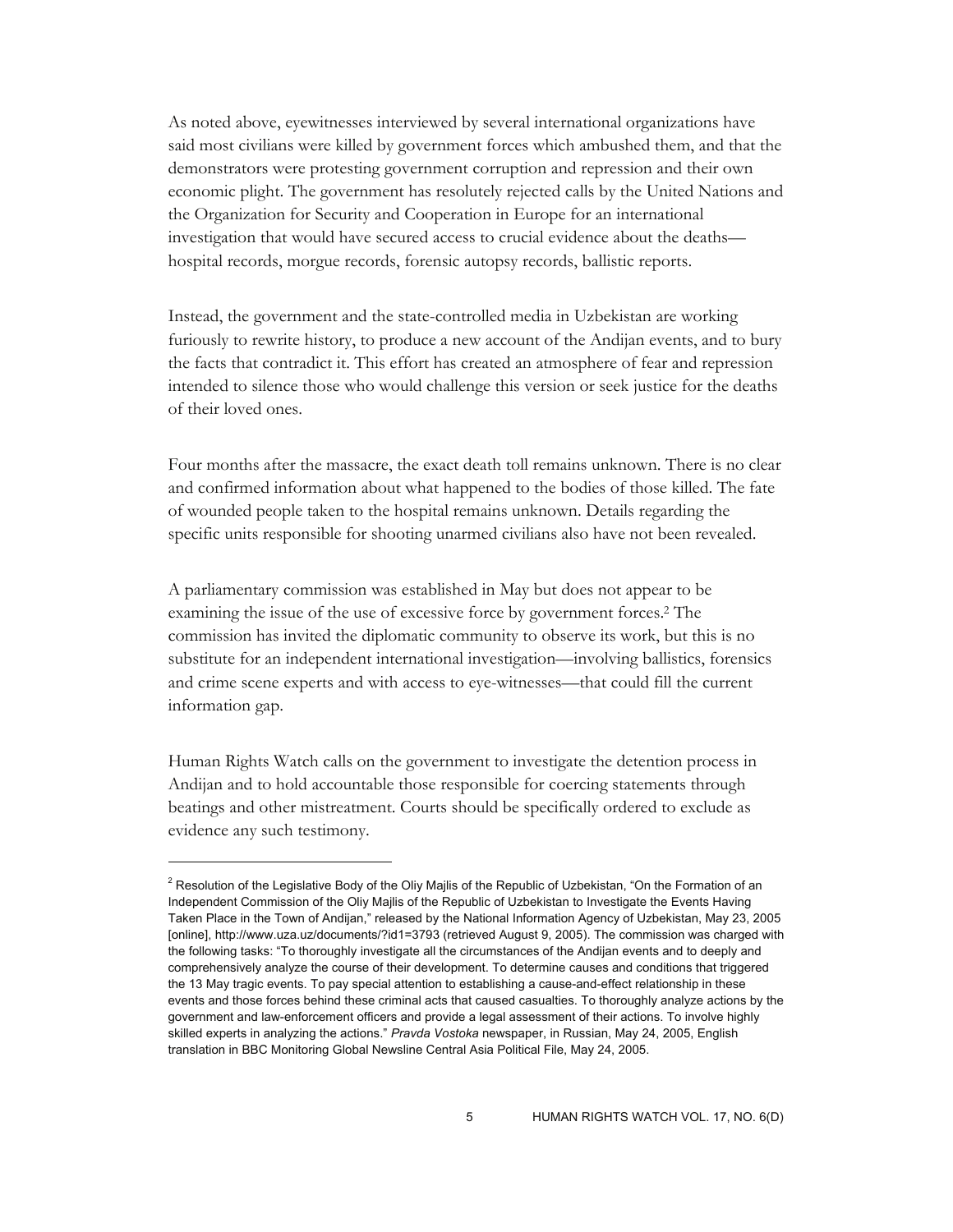We call on the government to immediately stop using torture to extort confessions and to guarantee domestic and international monitors access to trials of human rights defenders, journalists and political activists and to trials of those accused of involvement in the Andijan violence.

We urge the government to cease the detention and harassment of people who express their views through peaceful assembly and expression and to immediately release from custody human rights defenders, journalists and political activists wrongly detained and arrested, including: Saidjahon Zainabitdinov, Nurmukhammad Azizov, Akbar Oripov, Dilmurod Muhiddinov, Musozhon Bobozhono, Hamdam Suleimanov, Norboi Kholjigitov, Abdusattor Irzaev, Khabbubulla Akpulatov, Abdurasul Khudainazarov, Nosir Zokir, and Elena Urlaeva.

We reiterate our call to the Uzbek government to allow a fully independent international investigation into the events of May 13, and to hold accountable government troops who used excessive force.

The international community has an important role to play in pressing the Uzbek government to undertake such an investigation. The United States and the European Union and its candidate states, the United Nations, and the Organization for Security and Cooperation in Europe have all called for an international investigation. These governments and organizations have played an active role in protecting Uzbek refugees in Kyrgyzstan and other countries, and have also greatly supported the community of human rights defenders in Uzbekistan during this most recent crackdown.

Efforts by the United States and the European Union to use the leverage at their disposal to obtain Uzbekistan's consent to an international investigation into the killings in Andijan have been far weaker, however. Both the United States and the European Union appear to have backed off rather than implement a more robust strategy to hold the Uzbek government accountable for the loss of life. Human Rights Watch calls on the government of the United States and the European Union to adopt targeted sanctions against the Uzbek government given its refusal to act on these calls. The European Union should, without further delay, agree to partial suspension of its Partnership and Cooperation Agreement with Uzbekistan. Because in the absence of an independent investigation it has not been possible to determine which Uzbek units took part in the Andijan massacre and cover-up, we urge the United States to freeze any remaining military and counter-terrorism assistance to all units of the Uzbek armed forces, National Security Services, and Ministry of Internal Affairs, pursuant to the Leahy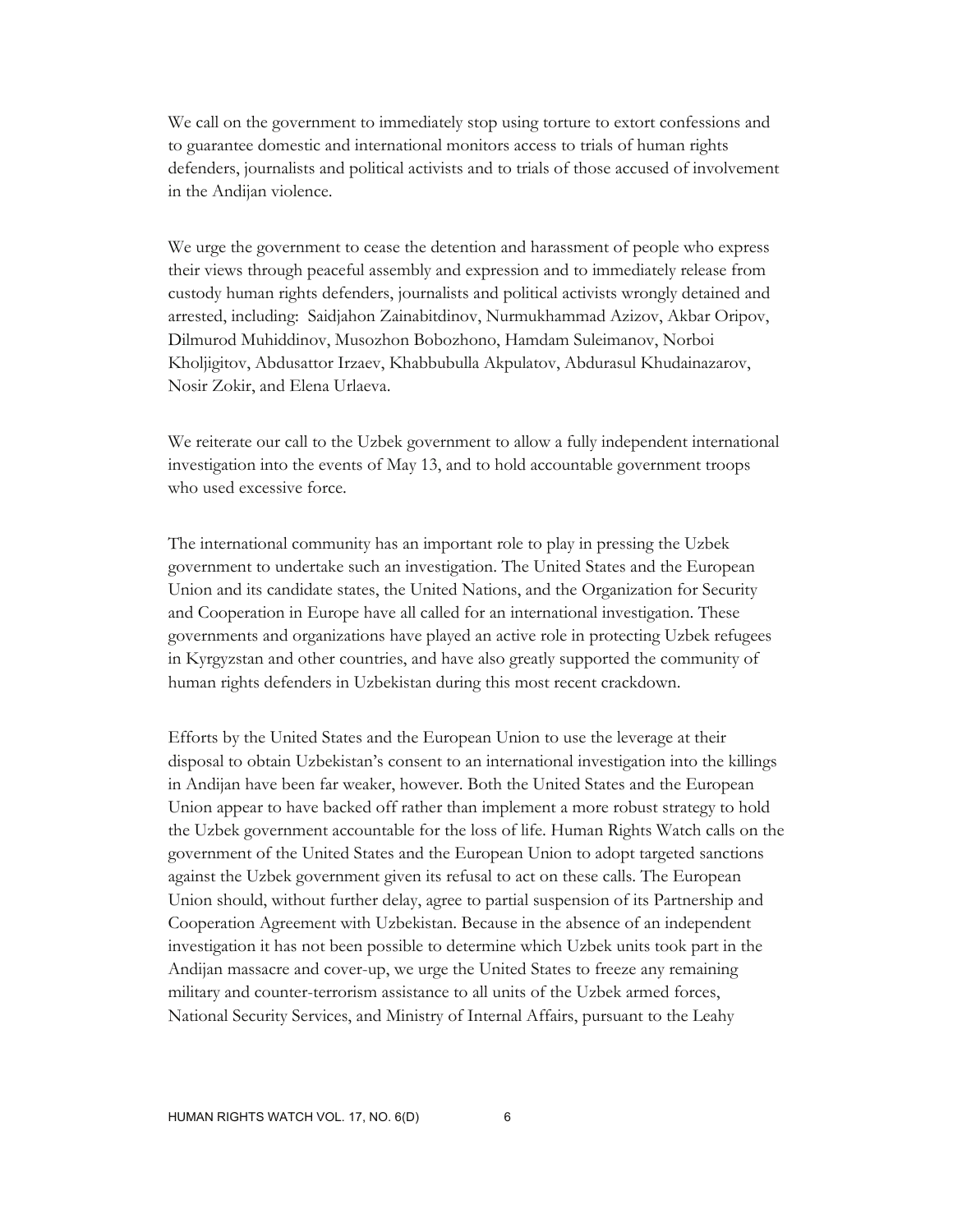amendment which stipulates that U.S. government aid shall not be provided to units that have participated in gross human rights abuse.

## **Methodology and a Note on the Use of Pseudonyms**

The present report is based on dozens of interviews with victims of human rights abuses and their relatives; lawyers; journalists; human rights defenders; and political activists. Some of the interviews were conducted in Andijan and other towns and cities in Uzbekistan; many others, particularly with refugees who fled Uzbekistan after May 13, were conducted in Kyrgyzstan. The Uzbek government did not respond to requests for meetings in June 2005, and when this report went to press it had not responded to written requests for information sent on May 24, 2005 and on August 24, 2005. We have, wherever possible, endeavored to reflect the views of the Uzbek government as they are stated in the government-run media and Uzbek government websites.

Most of the names of the witnesses interviewed for this report have been changed to protect their security and the security of their relatives. They have been assigned a pseudonym consisting of a randomly chosen first name and a last initial that is the same as the first letter of the first name, e.g., "Alisher A." There is no continuity of pseudonyms with other Human Rights Watch reports on Uzbekistan; hence an "Alisher A." cited in the present report is not the same person as an "Alisher A." cited in any previous Human Rights Watch report.

## **Background**

#### *The Andijan Uprising, Protests, and Massacre*

 $\overline{a}$ 

The trigger for the Andijan protests was the June 2004 arrest of twenty-three successful local businessmen on charges of "religious extremism," for their alleged membership in a banned Islamic movement, "Akramia."3 Some observers saw the prosecution as a reaction to the businessmen's growing authority in the Andijan community, garnered from having provided relatively high wages and good benefits to their employees. As the trial progressed from February 2005 into May, the businessmen's supporters began to protest the hearings. Popular discontent grew and, on May 10, some seven hundred –

 $3$  There are diverging opinions on the nature of "Akramia" inspired by former Andijan mathematics teacher Akram Yuldashev. His pamphlet, *Yimonga Yul* ("Path to Faith"), was a controversial examination of Muslim spiritual values. While independent writers have characterized the work as politically innocuous, an Uzbek court found that his works advocated the overthrow of the Uzbek government. Authorities also link Yuldashev to Hizbut-Tahrir, an organization that he reportedly joined and left in the 1980s.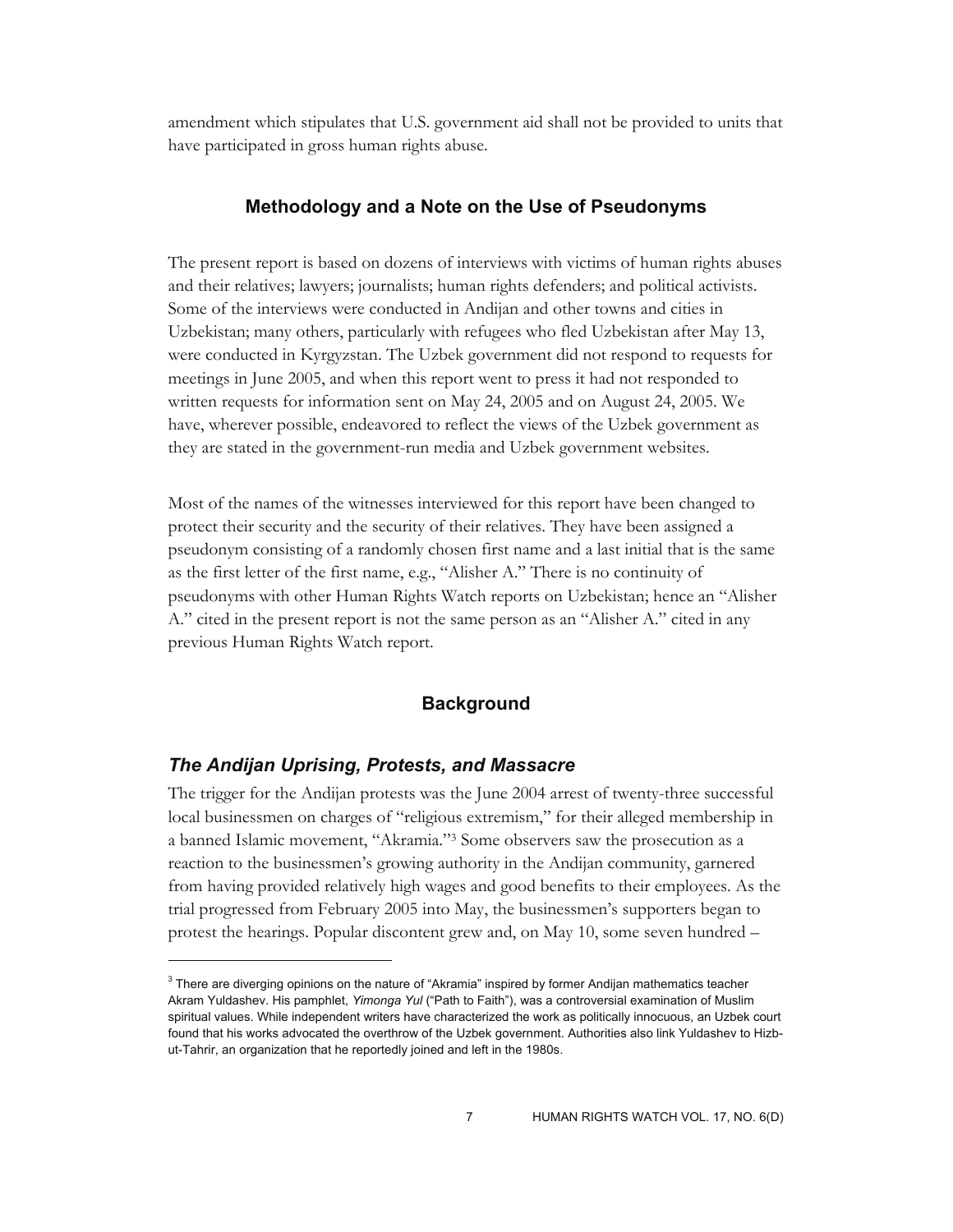one thousand people gathered outside the Altinkul District Court to protest the proceedings. On May 11 police arrested three young supporters of the businessmen who had participated in the protests.

As Andijan awaited a verdict in the trials on May 12, relatives and supporters of the businessmen took action. Around midnight on May 12-13, a group of between fifty and one hundred men attacked a local police station and then stormed the Ministry of Defense's barracks no. 34, seizing weapons and a military vehicle. The armed group then broke through the gates of the Andijan prison, where the twenty-three businessmen were held. They freed the businessmen and hundreds of inmates. The men then moved to take control of the hokimiat (local administration building), with some of the group engaging in a heavy gun battle with security officials outside the National Security Service (SNB in its Russian acronym) on the way.

As the crowd grew on Bobur Square, the gunmen started taking law enforcement and government officials as hostages. Some unarmed people in the square also captured hostages and turned them over to the gunmen.

Throughout the morning of May 13, the armed group mobilized its supporters using mobile phones, urging people to gather for a protest rally in Bobur Square, in front of the hokimiat. The crowd attracted other Andijan residents who hoped to voice their anger about depressed economic conditions and growing government repression; the numbers of unarmed civilians in the square grew to thousands. As the day went on, Uzbek security forces indiscriminately shot into the crowd from armored personnel carriers (APCs) and sniper positions above the square. Towards the evening, government troops blocked off the square and then, without warning, opened fire, killing and wounding unarmed civilians. People fled the square in several groups, the first group using as a human shield numerous hostages seized earlier in the day. As they tried to escape, hundreds of people were shot by snipers or mowed down by troops firing from APCs. After the peak of the carnage, government forces swept through the area and executed some of the wounded where they lay. Those who managed to escape fled to neighboring Kyrgyzstan where they were gathered into a hastily-erected tent camp near the border.

Separate investigations conducted by Human Rights Watch, the United Nations Office of the High Commissioner for Human Rights (OHCHR), and the Organization for Security and Cooperation in Europe (OSCE) found that Uzbek government forces were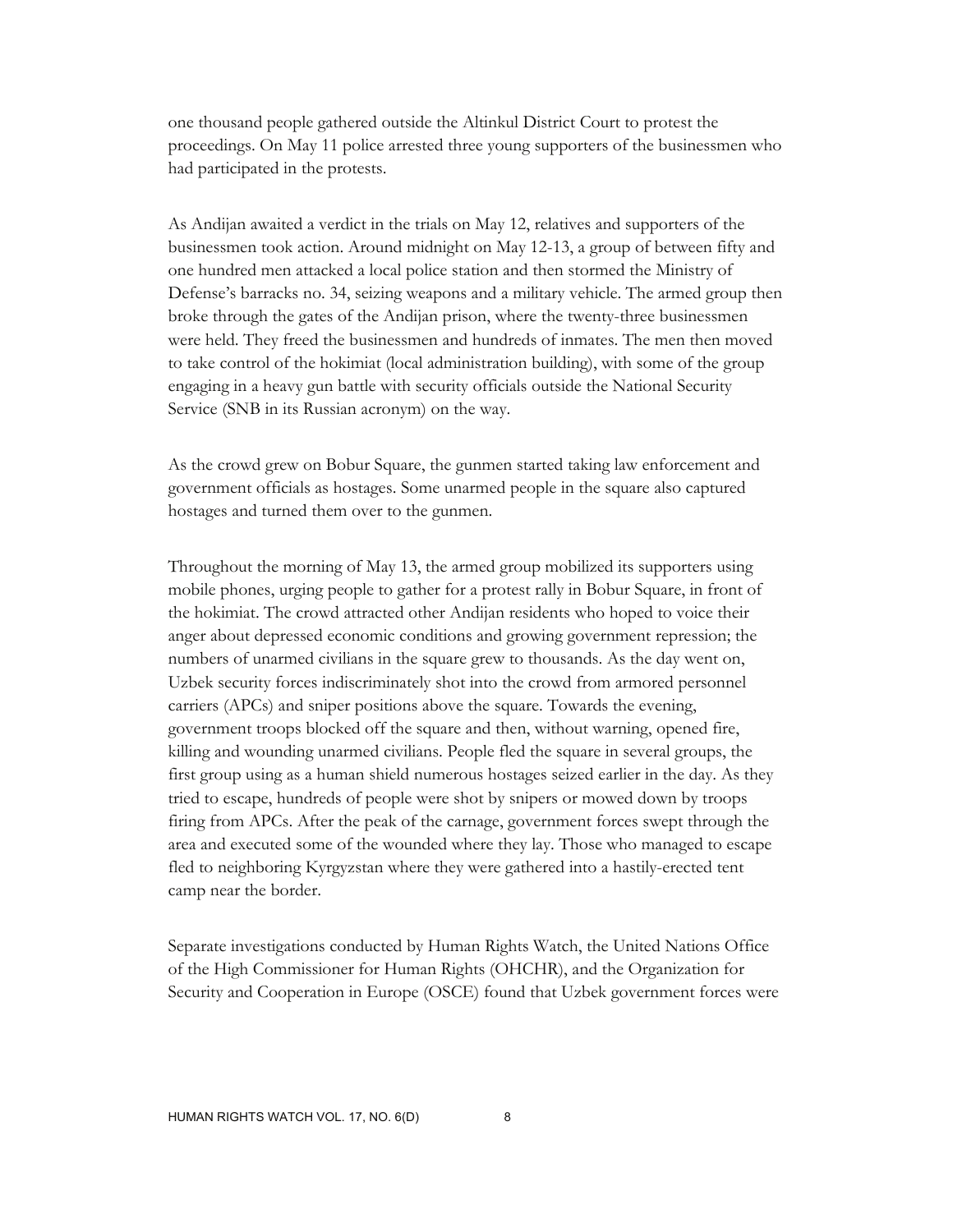responsible for the majority of civilian deaths.4 Contrary to accounts provided by the Uzbek government, these reports also found that the large-scale demonstration that took place in Andijan on May 13 was not related to Islamic extremism, but to the expression of people's grievances regarding the economy, poverty, and abuses of the judicial system.

### *Early Post-massacre Cover-up and Intimidation of Witnesses*

In the immediate aftermath of the massacre, government authorities closed off Bobur Square and Cholpon Prospect, where much of the killing had taken place. The bodies were removed and signs and evidence of the massacre were erased. Authorities washed the blood from the street and painted over the bullet-riddled buildings of the surrounding neighborhood. The government stationed armed guards around the local hospitals, and forbade independent journalists and human rights investigators access to the hospitals, morgues, and cemeteries. Foreign journalists were detained by police, threatened, and forcibly evicted from the city. Law enforcement officials confiscated journalists' notes, video and tape recordings, and photographs—vital evidence of the details of the massacre. In the hours and days that followed, government road blocks were set up, and Andijan became a closed city, with access granted only to a select few with government permission. Rights defenders and journalists from outside Andijan were prevented from entering to investigate the circumstances of the massacre or speak to witnesses.

The government was unable to cover up or expunge the memories of the horrors committed on May 13 from the minds of those who witnessed them first-hand. Some of the strongest evidence of the government's excessive use of force that day came from survivors of and eyewitnesses to the massacre. In an effort to prevent people with knowledge of government wrongdoing from telling their stories, government authorities initiated a campaign to silence the residents of Andijan. Law enforcement and security agents joined forces with members of local mahalla (neighborhood) committees,<sup>5</sup> going

<sup>4</sup> Human Rights Watch, "Bullets Were Falling Like Rain: The Andijan Massacre, May 13, 2005," *A Human Rights Watch Report*, Vol. 17, No. 5 (D), June 2005; and U.N. Office of the High Commissioner for Human Rights, *Report of the Mission to Kyrgyzstan by the Office of the High Commissioner for Human Rights (OHCHR) Concerning the Killings in Andijan, Uzbekistan, of 13-14 May 2005*, July 12, 2005 [online], http://www.ohchr.org/english/press/docs/andijan12072005.pdf (retrieved August 9, 2005); and Organization for Security and Cooperation in Europe, *Preliminary Findings on the Events in Andijan, Uzbeksitan, 13 May 2005*, released by the Office for Democratic Institutions and Human Rights, June 20, 2005 [online], http://www1.osce.org/documents/odihr/2005/06/15233\_en.pdf (retrieved August 9, 2005).

<sup>&</sup>lt;sup>5</sup> The mahalla is a centuries-old autonomous institution originally organized around Islamic and social events. In the Soviet period, many mahallas were formalized and incorporated into Uzbekistan's administrative structure. After independence, the mahallas took shape as the smallest administrative unit in Uzbekistan's system of governance. The government promotes the mahalla as the root of the Uzbek nation. Although under the law the mahalla committee's activities are controlled through general neighborhood meetings, in practice administrative government authorities control their activities. President Karimov always tracked his vision of local control with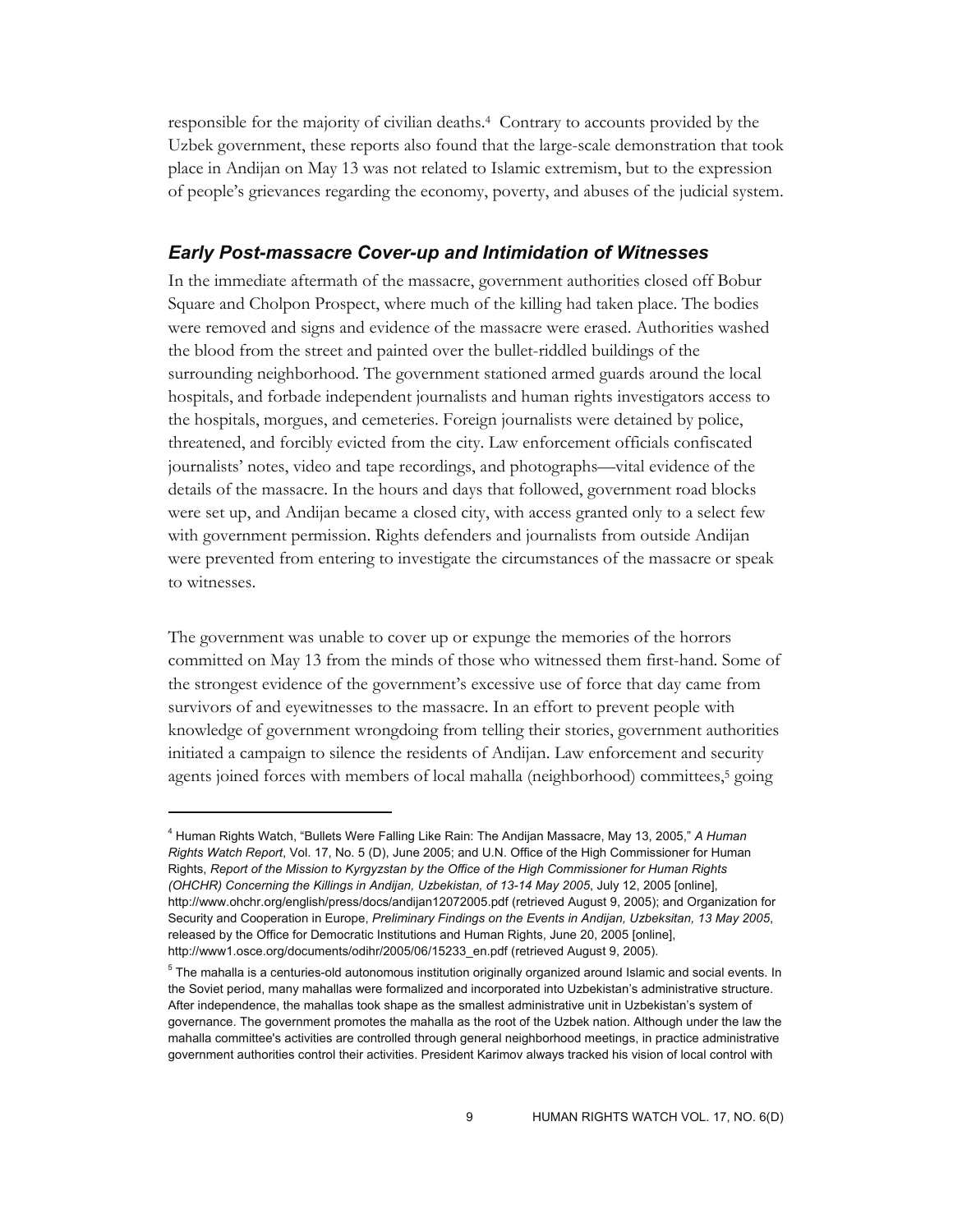door-to-door ordering people not to speak to journalists or foreigners who visited, not to talk about the events of May 13. 6 Local taxi drivers were specifically instructed not to speak to outsiders.

#### *The Criminal Investigation into the Andijan Events*

On May 13, 2005 the Uzbek prosecutor general's office opened a criminal investigation into the events, which it qualified as "acts of terrorism," "encroachment on the foundations of constitutional order," "mass disturbances," "hostage taking," and "other violent crimes."7 Law enforcement authorities launched a series of arrests to apprehend the leaders and the most active participants of the May 13 uprising and protest.

On September 5 and 6, investigators from the prosecutor general's office presented the results of their findings to the Uzbek independent parliamentary commission set up to examine the events in Andijan. The investigators reported that heavily-armed rebel groups, supported by foreign religious extremist organizations, seized over three hundred weapons and committed "terrorist acts" in Andijan. According to prosecutors, 187 people were killed and another 287 were wounded in the violence. The investigators stated that the rebels took seventy people hostage and killed fifteen of them.<sup>8</sup>

the help of the mahalla. A prominent example was the creation of the position of "neighborhood guardian" (*posbon*) by a Cabinet of Ministers' statute on April 19, 1999, after several bombings had taken place in Tashkent. Mahallas now serve as the eyes and ears of the government at the neighborhood level, cooperating with law enforcement and other authorities in the surveillance of "suspicious" individuals or gathering of personal information on the population.

<sup>6</sup> See, *inter alia*, Daniel Kimmage, "Uzbekistan: Voices from Andijan," RFE/RL, June 25, 2005, online at http://www.rferl.org/featuresarticle/2005/06/eb3f0e51-1d95-4c41-b6fb-6534d823b420.html (retrieved June 27, 2005); Daniel Kimmage, "Uzbekistan: Climate of Fear Grips Andijan," RFE/RL features article August 16, 2005, online at http://www.rferl.org/featuresarticle/2005/8/29A428FD-F72B-451F-B955-AD2D0D3D7FD7.html (retrieved August 16, 2005); and Human Rights Watch, "Bullets Were Falling Like Rain: The Andijan Massacre, May 13, 2005," pp. 43-45.

<sup>&</sup>lt;sup>7</sup> Statement by the Prosecutor General of Uzbekistan Rashid Kadyrov, May 18, 2005, broadcast by the Television and Radio Company of Uzbekistan [online], at http://www.teleradio.uz/archive.php?Lang=ru (retrieved August 26, 2005).

 $8$  The investigators claimed that the "terrorist acts in Andijan were planned and organized in great detail by destructive foreign forces" including "the Islamic Movement of Turkestan and Hizb-ut-Tahir with its offshoot Akramia," who wanted to "overthrow the constitutional order and create an Islamic state." The investigators allege that the organizers began preparing the attack in August 2004, that there were members trained in southern Kyrgyzstan, and that some "sixty trained and armed Kyrgyz citizens … actively participated" in the terrorist acts. They also allege that the organizers planned "so-called 'peaceful' demonstrations" alongside the terrorist acts in order to generate chaos. Press Service of the Prosecutor General of Uzbekistan, "Report on the Investigation into the Andijan Events before the Oliy Majlis [Parliament] Commission," Uzbekistan National News Agency UzA, September 7, 2005 [online] http://www.uza.uz/politics/?id1=5049 (retrieved September 7, 2005). A senior Kyrgyz official denied that rebels could have been trained in southern Kyrgyzstan. "Statement of the General Procuracy of Uzbekistan Does Not 'Correspond with Reality' Says Kyrgyz Security Council," Kabar News Agency, September 7, 2005, as carried online on CentrAsia News Service, http://www.centrasia.org/newsA.php4?st=1126036800 (retrieved September 7, 2005).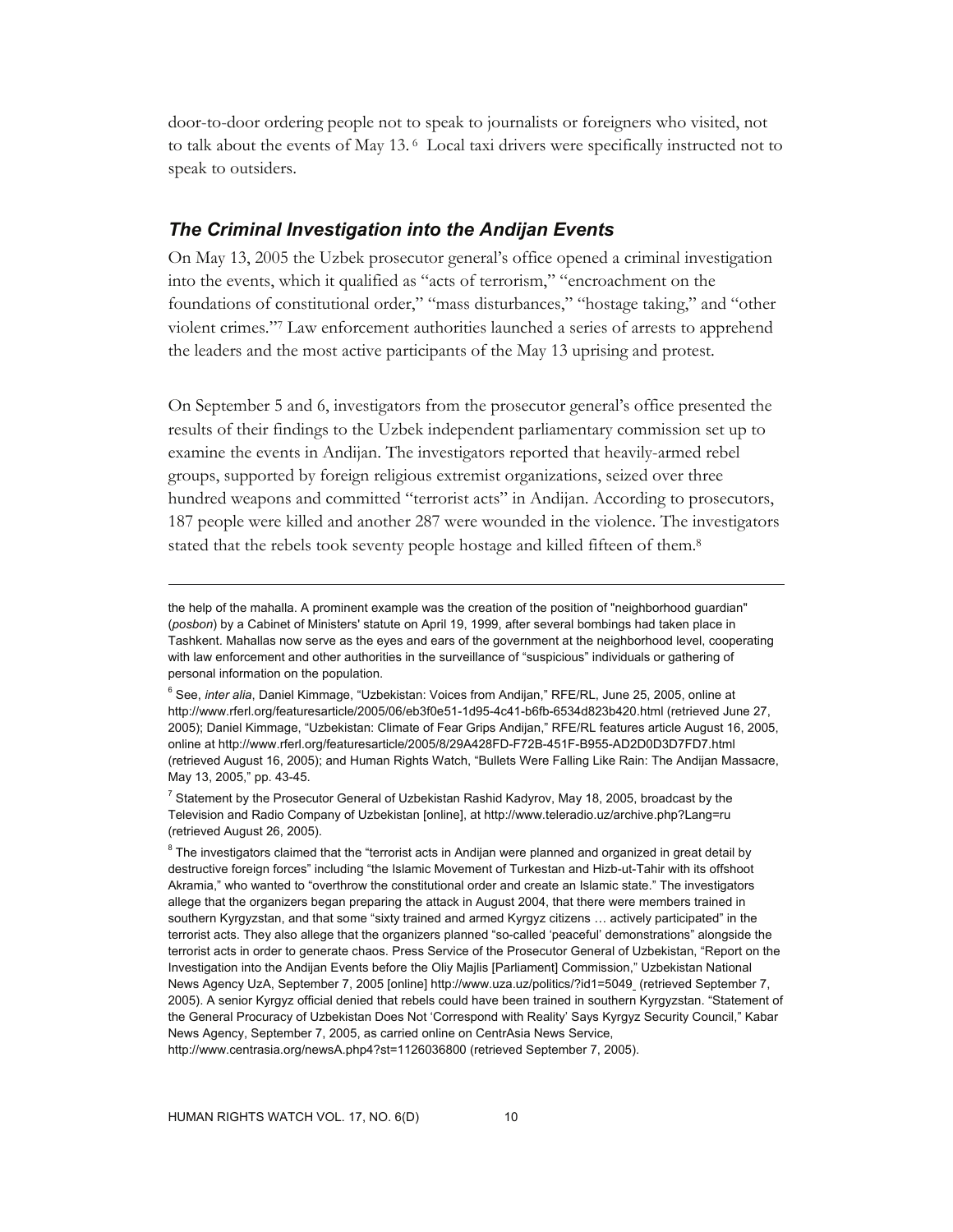As a result of the investigation, an initial fifteen people were charged with various crimes, including violent attempt to overthrow the constitutional order, and their cases were referred to the Supreme Court.<sup>9</sup> The trial of the fifteen is expected to begin on September 20.10 The prosecutor general's office also stated that investigations are ongoing concerning an additional 106 people charged with crimes related to their "direct participation in terrorist acts." In addition, charges of criminal negligence were brought against twenty-five members of law enforcement agencies and the military for failing to repel the attackers.11

Human Rights Watch received reports indicating that there are serious procedural violations in the investigation. Two witnesses told Human Rights Watch that they learned of their relatives' arrests only from television news reports that showed the detainees. They spent months trying to find out where their relatives were being held and were never allowed to visit them in detention.12

In at least two cases brought to the attention of Human Rights Watch, Uzbek authorities prevented detainees charged with involvement in the Andijan events from receiving appropriate legal representation, in blatant violation of international and domestic law. Two defense attorneys interviewed by Human Rights Watch said they had encountered insurmountable difficulties in obtaining access to their clients. The lawyers said that after being hired by the detainees' families, they were constantly referred to one official and then to another and could not access the detainees for weeks on end. The attorneys told Human Rights Watch that their colleagues representing other Andijan detainees faced similar obstacles, indicating that the problem may be more widespread.

-

<sup>&</sup>lt;sup>9</sup> Press Service of the Prosecutor General of Uzbekistan, "Report on the Investigation into the Andijan Events before the Oliy Majlis [Parliament] Commission." The Uzbek Supreme Court may serve as the trial court of first instance in certain types of criminal cases, including those involving national security. Under articles 389 and 390 of the Uzbek criminal procedure code the Supreme Court may have jurisdiction as a trial court under certain circumstances, including for cases that are especially complex or significant.

<sup>&</sup>lt;sup>10</sup> "Uzbek Leader Says Andijan Trial to Start 20 September," Uzbek Television First Channel, in Uzbek, August 31, 2005, English translation of excerpts in BBC Monitoring, August 31, 2005.

<sup>&</sup>lt;sup>11</sup> Press Service of the Prosecutor General of Uzbekistan, "Report on the Investigation into the Andijan Events before the Oliy Majlis [Parliament] Commission."

<sup>&</sup>lt;sup>12</sup> Human Rights Watch interview with "Rasul R." (not his real name), Andijan, July 13, 2005; and Human Rights Watch interview with "Farida F." (not her real name), date and place of interview withheld. Under article 217 of the Uzbek Criminal Code law enforcement officials are obliged to notify relatives of a detainee about the detention within twenty-four hours of the detention.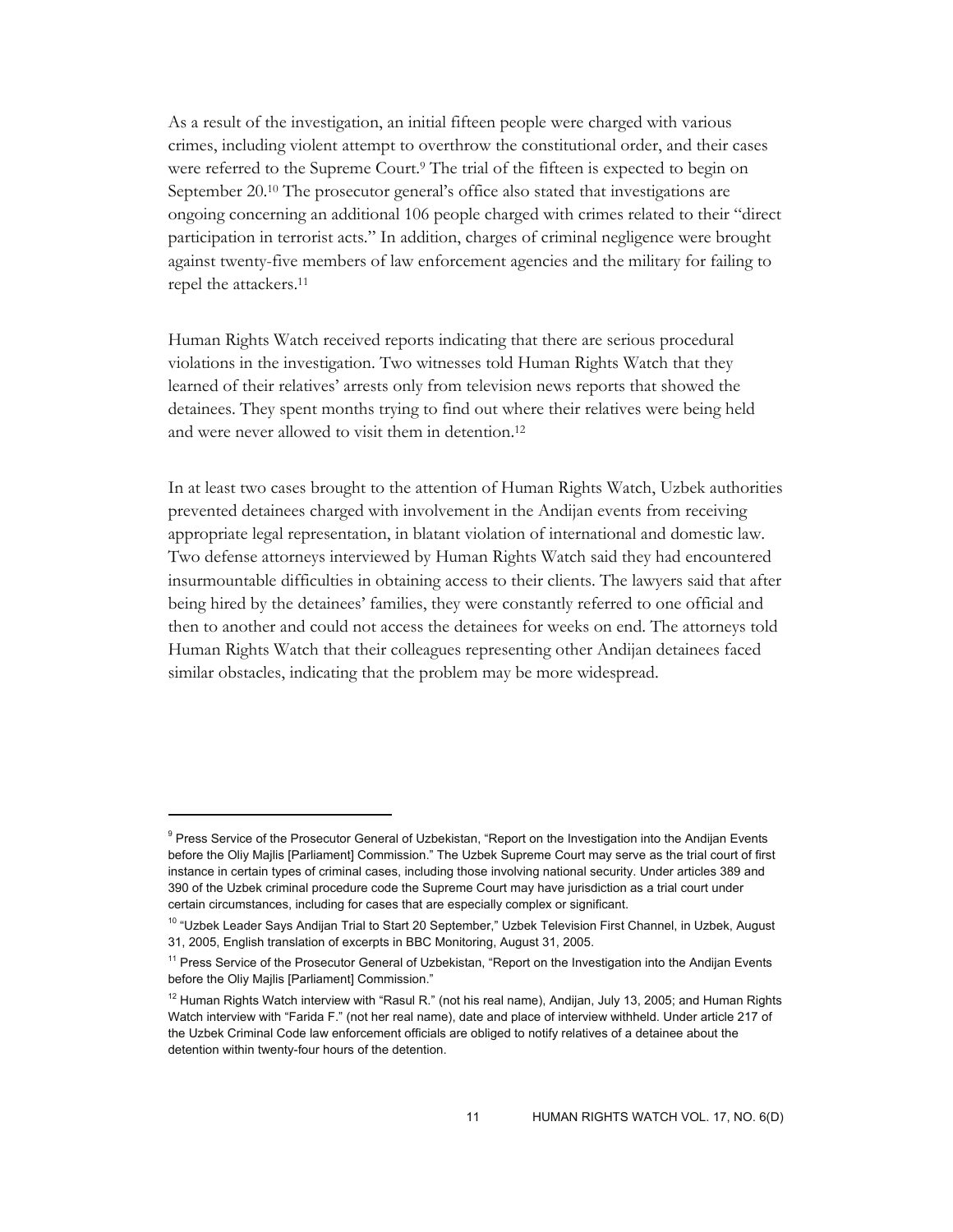One of the attorneys told Human Rights Watch that after he finally received access to his client the authorities barred him from access to important investigative materials, such as the record of his client's psychological evaluation.<sup>13</sup>

Another defense lawyer, "Dilshod D." (not his real name), had to argue and push for some twenty days, going from one official to another, in order to get access to his client, who was being held in Tashkent prison. However, his efforts proved futile—when he was finally allowed to meet with "Oktiboi O.," (not the man's real name) the latter refused his services. The lawyer was convinced that the detainee had been forced to reject him. He said:

Two huge guys, investigators, brought [Oktiboi O.] in. Imagine a rabbit at gun point, [that's what he looked like]. He came in and could not even sit down—he was so scared. One of the investigators tells him, 'So, you wanted to say something?' He tells me, 'I'm sorry, please, tell my mom that I am fine, I have a lawyer and I don't need another one, and please do not bother me ever again.' I tell the investigators, 'Do you know the law? Please, leave the room. I need to talk to him in private.' But [Oktiboi O.] was so scared, he tells them, 'Don't go!' He knew perfectly well that if they leave now and he stays with me, they would then start beating and torturing him to beat out of him what he had told me and what I had told him… When they finally left, he said, 'I beg you, just go away, now.'… And he wrote a statement [that he refuses my services]. Of course, we [later] included there that we do not trust this refusal, because he had been subjected to very hard psychological and moral pressure so that he could not even talk.14

The official government investigation into the May 13 events was by no means limited to the arrest of individuals whom the government believed to be involved in the violence. In an effort to obtain evidence that would support the official version of events and with the aim of silencing witnesses to the massacre, Uzbek authorities launched a massive campaign to coerce testimony from Andijan residents and obtain the return of hundreds of eyewitnesses who sought refuge in neighboring Kyrgyzstan.

 $13$  Human Rights Watch interview with "Odil O." (not his real name), Tashkent, August 16, 2005.

<sup>&</sup>lt;sup>13</sup> Human Rights Watch interview with "Dilshod D." (not his real name), Tashkent, August 18, 2005.

<sup>&</sup>lt;sup>14</sup> Ibid. In other contexts Uzbek authorities resort to coercion to pressure criminal defendants to refuse defense counsel not appointed by the state.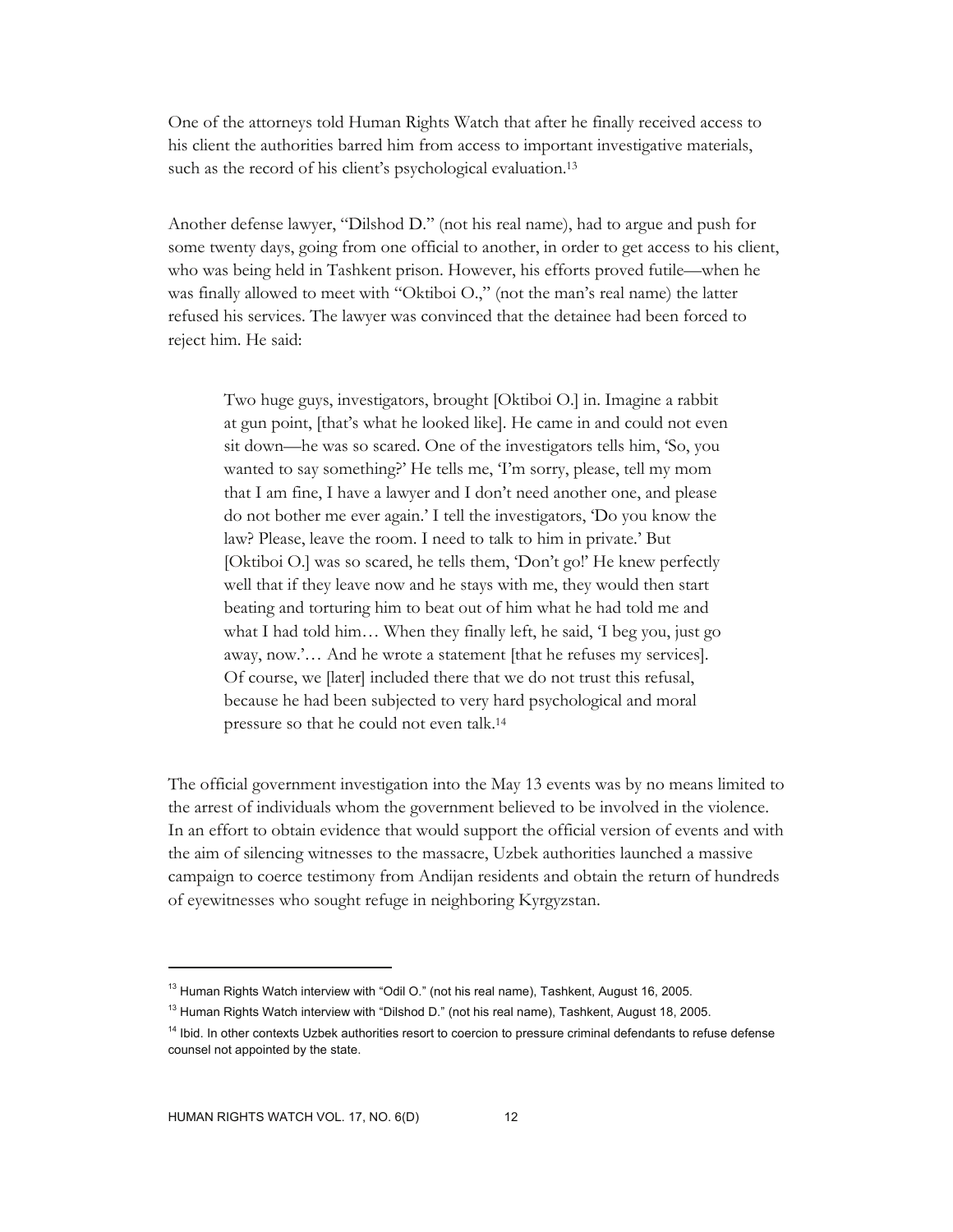## *Uzbek Media Coverage of the Andijan Events*

The government has used the media to control and manipulate information available to the public about the events of May 13. National news broadcasts repeatedly described the gunmen involved in the takeover of government buildings as "terrorists" and "religious extremists" who committed "terrorist acts" in an attempt to take power and undermine Uzbekistan's "progress" and "democratic reforms."15 A film aired on staterun television on July 30 titled, "Temptation Leading toward the Abyss," claims that Akram Yuldashev, the reported leader of the "Akramia" movement, organized the Andijan bloodshed. Yuldashev has been in government custody since 1999 and is currently serving a seventeen-year term in prison. The film shows Yuldashev confessing to having urged his "religious brothers to start fighting jihad."16

In several broadcasts, including one showing excerpts from a press conference given by President Islam Karimov on May 17, the government categorically denies that any peaceful protests occurred in Andijan.17 At least two people interviewed for state television broadcasts claim that the gunmen, and not the law enforcement representatives, fired on the crowds.18

The government broadcast "public confessions" in which men allegedly "tricked" or threatened into participating in armed attacks on May 13 admit to their wrongdoing and beg for forgiveness from their families, compatriots, and President Karimov. The men

-

<sup>&</sup>lt;sup>15</sup> Uzbek Television and Radio Company broadcasts, "Normalization of the Situation in Andijan," May 16, 2005; "Visit of the Diplomatic Corps to Andijan," May 18, 2005; "Situation in Andijan One Week after the Tragedy," May 21, 2005; "Attitudes Towards the Andijan Events," May 23, 2005; "Regarding the Events in Andijan," May 25, 2005; and "Regarding the Events in Andijan," May 28, 2005, all online at

http://www.teleradio.uz/archive.php?Lang=ru (retrieved August 24, 2005); and "Uzbek TV Screens Second Part of New Documentary on Andijan Events," as quoted in BBC Monitoring, July 28, 2005.

<sup>&</sup>lt;sup>16</sup> Gulnoza Saidazimova, "Uzbekistan: Authorities Intensify State Propaganda on Andijan Tragedy," RFE/RL August 11, 2005.

<sup>&</sup>lt;sup>17</sup> Uzbekistan Television and Radio Company broadcasts, "Meeting at the General Procuracy," May 18, 2005, and "Situation in Andijan One Week after the Tragedy," May 21, 2005, both online at

http://www.teleradio.uz/archive.php?Lang=ru (retrieved August 24, 2005). In an interview on Uzbek television, Dr. Shirin Akiner, a professor at the University of London who visited Andijan shortly after the massacre, supports the government's version of events saying, "These people were not peaceful demonstrators, these were rebels, they were armed. On the square there were no protests or demands from the local people, there were just some people who stood and watched what happened." Uzbek Television and Radio Company, "Akhborot" (News), May 29, 2005, online at http://www.teleradio.uz/archive.php?Lang=ru (retrieved August 24, 2005. This broadcast was subsequently removed from the Uzbek Television and Radio Company website. It is on file with Human Rights Watch).

<sup>&</sup>lt;sup>18</sup> Uzbekistan Television and Radio Company broadcasts, "Normalization of the Situation in Andijan," May 16, 2005; and "Briefing at the General Procuracy," May 28, 2005.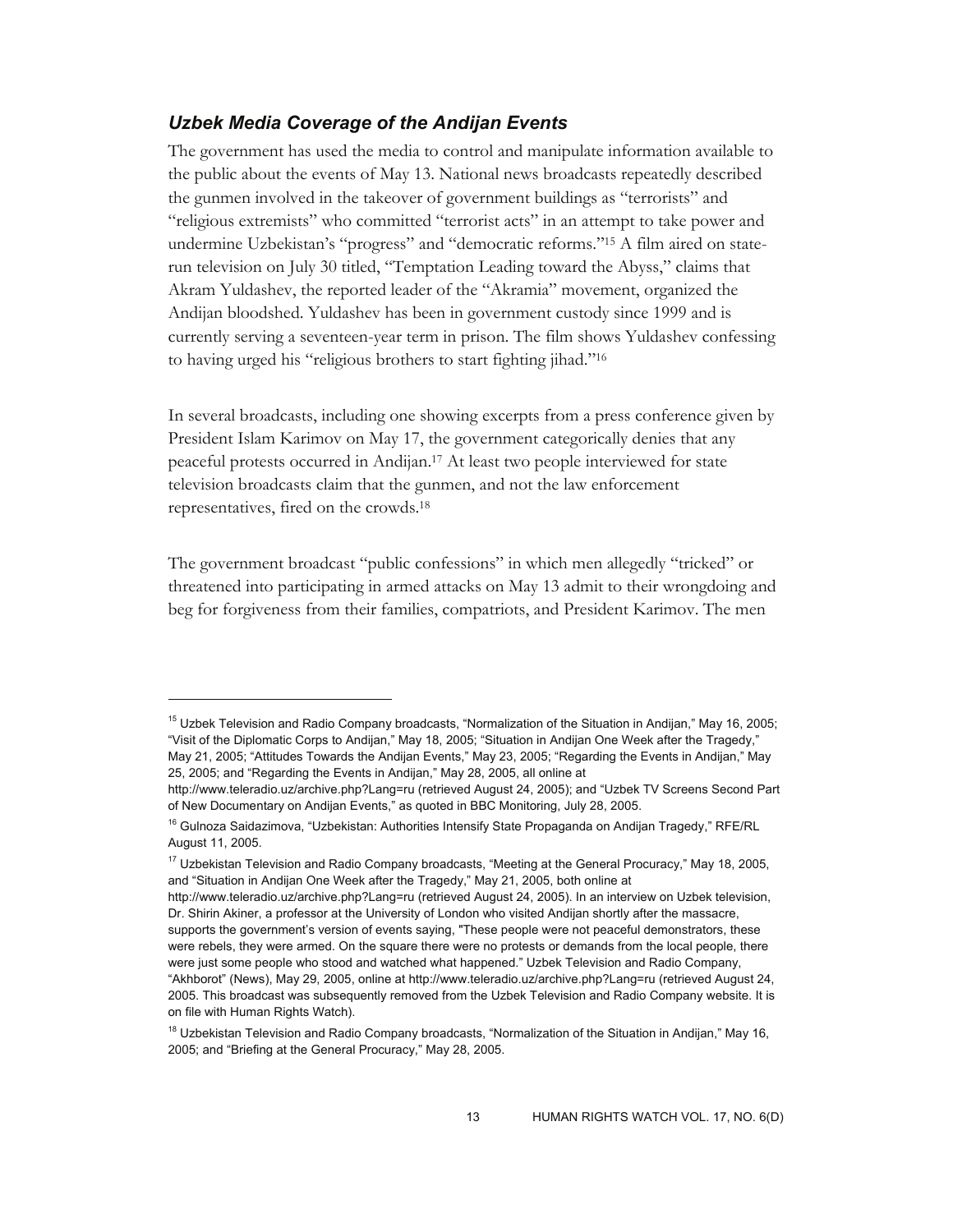are often shown crying as they speak. Some are shown being handed over to their families and mahalla committees for "rehabilitation" and "education."19

President Karimov has accused "foreign powers" of having instigated the Andijan violence with the aim of seeing the government overthrown by a popular revolt similar to those in Georgia, Ukraine, and Kyrgyzstan. 20 This view was reflected in the Uzbek media. One government official stated that he believes "international organizations directly or indirectly support the extremist groups" supposedly responsible for the violence and loss of life in Andijan. 21 One television broadcast announced that, "Certain forces, involved in what happened in Kyrgyzstan, are now attempting to destabilize the situation in Uzbekistan in the same way."22

Media broadcasts also strongly denied the need for an international investigation, claiming that foreign agencies and experts are biased and that Uzbekistan has the capacity to carry out an objective investigation.23

## **Coercive Pressure for Testimony**

When a Human Rights Watch researcher was in Andijan in mid-July, two months after the massacre, scores of uniformed and plain clothed security officers and police were patrolling the streets—especially near the sites where heavy shooting took place on May 13— where a few bullet marks were still visible on the buildings. People were cautiously casting glances around for mahalla committee members who, according to Andijan residents, have stepped up their unrelenting surveillance of neighborhoods throughout

<sup>&</sup>lt;sup>19</sup> Uzbekistan Television and Radio Company broadcasts, "Twelve Days Since the Events in Andijan," May 24, 2005; "Briefing in the General Procuracy," May 28, 2005; "Statements from Citizens About Forgiveness for their Actions," May 30, 2005; and "Increased Role of Mahalla Committees in the Upbringing of Young People in Andijan," June 2, 2005, online at http://www.teleradio.uz/archive.php?Lang=ru (retrieved August 24, 2005).

<sup>&</sup>lt;sup>20</sup> Uzbek Television First Channel, June 30, 2005, English translation by BBC Monitoring July 1, 2005.

<sup>&</sup>lt;sup>21</sup> Uzbekistan Television and Radio Company broadcasts, "Regarding the Events in Andijan," May 25, 2005, online at http://www.teleradio.uz/archive.php?Lang=ru (retrieved August 24, 2005).

 $^{22}$  Uzbekistan Television and Radio Company broadcast, "Regarding the Events in Andijan," May 25, 2005. In a May 29 interview on Uzbek state television, Dr. Akiner also stated, "There are external forces—governmental and nongovernmental—that would like to see a different government here and carry out the same kind of revolution in Uzbekistan as happened in Georgia, Ukraine and Kyrgyzstan so that this would happen here and that there would be consequences in Kazakhstan and other countries of Central Asia." Uzbek Television and Radio Company, "Akhborot" (News), May 29, 2005. "Prosecutor's Office Presents Report on Andijan to Parliament Commission," Press Service of the General Prosecutor's Office of the Republic of Uzbekistan, September 7, 2005, online at http://www.uza.uz/eng/news/?id1=5054 (retrieved September 8, 2005).

 $^{23}$  Uzbekistan Television and Radio Company broadcasts, "Attitudes towards the Andijan Events," May 23, 2005; "Twelve Days since the Andijan Events," May 24, 2005; and "Regarding the Events in Andijan," May 25, 2005, all online at http://www.teleradio.uz/archive.php?Lang=ru (retrieved August 24, 2005).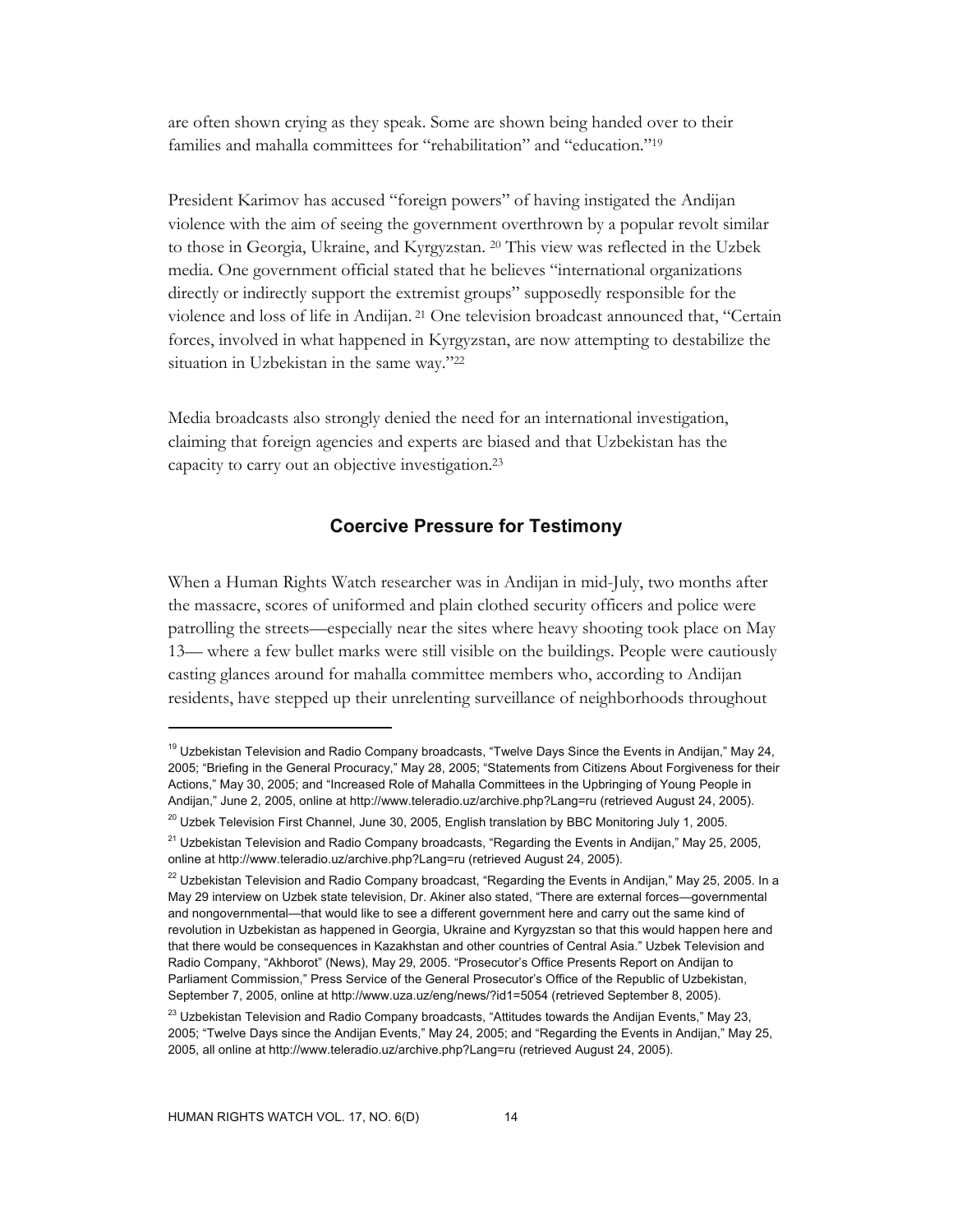the city. Mahalla committee members also went house to house, searching for relatives of those who had fled to Kyrgyzstan on May 13, in order to pressure them to convince their relatives to return.24

People in Andijan were explicitly and repeatedly warned by local police and mahalla committee members not to talk to outsiders, and were exposed to an incessant propaganda campaign in the mass media. Andijan residents were less inclined than ever to acknowledge that they had witnessed the May 13 massacre, let alone speak about the ongoing crackdown in the city.25

It was in this atmosphere of fear that the authorities detained hundreds—and perhaps thousands—of people in Andijan, with the purported aim of obtaining testimony about the crimes committed on May 13, as the government has defined them. Referred to by the authorities and detainees alike as "filtration,"26 the process involved detaining people who might have direct or even remote knowledge of the events of May 13, bringing fabricated misdemeanor charges against them, and using their time in detention to coerce testimony from them. Police and security agents threatened or severely beat many of those detained in order to coerce them to confess to belonging to extremist religious organizations and bearing arms while participating in the May 13 protest; to name others at the protest; or to incriminate others in violence during the protest. Most detainees were released after they served out ten-to-fifteen-day administrative sentences and signed coerced confessions or testimony against third parties.

At the same time, local authorities also threatened and exerted other extraordinary pressure on family members of those who had fled to Kyrgyzstan to convince their relatives to return to Uzbekistan, likely so that they too could be detained and questioned. Some of the confessions and testimonies coerced from the Andijan detainees were apparently used by the Uzbek government to fabricate cases against those who fled. The Uzbek prosecutor general's office also compiled more than two hundred extradition requests for the refugees. Based on these requests four refugees seeking asylum were forcibly returned to Uzbekistan in early June (see below), and Kyrgyz law

<sup>&</sup>lt;sup>24</sup>Human Rights Watch interview, Kyrgyzstan, June 2005.

 $25$  This atmosphere of fear and the detention and abuse of people in Andijan was described in Anvar Makhkamov, "Uzbekistan: Andijan Residents 'Tortured,'" Institute for War and Peace Reporting, Reporting Central Asia No. 389, June 21, 2005; and Daniel Kimmage, "Uzbekistan: Climate of Fear Grips Andijan," RFE/RL features article August 16, 2005, [online] http://www.rferl.org/featuresarticle/2005/8/29A428FD-F72B-451F-B955-AD2D0D3D7FD7.html (retrieved August 16, 2005).

<sup>&</sup>lt;sup>26</sup> Some interviewees also called the process "profilaktika" (preventative measures). The term "filtration" was also used in the Chechnya conflicts, to signify the process by which Russian forces weeded out Chechen rebels from civilians and obtained information about Chechen rebel activities.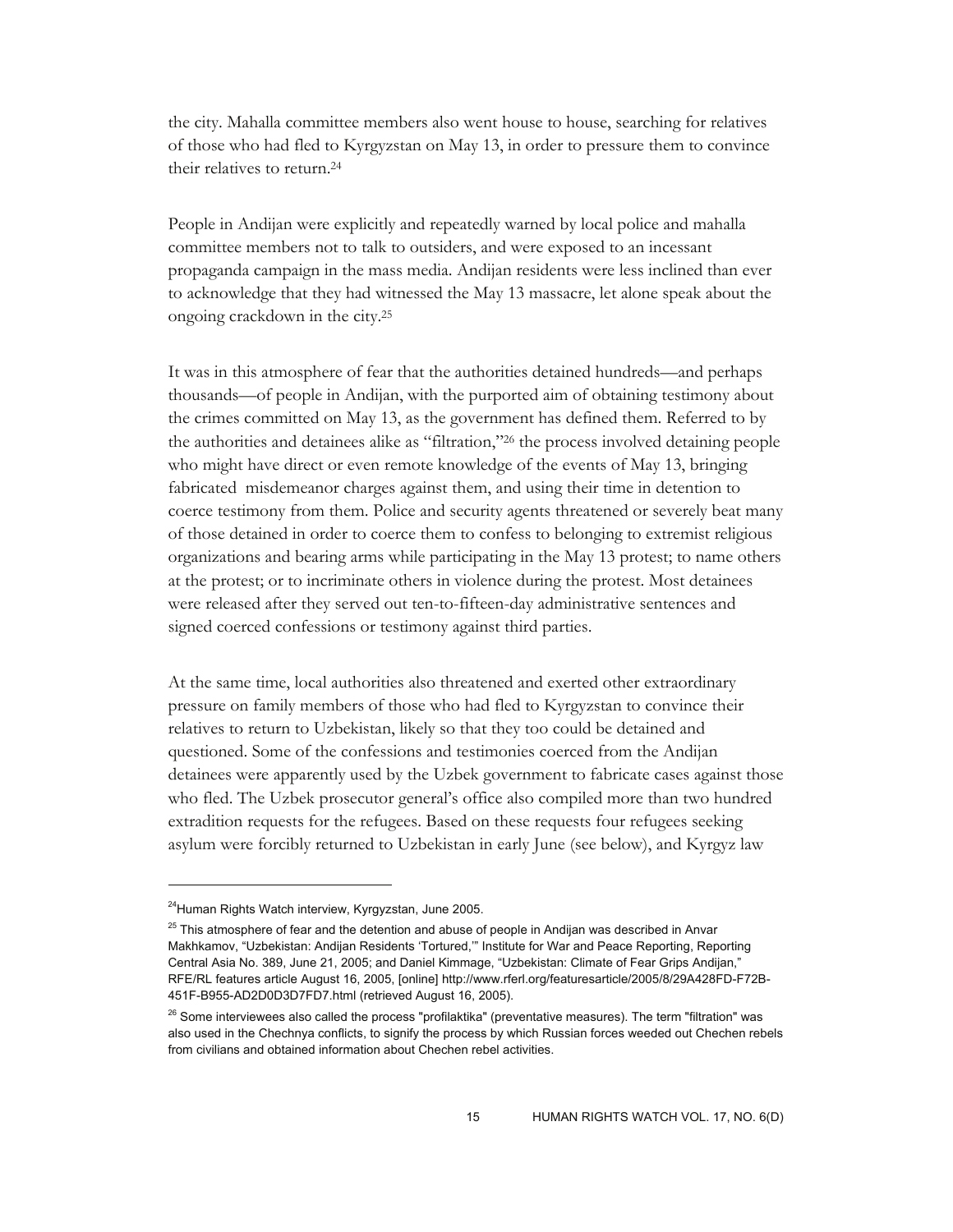enforcement authorities were already interrogating dozens of other refugees before sustained international pressure allowed the evacuation of all but fifteen of the refugees to a safer third country, Romania, on July 29. Eleven of the fifteen were evacuated on September 15, 2005.

## *Detention and Abuse in Andijan*

As noted above, the Uzbek government has a legitimate interest in prosecuting the crimes committed on May 13 and in securing as much information and testimony about them as is necessary for this purpose. But the torture and ill-treatment in custody documented below, as well as the arbitrary nature of the detentions, are not legitimate methods of law enforcement; they blatantly violate the Uzbek government's obligations under both customary and conventional international law, including the Convention against Torture and the International Covenant on Civil and Political Rights,<sup>27</sup> as well as the standards set out by the U.N. Body of Principles for the Protection of All Persons under Any Form of Detention and Imprisonment.28

In July 2005, Human Rights Watch interviewed more than a dozen people who were detained in the "filtration" process in June and July. Many other former detainees whom Human Rights Watch tried to meet refused to speak with us, fearing further persecution. For example, one of the witnesses who had been through "filtration" located five of his cell mates and wanted to introduce Human Rights Watch to these people, since they initially agreed to provide testimony. However, when we contacted each one individually, all five said they would not talk about their experience. According to one witness, one of the men told him, "It was a nightmare and I don't want to go through it again. Please, do not contact me ever again with these questions."29

 $27$  The right to freedom from torture is a fundamental principle of international law (jus cogens) and as such is binding on all states. It may not be abridged (derogated) under any circumstances whatsoever. The right is also protected in Article 5 of the Universal Declaration on Human Rights, in the Convention against Torture and other Cruel, Inhuman or Degrading Treatment or Punishment (CAT), to which Uzbekistan acceded in 1995, and Article 7 of the International Covenant on Civil and Political Rights (ICCPR), ratified by Uzbekistan in 1996. Article 10 of the latter also states that "[a]ll persons deprived of their liberty shall be treated with humanity and with respect for the inherent dignity of the human person." The right to liberty, including freedom from arbitrary arrest and detention, is also firmly established in international law, including in Article 5 of the Universal Declaration on Human Rights and Article 9 of the ICCPR, which states that "no one shall be subjected to arbitrary arrest or detention. No one shall be deprived of his liberty except on such grounds and in accordance with such procedures as are established by law."

<sup>&</sup>lt;sup>28</sup> U.N. GA Res., 43/173, U.N. Doc. a/43/49 (1988). U.N. Body of Principles for the Protection of All Persons under Any Form of Detention and Imprisonment is not a treaty but provides authoritative guidance in interpreting the principles laid out in documents such as the Universal Declaration of Human Rights and the International Covenant on Civil and Political Rights.

 $^{29}$  Human Rights Watch interview with "Rovshan R." (not his real name), Andijan, July 15, 2005.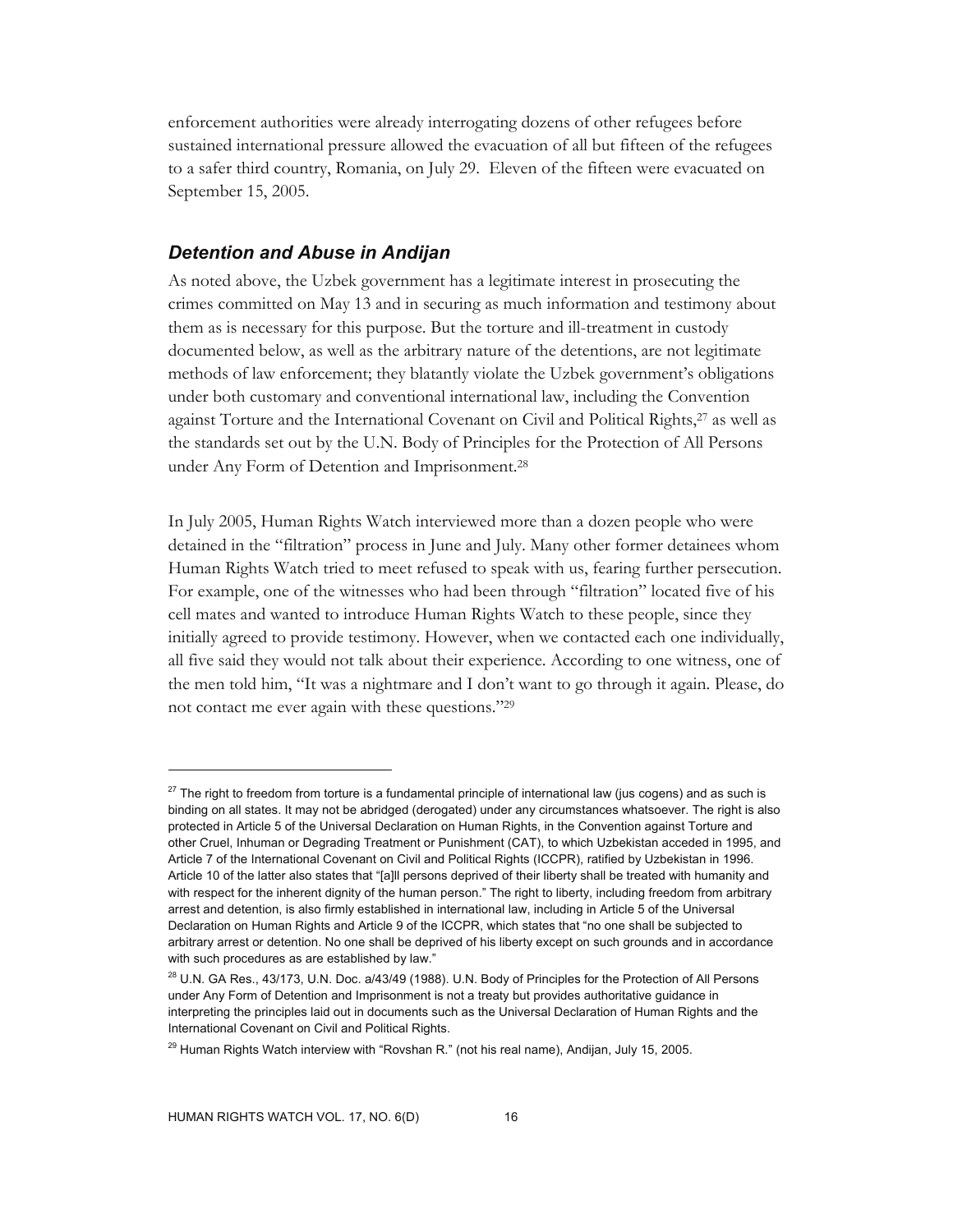According to witnesses, hundreds if not thousands of people have been through the "filtration" process. "Fatima F." (not her real name), told Human Rights Watch that when she went to the Andijan City Police Department to inquire about her two sons who had been detained, policemen there told her that "over 4,200 people have undergone filtration," mostly in the city police department but also in detention facilities in other towns, such as Pakhtabad and Balakhchi.30

Targets of filtration include those who were seen or reported to be seen on the square during the protest; their relatives, friends and acquaintances; relatives of those who sought refuge in Kyrgyzstan, as well as of those who were killed or arrested; those who live near the sites where the May 13 killings took place; and those who used to work at the enterprises belonging to the twenty-three businessmen whom the government had charged with religious extremism. In some cases, those detained appeared to have no connection whatsoever to the May 13 events.

#### *Initial Detention*

-

Initial detentions were carried out by local police patrolmen, at times accompanied by police investigators. Some of the witnesses said they were explicitly told that they were being arrested. For example, "Rovshan R." (not his real name) said that at the time of his arrest two police investigators told him that he was a suspect in a criminal case but did not produce a warrant or explain the charges or the alleged criminal act.31

Other detainees were initially told they would be questioned for a few hours and then released. For example, Fatima F. said that on June 26, four armed policemen came to her house. They did not identify themselves, but said they were from the Andijan Province Department of Internal Affairs. They wanted to take her son, twenty-year-old "Kabyl K." (not his real name) away, but Fatima F.resisted. The policemen then ordered her to bring her son to the police station the same night. When she did so, at 7:00 that evening, the authorities took Kabyl K. into custody, telling Fatima F.. they would release him later that day or possibly the next morning and suggesting she should go home and wait. Starting that evening, Fatima F.. regularly inquired about her son's whereabouts; each time the authorities told her he would be released in a few days, providing the mother with no explanation for his prolonged detention. Kabyl K. was released only on July 6,

 $30$  Human Rights Watch interview with "Fatima F." (not her real name), Kyrgyzstan, July 7, 2005. As of this writing Human Rights Watch had not yet received a response to our letter to the government requesting information on the number of people detained in the "filtration" process. Given the relatively short periods of stay in detention, the relatively rapid turnover of detainees, and the fact that the campaign lasted nearly two months, it is reasonable to assume that the total number of detainees may have reached into the thousands.

 $31$  Human Rights Watch interview with "Rovshan R." (not his real name), Kyrgyzstan, July 2, 2005.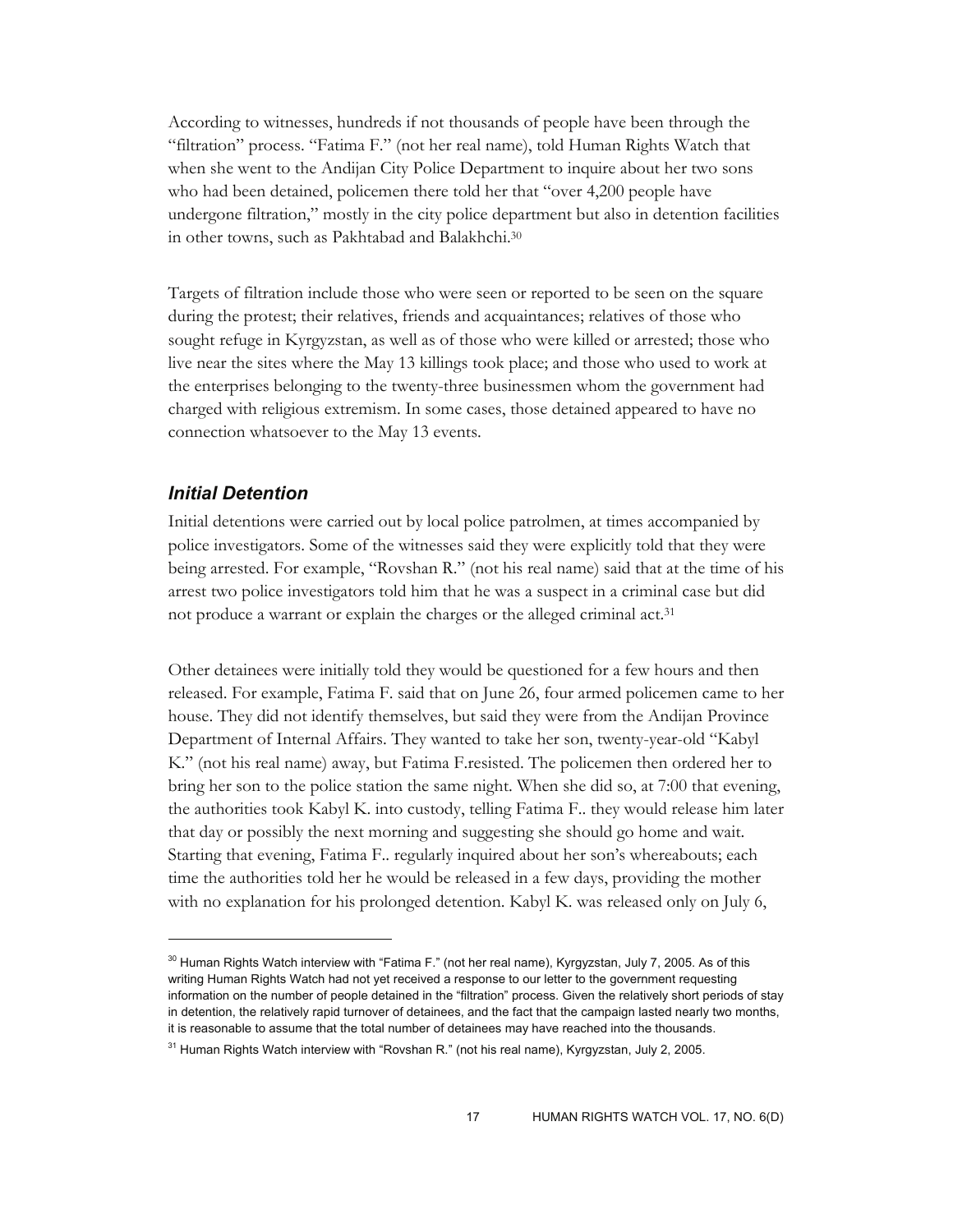after being physically abused as part of the filtration process. Meanwhile, Fatima F.'s other son, twenty-eight-year-old "Uktam U." was detained in early July and at the time of the interview he was still in detention (see below).32

In other cases, authorities questioned a person and his relatives several times before finally putting them through the filtration procedure. "Rasul R." (not his real name) believed he and his wife were detained on June 18 because one of his sons had been arrested immediately after the May 13 protest and another one was among the refugees who fled to Kyrgyzstan. He told Human Rights Watch:

Shortly after May 13 a local policeman and two investigators from Tashkent came to my house. They took me and my wife for an interrogation at the [Andijan Province Department of Internal Affairs]. I asked them not to interrogate my wife, because she was very sick. They asked me where my son was and why I was not bringing him up [properly]. It lasted for several hours, and then they let us go. In the following month, they brought me in for questioning twice more, and then detained me on June 18 saying they would "filter" me.<sup>33</sup>

#### *Interrogations*

 $\overline{a}$ 

According to witnesses' accounts, most detainees were initially brought to the Andijan Province Department of Internal Affairs, where they were subjected to preliminary interrogations, and then transferred to the Andijan City Police Department. "Rovshan R." (not his real name) believed he was detained because a local mahalla committee reported his participation in the May 13 protest to the authorities. He told Human Rights Watch:

When we arrived at the UVD [Andijan Province Department of Internal Affairs], they brought me into a room with very little air. There were about ten people sitting on the benches in front of me and about five on each side. We were all handcuffed. I sat for a long time, and then they took me up into a room on the second or third floor. A man in civilian clothes who did not identify himself started asking where I was on May 13. I told him I was at the protest, and stayed there till approximately 5:00 p.m. when the shooting started.

 $32$  Human Rights Watch interview with "Fatima F." (not her real name), Kyrgyzstan July 7, 2005.

<sup>&</sup>lt;sup>33</sup> Human Rights Watch interview with "Rasul R." (not his real name), Andijan, July 13, 2005.

<sup>&</sup>lt;sup>33</sup> Human Rights Watch interview with "Bakhrom B." (not his real name), Andijan, July 14, 2005.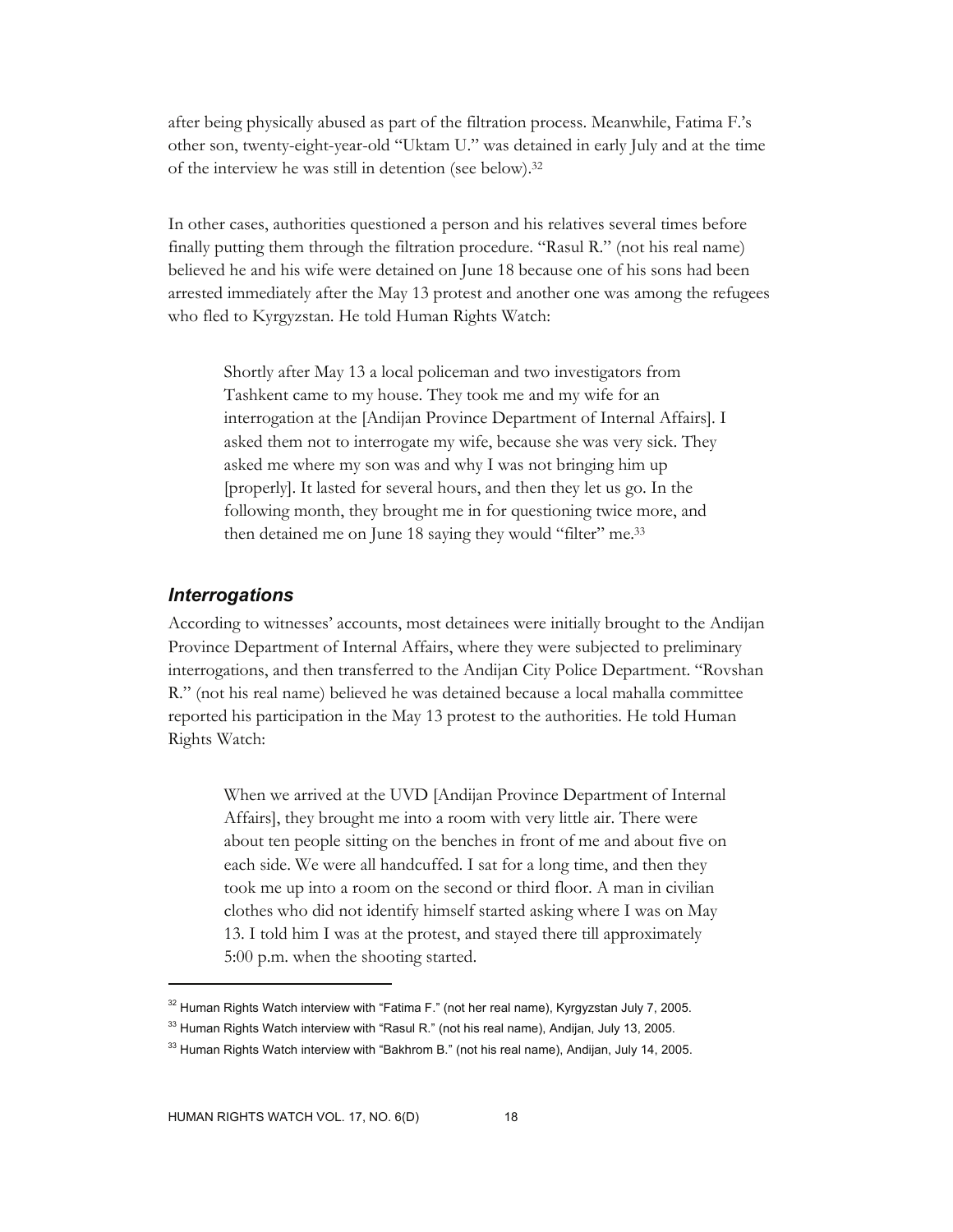He started beating me and yelling, 'You are lying! You are hiding the truth! We have information that you were on the square with an automatic gun. Confess!' And [he] punched me in the chest. I was insisting I was innocent and never possessed arms… Then they brought me back to the room where others were sitting and some time later they told me and some others to get into their police car and escorted us to the GUVD [Andijan City Police Department].34

Another witness, "Bakhrom B." (not his real name), was detained on July 4 because he lived near the prison which had been taken over on the night of May 12, and the investigators believed "he had seen a lot." He too was questioned and beaten at the Andijan Province Department of Internal Affairs before being transferred to the city police department. He mentioned that some detainees were held overnight and beaten at the province department. He said:

I got lucky—a guy who works in the . . . UVD recognized me and apparently said something to the investigators who then transferred me to the city police department. But some were staying there for several days—they told me it was especially hard at night, when the interrogators were beating them mercilessly. One of the guys sitting next to me had a large bruise on his right cheek-bone.35

While at the Andijan City Police Department the detainees were held in a large auditorium. Those interviewed by Human Rights Watch said that there were about fifty to seventy people in the auditorium, and each day the police took some people away and brought in new people. Each of the witnesses spent two to five days in the auditorium. They said they slept on chairs and on the floor, and were given nothing to eat but bread and water. One by one, the detainees were taken out for questioning.

Interviewees said that the interrogators, judging by their accents, were from Tashkent, Jizzakh, Samarkand and other areas of Uzbekistan. Two witnesses said their interrogators were drunk. All said that during the interrogations they were subjected to prolonged beatings and threats as the interrogators were forcing them to confess or provide incriminating testimony against others. Rovshan R. described one of these interrogations to Human Rights Watch:

 $34$  Human Rights Watch interview with "Rovshan R." (not his real name), Andijan, July 2, 2005.

<sup>&</sup>lt;sup>35</sup> Human Rights Watch interview with "Bakhrom B." (not his real name), Andijan July 14, 2005.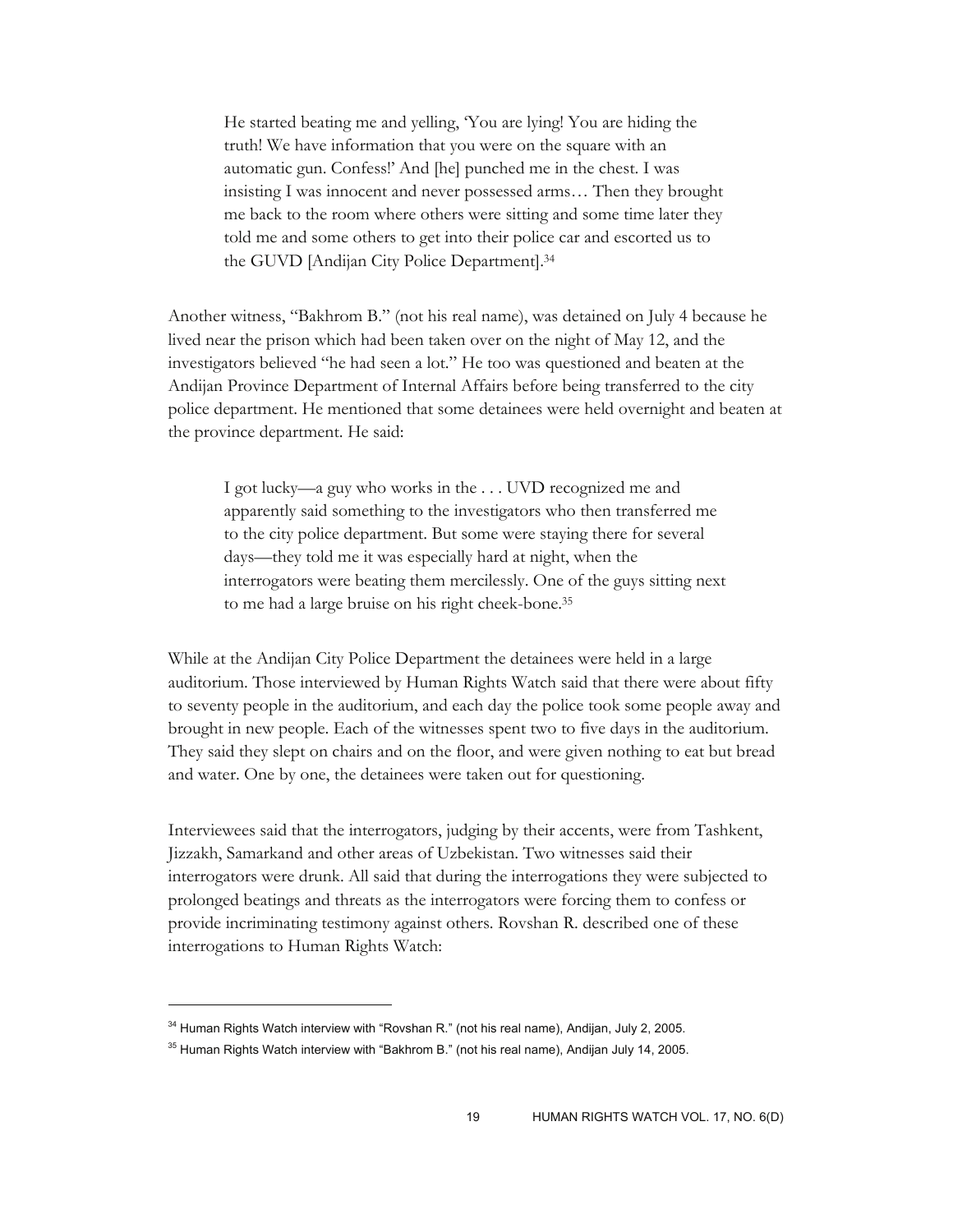The interrogators were drunk and weren't wearing shirts; they took us into a room one by one and were asking, 'Where did you hide the weapon that you had? While you were here we inquired with your neighbors and they said you had arms.' They put me against the wall into a spread-eagle position, and started beating—on the arms, on the legs, and on the genitals.

It did not matter whether you said anything or not—the beatings continued. They did not pay attention to any pleas for mercy, they were just repeating, 'Find the weapon that you hid.' Then they forced me onto the floor and told me to do push-ups. When I could not do any more and fell they started beating me in my stomach with their feet… They took me back to the auditorium, but the next day a new group of interrogators called me up and it started all over again.36

Fatima F.., who came to the city police department to look for her detained older son, Uktam U.., said that at one point one of the guards got tired of her screaming and yelling and decided to show her son to her. Fatima F. said:

Uktam ran to the bars [separating us] and started crying, 'Mama, they are beating me! They handcuff me and beat me!' and then he showed me bruises on his shoulders. The guard immediately grabbed him on the neck and took him away, and then pushed me hard and told me to get the hell out of there.37

Bakhrom B. said that he was holding out during the beatings, but on the fifth day of the interrogations one of the investigators broke him. He said:

They were questioning me every day—one investigator, then another. They tied my hands behind my back and beat me in the chest and on the back; then with a club on my feet… I knew nothing—on May 13 I went out, saw the broken gates of the prison and some bodies and went back home. But they did not believe me. On the last day another investigator, from Kokand, came. He pretended to be "soft," started talking to me, and then said, 'You have a choice. If you don't talk I can give you a razor to cut your veins; you'll die and nobody would care. Nobody can

<sup>&</sup>lt;sup>36</sup> Human Rights Watch interview with "Rovshan R." (not his real name), Kyrgyzstan, July 2, 2005.

 $37$  Human Rights Watch interview with "Fatima F.." (not her real name), Kyrgyzstan, July 7, 2005.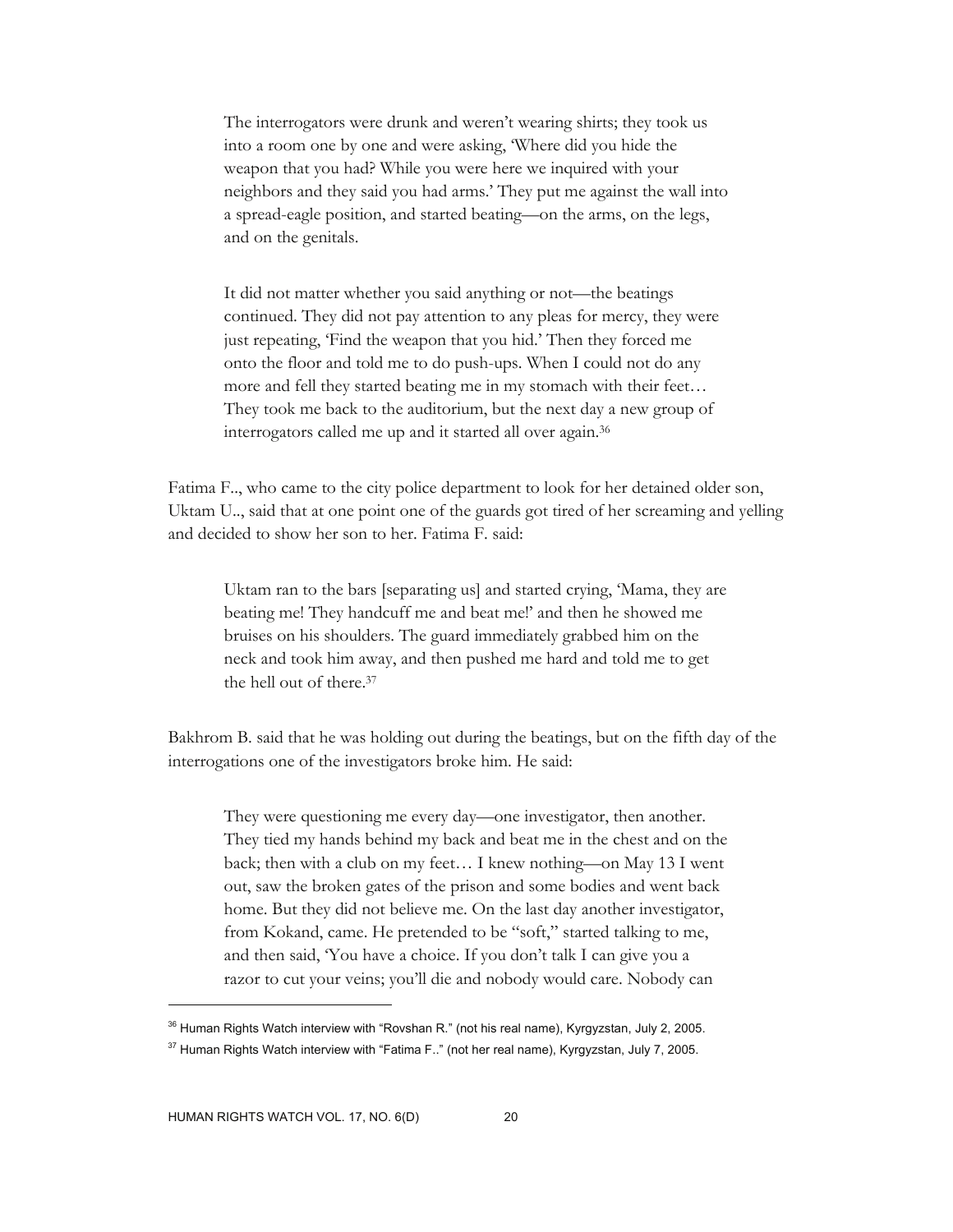help you anyway.' And then I signed a statement [about my participation in the May 13 events] myself.38

#### *Misdemeanor Hearings and Detention*

The interrogations at the Andijan Province Department of Internal Affairs were just the beginning of the detainees' ordeal. In order to "legalize" the detention, the authorities fabricated administrative charges against the detainees. Several witnesses explained to Human Rights Watch that while they were being held in the auditorium, investigators prepared papers charging them with petty crimes, such as hooliganism, unrelated to the events of May 13. All of them were then brought without counsel before a local court, which sentenced them to ten to fifteen days of detention. Most detainees admitted to the charges, hoping this would get them released quickly.

"Khatanjon Kh." (not his real name) was first detained and questioned on May 20 together with his nephew and elderly father. In the following month, investigators repeatedly came to his house, asking about his two sons, who had fled to Kyrgyzstan. On June 20, he was detained again and brought to the Andijan City Police Department. He told Human Rights Watch:

After I spent two days in the auditorium, they showed me the papers that I allegedly got into a fight. They [the investigators] introduced me to another man with whom we were supposed to appear in court. They told us to describe our "fight" in court, and we did. It took no more than five minutes and the judge sentenced us to ten days of detention. They fabricated similar cases against everyone who was in the auditorium.39

Another witness, "Rasul R." (not his real name), interviewed separately, provided Human Rights Watch with an almost identical account, adding that he had no choice but to admit to the administrative charges and the sentence. He said, "They told us that otherwise they would not let us out; I saw a man in the auditorium who refused to play along with their scenario and he spent fifteen days there, and they weren't going to release him. I thought I would be better off if I agreed to the charges."40

 $38$  Human Rights Watch interview with "Bakhrom B." (not his real name), Andijan, July 14, 2005.

<sup>&</sup>lt;sup>39</sup> Human Rights Watch interview with "Khatanjon Kh." (not his real name), Andijan, July 13, 2005.

<sup>&</sup>lt;sup>40</sup> Human Rights Watch interview with "Rasul R." (not his real name), Andijan, July 13, 2005.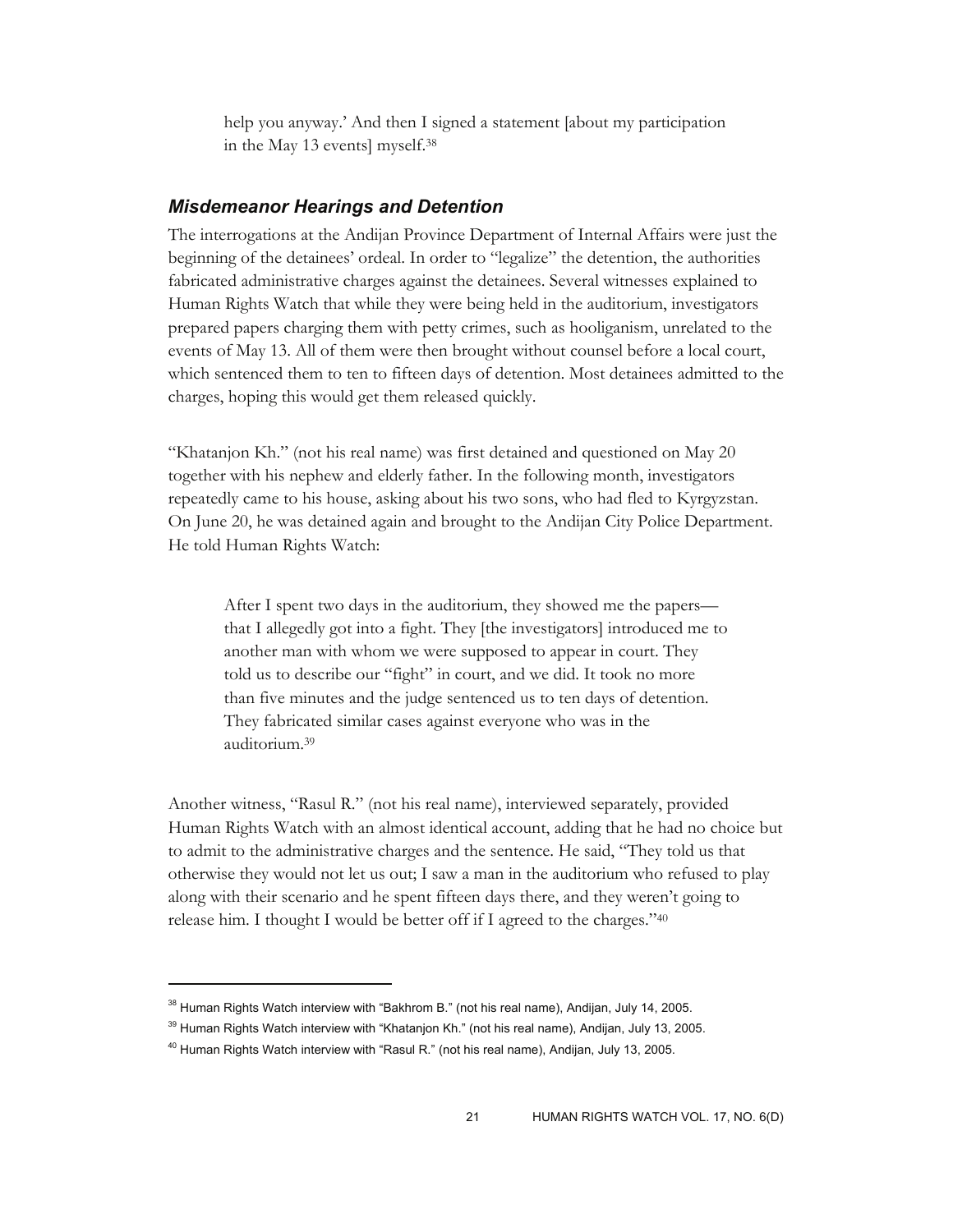Rovshan R. said that the fabricated scenarios were detailed, that every participant was given clear instructions about what to say in court, and that even the judges seemed to be reading from a script:

In the court we entered the hearing [room] and all gave the testimony as the investigators instructed us. The judge was also acting, he was scolding us, 'Why did you do that?! It's shameful for grown-ups to behave like that, to get into a scuffle!' And we had to apologize to each other in front of the judge. The judge . . . was just reading from a statement prepared by the investigators. Of course, there were no lawyers, just the judge and the police.<sup>41</sup>

After the hearing, the detainees were brought back to the basement holding cells of the Andijan City Police Department to serve their misdemeanor sentences. Some were later moved to other detention facilities, such as Balakhchi police department, as there was apparently no room left in the Andijan City Police Department. The interrogators used the time during the administrative detention to produce more detailed confessions from the detainees and also to collect additional incriminating information about other participants of the May 13 protest and especially about the refugees who at the time were still in Kyrgyzstan.

Khatanjon Kh. said that while serving his misdemeanor sentence, he was interrogated daily by different investigators, and each time subjected to prolonged beatings and other methods of coercion.

They put me against the wall, and were beating me in the chest with their fists. Then they forced me down to the floor, my legs stretched, and started beating me on the soles of my feet with their clubs. They demanded that I confess I was an 'Akramist,' kept asking about my sons and other relatives, about other 'Akramists' whom they said I should have seen on the square. It went on and on…

The next day, there was another group of interrogators, from Jizzakh. They said they would bring my wife and daughter-in-law—'we'll see how you'll talk then.'

-

<sup>&</sup>lt;sup>41</sup> Human Rights Watch interview with "Rovshan R." (not his real name), Kyrgyzstan, July 2, 2005.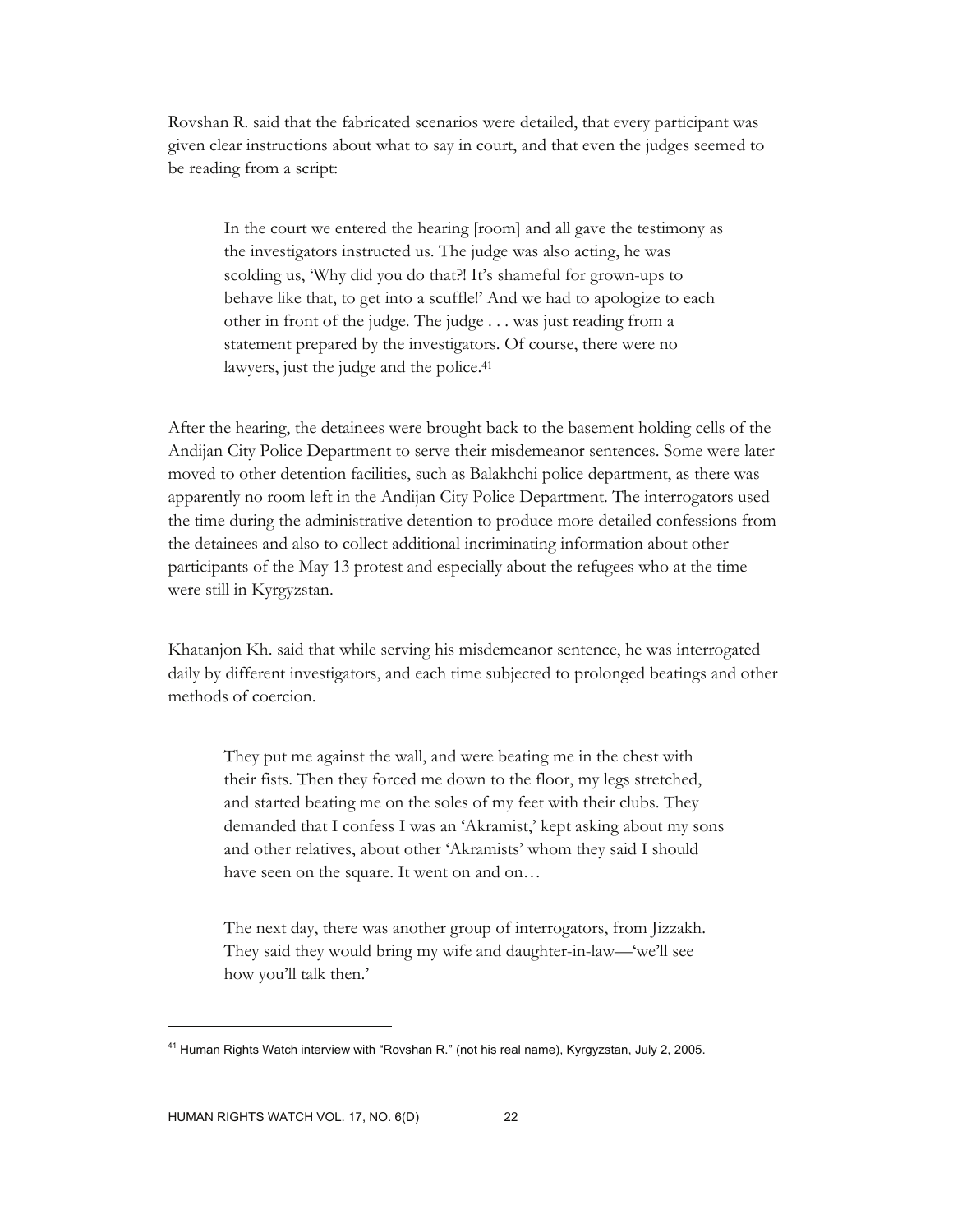I am an old man, and for my young cell mates it was even worse—they were crying and could hardly walk when they returned to the cell after the interrogations, they were all badly beaten—on the chest, on the back, in the kidneys.42

Khatanjon Kh. said that the investigators showed him photographs of refugees who were in the camp in Kyrgyzstan and asked for detailed information about them, trying to force him to state that they were members of "Akramia" and that he had seen them on Bobur Square participating in violent acts.43

Rasul R. also said that interrogators showed him photographs of those who participated in the protest—about one hundred photographs of those who were killed and some three or four hundred of those in the camp. He identified one of his sons among the refugees, and the interrogators started beating and questioning him again. He found out that another son, who also participated in the protest, had been arrested, but his interrogators told him not to even attempt to look for him. He said:

Two investigators, both from Tashkent, were beating me and cursing. I am fifty-five years old, and they were yelling and kicking me because I did not want to sign any statements. It was terrible. [While in the cell] I could constantly hear people screaming—it was impossible to sleep.44

Detainees interviewed by Human Rights Watch were released at the end of their administrative terms and forced to sign statements saying that they had no complaints about the police treatment. Each was also required to pay 1,200 som (about U.S. \$1.10) for each day of detention. Some said the authorities explicitly warned them not to talk to anybody about their detention.

## *The Pursuit of Victims and Eyewitnesses Who Fled to Kyrgyzstan*

Roughly five hundred people fled Andijan on May 13 and received refuge in tent camps set up along the Uzbek-Kyrgyz border by the United Nations High Commission for Refugees (UNHCR) and administered by the Kyrgyz Department of Migration Services. Beginning in early June, the Uzbek government organized a campaign of harassment and

<sup>&</sup>lt;sup>42</sup> Human Rights Watch interview with "Khatanjon Kh." (not his real name), Andijan, July 13, 2005.  $43$  Ibid.

<sup>44</sup> Human Rights Watch interview with "Rasul R." (not his real name), Andijan, July 13, 2005.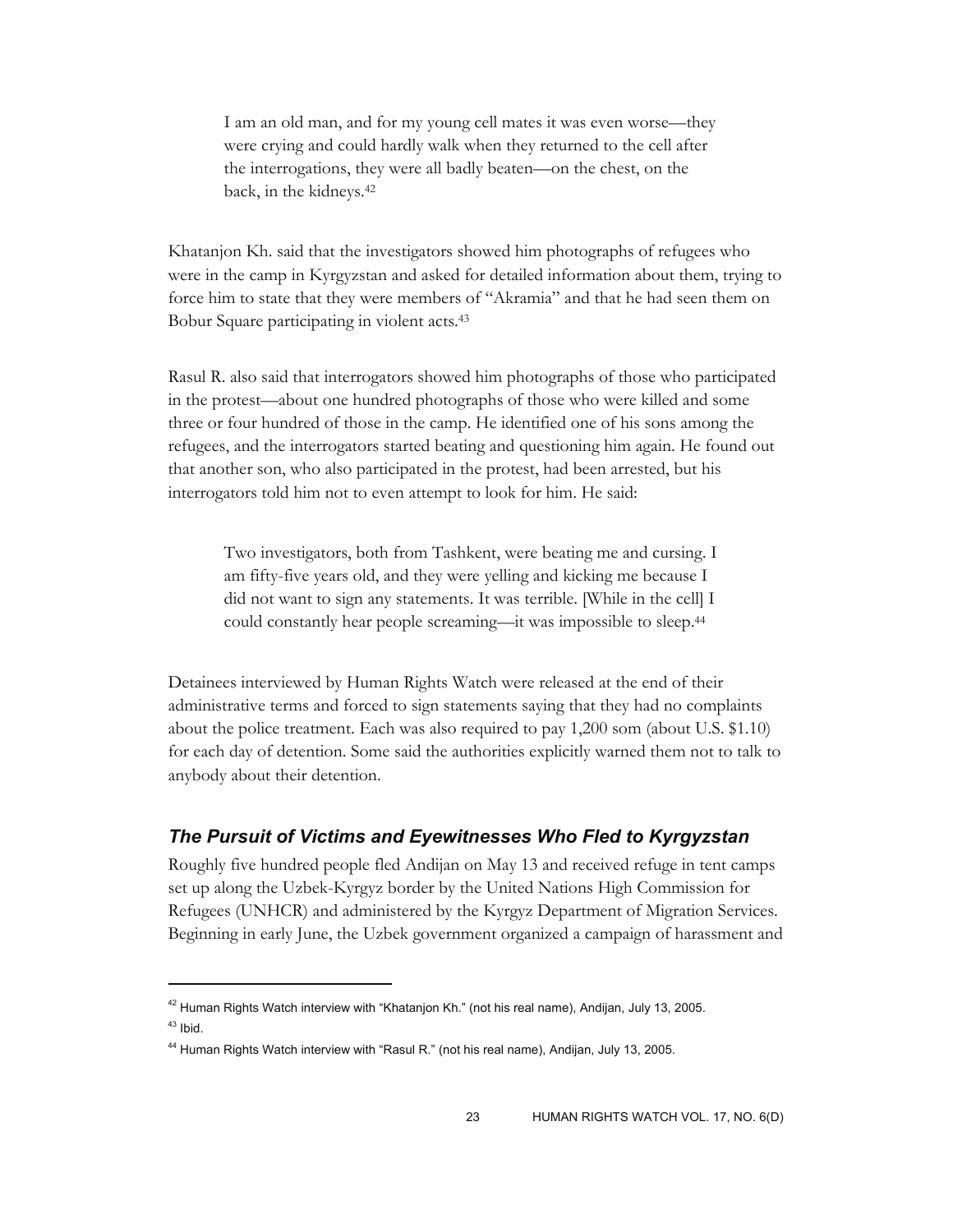coercion in order to pressure families of refugees who had fled the Andijan violence and crossed the border into Kyrgyzstan to persuade their relatives to return to Uzbekistan.

In the media the government repeatedly emphasized the poor conditions of the Kyrgyz refugee camp and alleged that those living in the camp were either the willing or coerced perpetrators of the violence in Andijan on May 13, forced to walk to Kyrgyzstan, and held against their will in the camp.<sup>45</sup> The government claimed that it simply wanted its citizens to return to their homeland and families who were waiting for them.46 Uzbek authorities set up a tent camp near the border to receive returnees.47 The family of one refugee interviewed by Human Rights Watch told her that the local mahalla committee had posted the names of all of the refugees along with statements saying, "These people are not guilty—let them return to their home!"48 However, other government statements made the contradictory assertion that those who fled were terrorists and criminals.49

However, three accounts by family members and by refugees themselves indicated that the government detained and interrogated refugees upon return, subjected some to illtreatment, and forced them to make public confessions or false statements about their participation in the Andijan events and their experience in the refugee camp. In one case, a source told Human Rights Watch that two women who returned to Andijan had been imprisoned and then forced to make public statements on national television.50 These

<sup>&</sup>lt;sup>45</sup> According to a May 28 statement by the press secretary of the Prosecutor General's office, "Measures [were] being taken to return to their homeland, civilians forcibly taken by terrorists onto the territory of a neighboring state." Uzbekistan Television and Radio Company broadcast, "Regarding the Events in Andijan," May 28, 2005.

<sup>46</sup> *Narodnoe Slovo*, (People's Word) July 19, 2005, in Russian, English translation of excerpts reproduced in BBC monitoring July 19, 2005. This article claimed that due to the government efforts, refugees were "voluntarily returning to their families and neighborhoods … [because] their relatives and loved ones are waiting for them. ... Punishment for those returning has changed—they are released under the guardianship of local neighborhoods."

<sup>47</sup> Uzbekistan Television and Radio Company broadcast, "Briefing at the General Procuracy," May 28, 2005.

<sup>&</sup>lt;sup>48</sup> Human Rights Watch interview with "Gulnara G." (not her real name), Sasyk Refugee Camp, June 21, 2005.

<sup>&</sup>lt;sup>49</sup> The Uzbek authorities continued to characterize the refugees as criminals even after the refugees had been relocated to Romania. The Prosecutor General's office suggested that the refugees might still possess weapons seized during the Andijan uprising, and there was no guarantee that these 'civilian refugees' would not undertake new terrorist acts not only in Central Asia but in other parts of the world. Press Service of the Prosecutor General of Uzbekistan, "What the Armed 'Civilian Refugees' Can Undertake," National Information Agency of Uzbekistan, August 25, 2005 [online] http://www.uza.uz/politics/?id1=4870&print (retrieved August 25, 2005). See also, Uzbekistan Television and Radio Company broadcasts, "Regarding the Events in Andijan," May 25, 2005, and "Briefing at the General Procuracy," May 28, 2005; Uzbek Television first channel documentary, "Utter Brutality," aired on July 27, in Uzbek, English translation of excerpts reproduced in BBC Monitoring, July 28, 2005; and Uzbek Television First Channel broadcast, July 29, 2005 in Russian, English translation of excerpts reproduced in "Uzbek TV Raps Kyrgyz Media for 'Distorting' Facts on Refugees," BBC monitoring, July 29, 2005.

 $50$  Human Rights Watch interview with individual who asked not to be named, June 8, 2005.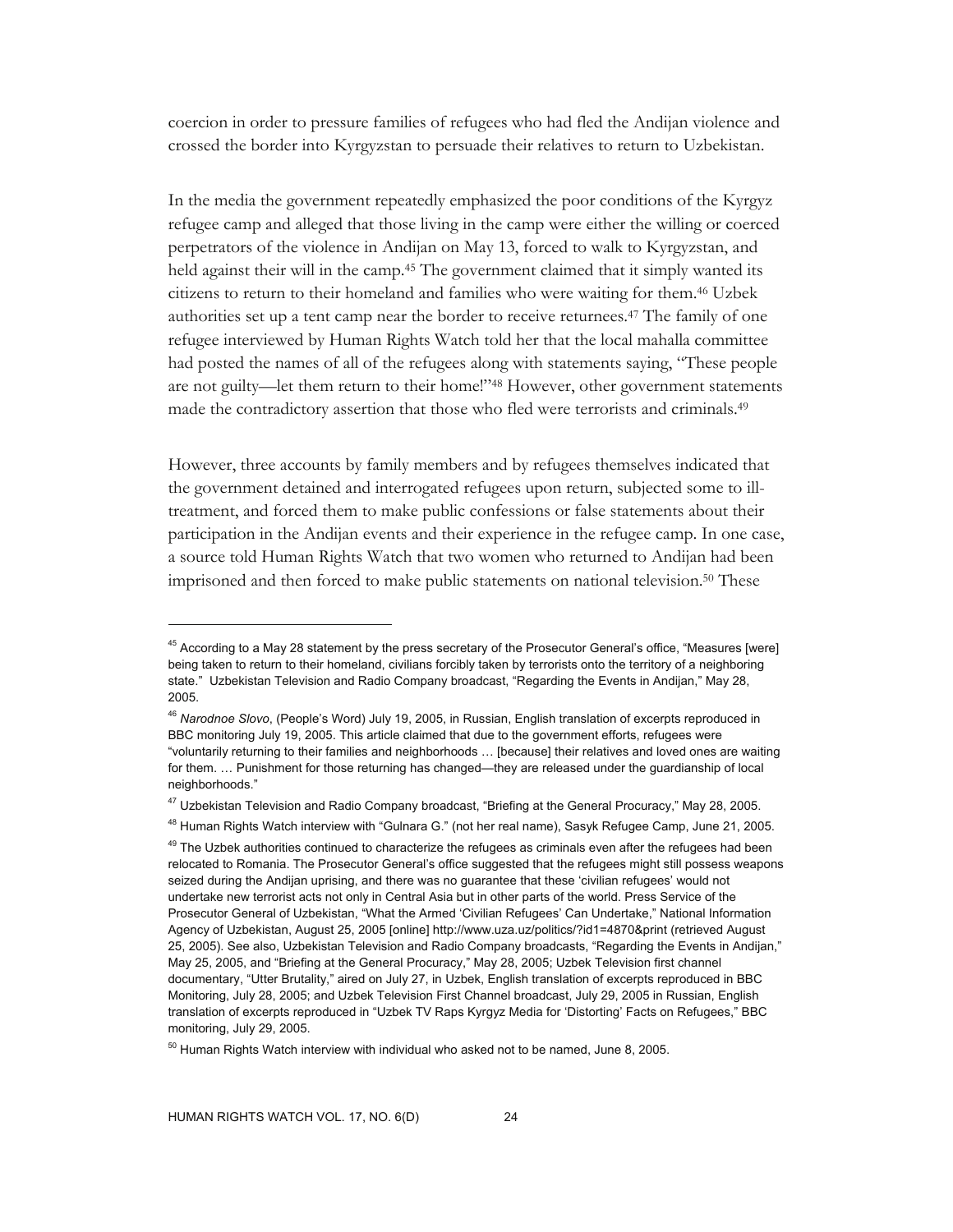women appeared in a May 25 national broadcast stating that gunmen forced people to go to Kyrgyzstan and had tried to prevent the women from returning.51

For three weeks in June, Human Rights Watch researchers witnessed hundreds of people coming to meet with their relatives in the refugee camp in Kyrgyzstan. 52 Andijan government authorities pressured relatives of the refugees into traveling to the camp for family visits in buses and cars organized by the government. 53

The Uzbek authorities used threats, coercion, and unscrupulous propaganda to pressure families to bring their relatives back to Andijan. Officials often threatened serious repercussions for family members if they failed to convince their relatives in Kyrgyzstan to return. In some cases, Uzbek agents themselves entered the camp and attempted to remove refugees or interfered with the family meetings.

Meanwhile, Uzbek authorities attempted to convince refugees and their relatives that the situation in Kyrgyzstan was dangerous for the refugees, that refugees had been taken to Kyrgyzstan by force, and that "leaders" in the camp were preventing them from going back, while in Andijan the conditions were completely safe for refugees to return. 54

#### *Coercive pressure on refugees' relatives*

 $\overline{a}$ 

Uzbek authorities harassed many of the families of refugees who had fled to Kyrgyzstan, subjecting them to arbitrary detention, illegal searches, threats and, in some cases, illtreatment in detention, in order to pressure them into bringing their relatives back to Andijan.

 $51$  Uzbekistan Television and Radio Company, "Regarding the Events in Andijan," May 25, 2005.

 $52$  The refugees were initially held in Barash camp located in Jalal Abad province near Sasyk, at the Uzbek border. On June 4, 2005 they were transferred to a camp in Sasyk, also in Jalal Abad province. Four hundred and thirty-nine refugees were moved to Romania for the final stages of the third-country resettlement procedure on July 29, 2005. As of September 15, 2005, four asylum seekers still remain in detention in Osh, Kyrgyzstan. Estimated hundreds of other Uzbeks who fled into Kyrgyzstan after the May 13 violence but who did not end up in the camp may still be in Kyrgyzstan.

<sup>&</sup>lt;sup>53</sup> For example, during a single day, on June 8, 2005, Human Rights Watch researchers at the camp saw five buses holding approximately thirty people each as well as several cars, all with Andijan license plates. Andijan government officials and men presented to be members of the Uzbek National Security Service (SNB) accompanied the relatives to the camp.

<sup>&</sup>lt;sup>54</sup> For example, a Human Rights Watch researcher observed a plain clothes SNB officer telling a group of relatives gathered around him that Kyrgyz authorities and international organizations would "sell the refugees to Afghanistan," where they would be recruited into extremist organizations. The encounter took place in Sasyk Refugee Camp, Kyrgyzstan, on June 13, 2004.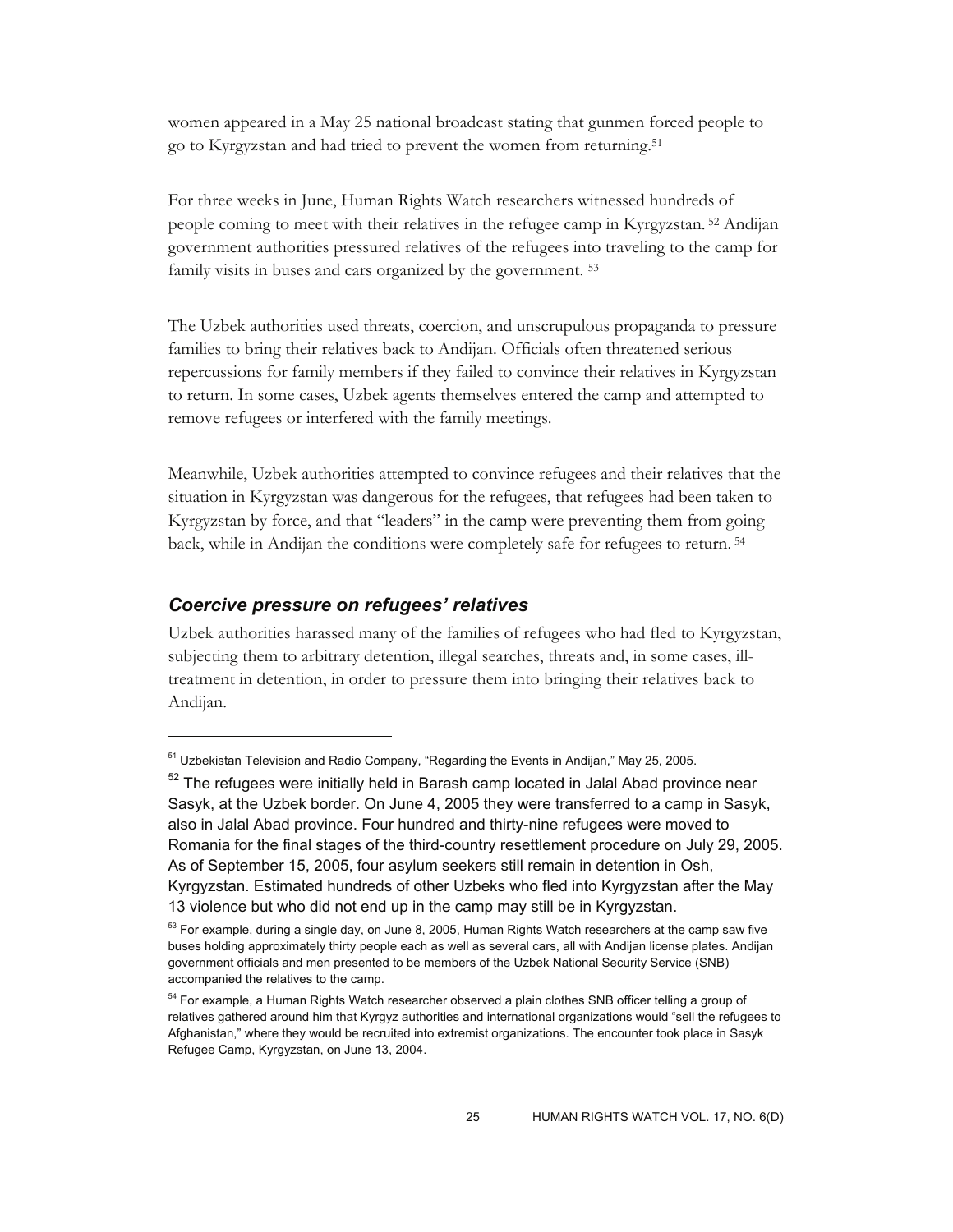"Rustam R." (not his real name), a twenty-four-year-old refugee in the camp in Kyrgyzstan, said that police and security agents threatened to arrest his brother if Rustam did not return:

My father really tried to convince me to go back. At the same time, he told me that the police and SNB come to our house and search it. My twenty-year-old brother and my father are being called into the procuracy [prosecutor's office] frequently. My father said, "If you don't come back, they'll put me or your brother in jail instead." They had threatened my father saying, "If you don't get your son, then you will have to walk home to Andjian." My father was pressured into coming. He said, "I absolutely had to come. They just don't leave us alone. They come from the hokimiat almost every day and pressure us to get you back."55

Another refugee, "Marat M." (not his real name) told Human Rights Watch that his mother had visited him several times and had described the dire situation of their family:

My mother has come two or three times to visit me. She told me that my father is in prison now. He also participated in the [May 13] meeting. … They detained my brother, questioned him and released him. They told him that they would continue to work that way until I came home. … My mother said that [members] from the mahalla committee are also asking people to sign documents saying, "My son or daughter was detained by terrorists."56

During a visit from her mother, "Galima G." (not her real name) learned about the detentions of her father and father-in-law and the possible risks that she could face should she go back to Uzbekistan:

[During the visit] my mother said to me, "You shouldn't go back. Your father and father-in-law are in prison. If you come you will be arrested and tortured and made to make statements that the people here are

-

<sup>&</sup>lt;sup>55</sup> Human Rights Watch interview with "Rustam R." (not his real name), Sasyk Refugee Camp, Kyrgyzstan, June 21, 2005.

<sup>&</sup>lt;sup>56</sup> Human Rights Watch interview with "Murat M." (not his real name), Sasyk Refugee Camp, Kyrgyzstan, June 21, 2005.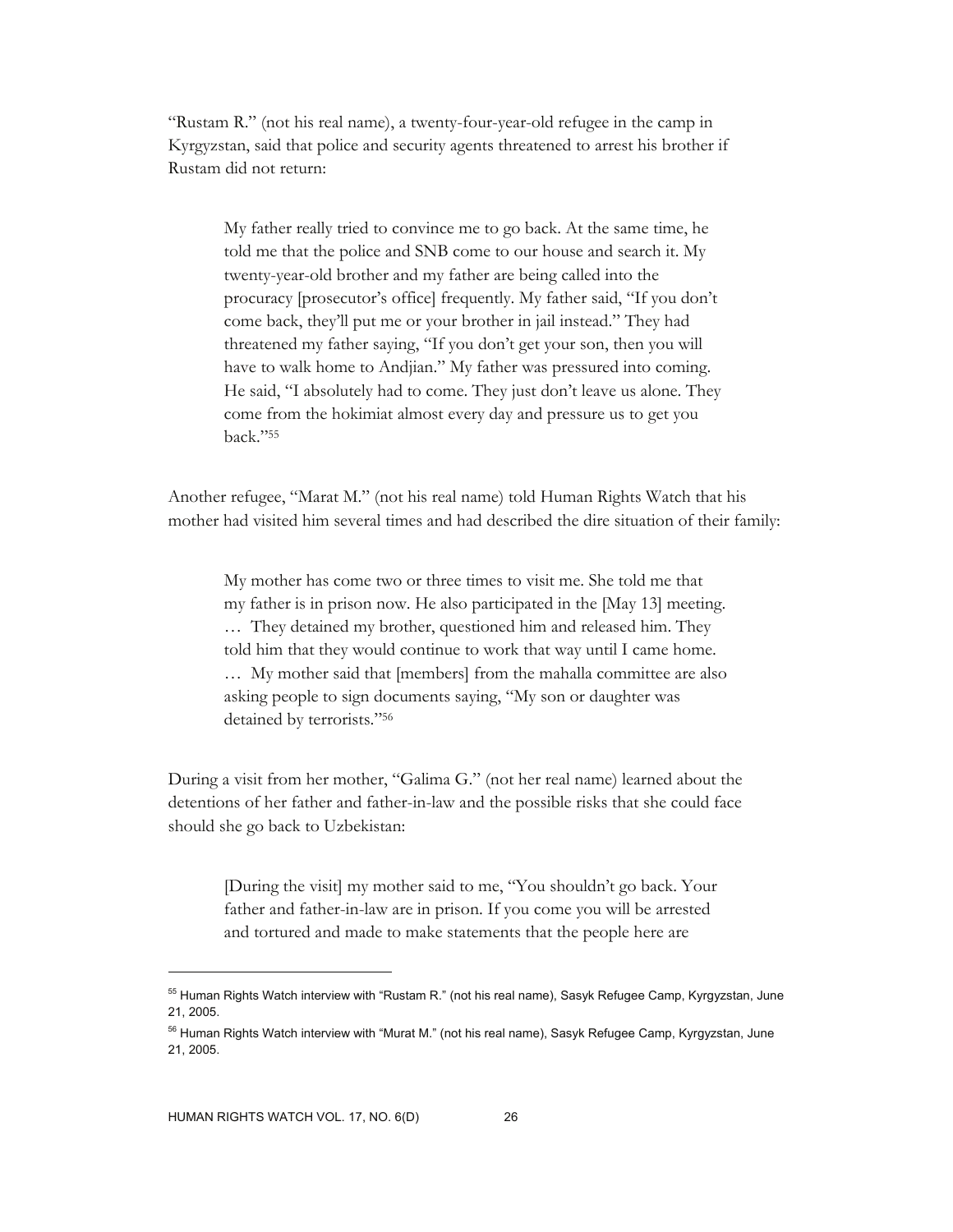terrorists. But when I leave I will try to pull you out but you must resist. You must stay here." … My father-in-law was in his old age. He could not walk and thus didn't go to the square. My father had an accident and was home sick. I don't know why they were taken.<sup>57</sup>

According to "Gulnara G." (not her real name), her mother and stepfather visited on or around June 14, traveling to Kyrgyzstan on a bus full of other relatives with Andijan government and SNB officials accompanying them. Her relatives told her that the situation in Andijan remained dangerous: her brother-in-law had been detained, questioned about Gulanara G., and then beaten. Police had searched their home without a warrant. However, her mother needed to put on a show for the Uzbek authorities observing her. Gulnara G. told Human Rights Watch:

During the visit, the SNB and local government officials were watching, so when my mother was leaving, she felt forced to shout at me and say, "Come! You must come back with us!" One of the local government officials also talked to me. She was crying and saying, "Come back. I'll protect you. We know that you are a good person." The Uzbek officials wouldn't let my mother give me any clothes, only some cucumbers. They told her, "You're giving her things so that she can stay?" They also said, "If you try to stay in the camp, then you will have even bigger problems than you have now." 58

One young man described to Human Rights Watch how authorities successfully blackmailed his relatives around June 11 by exploiting his mother's desperate need for an operation:

My father came to visit me and my younger brother . . . One person from the local government participated in the conversation with my father. . . .My father was trying to convince us to come home . . . but we consistently refused. Then he told us that our mother was in desperate need of an emergency operation. She had liver problems … and … after May 13, it got worse . . . My father said that the hokimiat and SNB officials had told him, "If you don't bring your children, then your wife

 $57$  Human Rights Watch interview with "Galima G.," (not her real name), Sasyk Refugee Camp, Kyrgyzstan, July 10, 2005.

<sup>&</sup>lt;sup>58</sup> Human Rights Watch interview with "Gulnara G." (not her real name), Sasyk Refugee Camp, Kyrgyzstan, June 21, 2005.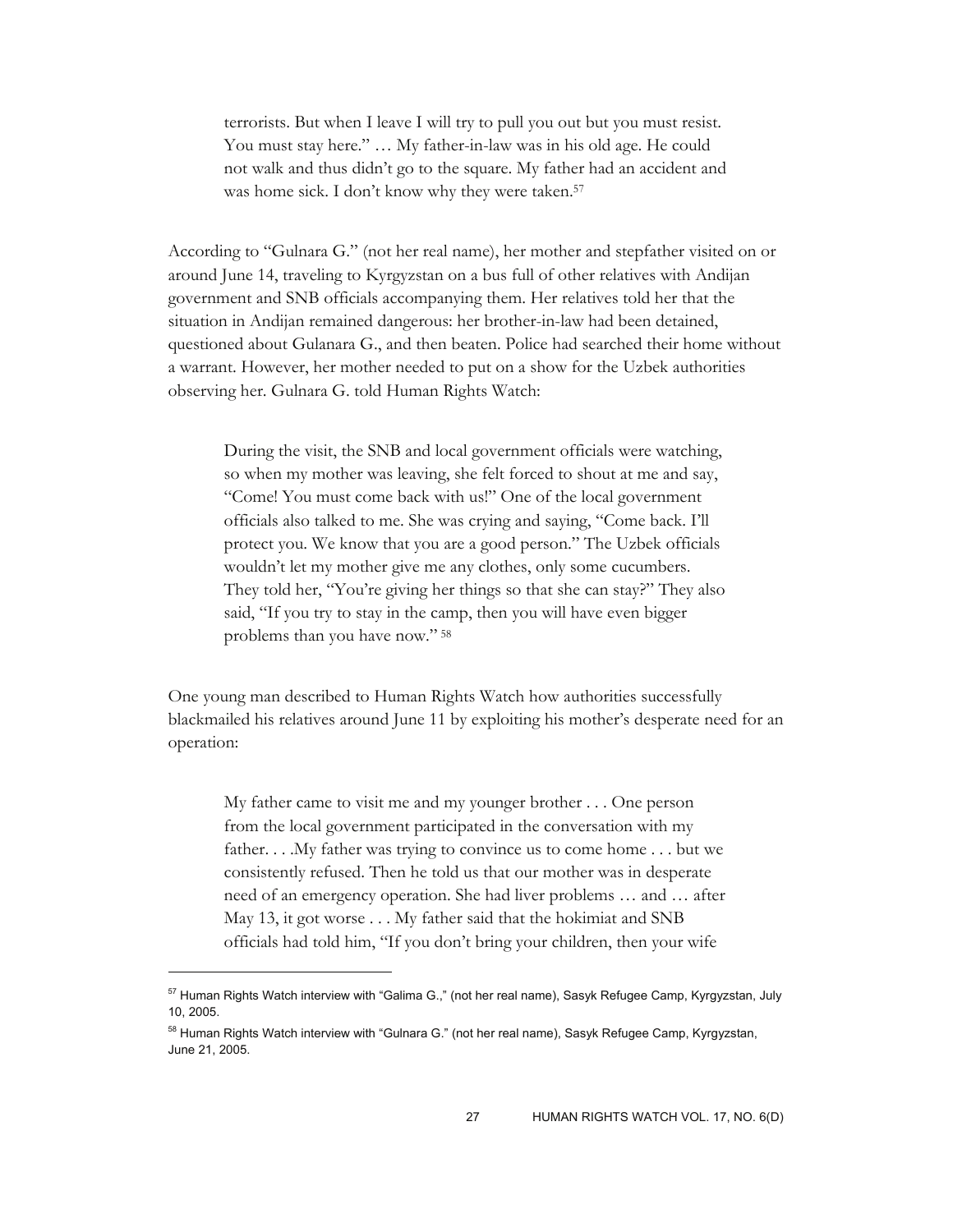will not get an operation." My brother decided to go back, in order to save our mother. I have no news about what's happened to my brother, to my family since then.59

Human Rights Watch has no information as to whether the man's mother received the needed operation.

In at least two instances, Uzbek authorities attempted to convince refugees to return to Uzbekistan by encouraging them to admit their "guilt" in exchange for guarantees of safety. "Marat M." described a conversation with his mother:

My mother came for a family visit. She had with her a document that was already prepared for me to sign. It was a request for amnesty. The text read: "I indeed participated in the meeting, but I ask for forgiveness. I admit my guilt." My mother said if I just sign this, then no one will touch me. She really believed this. "Sign it, son, sign it," she said. I didn't agree to sign it because I am afraid of what will happen to me when I go back. 60

On June 13, an elderly official who was accompanying a group of relatives arriving from Andijan sought a Human Rights Watch researcher's assistance to help him get into the camp and "release" the refugees. As he was arguing that the refugees have nothing to fear if they return, several women standing behind him—making sure that the man could not see them—started shaking their heads desperately in disagreement. When the official stepped away for several minutes to make a phone call, one of the women started crying and quickly whispered:

Don't believe him. We don't want [our relatives] to come back; it is dangerous for them to return—we know they'll take them to prison… We have no choice, we had to come, otherwise we would be in trouble ourselves and other family members who stayed home as well. But I will tell my husband not to come back—I am so scared for him, but I don't

<sup>&</sup>lt;sup>59</sup> Human Rights Watch interview with "Muhamed M." (not his real name), Sasyk Refugee Camp, Kyrgyzstan, June 24, 2005.

 $^{60}$  Human Rights Watch interview with "Marat M." (not his real name), Sasyk Refugee Camp, Kyrgyzstan, June 21, 2005. The other instance documented by Human Rights Watch was the case of "Khalida Kh.," whom Human Rights Watch interviewed in Sasyk Refugee camp on June 14, 2005.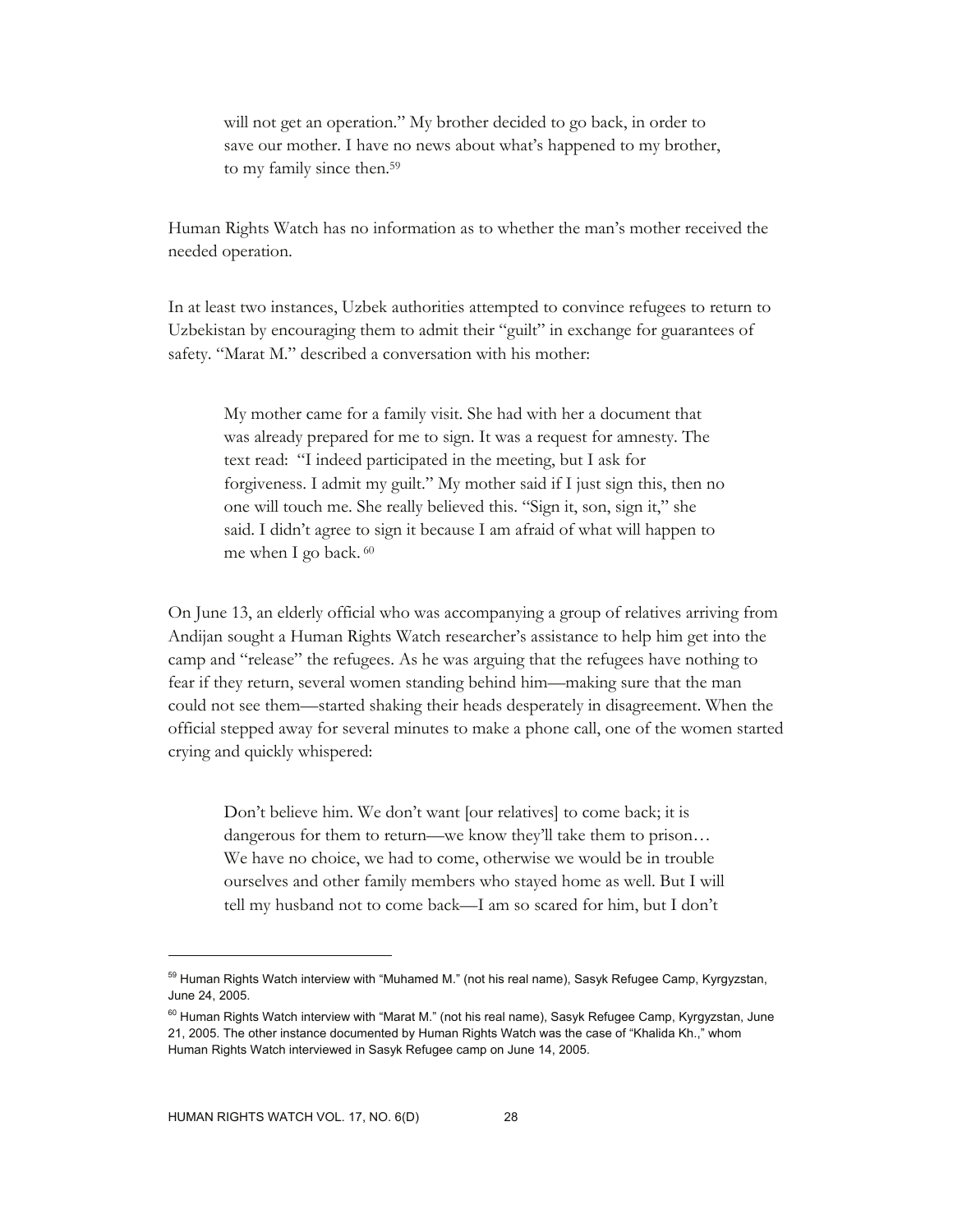know what to do… And now you should go—we mustn't talk to you, we can't; if they see we'll all be in trouble.<sup>61</sup>

## *Attempts to Remove Refugees by Force*

In at least two instances, undercover Uzbek authorities or family members of refugees attempted to forcibly remove asylum-seekers from the camp.

On the afternoon of June 14, while many people were coming to meet with their relatives, an elderly woman came into the camp saying she wanted to see her son, "Khasan Kh." (not his real name). The woman appeared to be sick and hardly able to walk. The Kyrgyz authorities guarding the camp allowed her to be accompanied by two robust men who appeared to be helping her to walk to the meeting tent. Minutes later, as witnessed by a Human Rights Watch researcher, the two men dragged Khasan Kh. out of the tent, through the barrier at the camp entrance and towards their car parked near the camp, with his mother running behind. Initially the Kyrgyz migration authorities who witnessed the incident and soldiers guarding the camp did nothing to stop the men. A Human Rights Watch researcher brought the incident to the attention of Kyrgyz guards, who finally fought the two men off the refugee, forcing them to release Khasan Kh. just as they were shoving him into the car.<sup>62</sup>

Khasan Kh. later said that during the meeting with his mother, after he rejected her attempts to convince him to return with her, "The two men just jumped on me, twisted my arms, and dragged me out."63 His mother explained to Khasan Kh. that she could no longer stand the pressure from neighborhood officials to bring her son back, and that she had to agree when they suggested bringing him back by force.<sup>64</sup>

A week later, the sixty-five-year-old mother of one of the twenty-three Andijan businessmen charged with participation in "Akramia" described the visit of her relatives on June 20 and the Uzbek authorities' attempts to remove her from the camp by force:

-

 $61$  Human Rights Watch conversation with the wife of one of the refugees, Sasyk Refugee Camp, Kyrgyzstan, June 13, 2005.

 $62$  The incident was filmed by a Human Rights Watch cameraman, Sasyk Refugee Camp, Kyrgyzstan, June 14, 2005.

 $63$  Human Rights Watch interview with "Khasan Kh." (not his real name), Sasyk Refugee Camp, Kyrgyzstan, June 14, 2005.

 $64$  Ibid.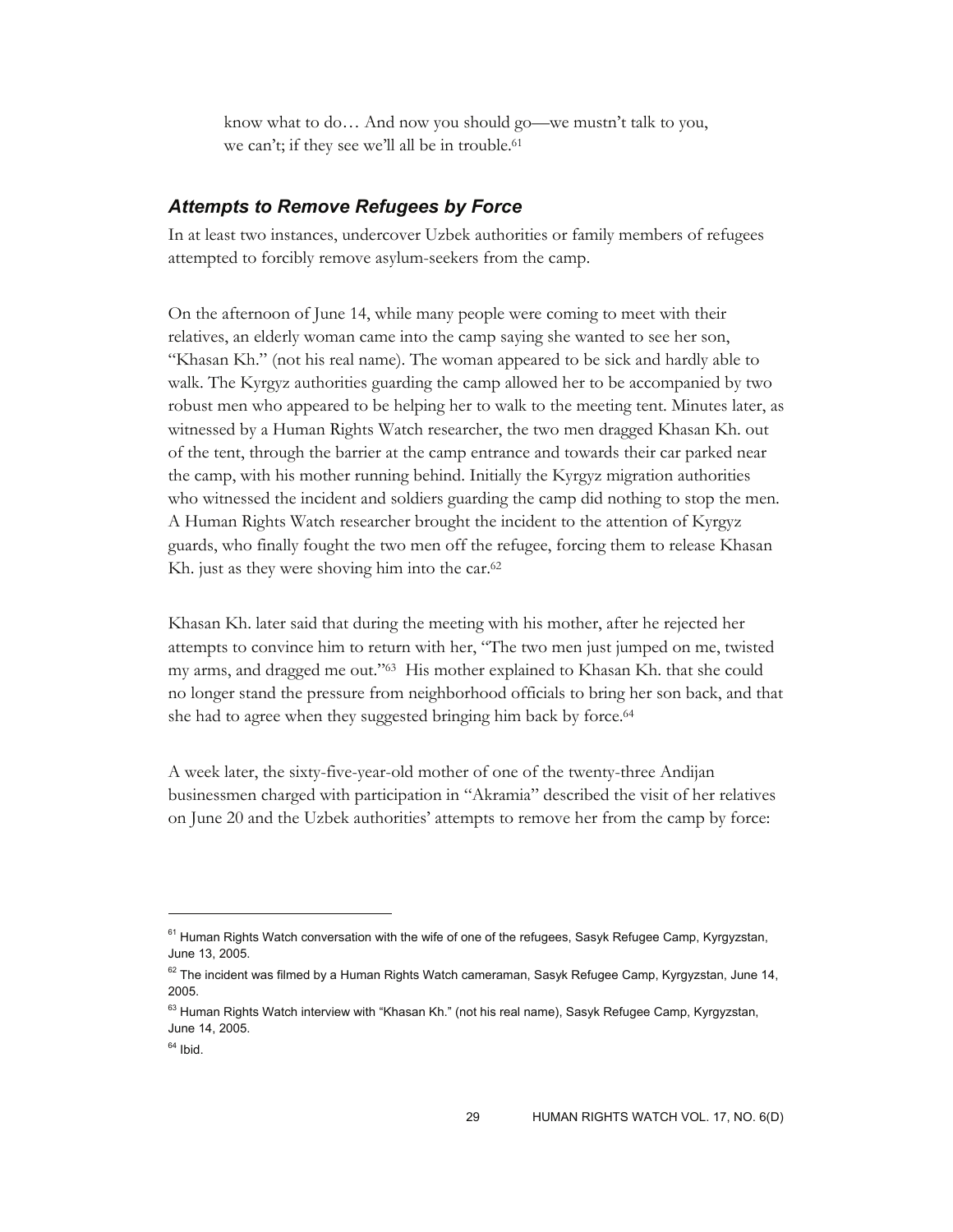My two daughters-in-law came to visit. I left my tent and walked out to [the meeting area]. As soon as I got close to the camp's perimeter, a woman from the mahalla committee grabbed me and started pulling me out of the camp. She was saying, "Come back, come take care of your children. Everything will be fine with you. We will protect you." Some UN[HCR] people and another person heard me yelling and pulled me away from the woman and freed me. I was very afraid.65

#### *Consequences of Return*

Little is known about people who returned to Andijan after fleeing to Kyrgyzstan. The government has repeatedly claimed they faced neither persecution nor pressure, though accounts from refugees who heard from visitors about the treatment of those who went back suggest that there is a basis for fearing persecution.

One young man told Human Rights Watch about his mentally ill brother who needed medical treatment that he believed would be unavailable to him in the initial refugee camp and so chose to return to Andijan. He was ill-treated and forced to confess and ask for forgiveness simply for participating in the demonstration on Bobur Square in Andijan. Tolib T. told Human Rights Watch:

My father came on June 10 or 11 and told me that my brother came straight home from the camp. On the next day soldiers with guns came to the house and detained him. He was detained in jail for twenty-one days. He was beaten and not given any food in prison. They released him and he is home now. People from the television station came to our house and forced him to give a statement about his participation in the May 13 meeting and to ask for forgiveness. They then showed that the president forgives him. They also forced my mother to give a presentation on television. She was forced to send a message to me, saying, "Why don't you think of us, come back. Nothing will happen to you."66

Various refugees told Human Rights Watch how visiting family members related to them stories about the abuse of returned refugees. Their accounts could not be

<sup>&</sup>lt;sup>65</sup> Human Rights Watch interview with "Dilarom D." (not her real name), Sasyk Refugee Camp, Kyrgyzstan, June 21, 2005.

<sup>&</sup>lt;sup>66</sup> Human Rights Watch interview with "Tolib T." (not his real name), Sasyk Refugee Camp, Kyrgyzstan, June 24, 2005.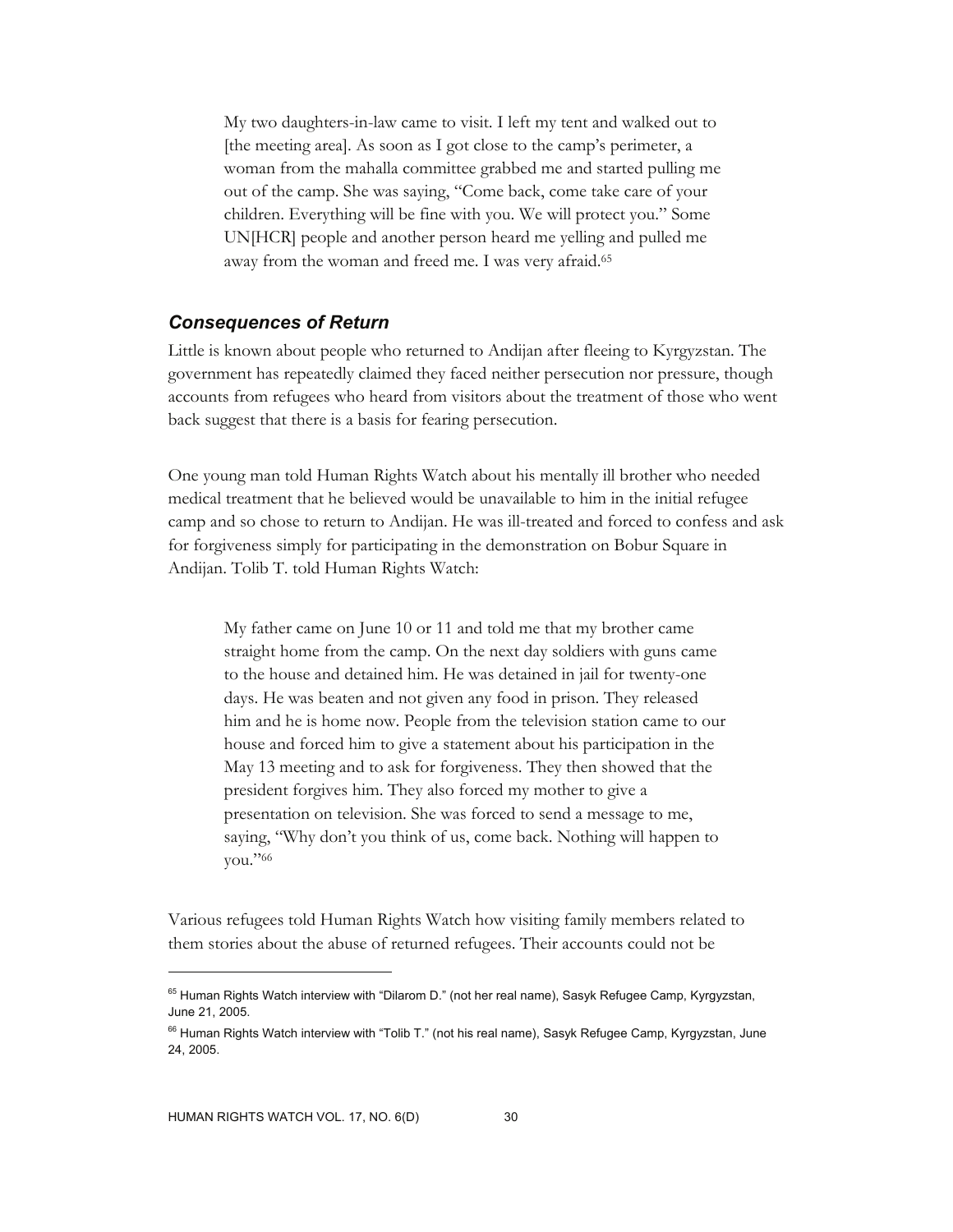corroborated by Human Rights Watch or other independent observers. During his relatives' visit to the camp, "Adham A." (not his real name) heard of the abuse of a fellow refugee whom he had known in the camp and who had returned to Andijan with his family:

There was a guy [called "B"]. He left with his family when they came to visit. After that we read an article in the newspaper about him saying he had been forgiven and showing him with his family [the paper, dated June 22, 2005, was seen by a Human Rights Watch researcher.] Shortly after that he was taken to prison. Then I learned from my parents who came to visit that he is now in bed and they are waiting for him to die. He was tortured. They want us to believe that we will be forgiven and that we will be safe, but they will arrest us and torture us.67

"Hamdam H." (not his real name) also recounted to Human Rights Watch the information his relatives had given him about some of the other refugees who had returned to Andjian,

One man's relatives came and insisted he return—they said that the hokimiat had given them assurances. He was free for ten days. Then he suddenly disappeared for three or four days. Then the soldiers brought him back [home]. I heard that he cannot move and that his condition is very bad.…

Six young men returned voluntarily. One of them was my neighbor's son. My family was told that all of them disappeared for some time. My neighbor's son was taken into prison for twenty-one days and tortured. They also showed him on TV and made him say that we were being taken care of like pigs [in the refugee camp].68

## *The Drive for Extraditions of Refugees and Asylum Seekers*

 $\overline{a}$ 

Uzbek authorities sought the extradition from Kyrgyzstan of numerous refugees and asylum seekers on charges of terrorism, attempting to overthrow the government, and

 $67$  Human Rights Watch interview with "Adham A." (not his real name), Sasyk Refugee Camp, Kyrgyzstan, July 9, 2005.

<sup>&</sup>lt;sup>68</sup> Human Rights Watch interview with "Hamdam H." (not his real name), Sasyk Refugee Camp, Kyrgyzstan, July 9, 2005.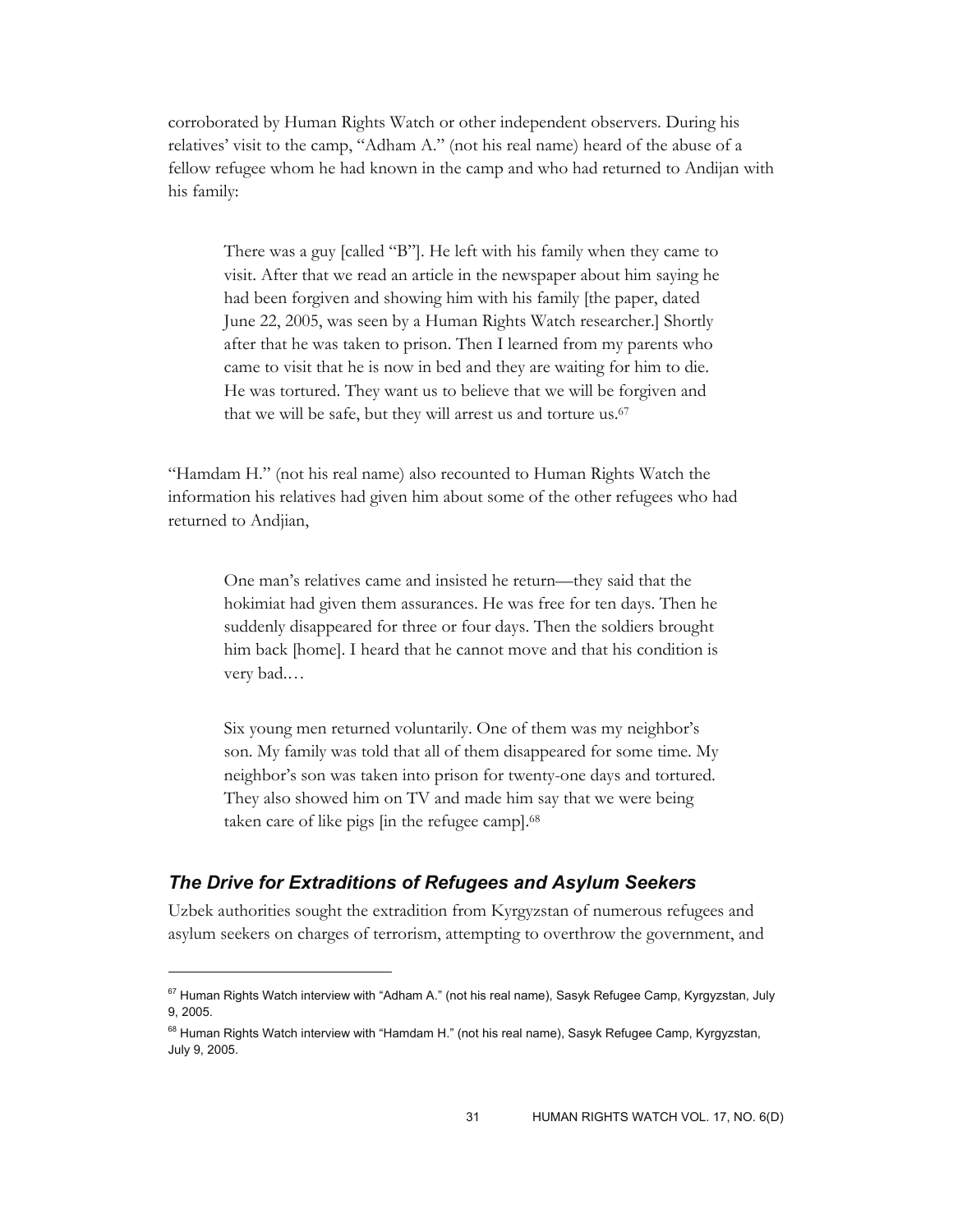organizing mass disturbances. Throughout June and July, the numbers of those sought for extradition steadily rose.69 By July 16, Kyrgyz authorities had detained a total of thirty-three asylum seekers following Uzbek extradition requests.70 Four of the detained asylum seekers were returned involuntarily (see below). On June 20, the Uzbek government stated that 131 people in the refugee camp had been "identified as direct participants in acts of terrorism," that "charges had been launched against them in absentia," and that the prosecutor general's office had requested the extradition of 133 people who at that time were in Kyrgyzstan. 71 Several weeks later, more than two hundred refugees were believed to be on an extradition list.<sup>72</sup> On July 19 the Kyrgyz prosecutor's office, jointly with the Kyrgyz National Security Service, began interrogating refugees in the camp, with a view to their possible extradition.73

Uzbek authorities thus launched criminal charges against roughly half of the Uzbek asylum-seekers in Kyrgyzstan, exposing as hollow the claims by relatives that people who returned of their own accord would be "forgiven" and safe. The Uzbek government also filed requests with Russian and Kazakh authorities for the extradition of others, including refugees, whom the government alleged were involved in the Andijan events.74

On July 27, Kyrgyz authorities released fourteen of the twenty-nine detained refugees and asylum seekers and allowed them to leave by airlift along with the 439 refugees, nearly the entire population of the refugee camp, to Romania. The remaining fifteen in

-

<sup>&</sup>lt;sup>69</sup> For an excellent summary of the trajectory of Uzbek extradition requests, see Amnesty International, "Uzbekistan in Pursuit of Refugees in Kyrgyzstan: A Follow-up Report," EUR 58/016/2005, September 2, 2005.

 $70$  Sixteen men were detained on June 9, 2005 and seventeen more were detained on June 16. Twelve of the sixteen men detained on June 9 had escaped on May 13 from Andijan prison, where eleven of them had been held in pre-trial detention awaiting the outcome of trials on politically-motivated charges; one man was serving a fourteen-year sentence on charges of fraud and drug trafficking. Human Rights Watch has few details regarding the basis for the extradition requests issued for the other twenty-one men detained.

<sup>&</sup>lt;sup>71</sup> Press Release of General Consulate of the Republic of Uzbekistan, "Information about the Andijan Events and the Investigation," (original in Russian), June 20 2005. According to the press release, one hundred of those facing charges by the Uzbek government were Uzbek citizens and thirty-one were Kyrgyz citizens.

 $72$  On July 7 the Kyrgyz prosecutor general said that Uzbekistan had requested the extradition of 231 people. Agence France Presse, "Andijan refugees to be deported to Uzbekistan: Kyrgyz official," July 7, 2005. A Human Rights Watch researcher learned on July 19 from authoritative sources who requested anonymity that the Uzbeks had submitted a list of 217 refugees to be interrogated.

 $73$  Human Rights Watch witnessed the interrogations. Questions asked of refugees included: 1) Where were you during the May 13 incident? 2) What did you see? 3) How did you happen to get into the refugee group? 4) Did you participate in the demonstration in Andijan? 5) What is your opinion on the goals of the demonstration? 6) What is your education, profession, etc.? 7) Why did you choose to come to Kyrgyzstan?

<sup>74</sup> On July 4, Kazakh authorities detained Lutfullo Shamsuddinov on an Uzbek extradition request; see below, section entitled, "Arrest and detention of human rights defenders and political activists in Andijan." On June 18, law enforcement agents in the Russian city of Ivanovo detained fourteen men pursuant to an Uzbek extradition request, claiming they were involved in the Andijan events.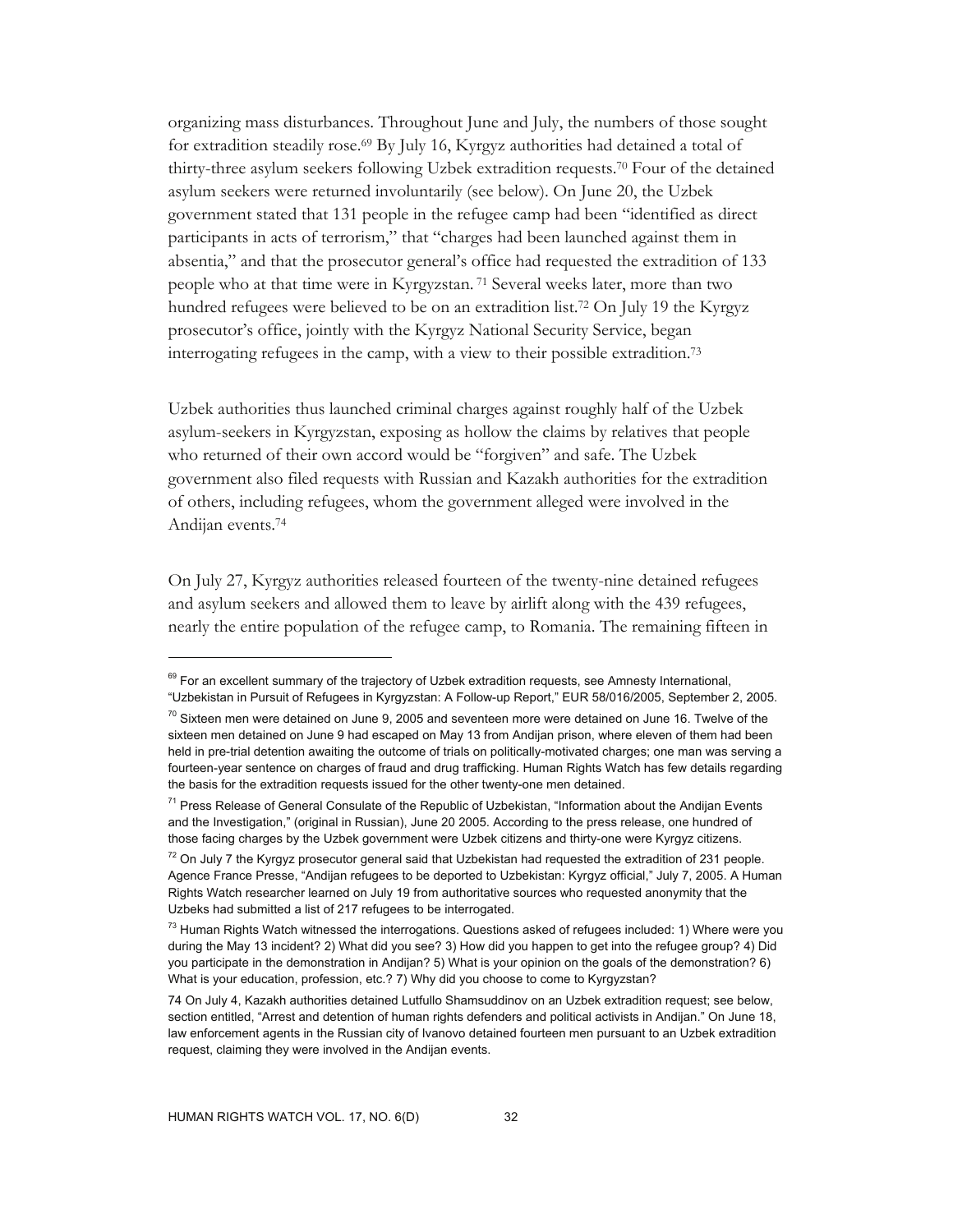detention included twelve individuals who had escaped from Andijan prison on the night of May 12; five of these twelve are the businessmen who had been on trial in Uzbekistan for alleged membership in the Akramia movement;75 six of the twelve men had been in pre-trial detention in Andijan prison on what are believed to be politicallymotivated charges.76 On September 15, 2005, as this report went to press, these eleven men were released and airlifted to the United Kingdom. As of this writing, four of the group of fifteen remain in custody in Osh: a man who had been in the Andijan prison serving the remainder of a fourteen-year sentence on drug trafficking charges and three men who were requested for extradition by the Uzbek authorities for their alleged participation in hostage-taking and killings on May 13.

The Uzbek government stated that the guilt of the latter three "had been proven," and has severely criticized the UNHCR for seeking to prevent their extradition<sup>77</sup> and misrepresented international pressure on Kyrgyzstan to abide by its obligations under both customary and conventional international law.78 Among those obligations are the duty of nonrefoulement, or the prohibition on returning people to a place where their life or freedom may be at serious risk, or where they may be at risk of torture and other cruel, inhuman or degrading treatment or punishment.79

<sup>&</sup>lt;sup>75</sup> These five men are Shamduddin Atamatov, Musajon Mirzaboev, Odil Maskhadaliev, Tursun Nazarov and Oktiboi Akbarov. They were among the group of twenty-three businessmen whose trial in Andijan sparked the protests leading up to May 13.

 $^{76}$  The charges included infringement of the constitutional order of Uzbekistan; organizing a criminal group; support of, membership in, or leadership of a banned group; and preparation or distribution of materials in support of a threat to public safety and order (Criminal Code articles 159, 242, and 244-1 and 244-2).

<sup>&</sup>lt;sup>77</sup> Uzbek National News Agency, "Who does the UNHCR protect?" August 23, 2005. www.uza.uz/eng/news/?id1=4827&print. Accessed August 25, 2005.

 $78$  In a public statement issued on August 1, 2005, the Uzbek Ministry of Affairs said that the evacuation was unjustified because "the number of citizens on the territory of Kyrgyzstan did not present a threat to the safety or of destabilizing the situation in the border regions of Kyrgyzstan and Uzbekistan." The ministry dismissed concerns about the possible torture or persecution of returnees, saying that that those who had returned to Uzbekistan faced "no persecution or pressure" and characterized the evacuation as violative of the 1951 Refugee Convention and its 1967 protocol. Significantly, the statement accused "outside forces" of pressuring the Kyrgyz government on the refugees as part of these forces' "effort to play the card of the so-called 'Uzbek refugees' and prolong the undeclared informational attack, the implementation of which, like that of the 'Andijan operation,' was planned even before the tragic events of May 13 took place in Andijan." See, "Zaiavlenie MID Respubliki Uzbekistana" [Declaration of the Ministry of Foreign Affairs of Uzbekistan], Uzbek National News Agency, August 1, 2005. [online] http://www.uza.uz/politics/?id1=4524&print. Accessed August 1, 2005.

 $79$  The prohibition on refoulement is found in customary international law and in international treaty law on human rights and refugees. International refugee law prohibits states from expelling or returning an asylumseeker or refugee "in any manner whatsoever" to a territory where his life or freedom would be threatened. Article 33 of the 1951 Convention Relating to the Status of Refugees). International human rights law, most notably Article 3 of the 1984 Convention Against Torture, states that no state "shall expel, return ('refouler') or extradite a person to another State where there are substantial grounds for believing that he would be in danger of being subjected to torture." Kyrgyzstan acceded to the Refugee Convention and its Protocol on October 8, 1996, and to the Convention Against Torture on September 5, 1997. The ban on refoulement is implicit in the prohibition on torture and ill-treatment in Article 7 of the International Covenant on Civil and Political Rights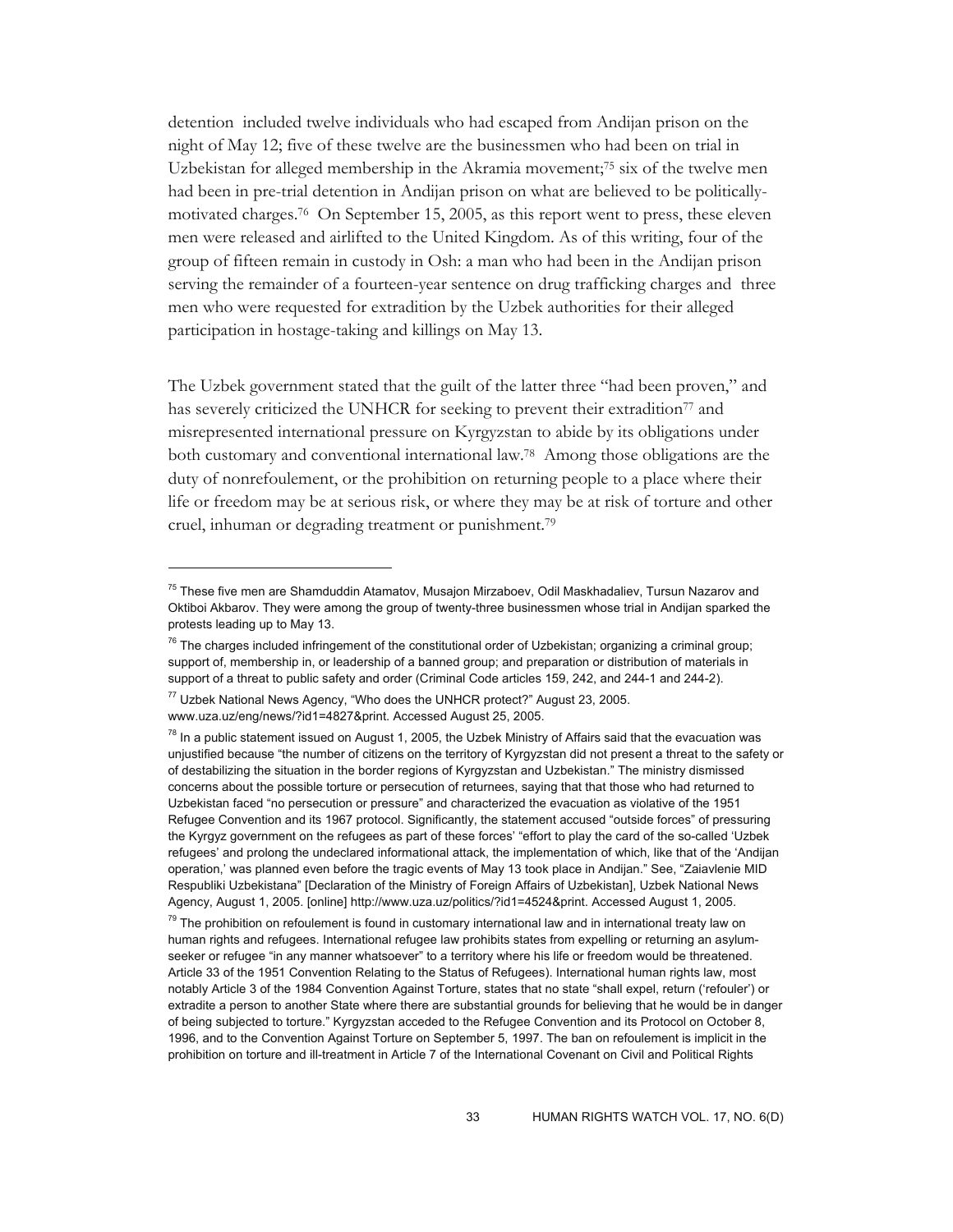# *Deportation and "Disappearance" of Four Asylum Seekers*

On June 9, 2005 the government of Kyrgyzstan forcibly returned to Uzbekistan four asylum seekers. The men subsequently disappeared in Uzbek custody. For two months there was no information regarding the men's whereabouts, until Uzbek authorities in August stated privately that the men were being held incommunicado in Tashkent prison and were facing charges that carried the death penalty. However, no international agency was able to confirm this information and nothing is known about the men's condition in detention.

The lack of information about these men raised fears that they may have been ill-treated in custody and substantiated fears that other people returned to Uzbekistan through extradition, deportation, or even voluntary return might also "disappear" or face incommunicado detention.

The four men were among sixteen asylum seekers whom Kyrgyz authorities had taken into custody on June 9 from the refugee camp in Sasyk, pursuant to an extradition request issued by the government of Uzbekistan. They are Dilshod Khajiev, Tavakal Khajiev, Hasan Shakirov, and Mukhammad Kadirov.

UNHCR officials were aware of the transfer of the sixteen men to Kyrgyz police custody, accompanied the convoy to the Jalal Abad City Police Department, and remained on site to monitor the treatment of the detainees. However, at one point during the evening of June 9, when all UNHCR staff left the police station, Kyrgyz authorities handed over the above-mentioned four men—to Uzbek SNB officers. Kyrgyz and Uzbek SNB officers signed a document confirming the transfer of the four to Uzbek SNB custody.80

<sup>(</sup>ICCPR) and Article 5 of the Universal Declaration on Human Rights. The U.N. Human Rights Committee, which oversees implementation by national governments of the ICCPR, has interpreted the Convention's torture prohibition to include the *nonrefoulement* obligation: "In the view of the Committee, State parties must not expose individuals to the danger of torture or cruel, inhuman or degrading treatment or punishment upon return to another country by way of their extradition, expulsion or *refoulement*. U.N. Human Rights Committee General Comment No. 20 (1992). Finally, but most importantly, the ban on returns to torture enjoys the status of a peremptory norm, from which no derogation is permitted and which is binding on all states. See, Human Rights Watch, "Still at Risk: Diplomatic Assurances No Safeguard Against Torture," April 2005, Vol. 17, No. 4(D), pp. 7- 14. Uzbekistan became a party to the Convention Against Torture on September 28, 1995.

<sup>&</sup>lt;sup>80</sup>On June 10, 2005 Human Rights Watch researchers viewed the document, which stated clearly that the Kyrgyz SNB was undertaking the transfer of the four men to Uzbek SNB custody; an official from the Kyrgyz Ministry of Internal Affairs in Jalal Abad also signed as a witness to the transfer. A video image of the document is on file with Human Rights Watch. According to the government of Uzbekistan, the Kyrgyz prosecutor's office approved the transfer of the four men. Confidential source, names withheld, dates withheld. According to the Kyrgyz prosecutor general's office, "four citizens of Uzbekistan were sent back to their homeland on the decision of staff members of Jalal Abad department of the Interior Ministry. Office of the Prosecutor General is conducting an investigation into the case." See,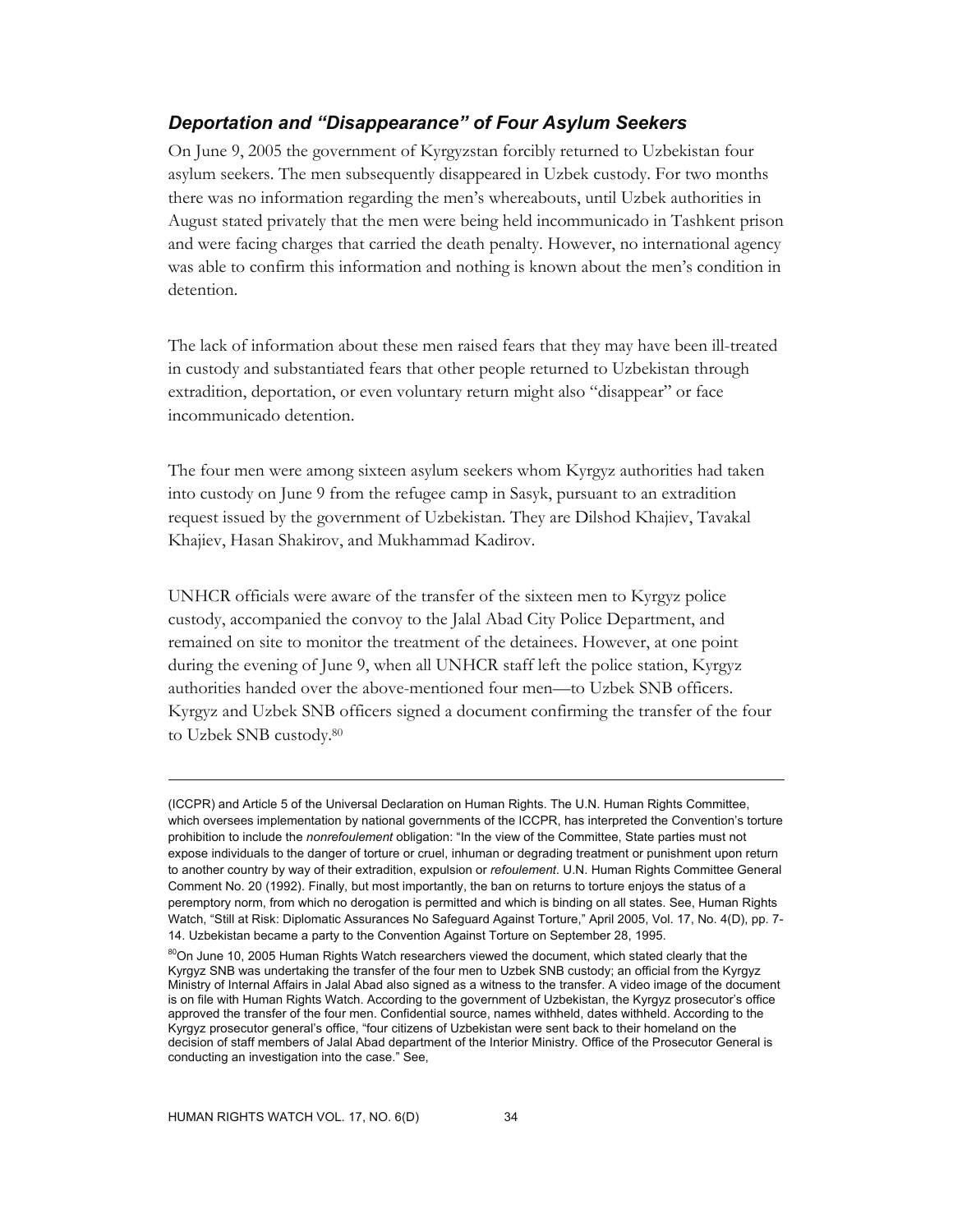The action sparked an outcry about the Kyrgyz authorities' violation of international law. The return of the men, all registered with UNHCR as asylum seekers, was a blatant violation of the prohibition of refoulement. 81 The action also contravened the right to seek and enjoy asylum<sup>82</sup> and may have violated the right to freedom from torture,<sup>83</sup> as well as the rights to life, liberty, and security.84

To stave off criticism, officials from the Department of Migration Services, which is under the authority of the Ministry of Foreign Affairs, produced four identical handwritten documents that they initially claimed had been written and signed by the four asylum seekers free of duress and that expressed the men's consent to be returned to Uzbekistan.85 No independent evaluation of the documents was permitted and no independent access to the men prior to the handover was allowed, creating significant concern among the international community that the statements had been coerced. UNHCR and OHCHR (Office of the United Nations High Commissioner for Human Rights) deemed the returns to have been forcible and a violation of international law.86 The Kyrgyz government announced it would undertake an investigation into the incident and vowed that the officials responsible would be punished.87 However, subsequent to this announcement, Kyrgyz officials made reference to the men's written statements in an attempt to justify the illegal return of the four men.<sup>88</sup>

http://pr.kg/news2005/050803allinformationfromprkginformationfrompgk.php. See also ITAR-TASS-CIS, August 3, 2005.

<sup>&</sup>lt;sup>81</sup> See footnote 79 on the ban on refoulement in international law.

 $82$  The right to seek and enjoy asylum is protected in Article 14 of the Universal Declaration of Human Rights as well as in the U.N. Declaration on Territorial Asylum (UNGA Res. 2312 (XXII) of 14 Dec 1967.

<sup>83</sup> The right to freedom from torture also carries a non-refoulement obligation under international law. See footnote 79.

<sup>&</sup>lt;sup>84</sup> The right to life forms part of customary international law and together with the right to liberty and security is also protected by Article 3 of the Universal Declaration on Human Rights and Articles 6, 7 and 9 of the International Covenant on Civil and Political Rights.

<sup>&</sup>lt;sup>85</sup> Human Rights Watch researchers viewed the four letters on June 10, 2005, but were not permitted to retain copies. A video image of one of the four letters is on file with Human Rights Watch. Each letter stated that the signatory voluntarily elected to return to Uzbekistan. The relevant section of the statement reads, "On 09.06.05 I voluntarily leave the camp to return to Uzbekistan to my residence. I lay claim neither against the camp's employees nor against the Kyrgyz Republic authorities. This statement was recorded correctly and read to me."

employees nor against the Kyrgyz<br><sup>66</sup> United Nations Press Release, "U.N. High Commissioners for Refugees and Human Rights Urge Kyrgyzstan not to Forcibly Return More Uzbek Asylum-Seekers," Geneva, June 22, 2005. This press release states, "The High Commissioners reiterated their concern over the fate of four asylum seekers who were forcibly returned to<br>Uzbekistan on 9 June before their claims had been examined."

<sup>&</sup>lt;sup>87</sup> AKIpress, "Acting Kyrgyz FM: Those Who Deported Uzbeks Will be Severely Punished," June 15, 2005; and<br>Interfax, "Bishkek extradites 4 Uzbek refugees," June 16, 2005.

 $\beta$  As late as August 3, an official from the Kyrgyz prosecutor's office claimed the men had returned to Uzbekistan "on their own accord." AKIpress as carried in BBC Monitoring, August 3, 2005. The statement undermined confidence in that agency's commitment to hold law enforcement officials accountable for the transfer or to accept responsibility for the procuracy's own possible role in the return of the men. For its part, the Uzbek prosecutor's office has said that the handover was not in response to an extradition request by that office. "Uzbek Prosecutor: Suspect Did Not Die under Torture, Return of Four was Voluntary," Interfax, August 20, 2005.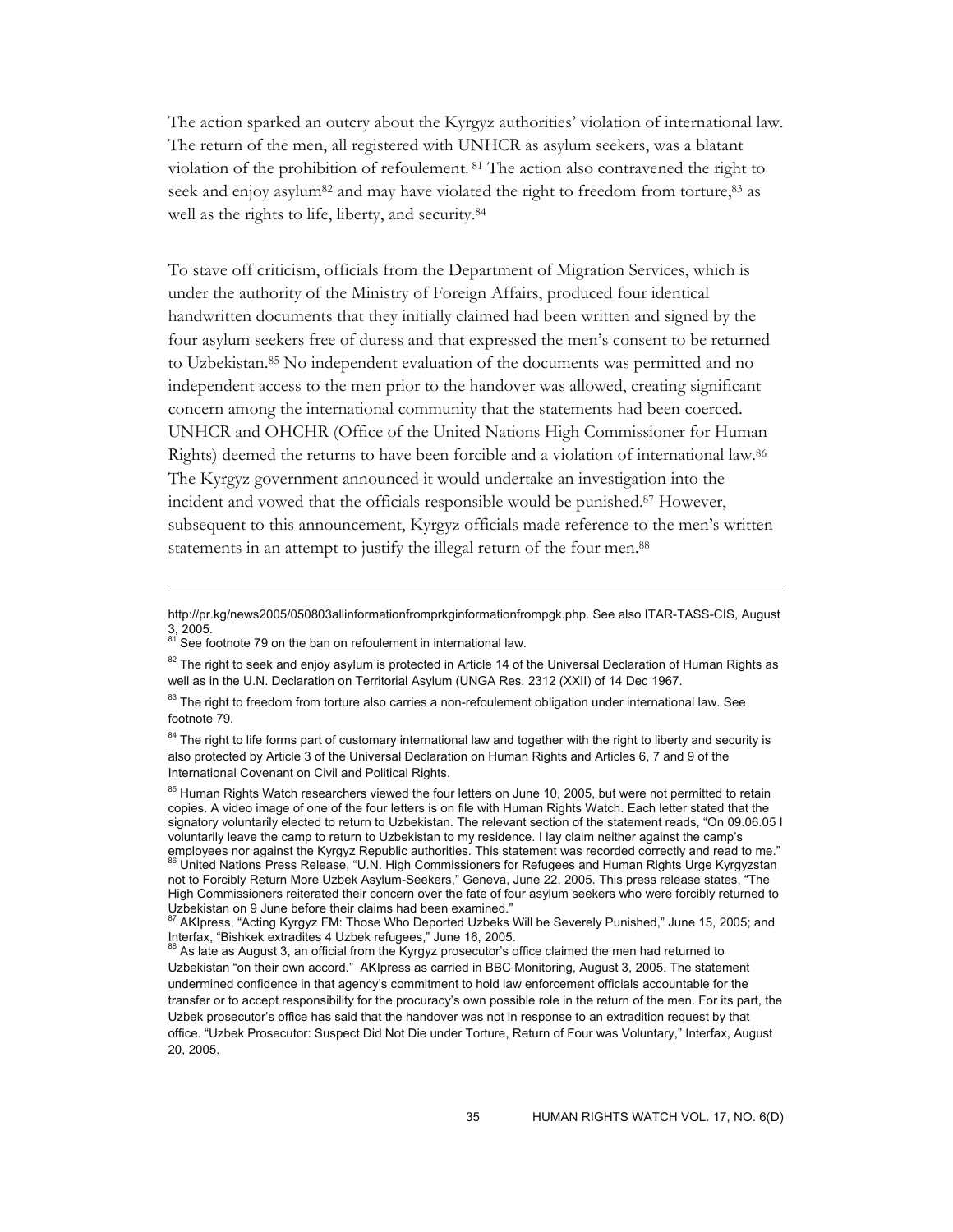After their transfer to Uzbekistan on June 9, the four men disappeared in Uzbek custody. Kyrgyz officials and international organizations based in Uzbekistan told us they were unable to establish the men's whereabouts or well-being. As late as July, family members of two of the men had not been informed even that the men had been returned to Uzbekistan; they had no information about the men's location in custody.89

Finally in early August, the government of Uzbekistan revealed, though not publicly, that the men were being held in Tashkent prison (UYa 64/IZ-1) and were charged with serious offenses, including terrorism and aggravated premeditated murder (Criminal Code articles 155 and 97, respectively);  $90$  these charges carry the death penalty, which remains in place in Uzbekistan.91 Three of the men were also accused of spreading misinformation about the Andijan events in the mass media and discrediting the Uzbek government. According to the government of Uzbekistan, once returned to Uzbek detention all four men signed self-incriminating statements confessing to the charges against them.92

In July there were rumors and unconfirmed reports that one of the men, Hasan Shakirov, had died in Uzbek custody due to torture. There were also unconfirmed reports as of late July that Tavakal Khajiev had been hospitalized due to severe injuries inflicted as a result of torture;<sup>93</sup> Human Rights Watch was unable to independently confirm these reports. In August, the prosecutor general's office denied this allegation.<sup>94</sup>

There were concerns also that the four men's relatives living in Uzbekistan were harassed by law enforcement authorities and coerced into giving incriminating

-

<sup>&</sup>lt;sup>89</sup> Human Rights Watch interview with a relative of two of the men, names withheld, Andijan, July 13, 2005.<br><sup>90</sup> On August 20, the spokeswoman for the prosecutor general's office said that the four were accused of "direct participation in the attacks on the buildings of the regional administration and law and order [agencies] and on a military base, with killing hostages and civilians, and with hijacking cars." "Uzbek Prosecutor: Suspect Did Not Die under Torture, Return of Four was Voluntary," Interfax, August 20, 2005.

<sup>91</sup> The death penalty is carried out by firing squad in Uzbekistan. On August 1, 2005, President Karimov announced that the death penalty would be abolished in 2008, however, his government did not institute a moratorium on the death penalty in the years leading up to its abolition. Executions were expected to continue. Aggravated charges under Criminal Code articles 97 and 155 carry the death penalty as the maximum punishment. Criminal Code of the Republic of Uzbekistan.

<sup>92</sup> Confidential source, names withheld, dates withheld.

<sup>93</sup> Amnesty International, urgent action, "KYRGYZSTAN: 541 refugees from Andijan, Uzbekistan (men, women and children)," AI Index: EUR 58/011/2005, 27 July 2005; and Letter to U.N. Secretary General Kofi Annan from thirty-four asylum seekers from Uzbekistan (names withheld), undated, copy on file with Human Rights Watch. This letter stated, "One person out of the four handed over to the Uzbek authorities is in dire situation;" and June 28 interview with Kabul Parpiev in which he states that Tavakal Khajiev had been hospitalized and was in critical condition following torture in Uzbek detention, Fergana.ru, June 28, 2005 [online] http://news.ferghana.ru/detail.php?id=3841&mode=none.

<sup>94 &</sup>quot;Uzbek Prosecutor: Suspect Did Not Die under Torture, Return of Four was Voluntary," Interfax, August 20, 2005.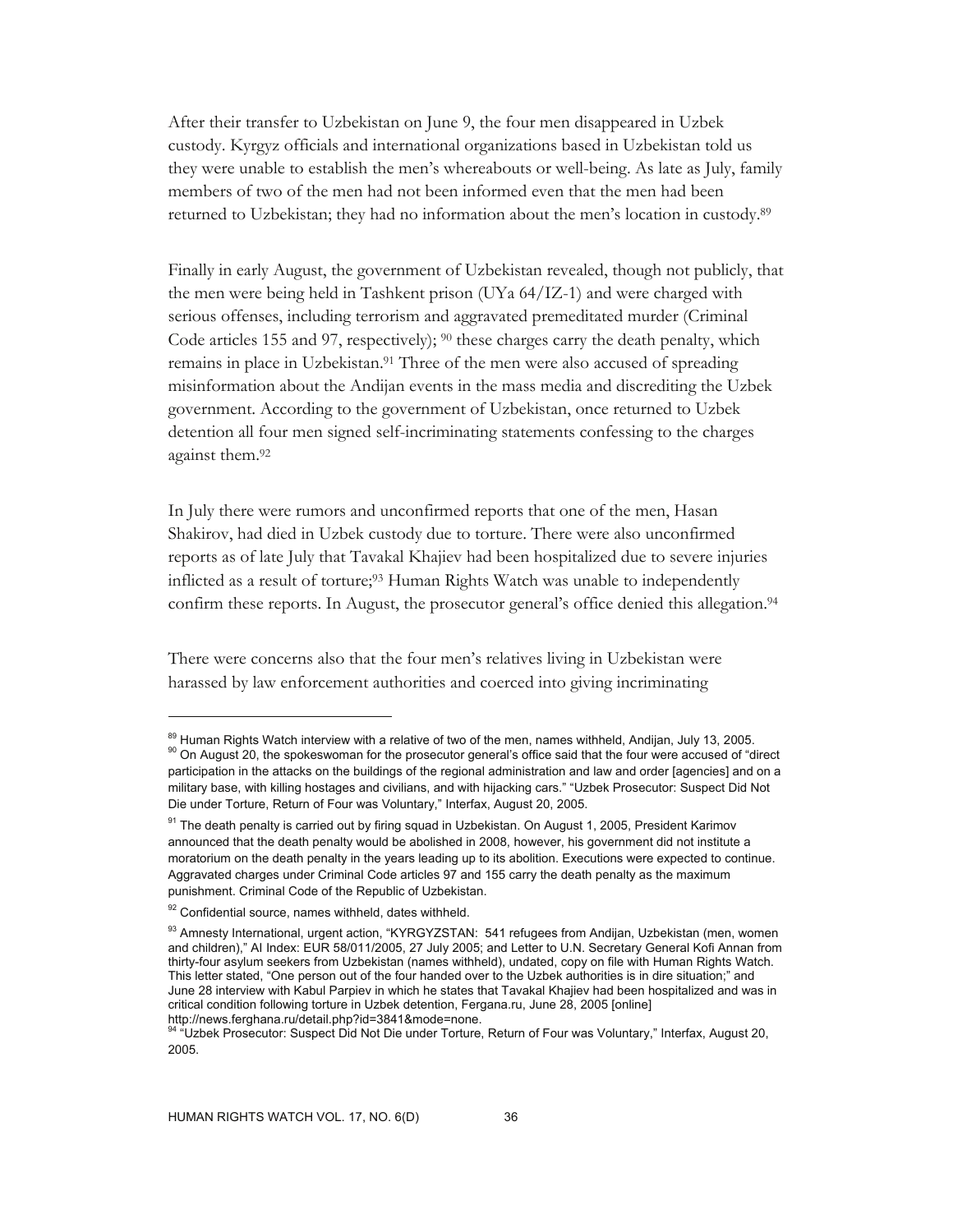testimony. A relative of one of the four men told Human Rights Watch that a person close to that man had been summoned by police in mid-May, detained for two days, and forced to say that the man had "taken up arms."95

## **The Crackdown on Civil Society Following the May 13 Events**

The government of Uzbekistan has a long record of retaliation against those who expose government abuses. It has aggressively persecuted human rights defenders, subjecting them to politically motivated detention and arrest, police harassment, surveillance, and torture.96 Independent journalists and others who expressed criticism of government policy have been subjected to reprisals; there are virtually no independent media remaining in Uzbekistan. In addition, shortly after Uzbekistan attained independence from the Soviet Union in 1991, President Karimov's government banned the nascent independent political opposition in the country; members of these parties were jailed, beaten, threatened, and some were forced into exile. The main political opposition parties, Erk (Freedom) and Birlik (Unity) remain unregistered and outlawed to this day.<sup>97</sup> Few independent or critical voices remain.

As part of the crackdown following the killings in Andijan, Uzbek authorities have engaged in a campaign of repression against human rights defenders, political activists, and independent journalists. In violation of the right to free expression, Uzbek authorities have targeted these individuals for arrest, detention, confiscation of possessions, and harassment. 98 In some cases these individuals were the victims of attacks by anonymous assailants, in others they were the targets of governmentsponsored "hate rallies" and mob-led attempted evictions. This persecution has been

-

<sup>&</sup>lt;sup>95</sup> Human Rights Watch interview with a relative of one of the four men, all names withheld, place withheld, June 2005.

<sup>96</sup> Human Rights Watch, "Leaving No Witnesses: Uzbekistan's Campaign Against Human Rights Defenders," *A Human Rights Watch Report*. Vol. 12, No. 4 (D), March 2000; and Human Rights Watch, *World Report 2005: Events of 2004*, (New York: Human Rights Watch, 2005); and U.S. Department of State, *2005 Country Reports on Human Rights Practices*, released by the Bureau of Democracy, Human Rights, and Labor, February 28, 2005 [online], http://www.state.gov/g/drl/rls/hrrpt/2004/41717.htm (retrieved August 9, 2005).

<sup>97</sup> U.S. Department of State, *2005 Country Reports on Human Rights Practices*, released by the Bureau of Democracy, Human Rights, and Labor, February 28, 2005 [online],

http://www.state.gov/g/drl/rls/hrrpt/2004/41717.htm (retrieved August 9, 2005).

<sup>98</sup> Article 19 of the International Covenant on Civil and Political Rights reads, "Everyone shall have the right to freedom of expression; this right shall include freedom to seek, receive and impart information and ideas of all kinds, regardless of frontiers, either orally, in writing or in print, in the form of art, or through any other media of his choice." International Covenant on Civil and Political Rights, Adopted and opened for signature, ratification and accession by General Assembly resolution 2200A (XXI) of 16 December 1966. Uzbekistan acceded to the covenant on September 28, 1995.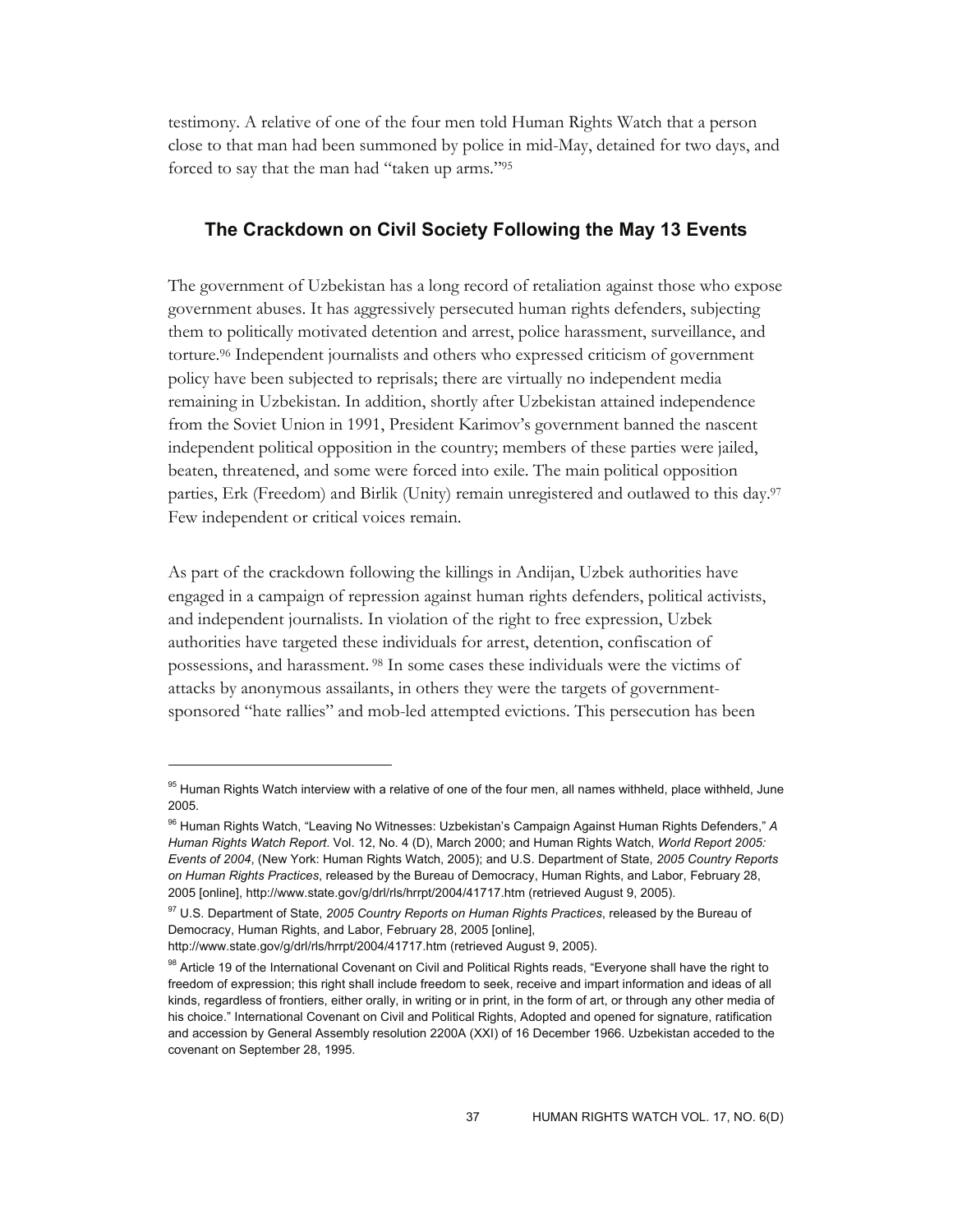accompanied by a smear campaign in government-sponsored media against journalists and human rights defenders.

The government actions described below seem aimed at silencing and punishing civil society activists and intimidating anyone who might think to engage in civil society work or exercise their rights to freedom of speech and expression to articulate views of which the government does not approve. The campaign appears to serve the purpose not only of concealing information about what happened on May 13 but, more broadly, of stifling independent voices that scrutinize the authorities, expose corruption, and demand accountable government and implementation of human rights norms.

The list of cases documented in this section is not exhaustive. Human Rights Watch is aware of at least a dozen additional incidents in which activists and journalists were targeted and recognizes that some individuals have chosen not to share their stories publicly.

In a worrying development, authorities are now indicating that they perceive human rights defenders and political activists to be a group that poses a particular threat to the government and to society and that should be monitored and controlled. For example, authorities have deemed the outspoken activist Elena Urlaeva to be "a person of special concern" and thus subject to "preventive detentions."99 According to another prominent activist from Jizzakh:

The authorities speak openly that there will be no human rights activity. They say this to us openly. The head of the regional police said this to me. From the top there is a specific oral order that human rights defenders should not be in contact with international organizations … There is so much pressure now that human rights organizations might disappear altogether. A lot of famous human rights activists are quitting, no one remains. They are leaving [Uzbekistan].100

Journalist Tulkin Karaev, from Karshi, similarly reported that the head of his regional police department told him on June 10 that his department indicated that there would

<sup>99</sup> Freedom House Uzbek Human Rights Defender Support Program Press Release, July 15, 2005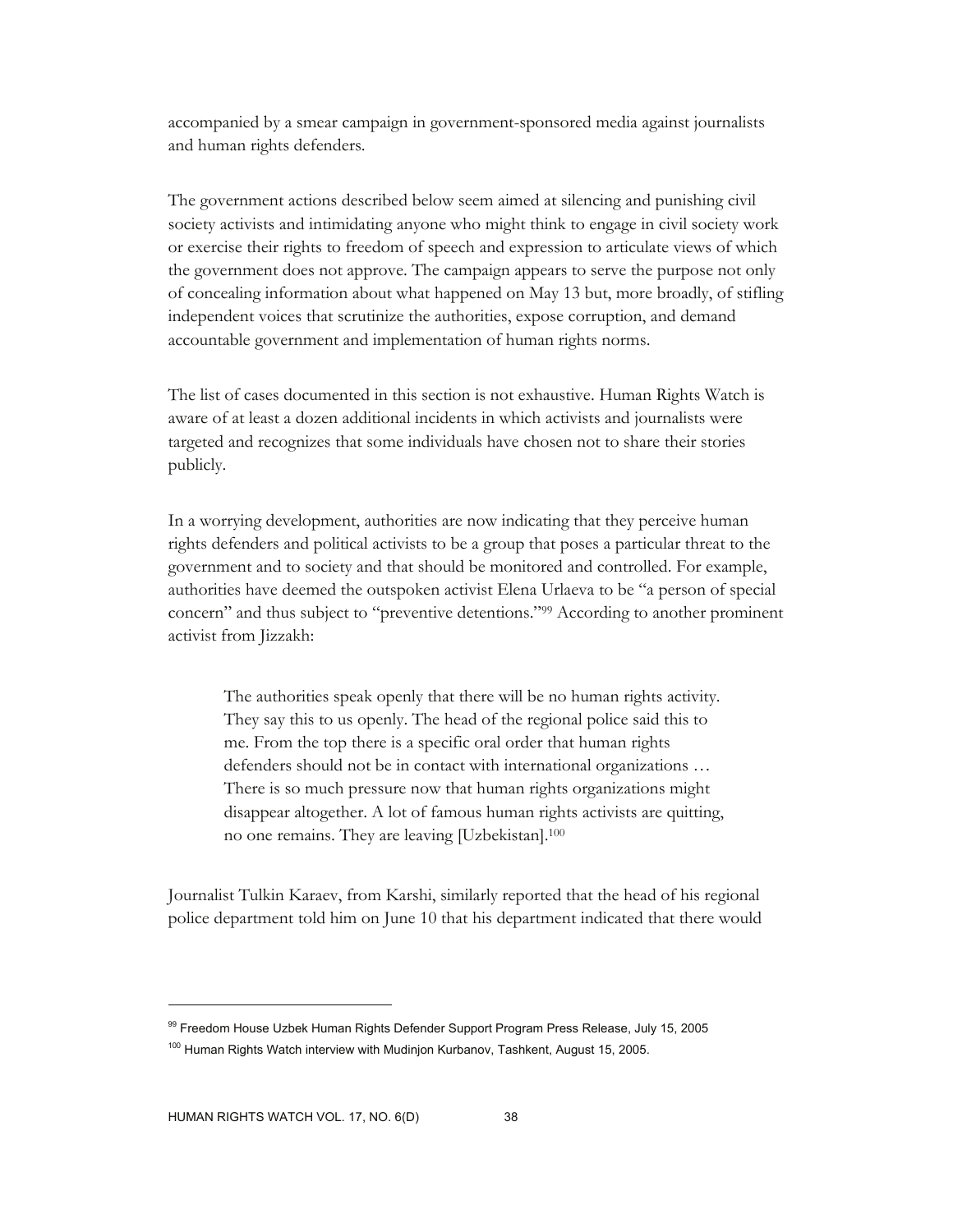soon be an order from superiors "to sentence all journalists and human rights defenders to prison as religious [extremists]."101

# *Arrest and Detention of Human Rights Defenders and Political Activists in Andijan*

Those particularly hard hit by the government crackdown have been civil society activists who witnessed the events of May 13, who attempted to investigate the killings, and who publicized information about their findings. Many also sent appeals to government officials calling for an investigation into the killings. At least seven activists from Andijan are now in prison awaiting trial; at least two others have been forced to flee Uzbekistan as a result of relentless government pressure.

### *Arrests and threat of arrest*

#### **Saidjahon Zainabitdinov**

-

Uzbek authorities arrested Saidjahon Zainabitdinov, the chairman of the Andijan human rights group Apelliatsia ("Appeal"), as he crossed the border from Kyrgyzstan on May 21.102 Zainabitdinov had published bulletins, based on eyewitness reports by others, about the May 13 demonstration and the massacre and had spoken out about the events. Previously, he had also closely followed the cases of people in the region accused of "religious extremism" for their apparent affiliation with Akramia. Many news reports following the events quoted Zainabitdinov's description of the events and of the human rights, political, and economic context in Uzbekistan.

Zainabitdinov was initially charged under article 139 of the Criminal Code of Uzbekistan for slander. He remains in custody and on July 6 was charged additionally with committing "an act of terrorism that leads to grave consequences" and "preparation or distribution of information threatening to public security and the public order."103 The Uzbek authorities claim that Zainabitdinov's bulletins "were intended to cause panic among the population" and to undermine Uzbekistan's public image. According to one official, Zainabitditnov was accused of giving false statements to journalists forty-nine

<sup>&</sup>lt;sup>101</sup> Human Rights Watch interview with Tulkin Karaev, Karshi, June 24, 2005.

<sup>&</sup>lt;sup>102</sup> See Human Rights Watch Press Release, "Uzbekistan: Rights Defender in Andijan Arrested," May 24, 2005, [online] http://hrw.org/english/docs/2005/05/24/uzbeki10999.htm.

 $103$  Article 155, part 3, clauses a and b and Article 244-1 part 3, clause b of the Criminal Code of Uzbekistan. "Uzbekistan Raps UN Body for Demanding Not to Repatriate Suspect," Interfax, July 6, 2005, in Russian, English translation in BBC Monitoring, July 6, 2005.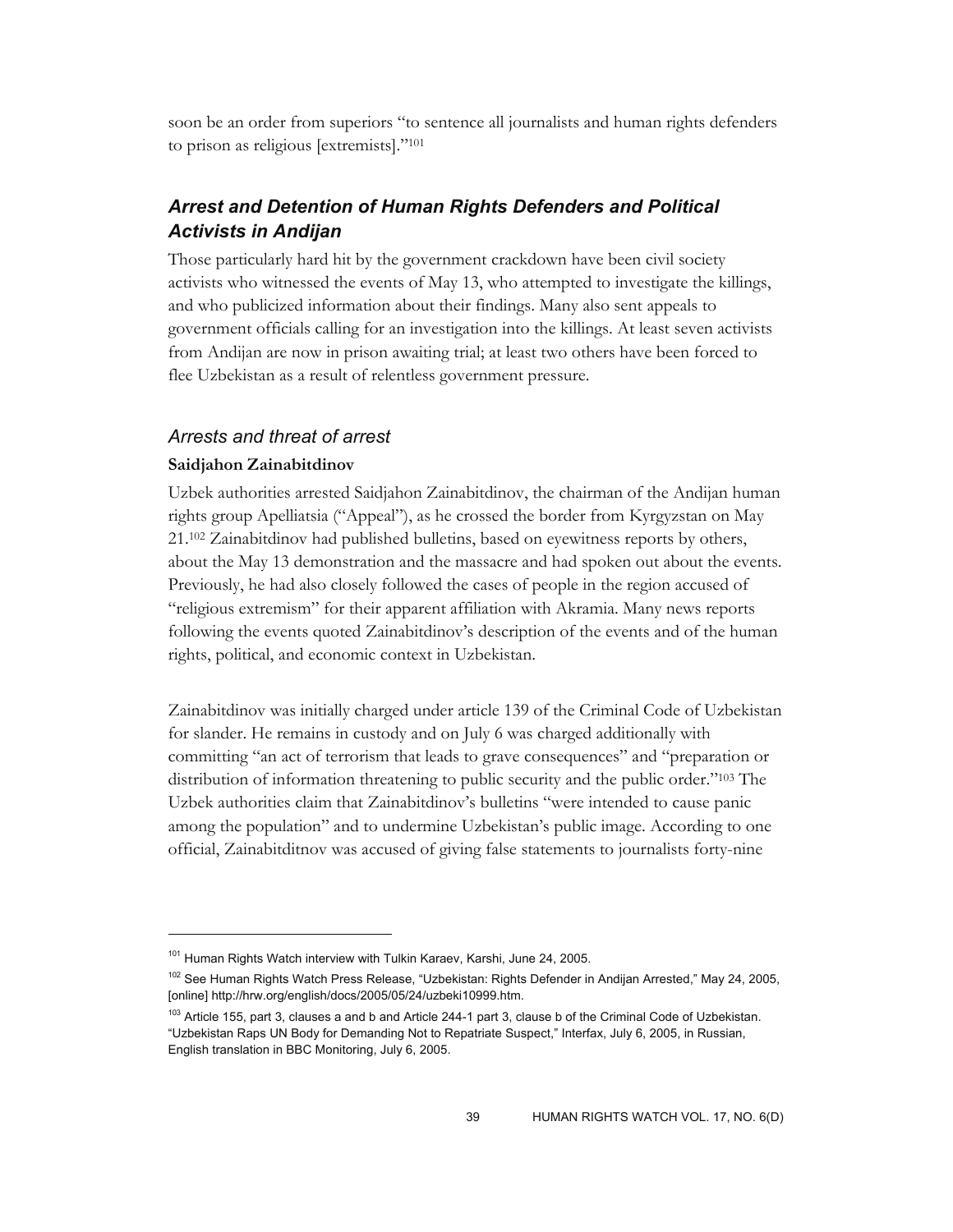times on May 13.104 As of this writing, Zainabitdinov's family and lawyer have had no news of his whereabouts for more than six weeks, and have been told only that he is in custody in Tashkent.105

#### **Lutfullo Shamsuddinov**

Lutfullo Shamsuddinov, the head of the Andijan branch of the Independent Human Rights Organization of Uzbekistan, witnessed the massacre on May 13. On May 16 an Interior Ministry official passed a message to Shamsuddinov's wife saying that her husband's name was included in a list of people who had given information to the media about the Andijan events and were subject to arrest.106

On May 23 and 24, while Shamsuddinov was in Tashkent, men in civilian clothing claiming to be from the tax inspectorate searched Shamsuddinov's apartment and confiscated the hard drives from his computer. An SNB investigator presented Mrs. Shamsuddinov with a search warrant only after the search had been underway for several hours. Mrs. Shamsuddinov saw that the warrant stated that Shamsuddinov had worked closely with Saidjahon Zainabitdinov.107

Out of fear for their safety, on May 26, Lutfullo Shamsuddinov and his family fled to Kazakhstan. On July 4, Kazakh authorities arrested Shamsuddinov in response to an Uzbek extradition request. On July 6, the Uzbek prosecutor's office charged Shamsuddinov, together with his colleague Saidjahon Zainabitdinov, with committing "an act of terrorism that leads to grave consequences" and "preparation or distribution of information threatening to public security and the public order." After urgent interventions by the UNHCR and several governments Kazakh officials released Shamsuddinov on July 12. He and his family were subsequently flown to a safe third country for resettlement.108

<sup>&</sup>lt;sup>104</sup> As stated in a search warrant presented to the wife of Lutfullo Shamsuddinov, a human rights activist and colleague of Zainabitditnov, on May 25 by an Uzbek SNB agent. Human Rights Watch interview with Lutfullo Shamsuddinov (see below), Tashkent, May 25, 2005.

<sup>&</sup>lt;sup>105</sup> Human Rights Watch communication with relative of Zainabitdinov, name withheld, place withheld, August 26, 2005.

<sup>&</sup>lt;sup>106</sup> Human Rights Watch email correspondence with Lutfullo Shamsuddinov, August 9, 2005.

<sup>&</sup>lt;sup>107</sup> Human Rights Watch interview with Lutfullo Shamsuddinov, Tashkent, May 25, 2005.

<sup>108</sup> See Human Rights Watch press release, "Central Asia: Follow Kazakh Example," July 14, 2005 [online] http://hrw.org/english/docs/2005/07/14/uzbeki11323.htm.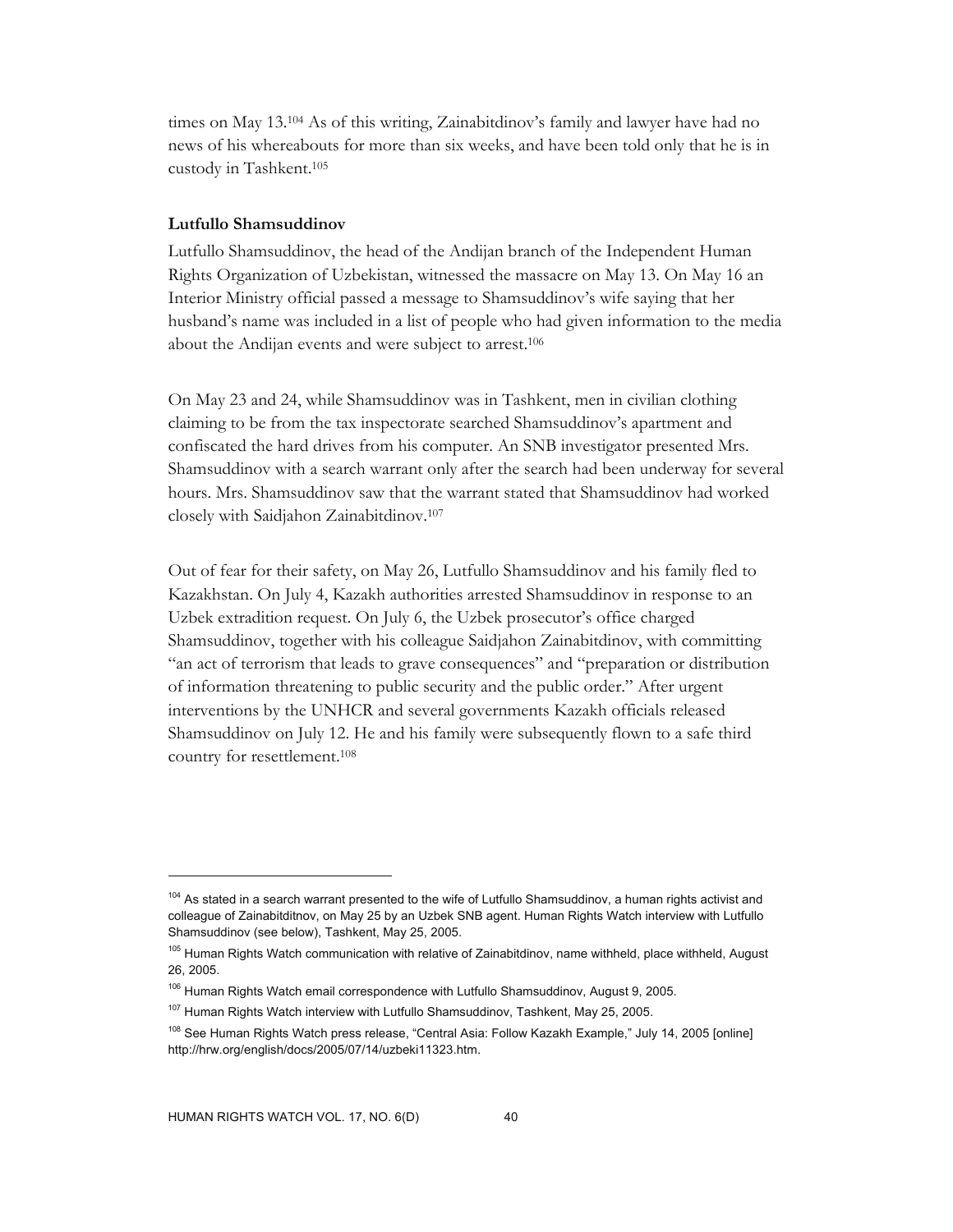# **Seven activists from Ezgulik, Birlik, and the International Society for Human Rights Uzbekistan (ISHR Uzbekistan)**

On May 29, authorities in Andjian arrested Dilmurod Mukhiddinov, chairman of the Markhamat district branch of the human rights organization Ezgulik ("Goodness"); Musajon Bobojanov, chairman of the Markhamat district branch of the Birlik party; and Mukhammad Otakhonov, of the Uzbek branch of the International Human Rights Society (ISHR Uzbekistan). All three men conducted human rights monitoring in Andijan and had been gathering information about the dead and the missing from the May 13 massacre.

Prior to arresting the men, police searched their homes, seizing human rights materials and copies of a May 15 Birlik party statement about the Andijan events titled, "The Killers of the People Will Answer before History."109

The Birlik statement regarding the Andijan killings also figured prominently in the arrest of Nurmukhammad Azizov, chairman of the Shahrihan city branch of the opposition party Birlik and chairman of the Andijan province branch of the Human Rights Society of Uzbekistan (HRSU), and the arrest of Akbar Oripov, chairman of the Andijan city branch of Birlik. Andijan police arrested both men on May 29 and confiscated copies of the Birlik statement together with human rights publications and computers during searches of the men's homes on June 2.

On June 7, Andijan police detained Hamdam Suleimanov, a member of the central organizing committee of the opposition party Birlik. Officers searched his home and seized his computer. Police interrogated Suleimanov about distribution of the Birlik statement concerning the Andijan events and then released him on bail. According to the Russian human rights organization, "Memorial," police formally arrested Suleimanov in Kokand on July 4 after he responded to a summons to appear at the police station.110

All six men mentioned above are charged with "public offense or slander of the President of Uzbekistan," "conspiracy with the intention of assuming power or

-

<sup>&</sup>lt;sup>109</sup> The statement accuses the Uzbek government of targeting Birlik for persecution and refusing to register the party. It charges the government authorities with failing to maintain order in Andijan, resorting to force in order to resolve the Andijan crisis, and shooting hundreds of civilians, including women and children. The statement also accuses President Karimov, who went to Andijan during the crisis, of being personally responsible for the killing of civilians in Andijan. "Those Who Shoot the People Will Answer before History," Birlik Party Statement regarding the Andijan Events, May 15, 2005, [online] http://www.birlik.net.index-single-24.ru (retrieved September 6, 2005).

<sup>&</sup>lt;sup>110</sup> Memorial Human Rights Center, "Uzbekistan: Member of the Opposition Party 'Birlik' Charged with Anti-Constitutional Activity," Memorial Human Rights Center Press Release, July 6, 2005.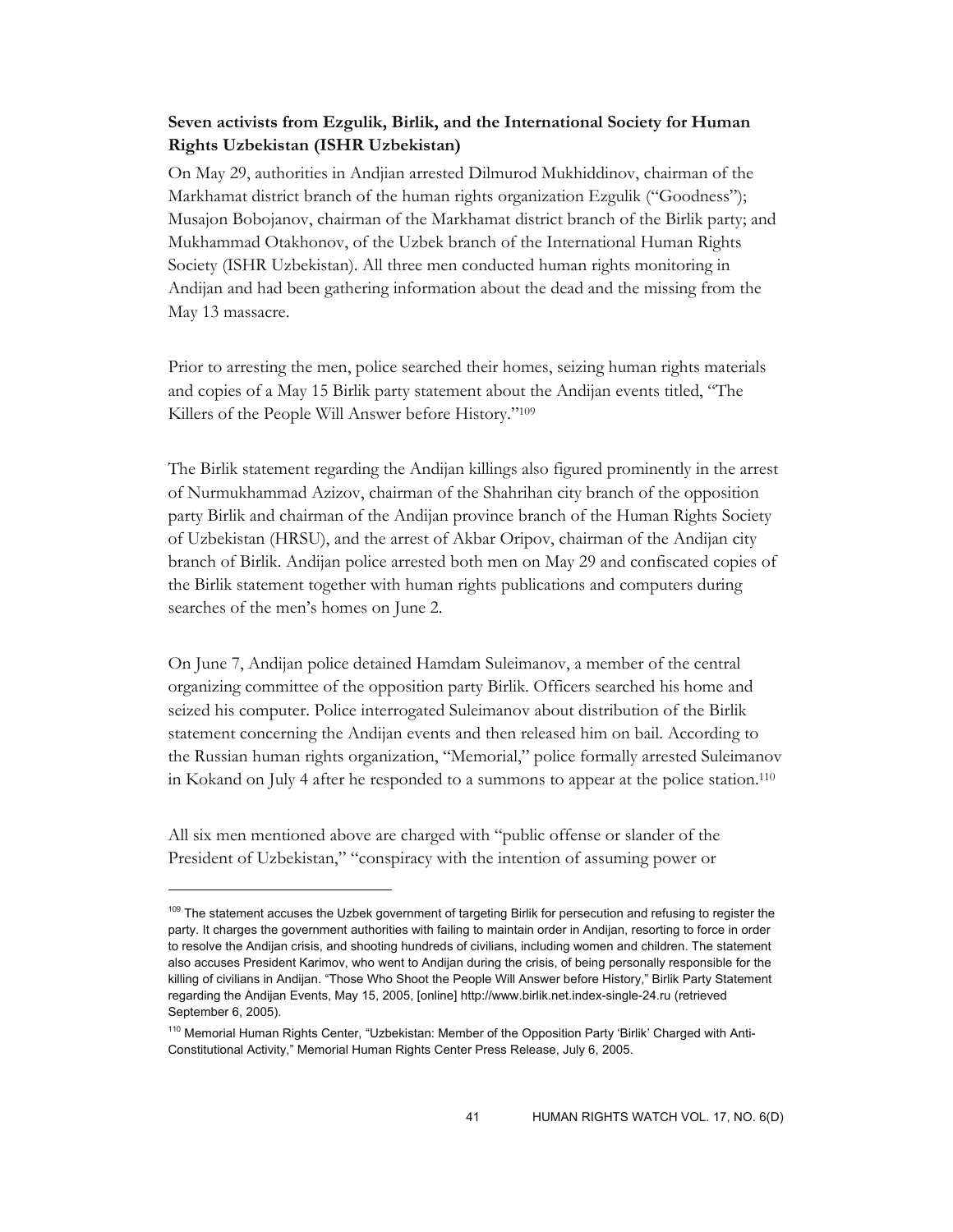overthrowing the constitutional order of Uzbekistan," "organization of mass disorder" and "preparation or distribution of information threatening to public security and the public order." With the exception of Otokhonov, who was released on August 18 with charges still pending against him, all of the men remain in custody in Tashkent prison. The lawyers representing the men have had difficulty accessing their clients and have been allowed to meet with them only in the presence of the prosecutor for the case and other government officials. The lawyers received no reply to their July 12 complaint to the prosecutor's office regarding the violations of their clients' right to counsel.111

On May 29 police detained Muzaffarmizo Iskhakov, a longtime human rights defender and head of the Andijan branch of Ezgulik. Prior to his detention Iskhakov had received threatening telephone calls on May 17-19 from an unidentified caller who demanded that Iskhakov retract newspaper articles he had written condemning the massacre in Andijan. When Iskhakov wrote an article that included information about the threats against him, the same person called again and said, "It's the end for you."

Iskhakov was detained without a warrant until June 2, when a senior police investigator took Iskhakov to his apartment and conducted an official search.112 Officials searched the entire apartment and then confiscated Iskhakov's computer, compact disks with electronic files, computer diskettes, copies of Birlik statements and documents related to Ezgulik, including the organization's statutes, information on conferences, and some of Iskhakov's news articles. The police told Iskhakov that they were taking the materials as "physical evidence" and provided Iskhakov with an official document regarding confiscation.

Following the search, the officials released Iskhakov and summoned him to appear the following day. When he arrived, they served him with a warrant and placed him under arrest. On June 6, the authorities charged him with "public offense or slander of the President of Uzbekistan," "conspiracy with the intention of assuming power or overthrowing the constitutional order of Uzbekistan," "organization of mass disorder" and "preparation or distribution of information threatening to public security and the public order."

Because Iskhakov's health began to deteriorate severely while in detention, the authorities released him that evening under the condition that he not leave the city.

<sup>&</sup>lt;sup>111</sup> Human Rights Watch telephone interview with one of the representatives of the seven accused men, August 31, 2005.

 $112$  The senior investigator was from the Markhamat District Department of Internal Affairs.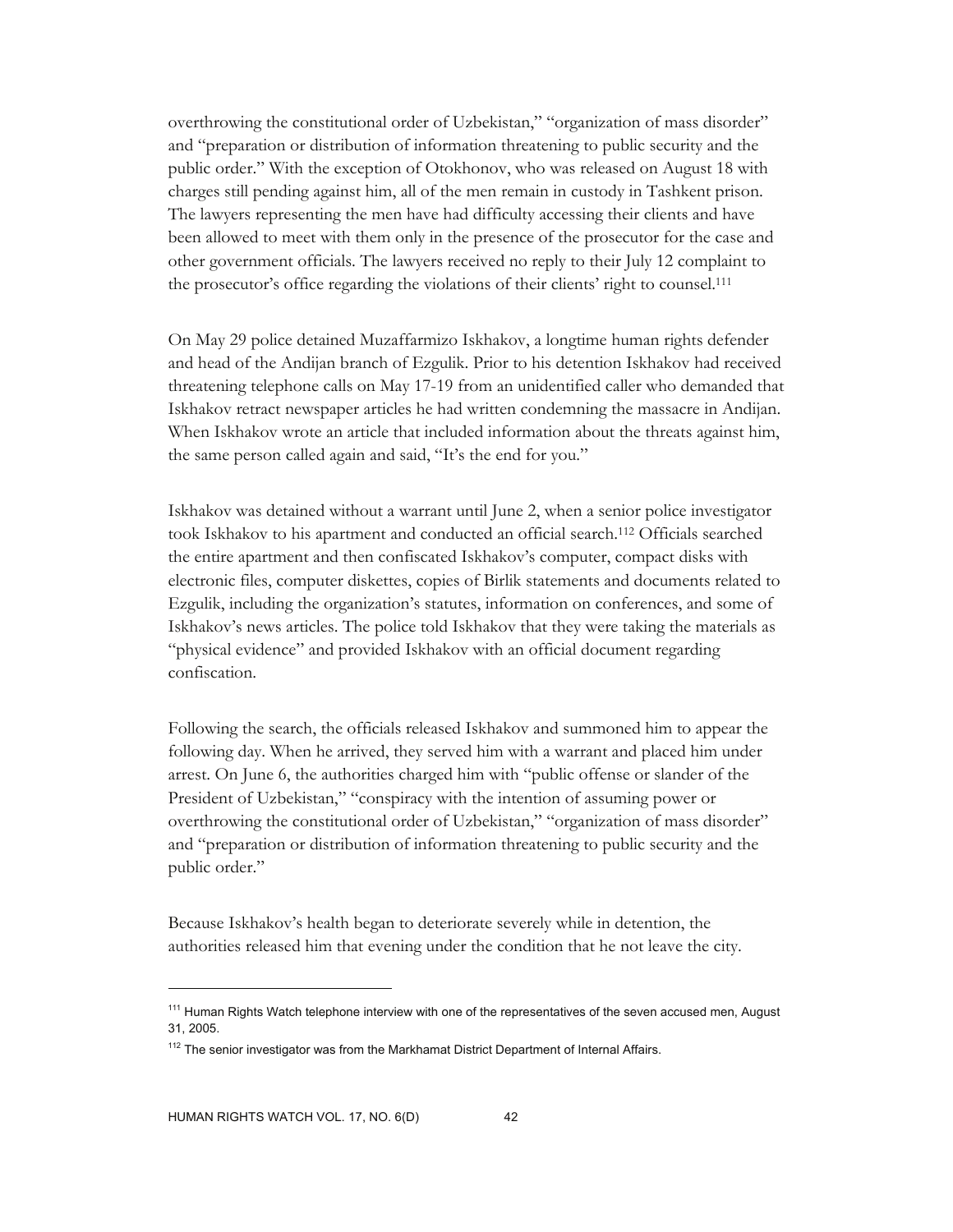Police arrested him again on June 23, only to again release him seven hours later for medical reasons.

As a result of these detentions and the imminent threat of arrest on politically-motivated charges, Iskhakov decided to flee Uzbekistan with his family on June 28, and is now in hiding.113

### *Detentions and harassment*

### **Gulbakhor Turaeva**

 $\overline{a}$ 

Human rights groups reported that on May 27 Andijan police detained Gulbakhor Turaeva, a member of the nongovernmental organization Anima-kor, which works to protect the rights of medical doctors and their patients. Police held Turaeva in the local prosecutor's office for seventeen hours, denying her food and access to a lawyer. A prosecutor's office official accused her of spreading lies about the Andijan killings and of "anti-constitutional activities." Turaeva had spoken with journalists regarding the number of bodies she saw immediately following the massacre, and was quoted as saying, "If we speak about [yesterday's] events, I went personally to School No. 15 in Andijan [yesterday] and I saw the bodies were gathered there. I saw it with my own eyes. There were about 500 bodies or more."<sup>114</sup>

#### **Isroil Holdorov, Sadirohun Sufiev and Mukhammadjan Mamatkhanov**

On June 26, three human rights and political activists—Isroil Holdorov of the Erk Democratic Party, Sadirohun Sufiev, of Ezgulik, and retired human rights activist Mukhammadjan Mamatkhanov—were meeting with Radio Free Europe/Radio Liberty correspondent Gafurjan Yuldashev in the Caravan teahouse in Andijan's Yangibozor bazaar when eight policemen surrounded the men, searched them, and placed them in detention. Police officers searched the men repeatedly and questioned them for four hours in the Andijan city police department. Holdorov reported that the police confiscated his documents and computer diskettes with material related to the trial of the twenty-three Andijan businessmen accused of "religious extremism," which he had monitored. A senior officer told Sufiev that he had been "blacklisted" for his human rights activities. The officer accused all four men of being responsible for the killings in

<sup>&</sup>lt;sup>113</sup> Human Rights Watch interview with Muzaffarmizo Iskhakov, location withheld, July 14, 2005.

<sup>&</sup>lt;sup>114</sup> Elena Urlaeva and Akhtam Shaimardanov, "Report on the Situation for Human Rights Defenders and Opposition Members of Uzbekistan in the period May 13-July 18, 2005," Tashkent, July 19, 2005, p. 3. For Turaeva's statements regarding Andijan, see "Uneasy Calm in Uzbekistan after Two Days of Violence," RFE/RL, May 15, 2005, [online] http://www.rferl.org/featuresarticle/2005/5/111865DB-3E5C-44D7-85ED-830B954D8422.html (retrieved August 8, 2005).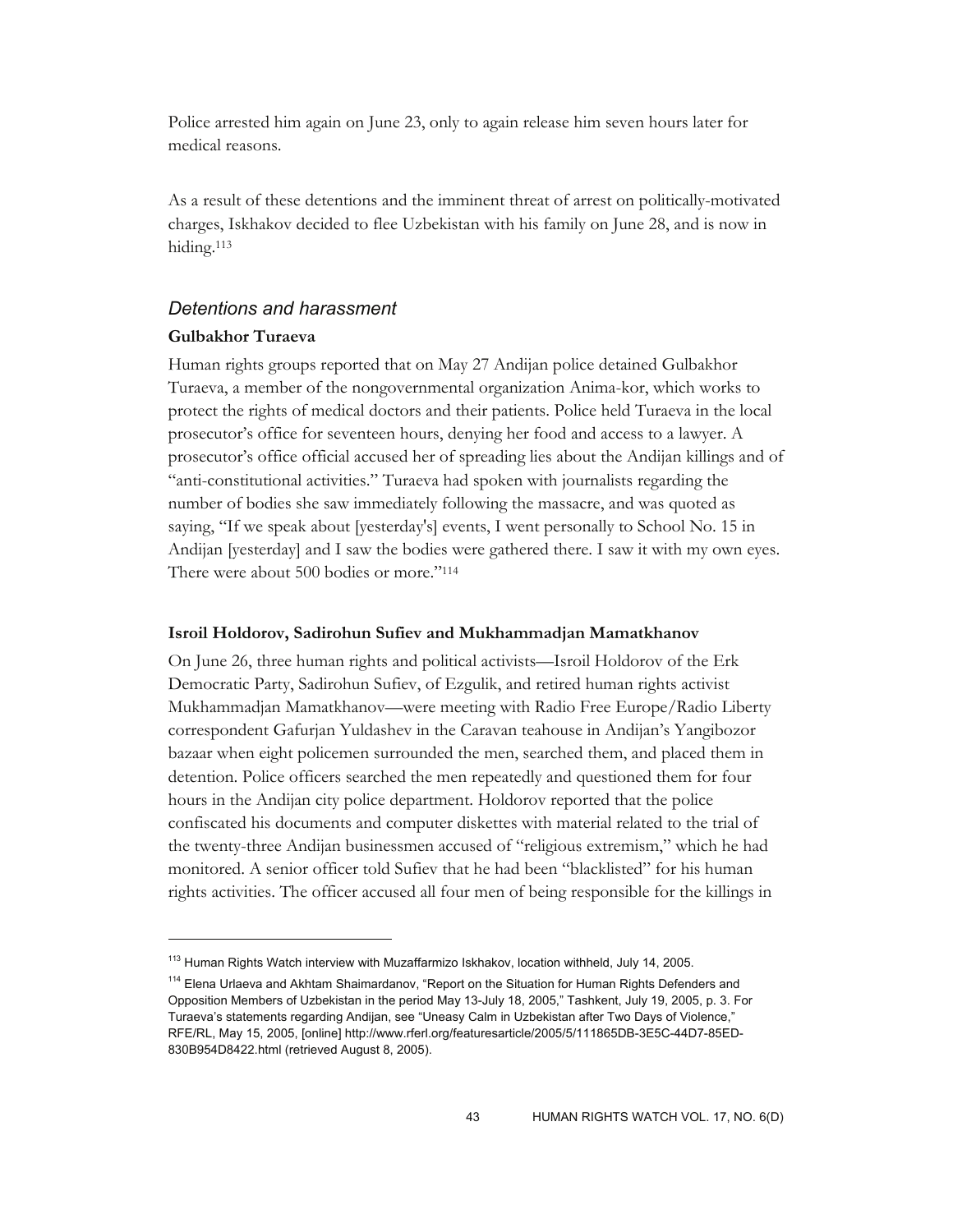Andijan, saying, "You caused all the bloodshed in Andijan! Why did you come back again? You want to make more bloodshed in Andijan?" All four men were eventually released.115

#### **International Helsinki Federation delegation**

On June 15, police stopped a car carrying three international representatives of the International Helsinki Federation, Eliza Musaeva, Eldar Zeynalov, Dmitri Markushevski and Tolib Yakubov, chair of the HRSU, and forced them to return from Andijan province to Tashkent. The group had been conducting interviews in Shahirhan, in Andijan province, and intended to go to Andijan for additional research when police stopped them.116

### **"Isroil I."**

-

An activist from the Fergana Valley who had formally given up human rights work in 2004, "Isroil I." (not his real name), secretly traveled to Andijan in June to collect information on the Andijan killings. A few days after Isroil I. forwarded to a colleague outside of Uzbekistan the testimony, which included information about the numbers of people killed in Andijan, Isroil I.'s family began receiving threats. Police threatened Isroil I.'s relatives, some of whom are also human rights activists, with arrest and informed his mother that he should appear in court to face criminal charges. Isroil I., fearing politically-motivated court action, fled his home and remains in hiding. His family continued to receive threats.117

### *Beating, detention, and harassment of journalists in Andijan*

Immediately following the massacre in Andijan, the Uzbek authorities blocked media coverage of the events by threatening local journalists with arrest, confiscating materials and equipment, and shutting off journalists' mobile phones.118 The authorities also forced almost all foreign and independent journalists to leave Andijan under threat of

<sup>&</sup>lt;sup>115</sup> Human Rights Watch telephone interview with Gafurjan Yuldashev, August 31, 2005; and Gulnoza Saidazimova, "Uzbekistan: Detentions Highlight Ongoing Crackdown in Andijan," RFE/RL, June 27, 2005, [online]

http://www.rferl.org/featuresarticle/2005/6/2402EC04-3953-4330-B659-B0954E50DB88.html (retrieved July 26, 2005).

<sup>&</sup>lt;sup>116</sup> "Uzbekistan: International Human Rights Group Detained," Human Rights Watch Press Release, June 16, 2005.

<sup>&</sup>lt;sup>117</sup> Human Rights Watch interview with a person close to the case, identity withheld, location withheld, August 18, 2005.

<sup>&</sup>lt;sup>118</sup> Valentinas Mite, "Uzbekistan: Authorities Try to Control Reporting on Crisis," RFE/RL, May 17, 2005, [online] http://www.rferl.org/featuresarticle/2005/5/95C272CC-35E2-4C61-BBFB-FCDFCFAA1035.html.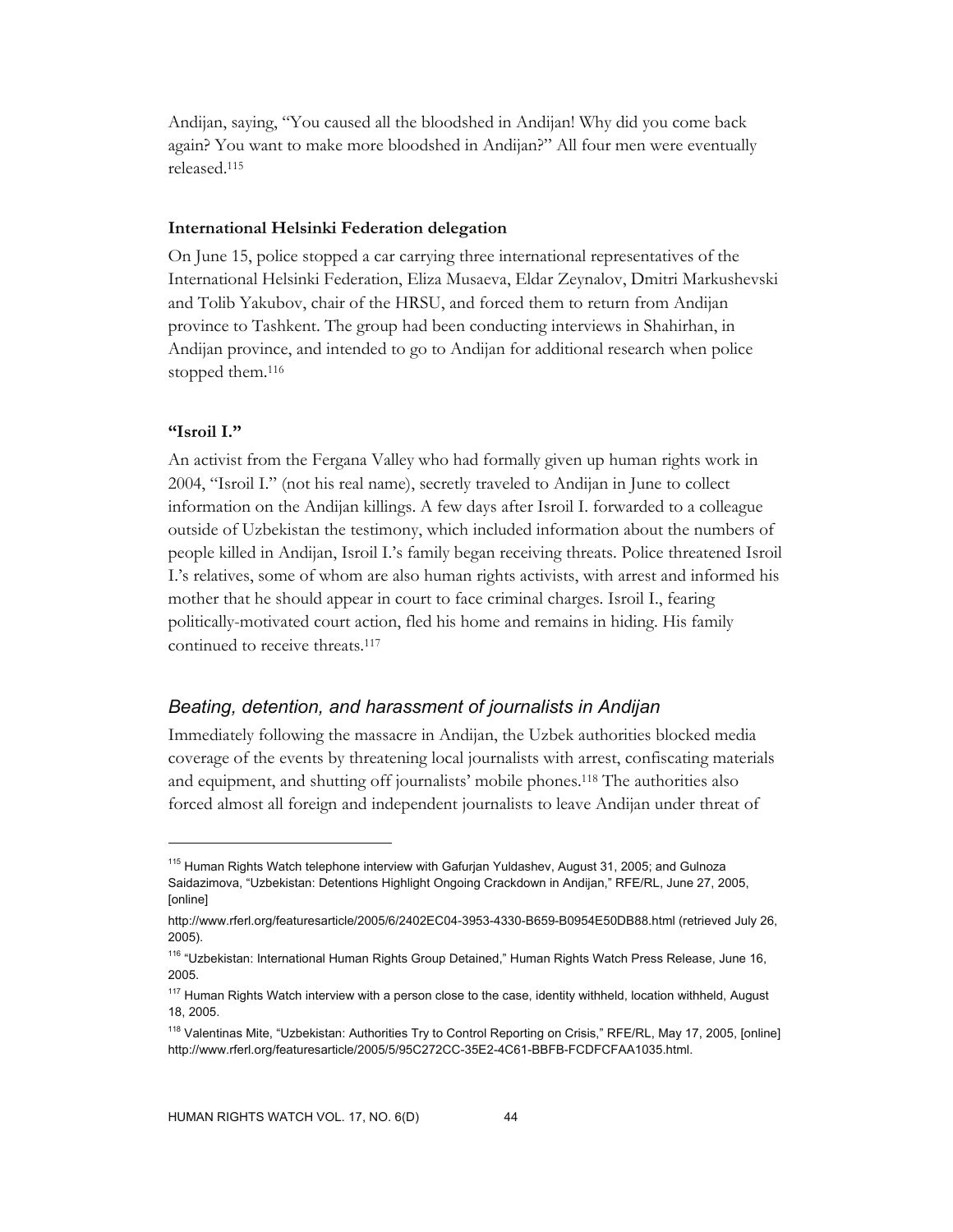repercussions, prevented other journalists from entering the city,119 and blocked Internet and foreign television news sources.120 The government also denied or delayed accreditation to several journalists.121 Many journalists who feared further repercussions fled Andijan and some fled Uzbekistan altogether.122 According to Gafurjan Yuldashev, Radio Free Europe/Radio Liberty correspondent in Andijan, no correspondents of foreign news agencies remain in Andijan.123

As the cases below demonstrate, in the weeks and months following the massacre, the authorities continued to monitor closely the actions of journalists and attempted to prevent the free flow of information, including by blocking free entry to the city and interfering with the work of journalists. Very few independent journalists managed to enter the city, and officials harassed and detained those who tried to enter or managed to work in and near Andijan.

### **Vladislav Chekoian**

Uzbek border guards assaulted Vladislav Chekoian of the Russian television channel TVTs while he attempted to film on May 21 a demonstration of about a thousand people on the bridge in Kara-Su on the Uzbekistan-Kyrgyzstan border near Andijan. The border guards also seized Chekoian's camera and mobile telephone.124

#### **Matluba Azamatova and Victoria Logunova**

BBC correspondent Matluba Azamatova and Agence France-Presse correspondent Victoria Logunova departed Fergana city for Andijan on June 9 by bus. On the way, a group of police and SNB officials stopped the bus and detained the correspondents. The

-

<sup>&</sup>lt;sup>119</sup> See Human Rights Watch, "'Bullets Were Falling Like Rain': The Andijan Massacre May 13, 2005," pp.45-48; and OSCE Representative on Freedom of the Media Miklos Haraszti, "Coverage of the Events and Governmental Handling of the Press During the Andijan Crisis in Uzbekistan: Observations and Recommendations," June 15, 2005, [online] http://www.osce.org/documents/html/pdftohtml/15195\_en.pdf.html (retrieved July 25, 2005).

 $120$  The block on broadcasting included CNN, BBC, and Deutsche Welle as well as Russian television channels. OSCE, "Coverage of the Events and Governmental Handling of the Press during the Andijan Crisis in Uzbekistan: Observations and Recommendations," pp. 2-3.

 $121$  Ibid, pp. 5-6.

<sup>&</sup>lt;sup>122</sup> See, for example, the cases of Andijan journalist Rizokhoja Obidov, as described in Gulnoza Saidazimova, "Central Asia: Kazakhstan Becomes New Destination for Uzbek Refugees," RFE/RL August 3, 2005, [online] http://www.rferl.org/featuresarticle/2005/8/9E11EBF9-8659-4F6F-A134-913D81936D6C.html (retrieved August 4, 2005).

<sup>&</sup>lt;sup>123</sup> Human Rights Watch telephone interview with Gafurjan Yuldashev, August 24, 2005.

<sup>&</sup>lt;sup>124</sup> Reporters sans Frontiers, "Russian Journalist Beaten up as Government Resorts to Disinformation, Reporters sans Frontiers", May 26, 2005, [online] http://www.rsf.org/article.php3?id\_article=13919 (retrieved July 26, 2005).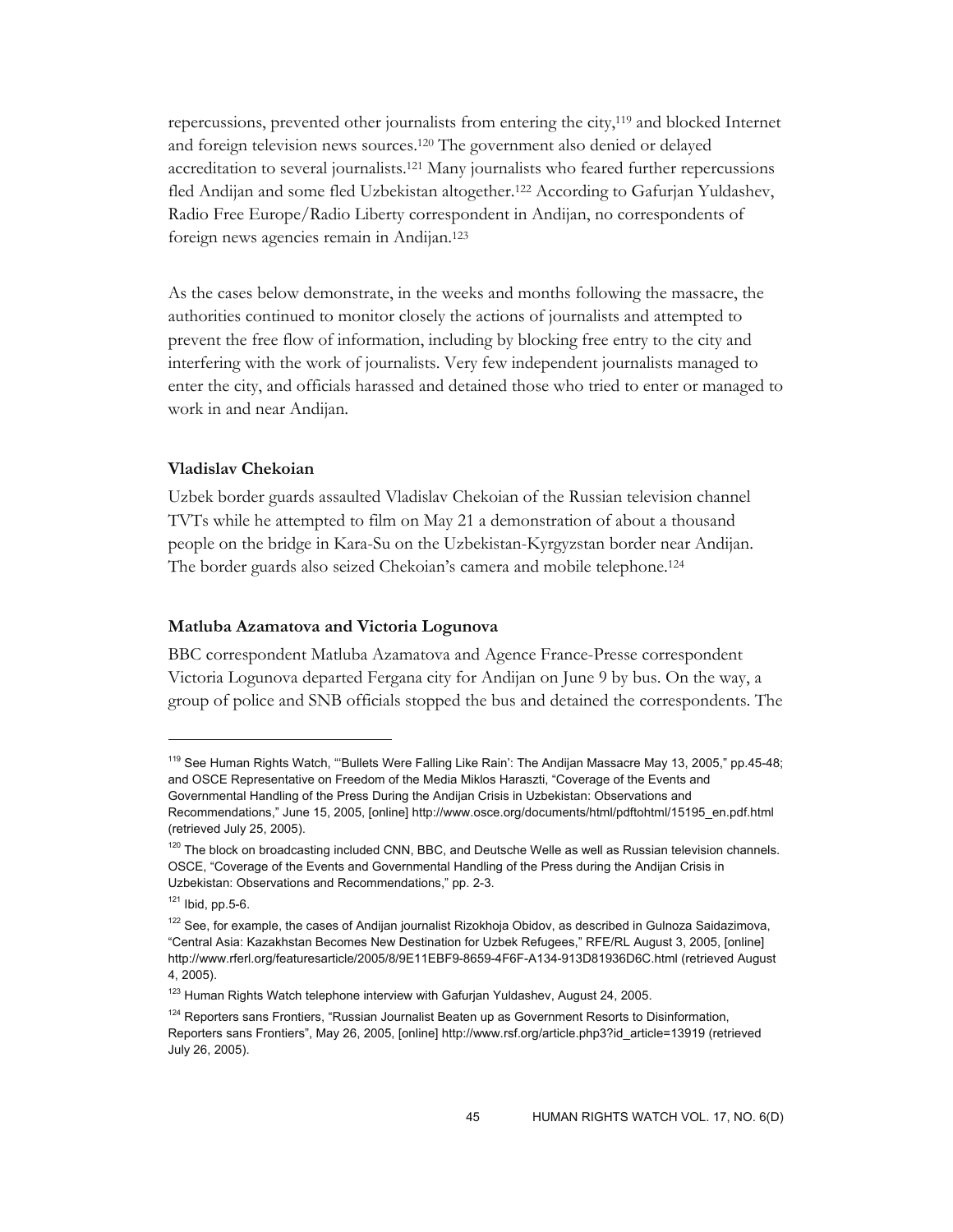police officers refused to identify themselves, questioned the journalists for two hours, then released them under the condition that they would not go to Andijan and would return to Fergana. One day earlier, on June 8, authorities in Namangan, a city near Andijan, prevented the two journalists from conducting interviews with city residents and forced them to leave the city.125

#### **Gafurjan Yuldashev**

Radio Free Europe/Radio Liberty's (RFE/RL) Andijan correspondent Gafurjan Yuldashev reported being detained and harassed several times in the weeks following the massacre in Andijan. On May 17, armed men in bullet-proof vests detained Yuldashev and RFE/RL correspondent Andrei Babitsky outside Yuldashev's apartment and forced the men to lie face down on the ground for half an hour. While Yuldashev was covering the May 21 protests in Kara-Su, near Andijan, eight assailants from the Uzbek security services dragged him into an alley, kicked him, confiscated his diskettes with recordings and a digital photo card, and threatened him, saying, "If you want to live, then get out of Andijan quickly." On May 27, with the assistance of an acquaintance, Juravoi Abdulaev, Yuldashev visited mass graves in the Bagishmal district of Andijan. In an RFE/RL interview with Yuldashev that aired later that day, Abdulaev described the methods of burial at the site. The following day, unknown attackers stabbed Abdulaev to death, and security service officials warned Yuldashev not to stay in Andijan. On May 29, Yuldashev fled Andijan out of fear for his life. Authorities subsequently questioned Yuldashev's relatives and neighbors about the journalist.126

When Yuldashev finally returned to Andijan on June 26, police immediately detained him together with three Andijan human rights defenders and political activists whom he was interviewing (see above). After police brought Yuldashev to the Andijan city police station, they searched him four times and took his recording equipment, interrogated him, and accused him of perpetrating the Andijan events. When Yuldashev described the interrogation to Human Rights Watch, he noted, "He was blaming us, journalists and human rights defenders, for everything that happened in Andijan." Officials released Yuldashev after four hours and he immediately fled Andijan again. Following this incident, Yuldashev also reported being followed by security service officials and

<sup>&</sup>lt;sup>125</sup> Adil Soz International Foundation for Protection of Free Speech, "Monitoring Violations of Freedom of Speech, Uzbekistan, June 2005," July 18, 2005, via email.

<sup>&</sup>lt;sup>126</sup> Human Rights Watch telephone interview with Gafurjan Yuldashev, August 24, 2005. See also "Uzbekistan: Focus on Andijan Following May Unrest," IRIN News, June 8, 2005, [online]

http://www.irinnews.org/report.asp?ReportID=47531# (retrieved on June 8, 2005).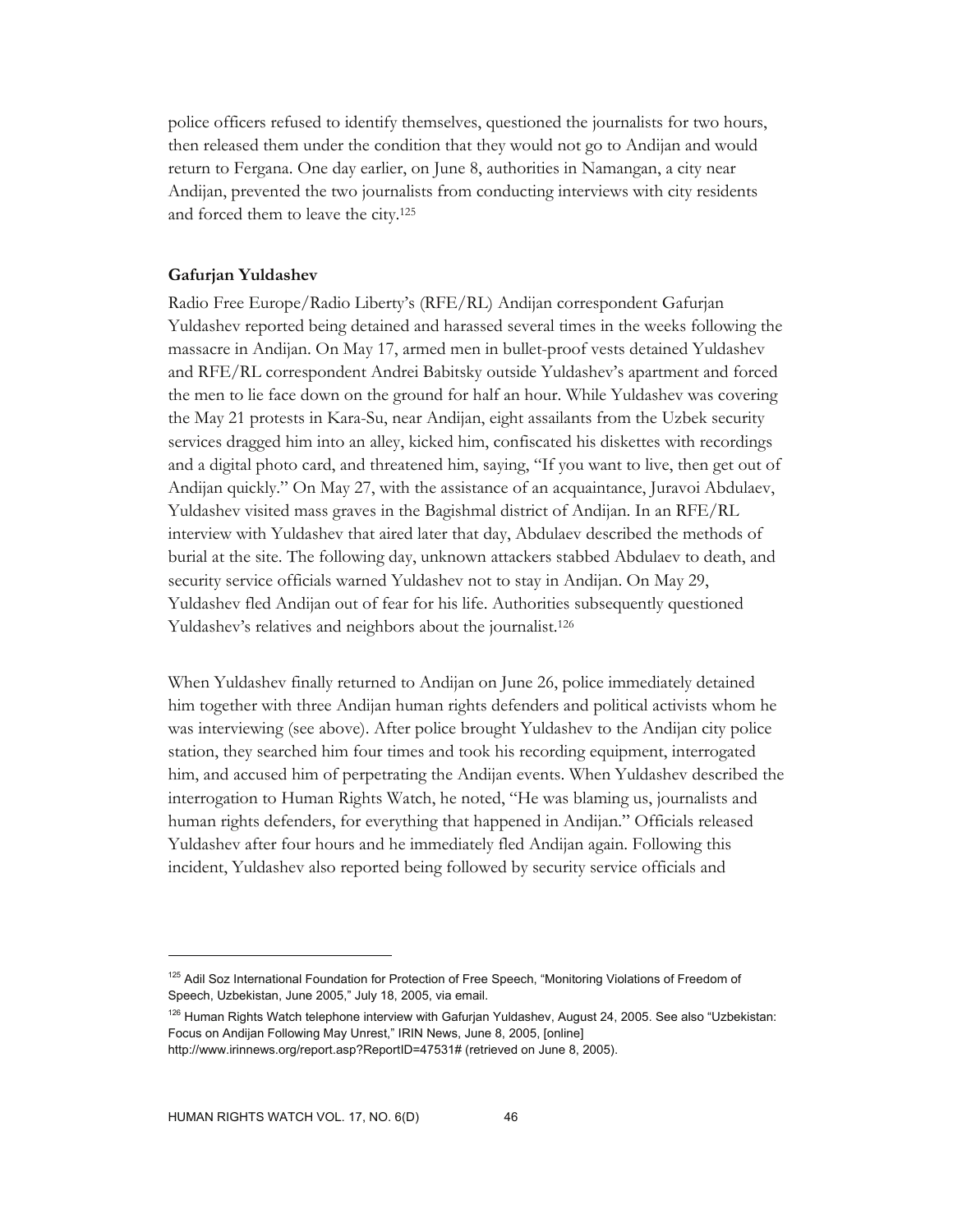receiving requests to visit the Andijan police station again for questioning in conjunction with "calls made by terrorists from his home phone."<sup>127</sup>

### *Crackdown on Civil Society in Other Regions of Uzbekistan*

### *Incidents directly related to expression about Andijan*

In violation of its obligations under international law to allow freedom of assembly, the Uzbek authorities targeted for harassment human rights defenders who attempted to hold small demonstrations to protest the Andijan killings.128 They also harassed journalists who had covered the Andijan events.

### Suppression of freedom of assembly

-

In the days and weeks following the Andijan massacre, human rights defenders and political activists organized and participated in demonstrations commemorating the loss of life in Andijan and protesting the government's actions. Uzbek authorities actively prevented dozens of human rights activists from participating in these events by holding them under house arrest or detaining them prior to demonstrations, and detained and harassed others following demonstrations in retribution for their participation.<sup>129</sup>

#### **Demonstrations in Tashkent on May 16, 17, and 19 and their aftermath**

According to Elena Urlaeva, an activist with the Society for Human Rights and Freedoms of the Citizens of Uzbekistan (SHRFCU) and the Ozod Dekhonlar [Free Peasants] party, on May 16 in separate incidents police detained SHRFCU members Anatolii Varaksin and Yuri Konoplev during a memorial service for the Andijan dead at the Monument to Courage in central Tashkent. Police forced each of the men into a car and drove them to another part of the city.

<sup>&</sup>lt;sup>127</sup> Human Rights Watch telephone interviews with Gafurjan Yuldashev, August 24 and August 31, 2005. See also Saidazimova, "Uzbekistan: Detentions Highlight Ongoing Crackdown in Andijan."

<sup>&</sup>lt;sup>128</sup> Article 21 of the International Covenant on Civil and Political Rights states, "The right of peaceful assembly shall be recognized. No restrictions may be placed on the exercise of this right other than those imposed in conformity with the law and which are necessary in a democratic society in the interests of national security or public safety, public order (*order publique*), the protection of public health or morals or the protection of the rights and freedoms of others." International Covenant on Civil and Political Rights, Adopted and opened for signature, ratification and accession by General Assembly resolution 2200A (XXI) of 16 December 1966.

<sup>&</sup>lt;sup>129</sup> The International Helsinki Federation also recorded some forty incidents of house arrest in May and June, some of which were related to planned or past demonstrations. It was not possible to determine whether all of these cases were directly related to demonstrations or to other human rights activity. International Helsinki Federation, "One Can't Keep Silent:' the Persecution of Human Rights Defenders in Uzbekistan in the Aftermath of Andijan," July 15, 2005, pp. 5-6.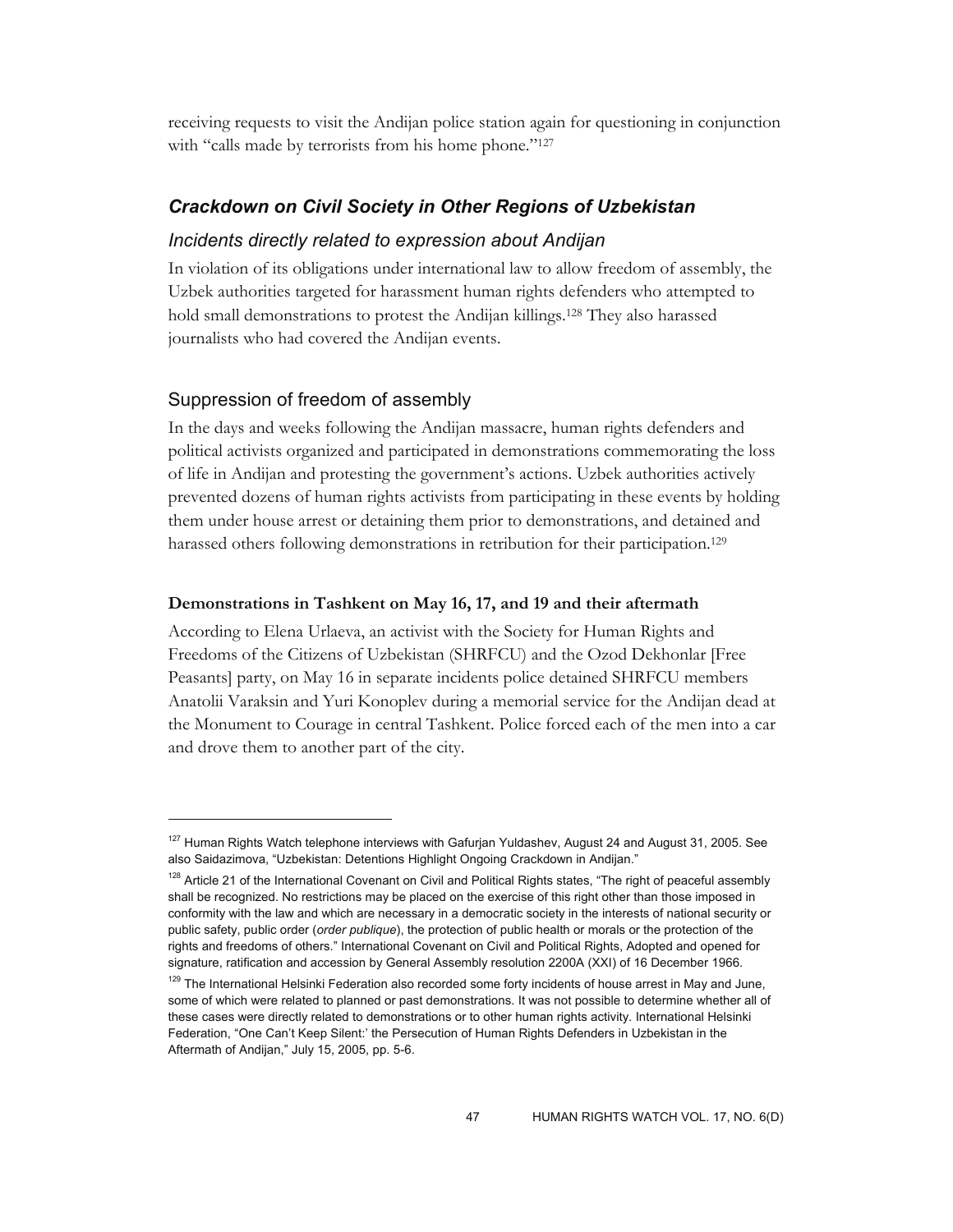On May 17, the authorities prevented numerous human rights defenders and political activists from participating in a demonstration outside the United States Embassy. Police placed Yuri Konoplev of SHRFCU and Abdujalil Baimatov of HRSU under house arrest for the day.130 Ten plain clothes policemen broke into the office of Ozod Dekhonlar and detained Elena Urlaeva for several hours.131 Authorities similarly prevented human rights activists from participating in a protest planned to be held outside the Russian Embassy in Tashkent on May 19. Urlaeva listed at least twenty individuals who were subject to house arrest, beating, detention, or threats in relation to this event.132 One human rights activist reported that during a May 20 demonstration near the OSCE office, police in civilian clothing harassed demonstrators and destroyed their signs.133

Tatiana Dovlatova, an activist with SHRFCU, participated in the demonstrations, on May 17, 19, and 20 to protest the Uzbek government's actions in Andijan. On May 26, a police official came to Dovlatova's home in Jizzakh at 5:00 a.m. and demanded that she go with him to the prosecutor's office. She refused to go unless provided with an official summons. The official then placed her under armed house arrest for the day and threatened to send her to a psychiatric hospital if she attempted to leave.

On May 27 Dovlatova was detained and taken to the police station, where officials pressured her to sign a document that implicated her in serious violations under seven articles of the criminal code: "participation as a mercenary," "inciting national, racial, or religious conflict," "attempting to undermine the constitutional authority," "sabotage," "organizing a criminal society," "preparation or distribution of materials threatening the public safety and the public order," and "creating, leading, or participating in religious extremist separatist, fundamentalist, or other illegal groups;" and under four articles of the administrative code: "violating the order for organization and conduct of gatherings, protests, street processions, or demonstrations," "creating the conditions for conducting illegal gatherings, protests, street processions, and demonstrations," "violating the legislation of religious organizations," and "violating the order of teaching religious dogma."134 They also tried to force her to sign documents stating that she would not participate in further demonstrations, and then finally released her at 2:00 a.m. The next

<sup>&</sup>lt;sup>130</sup> See Elena Urlaeva and Akhtam Shaimardanov, "Report on the Situation for Human Rights Defenders and Opposition Members of Uzbekistan in the period May 13-July 18, 2005," Tashkent, July 19, 2005, pp. 1-3."

<sup>&</sup>lt;sup>131</sup> Human Rights Watch interview with Elena Urlaeva, Tashkent, May 17, 2005.

<sup>&</sup>lt;sup>132</sup> Urlaeva and Shaimardanov, "Report on the Situation for Human Rights Defenders...," pp. 1-3. See also the testimony of Akzam Turgunov regarding his detention and mistreatment, Voice of the Islamic Republic of Iran, in Uzbek, June 13, 2005, English translation in BBC Monitoring, June 14, 2005.

<sup>&</sup>lt;sup>133</sup> Human Rights Watch interview with Tatiana Dovlatova, Jizzakh, June 20, 2005.

 $134$  Articles 154, 156, 159, 161, 242, 244-1, 244-2 of the criminal code and articles 210, 202, 240 and 241 of the administrative code.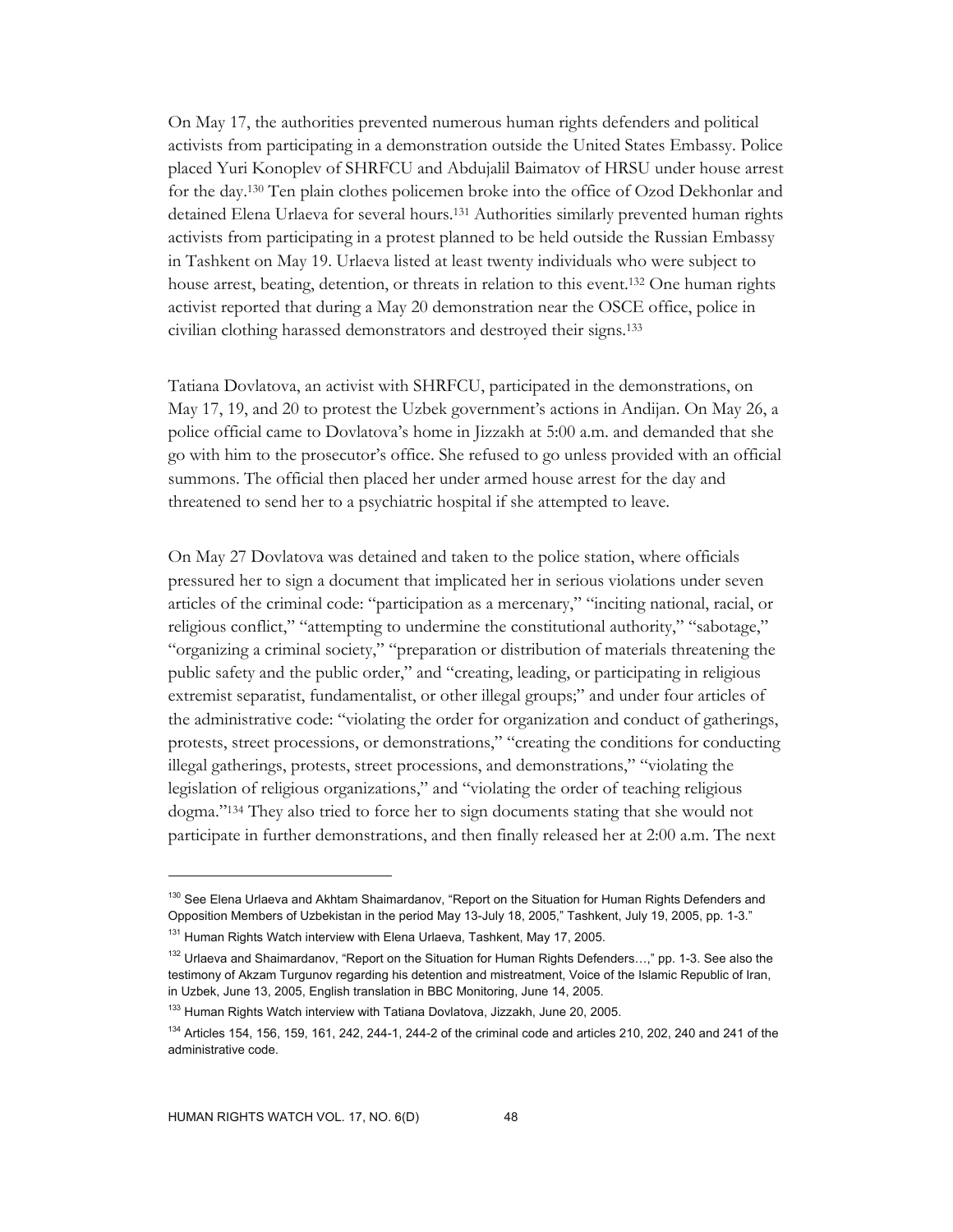day, officials again tried to force Dovlatova to sign a document admitting to the same criminal and administrative violations, detained her for four hours and told her that she is now "blacklisted."135

#### **Sobitkhon Ustaboev**

-

The Russian human rights organization "Memorial" reported that on May 18 police arrested Sobitkhon Ustabaev in Namangan after he announced a hunger strike and demanded the resignation of Karimov and an international investigation into the Andijan killings. Ustaboev had a poster and handed out four hundred leaflets. 136 The authorities sentenced him to fifteen days of administrative detention and threatened to open a criminal case against him. Ustaboev later fled to Kazakhstan.137

#### **Detention of Activists in Advance of May 25 Demonstrations in Jizzakh**

Authorities in Jizzakh detained and harassed five prominent human rights defenders on May 23-25 in advance of demonstrations they had organized for May 25 to express concern about the Andijan killings. On May 23, police detained Mamurjan Azimov, head of the Jizzakh district office of HRSU, and Uktam Pardaev of ISHR Uzbekistan. Prosecutor's office officials questioned each of the men about the planned demonstrations and demanded that they sign statements declaring that they would cease their human rights work and no longer participate in any demonstrations or else be subject to criminal charges and arrest.138 Police also detained Ziadulla Razakov, the head of the Jizzakh province office of ISHR Uzbekistan, and Mamarjab Nazarov, head of the Zarbdar district office of Ezgulik and a member of the Birlik coordinating council, on May 24. Authorities arrested Bakhtior Khamroev, chairman of the Jizzakh province branch of HRSU, on May 25.139 Several of these activists reported other harassment and ongoing surveillance (see below).

<sup>&</sup>lt;sup>135</sup> Human Rights Watch interview with Tatiana Dovlatova, Jizzakh, June 20, 2005.

<sup>&</sup>lt;sup>136</sup> "Uzbekistan: New Data Regarding Surveillance of Opposition Activists and Human Rights Defenders," Human Rights Center Memorial Press Release, May 31, 2005.

<sup>&</sup>lt;sup>137</sup> Gulnoza Saidazimova, "Central Asia: Kazakhstan Becomes New Destination for Uzbek Asylum Seekers," RFE/RL August 3, 2005, [online] http://www.rferl.org/featuresarticle/2005/8/9E11EBF9-8659-4F6F-A134- 913D81936D6C.html (retrieved August 4, 2005).

<sup>&</sup>lt;sup>138</sup> Human Rights Watch telephone interview with Bakhtior Khamroev, May 24, 2005; and Human Rights Watch interview with Bakhtior Khamroev, Tashkent, August 17, 2005.

<sup>&</sup>lt;sup>139</sup> Human Rights Watch interview with Mamarjab Nazarov, Tashkent, August 18, 2005; and Human Rights Watch interview with Bakhtior Khamroev, August 17, 2005. See also Human Rights Society of Uzbekistan Press Release May 31, 2005.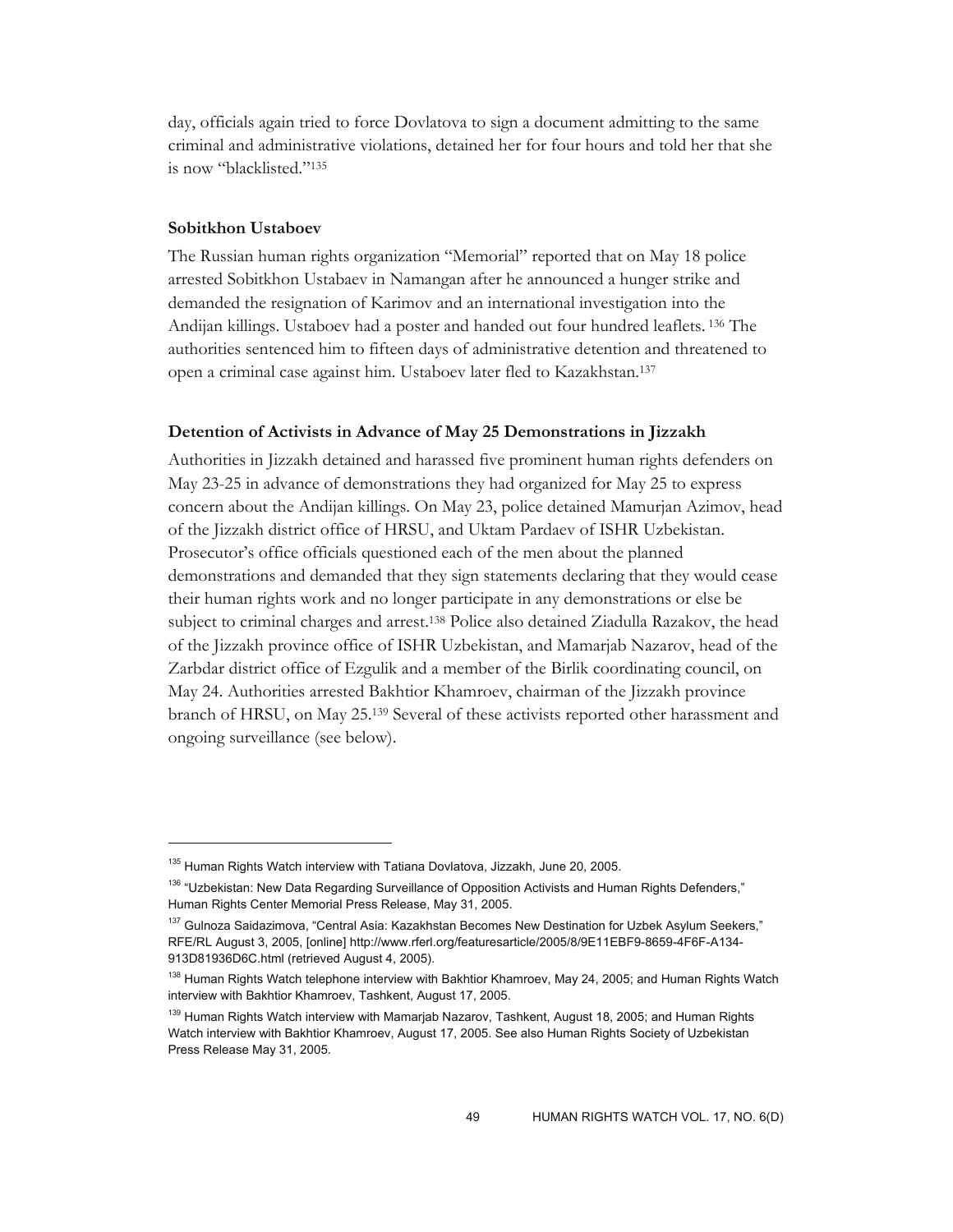#### **June 21 commemorative gatherings**

In accordance with Muslim tradition, people sought to commemorate the fortieth day after the killings in Andijan. In Andijan, the authorities forbade any large commemorative gatherings. According to one human rights activist, "in Andijan, people were afraid to gather to mark the fortieth day. Local government officials had prohibited any gatherings, saying, 'Don't go to events commemorating the fortieth day for people who died on May 13. They are participants [in the killings], they are "Akramists."<sup>140</sup>

In Tashkent, human rights defenders, political activists, and others gathered at the Monument to Courage to lay flowers. Some of them held posters showing support for Andijan residents and decrying the Andijan massacre. Human Rights Watch witnessed plain clothes police officers tear up the posters and run away with one of them. Numerous people were detained near the monument or before they could reach it. Human Rights Watch saw Aktam Shakhimardanov and Bakhadir Namazov, both of Ozod Dekhonlar, forced into a car which sped away. Police detained human rights activist Anatolii Volkov on the street before he reached the monument and held him in the police station for several hours.141 Three policemen also detained Tashpulat Yuldashev, an independent political scientist, as he was getting out of his car to attend the event. Police detained him for three hours together with five human rights defenders and political activists and one journalist.142

Bakhadir Namazov described the scene at the monument: "All of a sudden a person in civilian clothes came up to us and started to tear up our signs and ran off…. After a little while, someone else also in civilian clothing tore up a poster and ran off. When we started to leave the monument … about twenty policemen came to us. . . . They spoke with us very rudely and then checked our passports. They took us to the district police station and questioned us."143

Shortly after the commemoration ended, police officers also detained Surat Ikramov, chairman of the Initiative Group of Human Rights Defenders of Uzbekistan, near his home. The officers did not present any identification and took Ikramov to the district police station. Officers questioned Ikramov for six hours before releasing him. They

-

<sup>&</sup>lt;sup>140</sup> Human Rights Watch interview with Andijan human rights activist, identity withheld, location withheld, July 14, 2005.

<sup>&</sup>lt;sup>141</sup> Human Rights Watch monitoring of commemoration of the fortieth day following the Andijan massacre, June 21, 2005.

<sup>&</sup>lt;sup>142</sup> Human Rights Watch interview with Tashpulat Yuldashev, Tashkent, June 21, 2005.

<sup>&</sup>lt;sup>143</sup> Human Rights Watch interview with Bakhadir Namazov, Tashkent, June 22, 2005.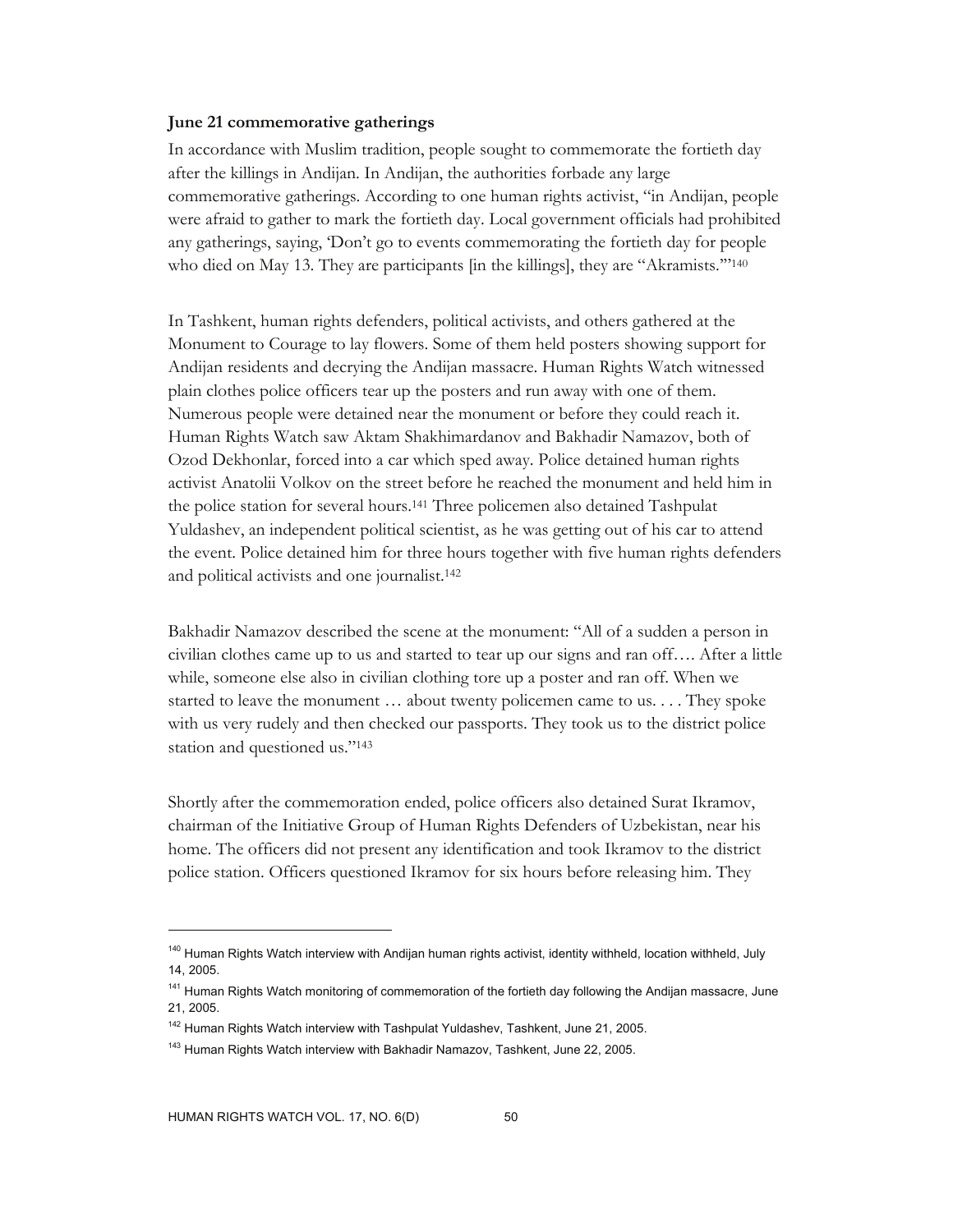used offensive language and called Ikramov "a terrorist" and "an American spy."<sup>144</sup> On the way to the police station one official also punched him in his stomach. Ikramov told Human Rights Watch that since his June 21 detention, police and security officials maintain regular surveillance of his home and his movements and have issued warnings to him against organizing any demonstrations.145

# **June 27 Demonstration near the Uzbekistan State Television and Radio Company**

Human rights and political activists planned a demonstration in Tashkent near the Uzbekistan State Television and Radio Company for June 27 to protest its media coverage of the Andijan events. Government officials prevented the demonstration from taking place by holding at least nine potential demonstrators under house arrest and detaining at least seven others. In one instance, police detained two members of Ozod Dekhonlar, Bashorat Eshova and Zulfia Khaidarova, on the evening of June 26 and held them for twenty hours without food or water. The authorities then deported Khaidarova from Tashkent to her residence in Karshi.146

In another case, on the morning of June 27, three police officers broke into the home of human rights defender and political activist Elena Urlaeva. Urlaeva reported that one of the police officers immediately attacked her colleague, Rahmatulla Alibaev, of the Initiative Group of Human Rights Activists of Uzbekistan, who was helping Urlaeva make placards for the demonstration. The officer beat Alibaev several times in the head and then took him into custody. Urlaeva was kept under house arrest. Alibaev's whereabouts remain unknown.<sup>147</sup>

# Arrest, detention, and harassment of journalists

### **Tulkin Karaev**

 $\overline{a}$ 

Tulkin Karaev is a human rights activist and journalist with the Institute for War and Peace Reporting (IWPR) who covered the events in Andijan. On June 4, police in Karshi arrested Karaev and sentenced him to ten days of administrative arrest. The police detained Karaev in a dirty, hot cell with no ventilation and provided him water only twice a day. The authorities consistently denied Karaev's lawyer access to his client. The

<sup>&</sup>lt;sup>144</sup> Human Rights Watch interview with Surat Ikramov, Tashkent, June 21, 2005.

<sup>&</sup>lt;sup>145</sup> Human Rights Watch interview with Surat Ikramov, Tashkent, August 16, 2005.

<sup>&</sup>lt;sup>146</sup> Urlaeva and Shaimardanov, "Report on the Situation for Human Rights Defenders....," p. 6.

<sup>&</sup>lt;sup>147</sup> Elena Urlaeva, "Statement Addressed to Uzbek Prosecutor General Rashid Kodirov," Ferghana.ru news agency in Russian, July 1, 2005, English translation of excerpts in BBC Monitoring, July 4, 2005.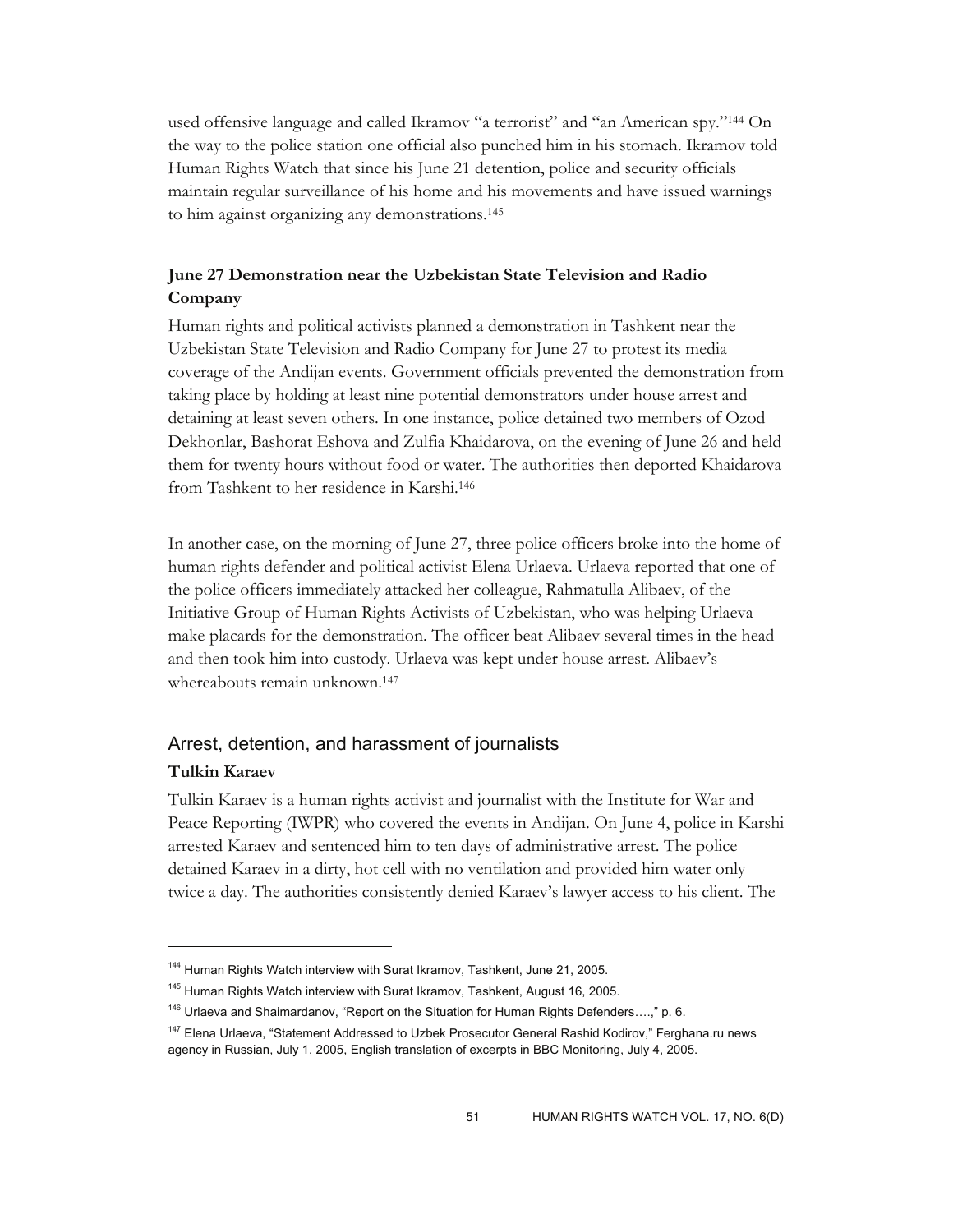pretext for the arrest was provided when an unknown woman accosted Karaev at a bus stop and then claimed that Karaev had threatened her.148

One day after his release, on June 15, police again detained Karaev, held him for several hours of questioning, and then released him without returning his passport. After interventions from foreign governments and human rights and media groups, the authorities returned Karaev's passport on June 23. However, the authorities pressured Karaev to cease working as a journalist, saying, "If you continue your journalism work we will sentence you to prison for three years."149 Authorities later sought to bring additional charges against the journalist by attempting to convince another young woman to make groundless accusations against Karaev, in exchange for an apartment or a car. In the face of this unrelenting harassment, Karaev fled Uzbekistan on June 27 and remains in hiding.150

### **Monica Whitlock**

Uzbek authorities pressured BBC Uzbekistan correspondent Monica Whitlock to depart Uzbekistan on June 9 in retaliation for her coverage of the events in Andijan. Together with a film crew, Whitlock covered the peaceful demonstrations in Andijan prior to May 13. The BBC broadcast that footage repeatedly in the days following the massacre. Whitlock also produced radio broadcasts based on telephone conversations with people present in the central Andijan square that included recordings of massive gunfire and the last prayers of people in the crowd. The weekend following the massacre, Whitlock returned to Andijan for two days and produced two films before the authorities escorted Whitlock and a BBC film crew out of the city. A few weeks later government officials accused Whitlock of breaking Uzbek laws, without specifying which laws or what she had allegedly done to break them, and of non-objective reporting. Fearing for her safety, Whitlock decided to leave Uzbekistan with her family.

#### **Nosir Zokir**

 $\overline{a}$ 

Nosir Zokir, a correspondent for Radio Liberty's Uzbek service (Radio Ozodlik) and a former Birlik party activist, was one of the first journalists to report from Andijan during the crisis on May 13. On June 17, Namangan police detained Zokir for two hours and questioned him about an RFE/RL article that contained a poem criticizing President Karimov. The following week, police interrogated Zokir several times again. Authorities subsequently brought charges against Zokir for allegedly insulting a security services

<sup>&</sup>lt;sup>148</sup> Human Rights Watch interview with Tulkin Karaev, Karshi, June 24, 2005.  $149$  Ibid.

<sup>&</sup>lt;sup>150</sup> Human Rights Watch email correspondence with Tulkin Karaev, July 17, 2005.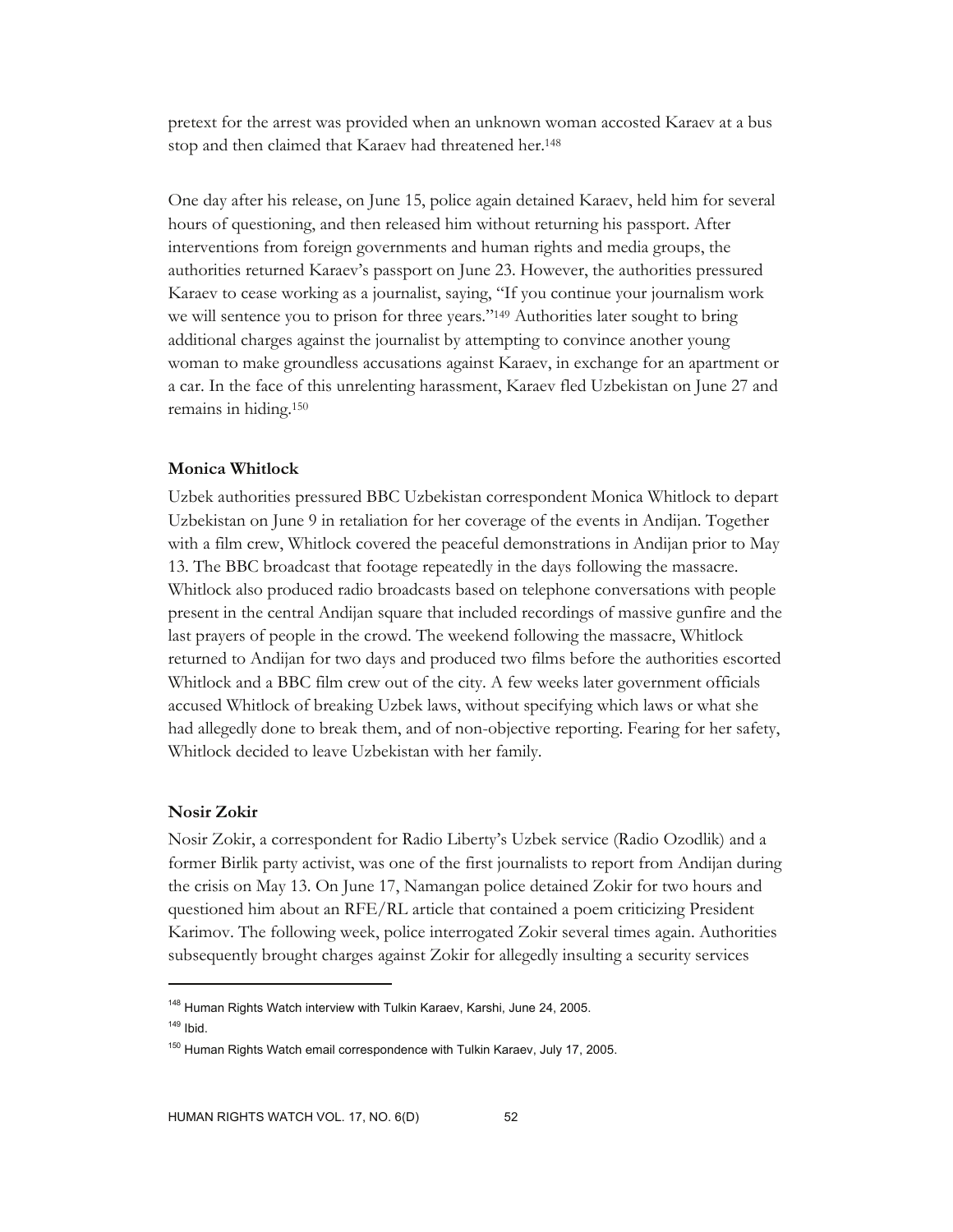officer and on August 26 sentenced him to six months in prison. A few weeks before his first interrogation, a Namangan newspaper had published a threatening article about Zokir, claiming that he had spread disinformation about the Andijan events.151

### **Erkin Yakubjanov**

 $\overline{a}$ 

On July 18, Uzbek border guards detained Erkin Yakubjanov, a Kyrgyz citizen and a fourth-year journalism student in Osh, Kyrgyzstan, at the Uzbek-Kyrgyz border post at Dustlik. Yakubjanov sought information for a report on Andijan for Dolina Mira ("Valley of the World"), a radio program sponsored by the Danish NGO, International Media Support. The border guards alleged that Yakubjanov asked them for an interview and that he was working without accreditation by the Uzbek Ministry of Foreign Affairs. The guards further tried to justify Yakubjanov's detention by claiming to have suspected that he works for RFE/RL. The border guards released Yakubjanov on July 29.152

### *Other incidents illustrating the broader crackdown on civil society*

The heightened level of repression following May 13, 2005 has extended beyond those who spoke out about the Andijan events to include human rights defenders with a strong record for exposing corruption and challenging government authority, outspoken journalists, particularly those who work as stringers for foreign news agencies, and political activists. While the cases of harassment documented below do not derive directly from the Andijan events themselves they illustrate the government's unprecedented crackdown on Uzbekistan's civil society.

# Beatings of human rights defenders, political activists and journalists **Sotvoldi Abdullaev**

On May 30 in Tashkent, two men in civilian clothing, one a local police officer, hit Sotvoldi Abdullaev on the back of the head. The assailants had been monitoring the house from a parked car for several days, apparently to prevent Abdullaev, a member of ISHR Uzbekistan, from leaving his house. Abdullaev noticed that surveillance of his home started on May 17, after he participated in a demonstration near the U.S. embassy, and in demonstrations near the Russian embassy and OSCE office. Abdullaev recognized one of the men as the same police officer who had been monitoring his

<sup>&</sup>lt;sup>151</sup> Human Rights Watch correspondence with Sojida Djakhfarova, RFE/RL Uzbek Service acting director, August 25, 2005 and August 29, 2005.

<sup>&</sup>lt;sup>152</sup> Committee to Protect Journalists, "Uzbek Leader Urged to End Harassment of Independent Press, August 1, 2005, Committee to Protect Journalists letter, August 1, 2005, [online]

http://www.cpj.org/protests/05ltrs/Uzbek01aug05pl.html CPJ? (retrieved August 8, 2005).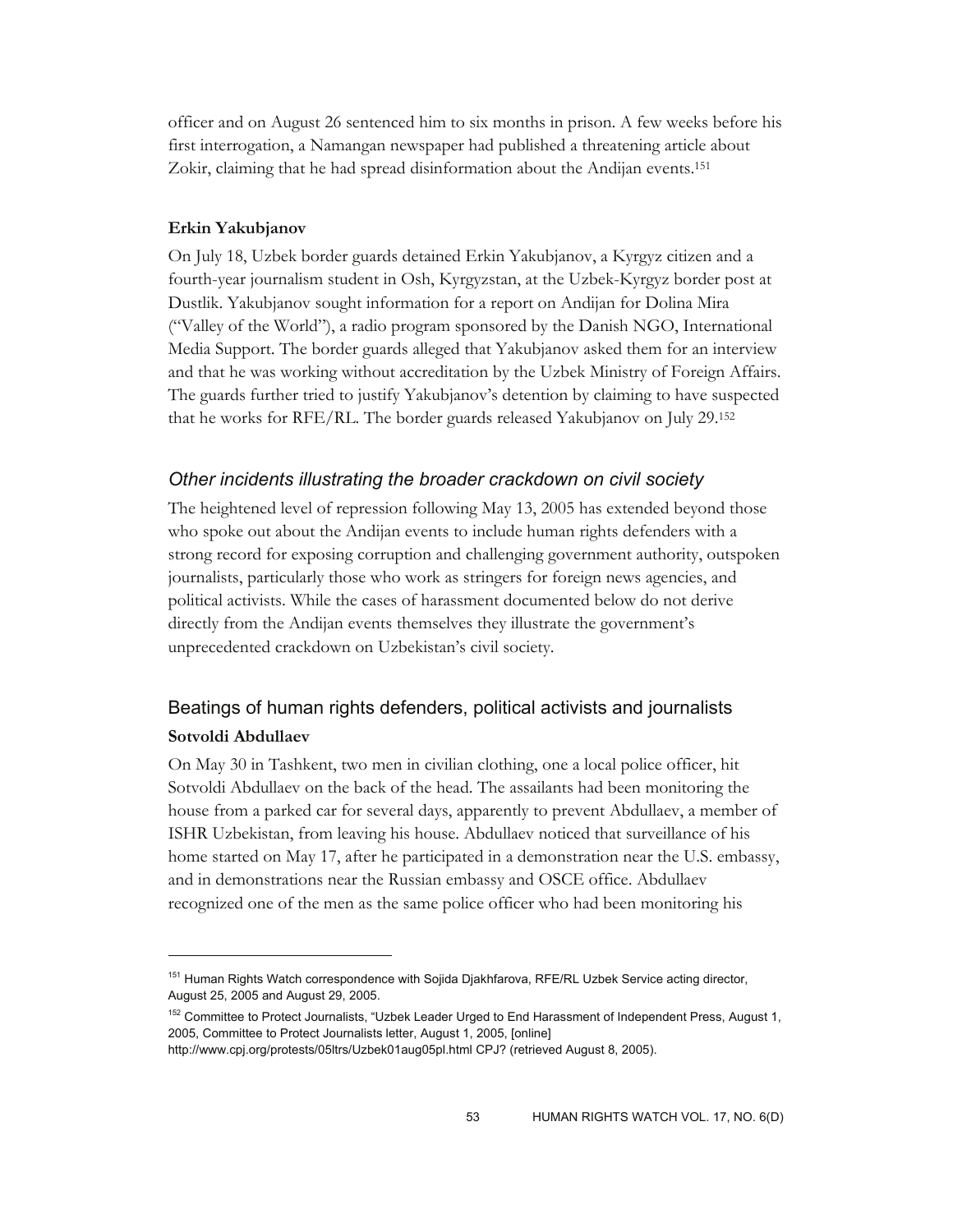house, and so told the men, "Well, since you've come this time, why don't you come in." As Abdullaev turned to enter his house, one of the men struck him. 153

As a result of the attack, Abdullaev suffered a severe concussion and was hospitalized for three days. However, according to the official medical release document, Abdullaev, "accidentally fell to the ground, hit his head, and lost consciousness." Abdullaev continues to suffer from dizziness, nausea, and vision problems as a result of the beating.154

#### **Ulugbek Khaidarov**

On June 24, two unidentified men in uniform attacked Ulgubek Khaidarov, an independent journalist from Jizzakh. Khaidarov was in Karshi, on his way to visit the journalist and human rights activist Tulkin Karaev, when the men hit Khaidarov over the head with a heavy object and then continued to punch and kick him when he fell to the ground. They shouted at him, "Get back to your Jizzakh!" A few days later, Human Rights Watch documented evidence of Khaidarov's beating: a large lump on his head, severe swelling in his face, one eye swollen shut, and bruises on his body. A doctor confirmed that Khaidarov had suffered a concussion.155

#### **Lobar Kainarova**

 $\overline{a}$ 

Two women and one man attacked Lobar Kainarova, a correspondent for RFE/RL's Tashkent bureau, on July 1 in the entrance to her apartment building as she returned home from reporting on a trial. The assailants forced Kainarova, who was three months pregnant, into a van and drove her around while beating her in the face and abdomen for more than two hours. The assailants confiscated her tape recorder and interview materials. During the previous week, Kainarova had interviewed human rights defenders in Syrdaria and Jizzakh provinces who described the pressure they faced from authorities in conjunction with their work. Kainarova reported that a few days earlier a secret service agent had warned her not to report on the trial or interview human rights activists. The journalist also had received several threatening phone calls, in which an unidentified caller warned her to "not stick [her] nose into politics."156

<sup>&</sup>lt;sup>153</sup> Human Rights Watch interviews with Sotvoldi Abdullaev, Tashkent, May 30 and June 19, 2005.  $154$  Ibid.

<sup>&</sup>lt;sup>155</sup> Human Rights Watch interview with Ulugbek Khaidarov, Tashkent, June 29, 2005.

<sup>&</sup>lt;sup>156</sup> "RFE/RL Deplores Attack Against Reporter, Calls For End to Harassment in Uzbekistan," RFE/RL, July 5, 2005, [online] http://www.rferl.org/releases/2005/07/348-050705.asp.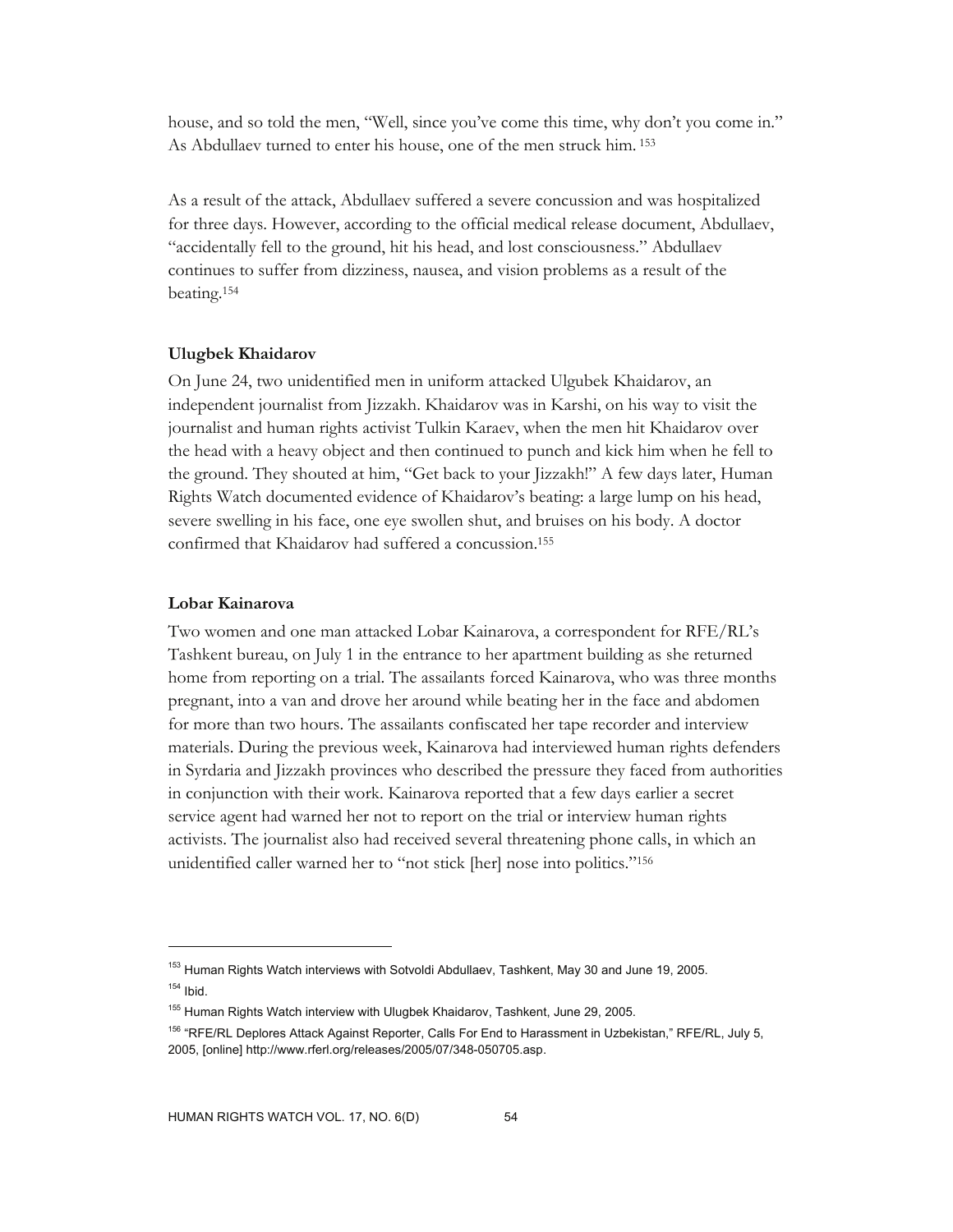#### **Rajabboi Raupov**

On July 6, in Shafirkan, in Bukhara province, two unidentified assailants beat freelance journalist Rajabboi Raupov with an iron bar.157 Raupov, who works for a number of media outlets including RFE/RL, suffered severe head wounds from the attack and was in critical condition. Raupov had started a newspaper, *Zerkalo Shafirkana*, a few months earlier that was shut down for criticizing the mayor and prosecutor of the district.<sup>158</sup>

#### **Rano Azimova**

On July 16 at 6:00 a.m., three unknown assailants beat Abdujalil Azimov, the son of human rights defender Rano Azimova. For a month prior to this incident, unknown persons had knocked on Azimova's door late at night and issued threats related to her human rights work and her participation in demonstrations. During that month Azimova also had received numerous hostile telephone calls threatening physical retaliation against members of her family.159

### **Gavkhar Yuldasheva**

On August 2, at 11 p.m., two men attacked Gavkhar Yuldasheva, head of the Gallaorol district branch of Ezgulik in Jizzakh province, as she went out to get bread. On August 1, Yuldasheva had participated in a meeting in Jizzakh with British Ambassador David Moran. The older one of them, whom Yuldasheva recognized as having visited her apartment in December 2004 allegedly collecting data for the census, kicked her and pounded her head against the asphalt. She nearly lost consciousness. A few days later she was summoned to the police station, where a senior police official told Yuldasheva, "Remember this: This is a warning, next time we'll kill you." Yuldasheva reported that prior to the incident, on July 7, 2005, police had detained her and warned her to stop her human rights work.160 Following the attack, police repeatedly pressured Yuldasheva's husband to admit to having beaten his wife over a domestic conflict. Authorities succeeded in extracting a forced confession from him on August 26, after threatening him with "serious repercussions."<sup>161</sup>

<sup>&</sup>lt;sup>157</sup> Julie Corwin, "Uzbekistan: Is Russia Helping Uzbekistan Clean up after Andijan?" RFE/RL, July 15, 2005, [online] http://www.rferl.org/featuresarticle/2005/07/892b3212-52f2-4e91-b68e-74eac613bdb8.html (retrieved July 13, 2005).

<sup>&</sup>lt;sup>158</sup> "Famous Journalist of Bukhara Province is Beaten," Arena Committee for Free Speech and Free Expression, July 13, 2005, [online] http://www.freeuz.org/news/?id1=599 (retrieved July 13, 2005).

<sup>&</sup>lt;sup>159</sup> Urlaeva and Shaimardanov, "Report on the Situation for Human Rights Defenders," p. 8.

 $160$  Human Rights Watch interview with Gavkhar Yuldasheva, Tashkent, August 21, 2005.

 $161$  Ibid.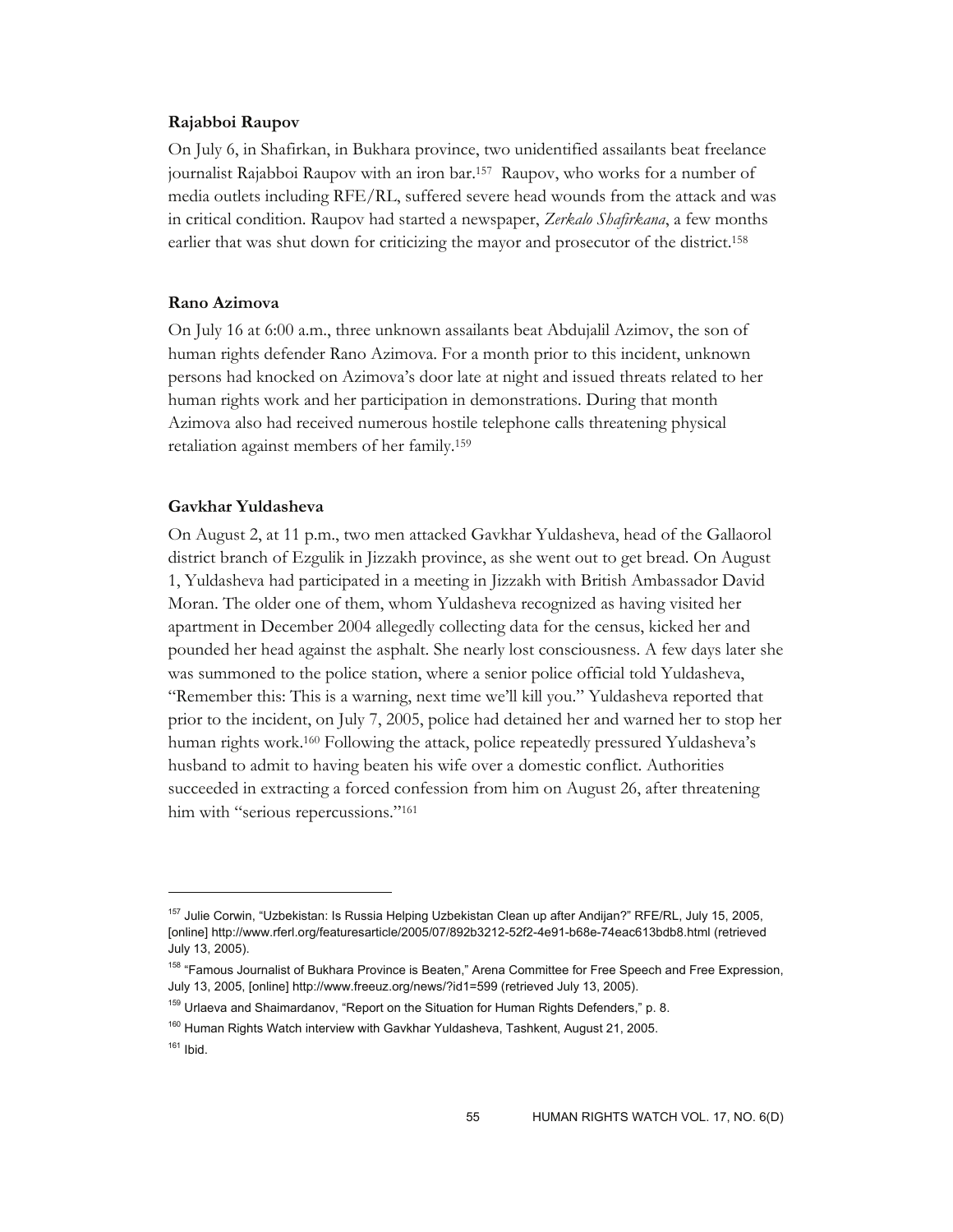# Mass detention of activists in advance of May 30 demonstrations in **Tashkent**

Opposition party activists and human rights defenders planned to hold a demonstration at the Ministry of Justice on May 30 to protest the government's refusal to register the opposition party Birlik. Authorities used arbitrary detentions to prevent many participants from taking part in the protest or even reaching the planned site of the demonstration.Vasila Inoiatova, chair of Ezgulik, reported that police detained many Ezgulik and Birlik activists in advance of the demonstrations and put others under house arrest in Tashkent and in other cities.162 Elena Urlaeva reported that police held her and at least six other human rights activists under house arrest from May 30 to June 4.163 The Initiative Group of Human Rights Defenders of Uzbekistan also reported the house arrest and detention of several activists, including Surat Ikramov, and sent a letter to the OSCE deploring the detentions and requesting help. 164

On May 28, Samarkand police arrested Kholiqnazar Ganiev, head of the Samarkand province office of the human rights organization Ezgulik and the opposition party Birlik. Ganiev had planned to travel to Tashkent for protests on May 30. Police charged Ganiev with "hooliganism" and sentenced him to fifteen days of administrative detention. A group of women, apparently government provocateurs, attacked Ganiev's house on May 27 and then brought charges against him when he asked them to leave.

On the evening of May 29, unidentified people attempted to start fights with twelve members of Ezgulik from the Fergana Valley who had come to Tashkent to participate in an Ezgulik seminar on May 29 and in the protest at the Ministry of Justice scheduled for May 30. In response to the provocation, Inoiatova moved the Ezgulik members from their hotel to her brother's home for the night. Soon thereafter, thirty armed special services officers forcibly entered Inoiatova's brother's home and detained the twelve human rights defenders, beating several of them. Police also detained Vasila

<sup>&</sup>lt;sup>162</sup> "Uzbekistan: New Data Regarding Surveillance of Opposition Activists and Human Rights Defenders," Human Rights Center Memorial Press Release, May 31, 2005. In one instance, on May 29, police broke into the apartment of Dainav Tashanov, head of the Karshi province office of Birlik. Police beat Tashanov and detained him together with Zulfikor Mirzakulov, head of the local office of Ezgulik, who was visiting Tashanov. Police detained the men until midnight and then drove them towards the village Chinkurgan, 100 kilometers from Karshi, and dropped them at the side of the road. See "Kashkadarja Regional Authorities Apply More and More Pressure to the Human Rights Community and Opposition," Ferghana.ru news agency, May 30, 2005, [online] http://news.ferghana.ru/detail.php?id=962 (retrieved July 22, 2005).

<sup>&</sup>lt;sup>163</sup> Police also confined Abdujalil Boimatov of the Human Rights Society of Uzbekistan to house arrest for two weeks, from May 22 to June 5. Urlaeva and Shaimardanov, "Report on the Situation for Human Rights Defenders," pp. 4-5. See also Gulnoza Saidazimova, "Uzbekistan: Crackdown on Journalists, Activists Intensifies," RFE/RL June 6, 2005.

<sup>&</sup>lt;sup>164</sup> "Uzbek Human Rights Activists Request Aid," Prima News, May 31, 2005.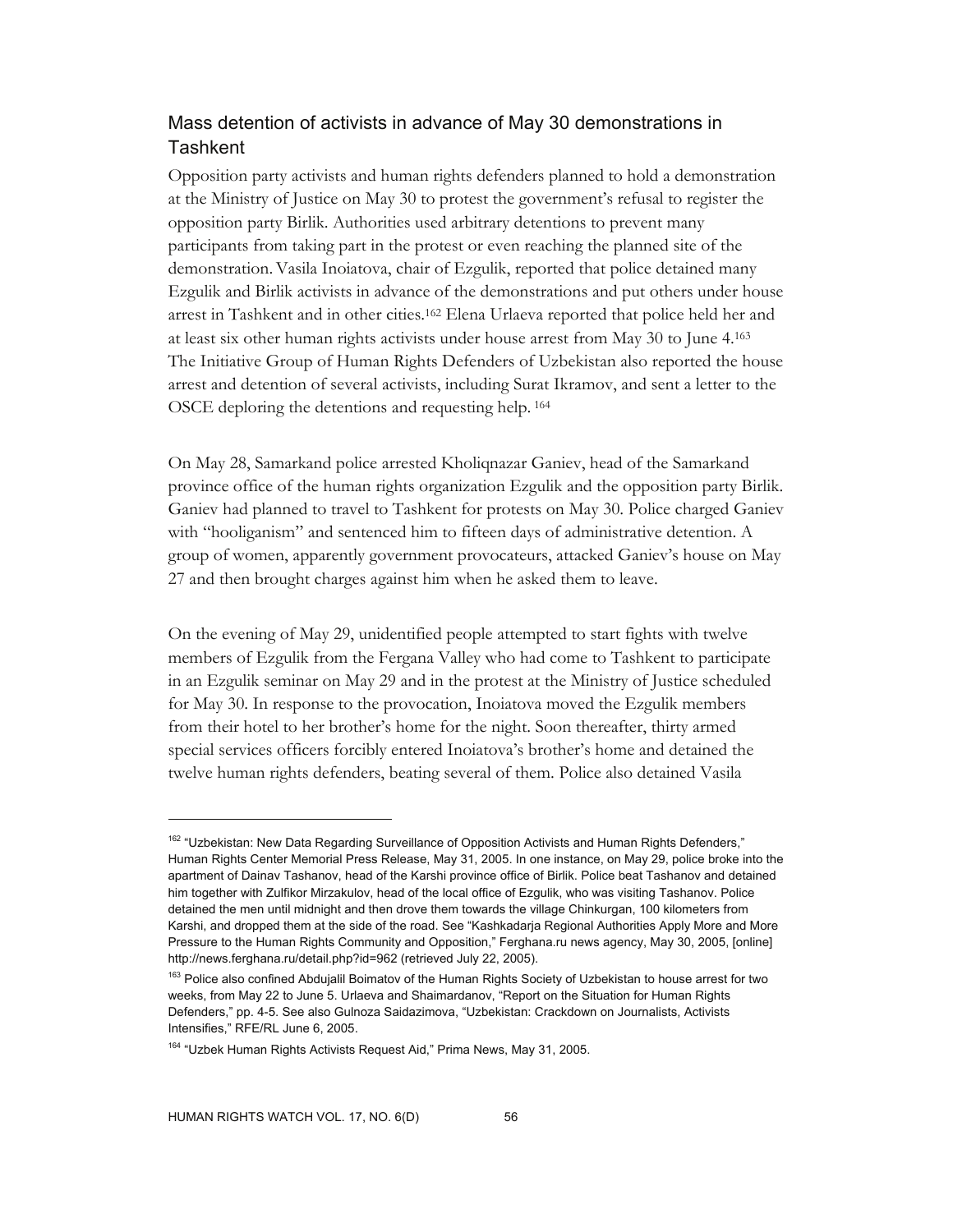Inoiatova, together with her family, at 2:00 a.m. and held them until noon the next day.165

Also on May 29, one prominent political activist from a small town, "Jurabek J." (not his real name), planned to travel to Tashkent with a colleague to participate in the May 30 demonstration. Thirty policemen stopped the two men just as they were getting in a car to drive to Tashkent. Without any explanation, the police held the men until nearly 11:00 the next morning and beat Jurabek J. also reported constant security service surveillance of his home and his movements since May 15. Prostitutes, acting as government provocateurs, repeatedly harassed Jurabek J. near his home. One senior police officer told him, "We don't want to ever leave you without observation." Another police officer, an acquaintance, warned Jurabek J. that dozens of people had given written testimony against him and that the authorities planned to bring charges against him that carry a minimum five-year sentence. Following the threats and harassments, Jurabek J. fled his hometown, and he remains in hiding.<sup>166</sup>

On July 7, police held Nigora Khidoiatova, head of the Ozod Dekhonlar party, under house arrest for several hours. The police released Khidoiatova only after the intervention of an official from the United States Embassy.167

## Detention and harassment of demonstrators near Samarkand

Several hundred people protested at the Bobur collective farm near Samarkand in the days following the June 4 arrest of Norboi Kholjigitov, a member of HRSU and an activist defending farmer's rights.168 On the nearby roads, police detained people trying to reach the demonstrations, placed them in cars, and drove them away. They also demanded written statements from non-local drivers vowing that they would not enter Samarkand.169

-

<sup>&</sup>lt;sup>165</sup> "Illegal Mass Detention and Beating of Ezgulik Representatives," Ezgulik Human Rights Organization Press Release, May 30, 2005; and "Uzbekistan: New Data Regarding Surveillance of Opposition Activists and Human Rights Defenders," Human Rights Center Memorial Press Release, May 31, 2005.

<sup>&</sup>lt;sup>166</sup> Human Rights Watch interview with "Jurabek J." (not his real name), July 2, 2005.

<sup>&</sup>lt;sup>167</sup> Elena Urlaeva and Akhtam Shaimardanov, "Report on the Situation for Human Rights Defenders and Opposition Members of Uzbekistan in the period May 13-July 18, 2005," Tashkent, July 19, 2005, p.7.

<sup>&</sup>lt;sup>168</sup> Kholjigitov was charged with extortion. For a description of the case see below, footnote 201.

<sup>&</sup>lt;sup>169</sup> Human Rights Watch interview with Human Rights Society of Uzbekistan Chairperson Talib Yakubov, Tashkent, June 20, 2005.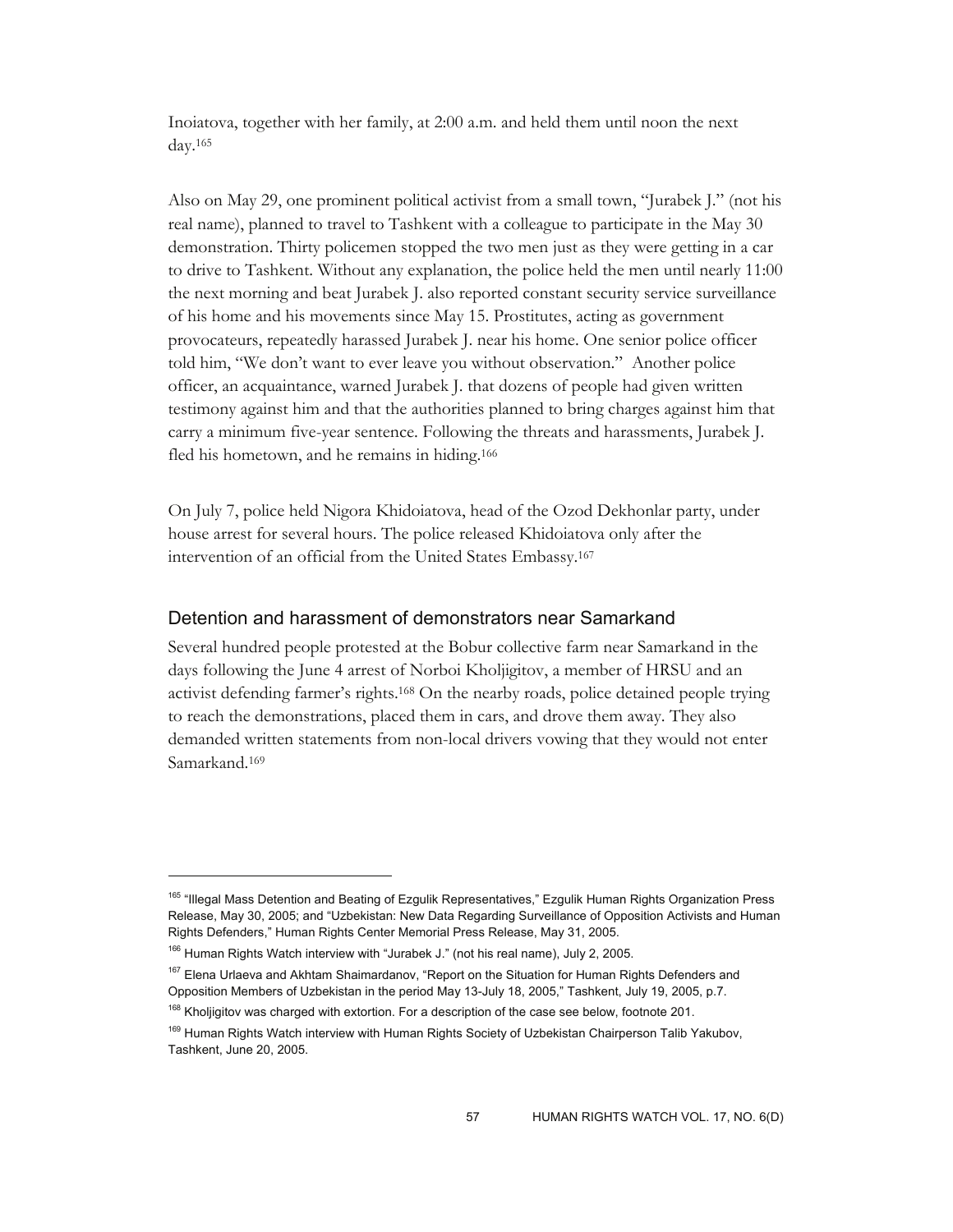### Two extraordinary cases of detention and harassment

### **Muidinjon Kurbanov**

Muidinjon Kurbanov is head of the Buston (Jizzakh province) office of HRSU and a representative of the Birlik regional board and has for several years endured government harassment and even imprisonment.170 On May 30, Kurbanov arrived at the Ministry of Justice to participate in the planned demonstration. Four men in civilian clothes detained Kurbanov and confiscated his passport and mobile telephone. Officers took him to the district police station where they questioned him for six hours and demanded that he sign a document saying that he had illegally participated in a demonstration. As Kurbanov told Human Rights Watch, "They threatened me, saying, if I don't leave Buston for good something might happen to my children or my wife."171 Police eventually released Kurbanov, but detained him again later that same day, while he was in an internet café reading his email.

Kurbanov reported that he was detained yet again on June 1 and then on June 13 and that the authorities kept him under constant surveillance and virtual house arrest throughout June and July. On August 1—following a meeting in Jizzakh with the British ambassador—police again detained Kurbanov, and a senior police official threatened him, telling him to cut his ties with foreigners and to leave Buston within fifteen days. He also threatened Kurbanov's life, saying, "I can beat you or kill you and nobody will question me. What should I do with you? Tear you up into pieces or beat you to death? You choose!"172 On August 3, one day before a meeting in Jizzakh that Kurbanov had scheduled with United States ambassador Jon Purnell, police detained Kurbanov again. A senior police official accused Kurbanov of harassing his neighbors, and asked him about his planned meetings for August 4. Fearing arrest and mistreatment, Kurbanov fled Jizzakh on August 5 and remains in hiding.173 The authorities are actively looking for him and have questioned his relatives and neighbors about his whereabouts.174

### **Elena Urlaeva**

-

Government officials have put constant pressure on outspoken human rights defender and political activist, Elena Urlaeva, a member of SHRFCU and Ozod Dekhonlar. Urlaeva describes one of the incidents in a complaint she wrote to the prosecutor

<sup>&</sup>lt;sup>170</sup> On February 16, 2004 authorities arrested Kurbanov, forced him to sign a dictated confession, and sentenced him on fabricated charges of weapons possession in an unfair trial that focused on his human rights work. See Human Rights Watch, *World Report 2005* (New York: Human Rights Watch, 2005) p. 449.

<sup>&</sup>lt;sup>171</sup> Human Rights Watch interview with Muidinjon Kurbanov, Tashkent, June 15, 2005.

 $172$  Human Rights Watch interviews with Muidinjon Kurbanov, Tashkent, August 2, 8 and 15, 2005

<sup>&</sup>lt;sup>173</sup> Human Rights Watch interviews with Muidinjon Kurbanov, Tashkent, August 5 and 8, 2005.

<sup>&</sup>lt;sup>174</sup> Human Rights Watch interview with Muidinjon Kurbanov, Tashkent, August 15, 2005.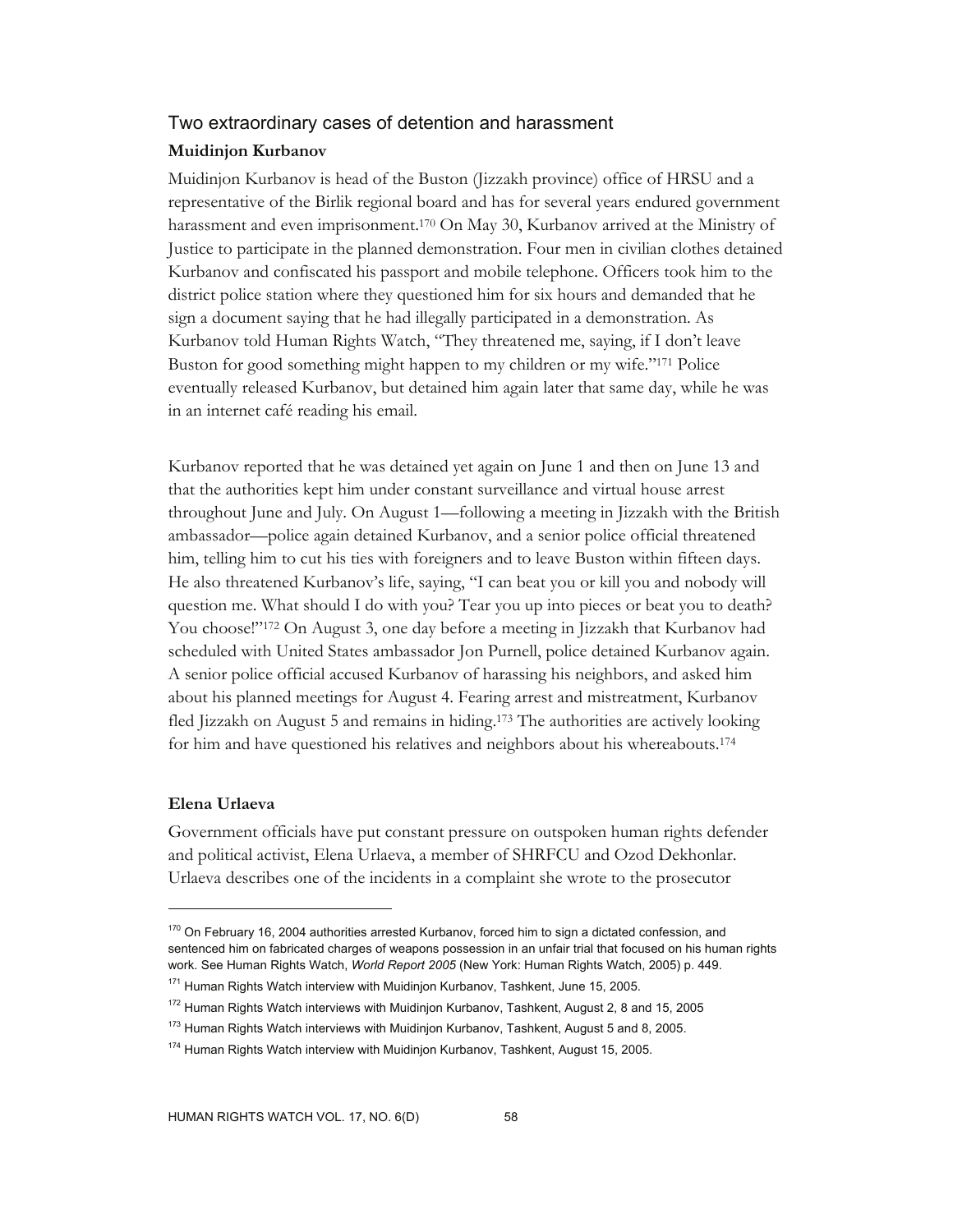general on June 29. On June 28 she demonstrated in front of the Uzbek prosecutor general's office and later at the Tashkent city hokimiat and the Ministry of Internal Affairs. She held placards and an orange flag and handed out Ozod Dekhonlar party leaflets. According to her statement, at approximately 2:30 p.m., two government officials forced her into a car and began to hit her, punching her in the legs and in the head.

The men drove Urlaeva to the Mirobod district police station where duty officers placed her in a detention cell. At 4:00 p.m. the same day Urlaeva appeared before a judge, who refused her requests for a lawyer or an interpreter to translate the proceedings from Uzbek to Russian. Urlaeva did not have access to the case material filed against her. The judge fined her six times the minimum salary for disseminating information and disobeying the authorities.  $175$ 

In another incident, on July 13, police broke into Urlaeva's apartment, threatened her with a gun, and kept her under house arrest until a United States Embassy official arrived on the scene. In response to a complaint sent to the district prosecutor's office, Urlaeva received a letter stating that "given the situation in the country at that time, [the Department of Internal Affairs] was checking all persons of a special category and the detention was a necessary preventive measure."176 These incidents followed a pattern of official harassment of Urlaeva since the events in Andijan, including threatening phone calls and many weeks of house arrest.177 On August 27, police detained Elena Urlaeva and charged her with "desecrating state symbols" for allegedly distributing political pamphlets with caricatures of the Uzbek coat of arms. Procuracy officials ordered Urlaeva to be held in a psychiatric hospital, where she will undergo a medical evaluation to determine whether she is fit to stand trial. 178 Uzbek authorities have subjected Urlaeva to forced psychiatric detention repeatedly in the past.179

http://news.ferghana.ru/detail.php?id=1565&mode=snews (retrieved August 31, 2005).

<sup>175</sup> Elena Urlaeva, "Statement Addressed to Uzbek Prosecutor General Rashid Kodirov," June 29, 2005, in Russian, English translation of excerpts in BBC Monitoring, July 4, 2005.

<sup>&</sup>lt;sup>176</sup> Freedom House Uzbek Human Rights Defender Support Program Press Release, July 15, 2005.

<sup>&</sup>lt;sup>177</sup> See Elena Urlaeva, "Statement Addressed to Uzbek Prosecutor General Rashid Kodirov;" and Urlaeva and Shaimardanov, "Report on the Situation for Human Rights Defenders."

<sup>&</sup>lt;sup>178</sup> Human Rights Watch telephone interview with a human rights defender close to the case, identity withheld, August 31, 2005; and Aleksei Volosevich, "Elena Urlaeva is threatened with psych hospital or three years corrective labor," Fergana.ru news agency, August 31, 2005, [online]

 $179$  Elena Urlaeva was forcibly detained in a psychiatric institution first in April 2001 for two months and again in June 2002 for six months.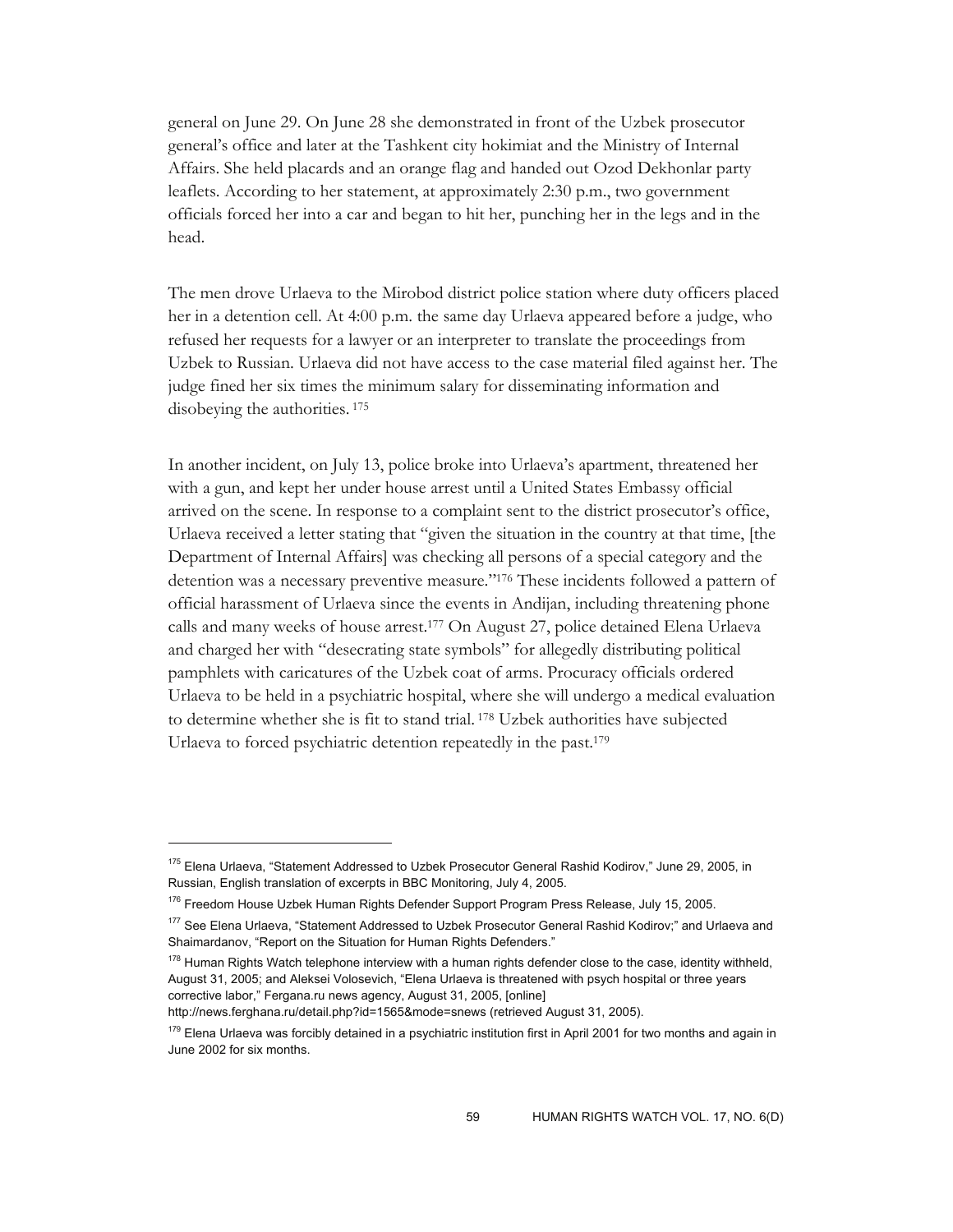# Vilification of human rights defenders, political activists, and journalists through public denunciations and the media

The government has undertaken a campaign to publicly discredit and intimidate human rights defenders and journalists and, in some cases, has launched public denunciations or "hate rallies" against them. The hate rallies occurred chiefly in Jizzakh, which has a recent history of farmer unrest and an active community of human rights defenders who expose corruption in the government-dominated agricultural sector.180 Uzbek authorities have used public denunciation and the mass media to spread false information about human rights defenders and journalists and to humiliate them publicly.181 Much of this invective alleges that these individuals are spies for foreign powers and enemies of the state, and some authorities have even gone so far as to accuse human rights defenders falsely of religious extremism, terrorism, or participation in the Andijan killings.

## Public denunciations and hate rallies

## **Bakhtior Khamroev**

 $\overline{a}$ 

On May 26, seventy people, including representatives of the local administration, police, and media, forcibly entered the Jizzakh home of Bakhtior Khamroev, chairman of the Jizzakh province branch of HRSU. The group was one of two organized that day at the local mahalla committee in order to take action against human rights defenders in the area. The crowd conducted a Soviet-style hate rally against Khamroev right in his home and threatened to drag him into the street for a public denunciation. They accused him of being a traitor for passing information to Western organizations, including media and human rights groups, and of being a "Wahabbist" and a "terrorist." Khamroev reported receiving blows to the chest, head, and his one remaining kidney. The authorities also pressured Khamroev to leave Jizzakh and made threats against his life and his family. A smaller group of people returned to Khamroev's house on May 27, when Human Rights Watch representatives were visiting him. They again threatened Khamroev and demanded that he leave Jizzakh. Khamroev's complaint to the prosecutor's office regarding the hate rally in his home has gone unanswered.

<sup>&</sup>lt;sup>180</sup> The pressure on human rights defenders in Jizzakh appears to have been effective. Bakhtior Khamroev, a human rights activist in Jizzakh, reported a precipitous decline in membership of the Human Rights Society of Uzbekistan since the government campaign began. "I don't blame those people who leave in order to save their lives, but the longer time goes on, the fewer people remain. One year ago, in Jizzakh oblast there were 127 members of HRSU, now only twenty-eight remain. In Dostui region [of Jizzakh oblast], there were thirty-eight, and only five remain," he said. Human Rights Watch interview with Bakhtior Khamroev, Tashkent, August 17, 2005.

<sup>&</sup>lt;sup>181</sup> Some of these strongly resembled government-organized "hate rallies" held at the height of the government's campaign against suspected Islamic "fundamentalists" in 1999 and 2000. See Human Rights Watch, *Creating Enemies of the State: Religious Persecution in Uzbekistan* (New York: Human Rights Watch, 2004).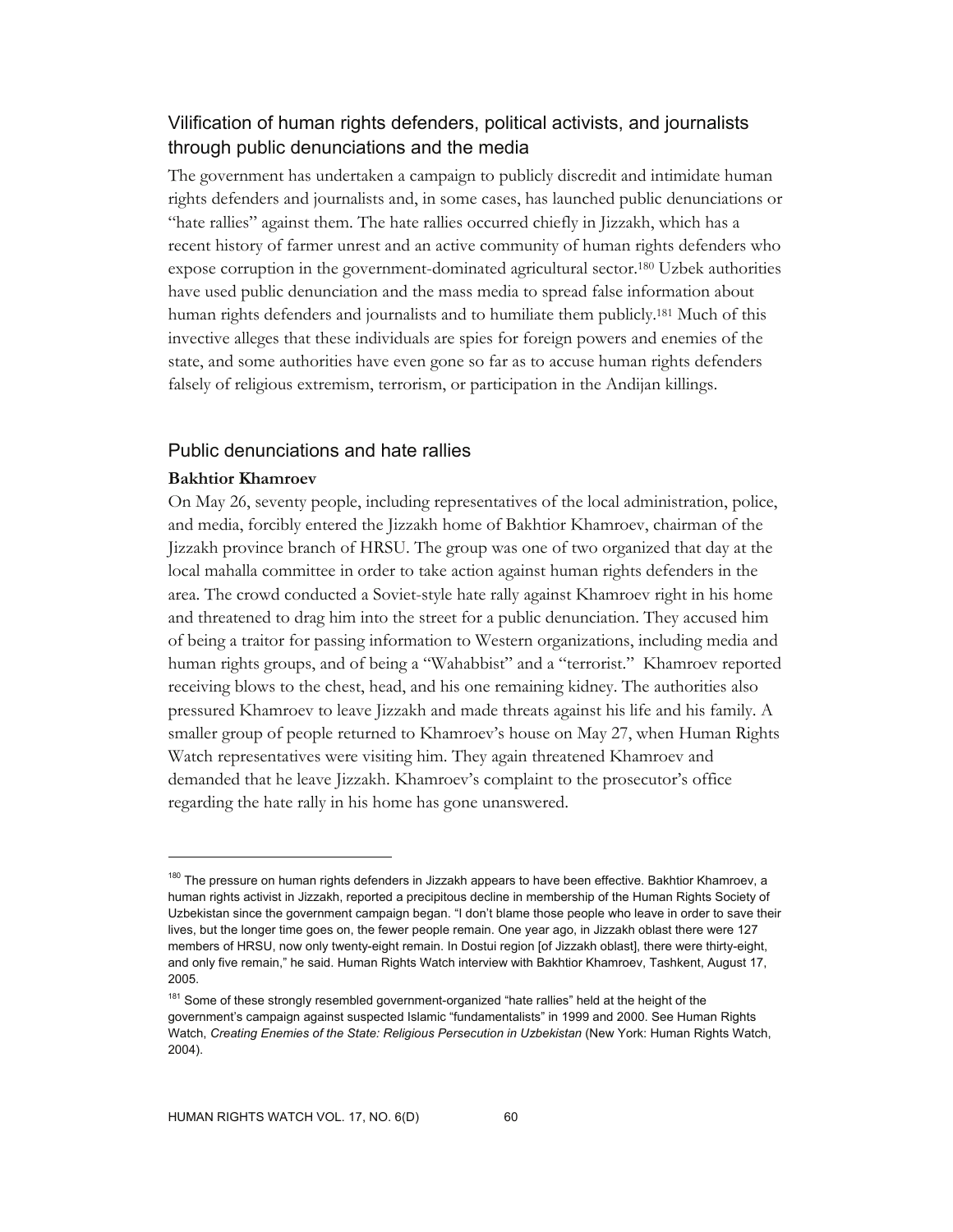Since this incident, the police have maintained surveillance of Khamroev and keep him "virtually under house arrest." Twice, when Khamroev attempted to travel to Tashkent, police stopped him and forcibly returned him to his home.182

### **Uktam Pardaev**

The same group of seventy people who attempted to evict Khamroev on May 26 then proceeded to the home of twenty-five-year-old Uktam Pardaev, a human rights activist with ISHR Uzbekistan. They organized a hate rally against Pardaev, hitting him in the stomach, shouting at him, and calling him a "Wahabbist" and "a terrorist" and threatening to "teach him a lesson." As they departed they told Pardaev that he should ask for forgiveness and "get on the right track," meaning stop his human rights work, or they would soon throw him out of Jizzakh. When neighbors asked why the attackers had targeted Pardaev, participants answered, "Because he has connections to terrorists and meets with questionable people every day."183

Pardaev also told Human Rights Watch that on June 5 an unknown man approached him and told him, "We have an order from above: if human rights activists will continue their activities, then we will eliminate all of you." That same day police came to Pardaev's house and asked Pardaev's neighbors about him. Police told neighbors that Pardaev is "an enemy of the people, traitor and a terrorist" and forced them to write complaints against him. In addition to these incidents, Pardaev has received many threatening telephone calls and letters.184

#### **Mamarjab Nazarov**

-

Also on May 26, a second group of approximately seventy people, including local government officials, went to the apartment of Mamurjan Azimov of HRSU apparently to conduct a similar hate rally. 185 When they did not find Azimov at home, the group traveled in three buses and five or six cars to the home of Mamarjab Nazarov in Buston, a village outside of Jizzakh, where they were joined by approximately forty local officials and other participants.186 Nazarov is the head of the Zarbdar district office of Ezgulik and a member of the coordinating council of Birlik. Earlier in the day, police had prevented Nazarov from leaving his apartment and had disconnected his telephone.

<sup>&</sup>lt;sup>182</sup> Human Rights Watch interviews with Bakhtior Khamroev, Jizzakh, May 26 and 27, 2005, June 7 and 25, 2005 and in Tashkent, August 27, 2005.

<sup>&</sup>lt;sup>183</sup> Human Rights Society of Uzbekistan Press Release, May 31, 2005.

<sup>&</sup>lt;sup>184</sup> Human Rights Watch interview with Uktam Pardaev, Jizzakh, June 25, 2005.

<sup>&</sup>lt;sup>185</sup> Human Rights Watch interview with Bakhtior Khamroev, Tashkent, August 17, 2005.

<sup>&</sup>lt;sup>186</sup> Human Rights Watch interview with Mamarjab Nazarov, Tahskent, August 18, 2005; and Human Rights Watch interview with Bakhtior Khamroev, Tashkent, August 17, 2005.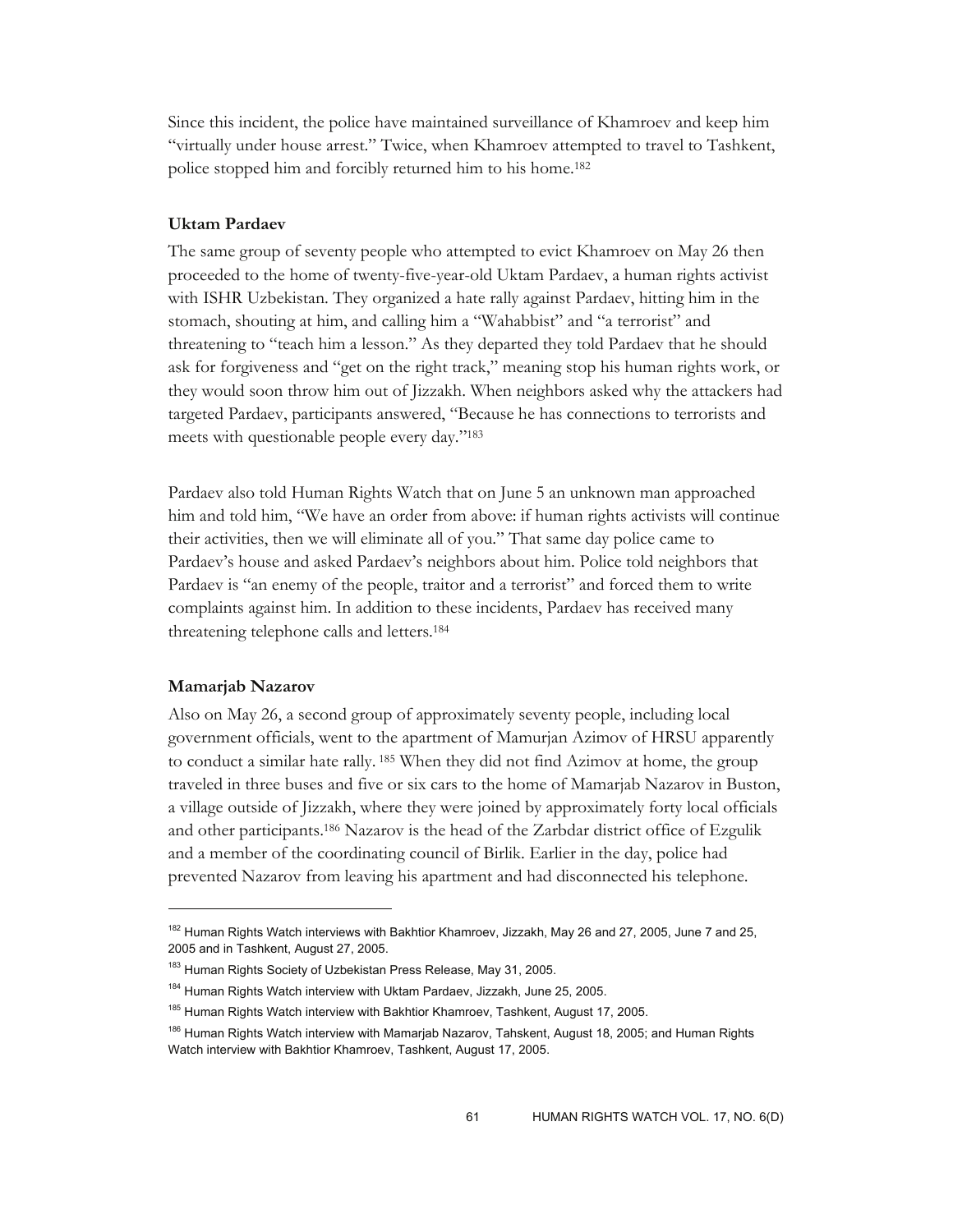Nazarov convinced the leader of the group to take him to a local government building rather than conduct the denunciation in his home. Once in the government building, some of the participants accused Nazarov of planning to organize a crisis like Andijan in their town and of distributing false information about Andijan, and then took a decision to kick Nazarov and his family out of Buston.187

On the basis of this decision, on the night of May 31, the owner of Nazarov's apartment evicted Nazarov and his family and drove them to Samarkand province, 150 kilometers away from Samarkand. Officials from the village where Nazarov and his family decided to stay immediately visited Nazarov and ordered him to appear at the local police station on June 2. During the meeting, a senior official told Nazarov that the authorities in Jizzakh had told him, "A 'Wahabbist'" [Nazarov] is moving to your region; this is a dangerous person." The official also instructed Nazarov not to organize any demonstrations or publish any information on the internet. Following a meeting with British Ambassador David Moran on August 1, Samarkand officials held Nazarov under house arrest forcing him to spend twenty days incommunicado.188

#### **June 2 rally in Jizzakh**

On June 2, local government officials organized a rally in Jizzakh in support of president Karimov under the slogan "The Uzbek people will never be dependent on anyone!"<sup>189</sup> Placards held at the rally stated, "Away with traitors!" "Rally around the President!" and "Human rights activists, get out of Uzbekistan!" 190 An official at the rally reportedly identified all local human rights activists as traitors and enemies of the people, who are servants of the Americans and the British and receive foreign money. The official specifically named Bakhtior Khamroev, Uktam Pardaev, Mamurjan Azimov, Mamarjab Nazarov, and Jamshid Mukharov. The officials hosting the meeting claimed that twentytwo thousand people were participating in the meeting but human rights activists reported that there were not more than three thousand and five hundred participants.191

-

<sup>&</sup>lt;sup>187</sup> Human Rights Watch interview with Mamarjab Nazarov, Tahskent, August 18, 2005.

<sup>188</sup> Ibid.

<sup>189</sup> Uzbek Television and Radio Company broadcast, "Demonstration in Jizzakh, 'The Uzbek people will never be dependent on anyone,'" June 2, 2005, [online] http://www.teleradio.uz/archive.php?Lang=ru (retrieved August 24, 2005).

<sup>&</sup>lt;sup>190</sup> Andrei Nazarov, Sasha Sukhanov, "Demonstration of 'people's wrath' under the slogan 'Call to Account Traitors!' took place in Dzhizak," June 3, 2005, World Press Service: Central Asia News.

<sup>&</sup>lt;sup>191</sup> Human Rights Watch interview with Bakhtior Khamroev, Tashkent, August, 17, 2005.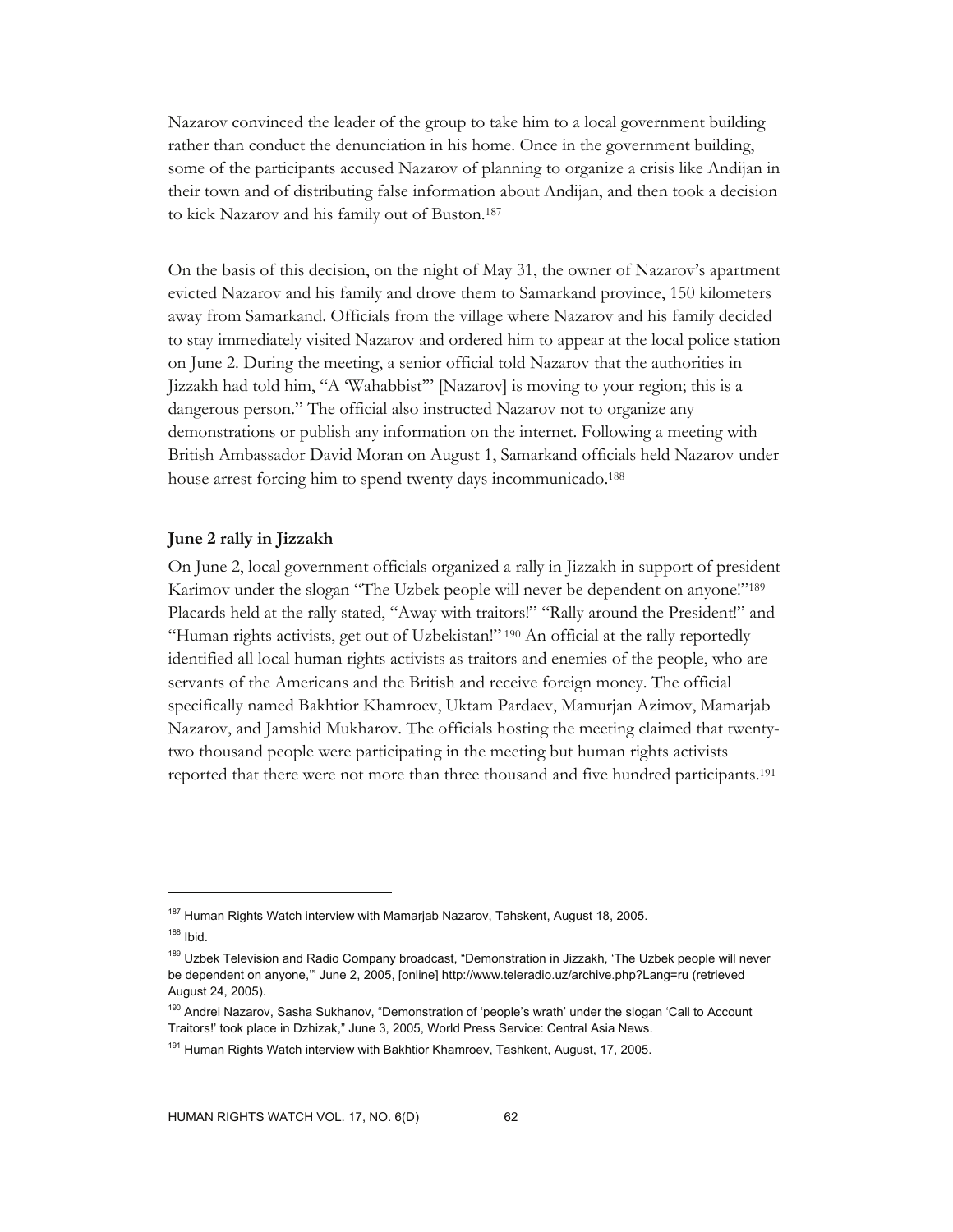#### **Karshi public denunciation**

The pro-government organization "Center for Support of the President's Ideas" organized a rally at the Karshi stadium on June 7 in support of President Karimov and the government. During the rally, in which local government officials participated, the head of the organization accused Tulkin Karaev, a journalist with IWPR, Khamrokul Karimev, a journalist with Radio Ozodlik, and Yadgar Turlibekov, the head of the Karshi section of HRSU of being enemies of the people and traitors. According to witnesses and those who saw the rally on television, approximately 10-15,000 people attended the rally, most of them young people.192

#### **Namangan public denunciation**

According to Ezgulik, on July 5 in the Pop district of Namangan province, government representatives met with representatives of the local population. Although the meeting had been organized to discuss agricultural production, an official stated that the events in Andijan and the shooting of citizens had been organized by Western organizations together with Uzbek human rights defenders, many of whom had fled abroad. Ezgulik also reported that two Namangan officials approached the head of the Pop district office of Ezgulik, Arabboi Kadyrov, near the courthouse and said that an order had been given to imprison human rights defenders.193

### In the media

 $\overline{a}$ 

Common targets in the media smear campaign are human rights defenders and Uzbek journalists who work for foreign media outlets such as the BBC, Radio Ozodlik and IWPR. Common themes in the government propaganda are that these individuals are on the payroll of foreign masters to spread false or grossly exaggerated information about May 13 in order to discredit the government. Some stories went further, accusing human rights defenders and journalists of being spies, abettors of terrorism, or ringleaders in the May 13 violence. The consistency of the tone, targets, and outrageous allegations in the stories, viewed in the context of the utter lack of media freedoms in Uzbekistan, leaves little doubt about the government's involvement in the smear campaign. These derogatory media pieces are part of the government's broader efforts, described above, to use its unchallenged control over the media to ensure that only its version of the Andijan events reaches the public.

<sup>&</sup>lt;sup>192</sup> Human Rights Watch interview with Tulkin Karaev, Karshi, June 24, 2005.

<sup>&</sup>lt;sup>193</sup> Ezgulik Press Release no. 97, July 17, 2005.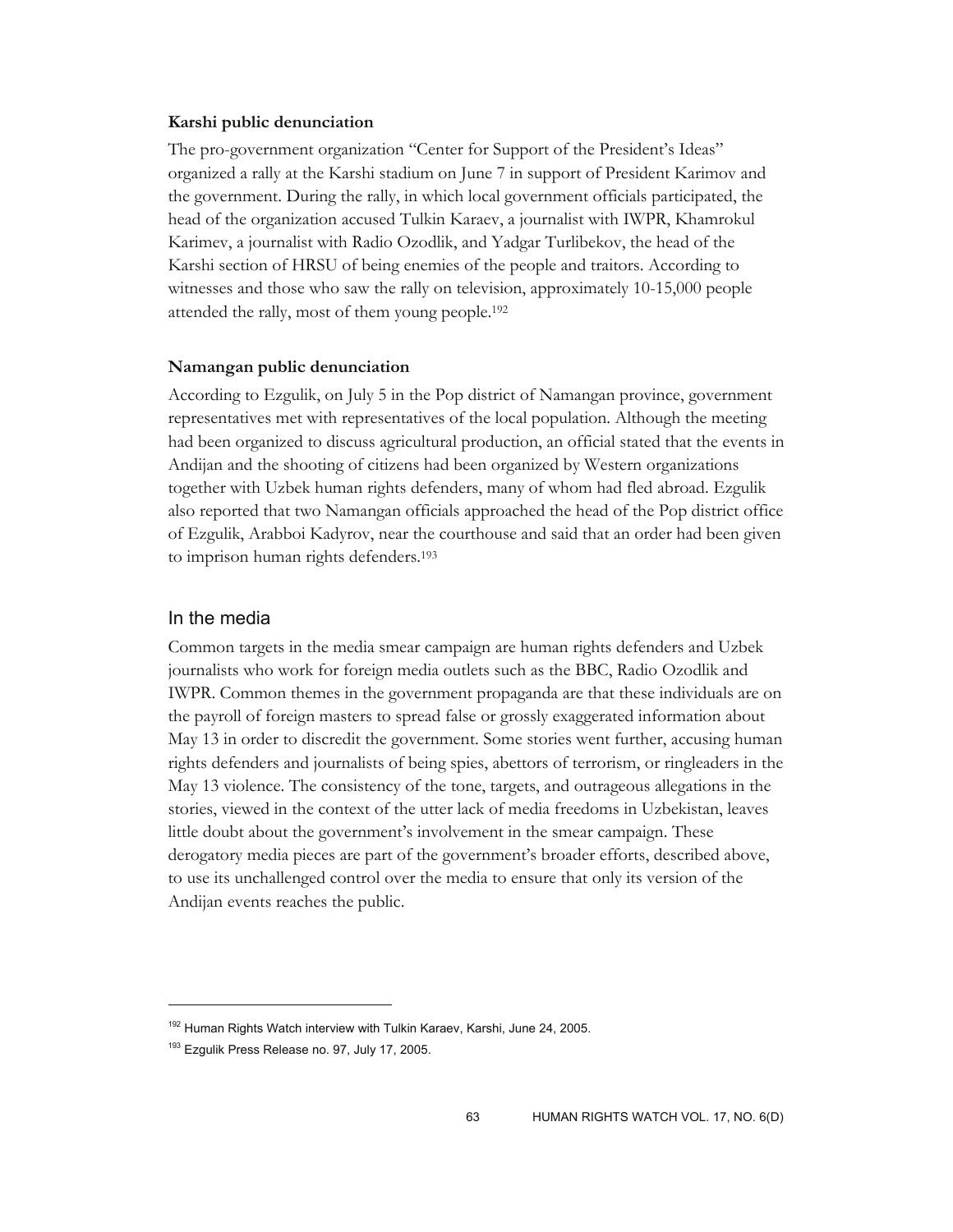The national newspaper *Pravda Vostoka* ("Eastern Truth") maintains a strongly progovernment line and has published numerous articles aimed at discrediting human rights activists and journalists. On May 25 the newspaper published an article titled, "In Defense of the Sovereignty of the Uzbek People," that attacks correspondents of the Fergana.ru news service, IWPR, BBC Radio, and Radio Ozodlik. The article accused IWPR journalists of being provocateurs and of organizing an information campaign against the government. The article also attacked Alexsey Volosevich, a correspondent for Fergana.ru and the only journalist to remain in Andijan to report on the situation there after May 13, calling him "a professional provocateur." 194

Ozod Ovoz, a media freedoms website, reported that on May 25, pro-presidential Tashkent newspaper *Mahalla* accused Radio Ozodlik of spreading false information about the Andijan events and criticized each Radio Ozodlik journalist individually. The author called the journalists illiterate, cowardly, soulless, and said they were intent on doing evil.195 *Mahalla* attacked Radio Ozodlik in a July 27 article as well, accusing the station's journalists of being incompetent and slanderous.196

An article titled "'Free' Fabrication-Their Credo" appeared in the Tashkent newspaper *Zerkalo XXI* ["Mirror XXI"] on June 9. It criticized Radio Ozdolik's coverage of the Andijan events and denounced by name numerous RFE/RL journalists in Prague and Uzbekistan. It attempted to discredit RFE/RL Uzbek Service Director Adolat Najimova and accused one journalist of having been trained in terrorist acts.197

On June 1, the Tashkent newspaper *Khurriat* published an article criticizing several journalists from the IWPR, including Tulkin Karaev. The article claims that the IWPR journalists had been spreading false information about the Andijan killings in order to be sensationalist and to receive money.198

<sup>194 &</sup>quot;In Defense of the National Sovereignty of the Uzbek People," *Pravda Vostoka*, May 25, 2005, [online] http://www.pv.uz/?inc=&snd=3&news=127 (retrieved August 11, 2005). Reporters without Borders stated that the weekly newspaper *Mokyiyat* also attacked Alexsey Volosevich calling him a hooligan. Reporters without Borders Press Release, "Authorities Foment a Denigration Campaign against Independent Journalists," June 14, 2005.

<sup>195</sup> Mukhabat Turon, "Uzbek Press Attacks IWPR, BBC, and Ozodlik," Ozod Ovoz, June 27, 2005, [online] http://www.ozodovoz.org/ru/news.php?nid=156&cid=0 (retrieved August 12, 2005).

<sup>196</sup> *Mahalla*, Tashkent, in Uzbek, July 27, 2005, English translation of excerpt in BBC monitoring August 4, 2005.

<sup>&</sup>lt;sup>197</sup> "Free' Fabrication-Their Credo," June 9, 2005, as reproduced on Arena News, June 10, 2005 [online] http://www.freeuz.org/analysis/index.php?id1=497&print (retrieved August 25, 2005). The article originally appeared in the May 26 edition of *Mahalla* under the title, "So Many Lies…"

<sup>198</sup> Adil Soz International Foundation for Protection of Free Speech, "Monitoring Violations of Freedom of Speech, Uzbekistan, June 2005," July 18, 2005, via email.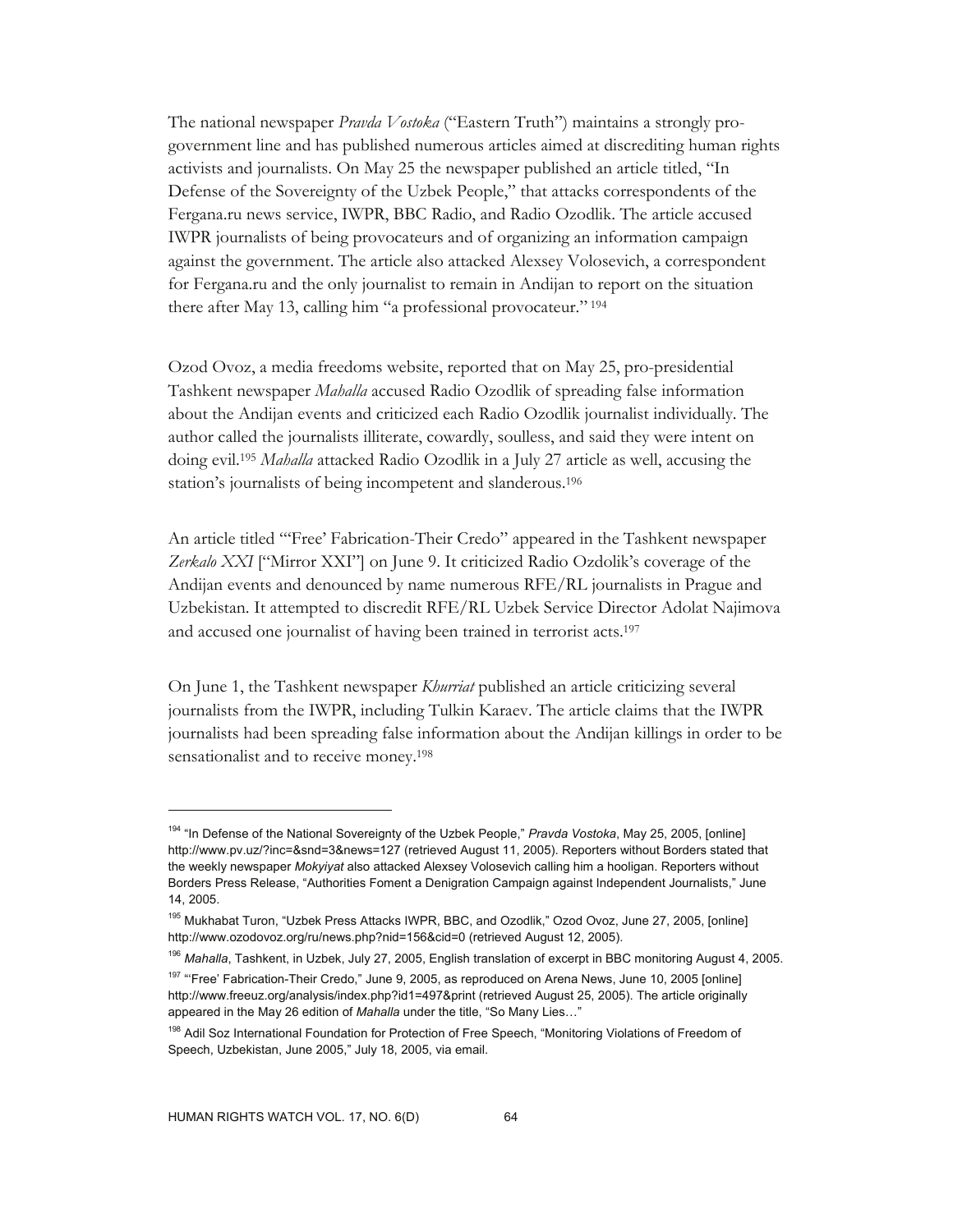*Mahalla* published an article on June 8, titled, "Dead Souls of IWPR Beg for Life," that accuses Ozod Ovoz of spreading false information about the killings in Andijan based on reports provided by IWPR journalist Galima Bukharbaeva and claimed that IWPR is an illegal organization. The same day, the newspaper *Turkiston* also criticized Bukharbaeva as well as Nosir Zokir of Radio Ozodlik and his son.199

A June 16 article in *Pravda Vostoka* accused Muidinjon Kurbanov of participation in Akramia and of direct involvement in the Andijan killings of May 13. The author also implicated Vasila Inoiatova in the killings because of her contact with Kurbanov by telephone. In addition, the author claims that the "support of so-called political opposition, namely Saidjahon Zainabitdinov, played a final role in activating the activities of the Akramists [on May 13 in Andijan]."200

HRSU reported that on June 23 Uzbek central television showed a program criticizing Norboi Kholjigitov of HRSU and the Ozod Dekhonlar party.201 The program showed "representatives of the public" calling human rights defenders "enemies of the people."202

On July 7, *Pravda Vostoka* accused Lutfullo Shamsuddinov, head of the Andijan Branch of the Independent Human Rights Organization of Uzbekistan, of providing "information about the events in Andijan and for distribution of false information from the site of the incident" to unidentified "customers."203

<sup>&</sup>lt;sup>199</sup> Mukhabbat Turon, "Karimov's Anti-Western Press has Even Reached Ozod Ovoz," Ozod Ovoz, [online] http://www.ozodovoz.org/ru/news.php?nid=171&cid=0 (retrieved August 12, 2005).

<sup>200</sup> Sergei Ezhevichkin, "Andijan: People's Revolt or A Carefully Planned Armed Action?" [in Russian] *Pravda Vostoka*, June 16, 2005 [online] http://www.pv.uz/?inc=3&snd=3&news=1439 (retrieved August 10, 2005).

<sup>&</sup>lt;sup>201</sup> On June 4 Uzbek security agents arrested Norboi Kholjigitov, a member of HRSU and Ozod Dekhkonlar together with two other HRSU activists, Abdusattor Irzaev and Khabbulla Akpulatov, in the village of Mikam near Samarkand. Kholjigitov is a long time advocate for land reform and worked to work to defend farmers' rights. He is being charged with extortion after a political rival allegedly attempted to give him a bag of marked money. Kholijigitov's lawyer, Asledin Suvankulov, reported that officials told his client that he had been put in prison because "the regional authorities have had enough of you." Suvankulov was beaten and threatened for his work on Kholjigitov's case. Human Rights Watch interview with HRSU Chairman Talib Yakubov, Tashkent, June 20, 2005; Human Rights Watch interview with Aslidin Suvankulov, Chilik, June 23, 2005; and Human Rights Society of Uzbekistan press release, "N. Kholjigitov is subjected to torture," July 24, 2005, [online] http://centrasia.org/newsZphp4?st=1122196380 (retrieved July 25, 2005).

<sup>&</sup>lt;sup>202</sup> "HRSU: Human Rights Defenders under Pressure from Uzbek TV and Mass Media," Ozod Ovoz, June 27, 2005, [online] http://www.ozodovoz.org/ru/news.php?nid=177&cid=0 (retrieved August 12, 2005).

<sup>203</sup> Abu-Ali Niyazmatov, "Attempt to Cover Tracks," *Pravda Vostoka*, July 7, 2005, [online] http://www.pv.uz/?inc=3&snd=3&news=1619 (retrieved August 10, 2005).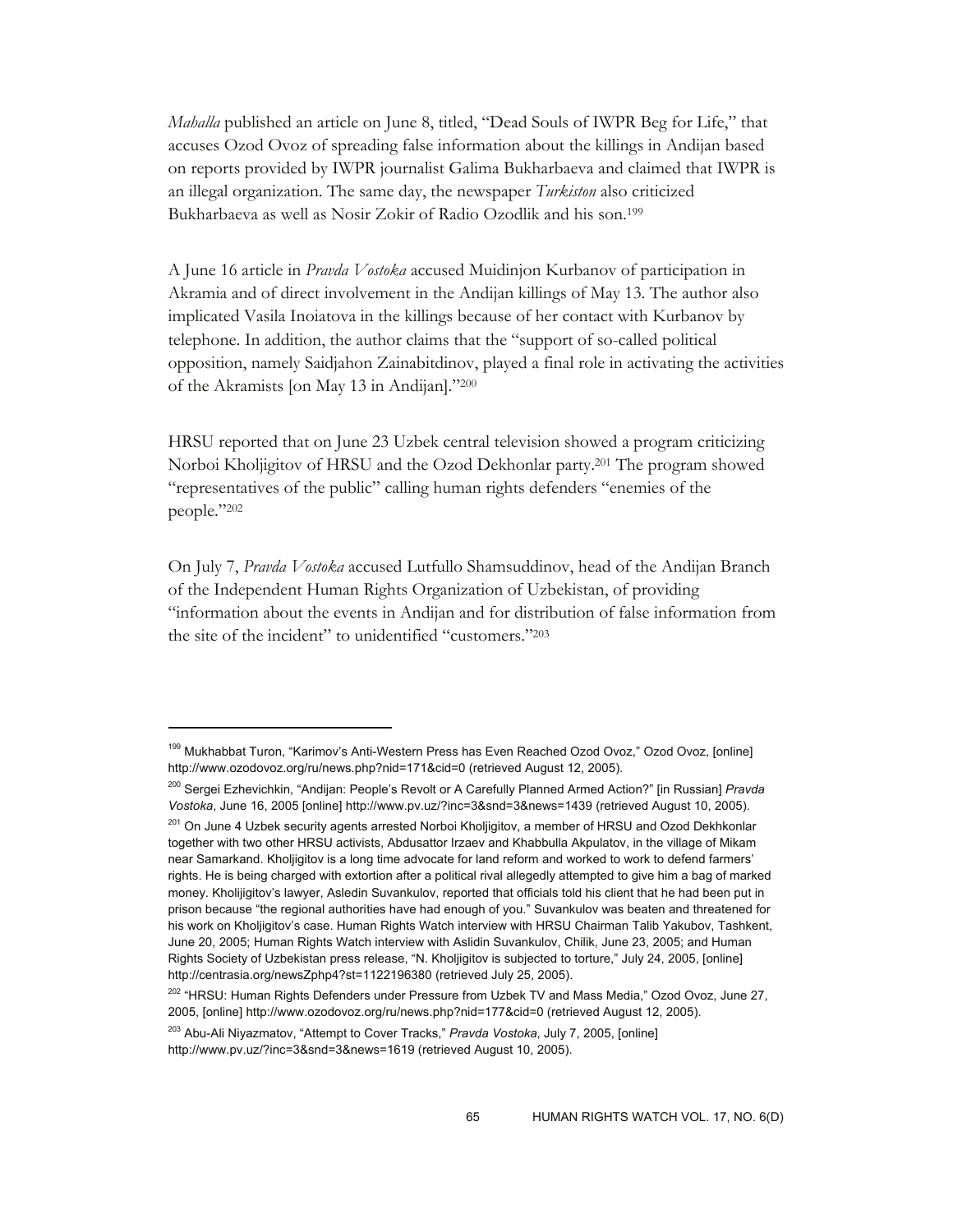According to Ozod Ovoz, in an article titled, "If You Spit into the Sky," the editor-inchief of *Mahalla,* Chori Latipov, accused BBC correspondent Matluba Azamatova of spreading false information about Andijan after she visited the homes and graves of "terrorists," and likened her to a prostitute. The editor also repeated several times that Azamatova "works under orders and receives large amounts of money for fulfilling those orders." Latipov issued Azamatova a veiled threat, "If you spit into the sky [at Karimov and the government], spit will fall right back down on your head."204 Latipov similarly struck out at Radio Ozodlik and Ozod Ovoz in a July 27 article titled, "An Empty Mind's Pretensions to Wisdom."205

# **The Foreign Policy Context**

### *Uzbekistan Gathers Allies*

As the international community began to take stock of the events in Andijan, interpretations of what had happened split neatly along Cold War lines. The United States, the European Union, the OSCE, as well as the United Nations, began pressing for an independent international investigation of the violence. Russia and China, on the other hand, unequivocally backed the Uzbek government's actions as a legitimate response to what these states characterized as an attack by extremists.

Soon after the massacre, President Karimov flew to Beijing where, after being honored with a twenty-one gun salute at Tiananmen Square (site of the 1989 massacre by the Chinese government of peaceful protesters) he signed a \$600 million oil deal with Chinese president Hu Jintao. Hu told Karimov he "honor[ed]" Uzbekistan's "efforts to protect its national independence, sovereignty and territorial integrity."206 Russia also supported Karimov against mounting pressure for an investigation. Russian officials and media repeatedly stressed that there was no need for an international investigation. On June 10, a group of Russian experts including journalists and political scientists met with Karimov after visiting Andijan. The Uzbek state news service trumpeted their findings that the Uzbek government account of the violence was correct and that Western media

<sup>204</sup> Nafisa Nazar, "The Newspaper *Makhalla* Likens BBC Journalist to a Prostitute" Ozod Ovoz, July 7, 2005 [online] http://www.ozodovoz.org/ru/news.php?nid=192&cid=0 (retrieved August 12, 2005).

<sup>205</sup> Mukhabbat Turon, "Karimov's Press Attacks Ozodlik Again," Ozod Ovoz, July 28, 2005, [online] http://www.ozodovoz.org/ru/news.php?nid=214&cid=0 (retrieved July 28, 2005); and Reporters Without Borders, "Authorities Foment a Denigration Campaign against Independent Journalists," Reporters Without Borders Press Release, June 14, 2005.

<sup>206</sup> Buckley, Chris, "China 'Honors' Uzbek Crackdown," *The International Herald Tribune*, May 27, 2005.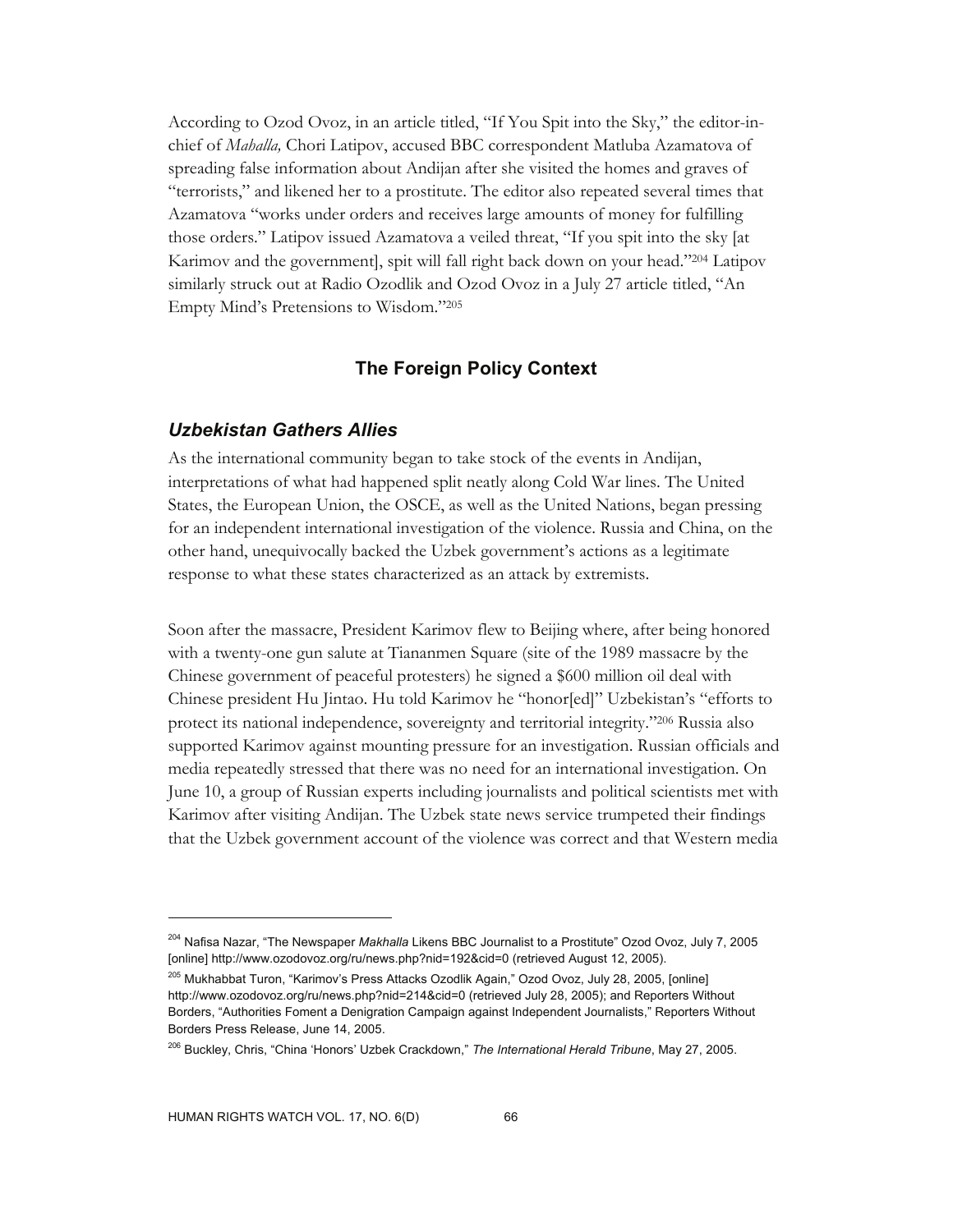were biased.207 In a broadcast on Ekho Moskvy radio, one of the observers claimed there was "no evidence whatsoever" that there had been shooting in Bobur Square.208

In late June, Karimov made a visit to Moscow, where he met with Russian president Vladimir Putin and Defense Minister Sergei Ivanov. At their joint press conference, Putin claimed that Russian intelligence knew of infiltration from Afghanistan to Andijan, which appeared to embolden Karimov to suggest that the U.S. was cooperating with terrorists to overthrow his government.209 Ivanov was quoted as saying, "you have to close your eyes and ignore all the facts" to believe that there was a peaceful demonstration in Andijan.210

Russian and Chinese support for the Uzbek government coalesced at the summit of the Shanghai Cooperation Organization (SCO) in Astana, Kazakhstan, on July 5-6. The heads of the member states, which include the Central Asian republics as well as Russia and China, signed seven agreements, all of them aimed at the fight against "terrorism, separatism, and extremism." The theme of the summit framed the events in Andijan as part of a wider threat of destabilization, rather than as an excessive government response to a largely peaceful demonstration. Some of the resolutions even appeared directly to target Uzbek refugees in Kyrgyzstan, including an accord not to extend asylum to persons classified as terrorists or extremists by SCO member states.211 Russia, China, and the SCO echoed the core assertions of the Uzbek government, namely that there was no peaceful demonstration, that the violence was perpetrated by foreign Muslim extremists, and that the bloodshed was an internal matter. The emphasis of SCO statements was on "stability," with a clear eye to the recent political turmoil in Kyrgyzstan, Georgia, and Ukraine.

The summit's statement also hinted broadly at support for the withdrawal of U.S. and European forces from Central Asian military bases, which had been used since 2002 to support military operations in Afghanistan.<sup>212</sup>

 $\overline{a}$ 

http://rian.ru/world/relations/20050705/40845066.html (retrieved August 25, 2005).

<sup>&</sup>lt;sup>207</sup> "Vstrechi Rossiskoi Delegatsii" [Meeting of the Russian Delegation], National Information Agency of Uzbekistan, June 10, 2005, [online] http://www.uza.uz/politics/?id1=3962 (retrieved August 25, 2005).

<sup>&</sup>lt;sup>208</sup> Ekho Moskvyy Radio program, June 11, 2005, English translation in BBC Monitoring June 11, 2005.

<sup>&</sup>lt;sup>209</sup> Uzbek Television First Channel, June 30, 2005, English translation in BBC Monitoring July 1, 2005.

 $210$  Ibid.

<sup>&</sup>lt;sup>211</sup> "Strani ShOS ne budut Predostavlat' Ubezhishcha Terroristam i Ekstremistam" [The SCO Countries will not Grant Asylum to Terrorists and Extremists], RIA Novosti, July 5, 2005 [online]

<sup>&</sup>lt;sup>212</sup> "Astana Summit Brings New Horizons for SCO," Shanghai Cooperation Organization Summit statement, July 7, 2005.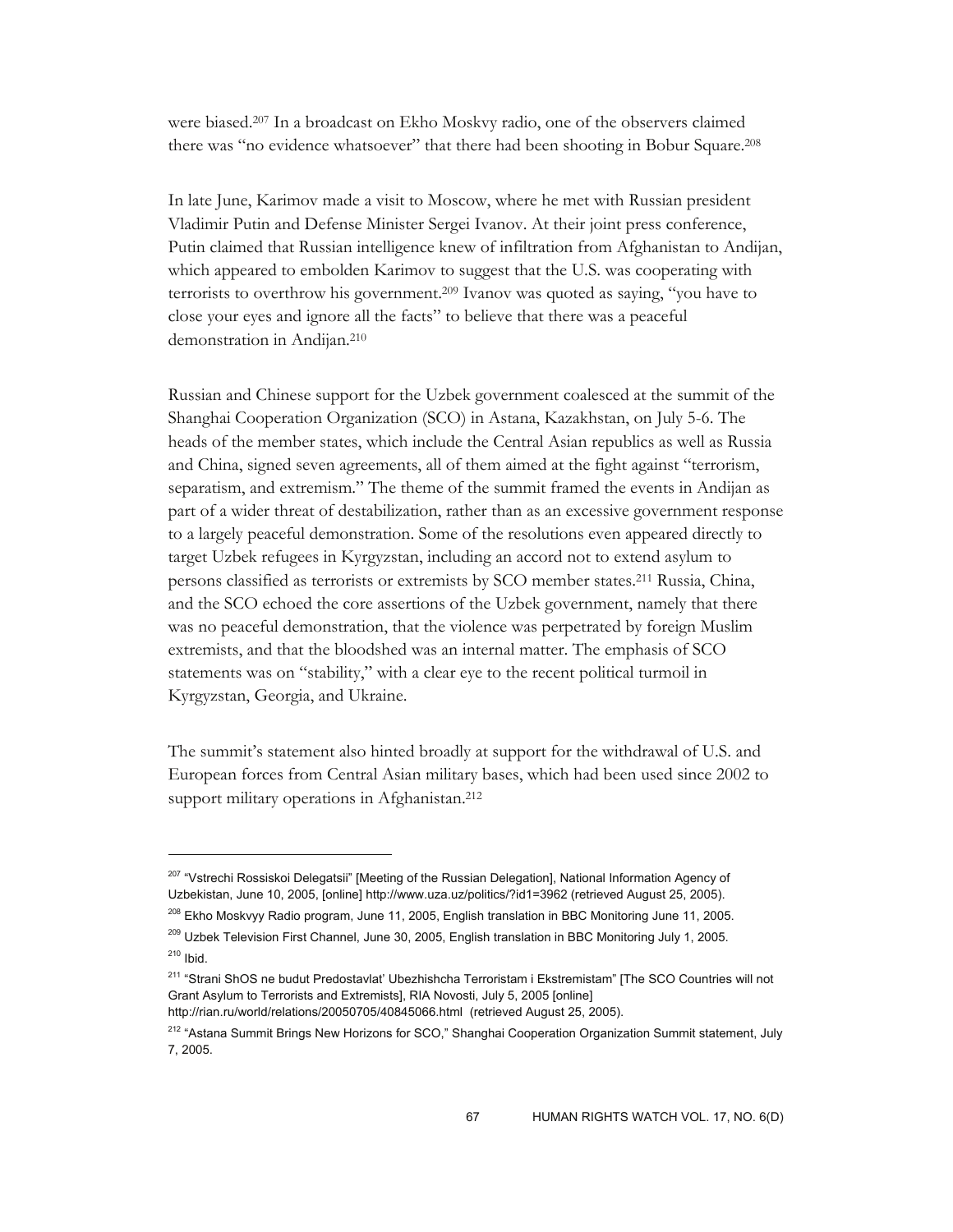# *No Strategy for an International Investigation*

As noted above, the United States and governments of the European Union (E.U.) and its candidate states played an active role in supporting the evacuation of Uzbek refugees from Kyrgyzstan and thus protecting them from being returned to persecution and possible torture in Uzbekistan. They have also greatly supported the community of human rights defenders in Uzbekistan during this most recent crackdown.

These states' efforts in support of an international investigation into the killings in Andijan have been far weaker, however. In fact, in the face of utter defiance by the Uzbek government, both the U.S. and the European Union appear to have backed off entirely rather than implement a more robust strategy to hold the Uzbek government accountable for the loss of life.

A conclusion adopted by E.U. foreign ministers on June 13 deplored the Uzbek government's failure to allow an international investigation and threatened a partial suspension of the E.U.'s Partnership and Cooperation Agreement (PCA) with the Uzbek government if it did not meet an "end of June" deadline to reconsider its position. A month later, as the Uzbek government continued to defy calls for an international investigation and to crack down severely on civil society, a July 18 meeting of E.U. foreign ministers failed to act on the E.U.'s earlier threat. Instead, it called for the E.U.'s Special Representative for Central Asia to travel to the region "as soon as possible" to "review the matter."213

On July 30, the Uzbek government notified the U.S. Embassy that the United States had 180 days to withdraw its forces from a military base in southern Uzbekistan that the U.S. and others had used since 2002 to support operations in Afghanistan. This marked a radical shift in the relationship between the two countries. Since the September 11, 2001 attacks in the United States, the U.S. considered Uzbekistan an important ally in its global campaign against terrorism, and provided aid and training to the Uzbek military as well as counterterrorism assistance.<sup>214</sup>

<sup>&</sup>lt;sup>213</sup> Council of the European Union, General Affairs and External Relations Council Meeting, Brussels 18 July 2005, "Council conclusions on Uzbekistan."

<sup>&</sup>lt;sup>214</sup> One of the Uzbek military units said to have been involved in the massacre, an elite counterterrorism unit called "Bars," included officers who had received US State Department-sponsored training on crisis response in Louisiana in 2004. Although it is not clear whether the US-trained personnel were personally involved in the massacre, eyewitnesses indicate that their unit was. Chivers, C.J. and Shanker, Thom, "Uzbek Units Linked to Deadly Crackdown got U.S. Training," International Herald Tribune, June 20, 2005.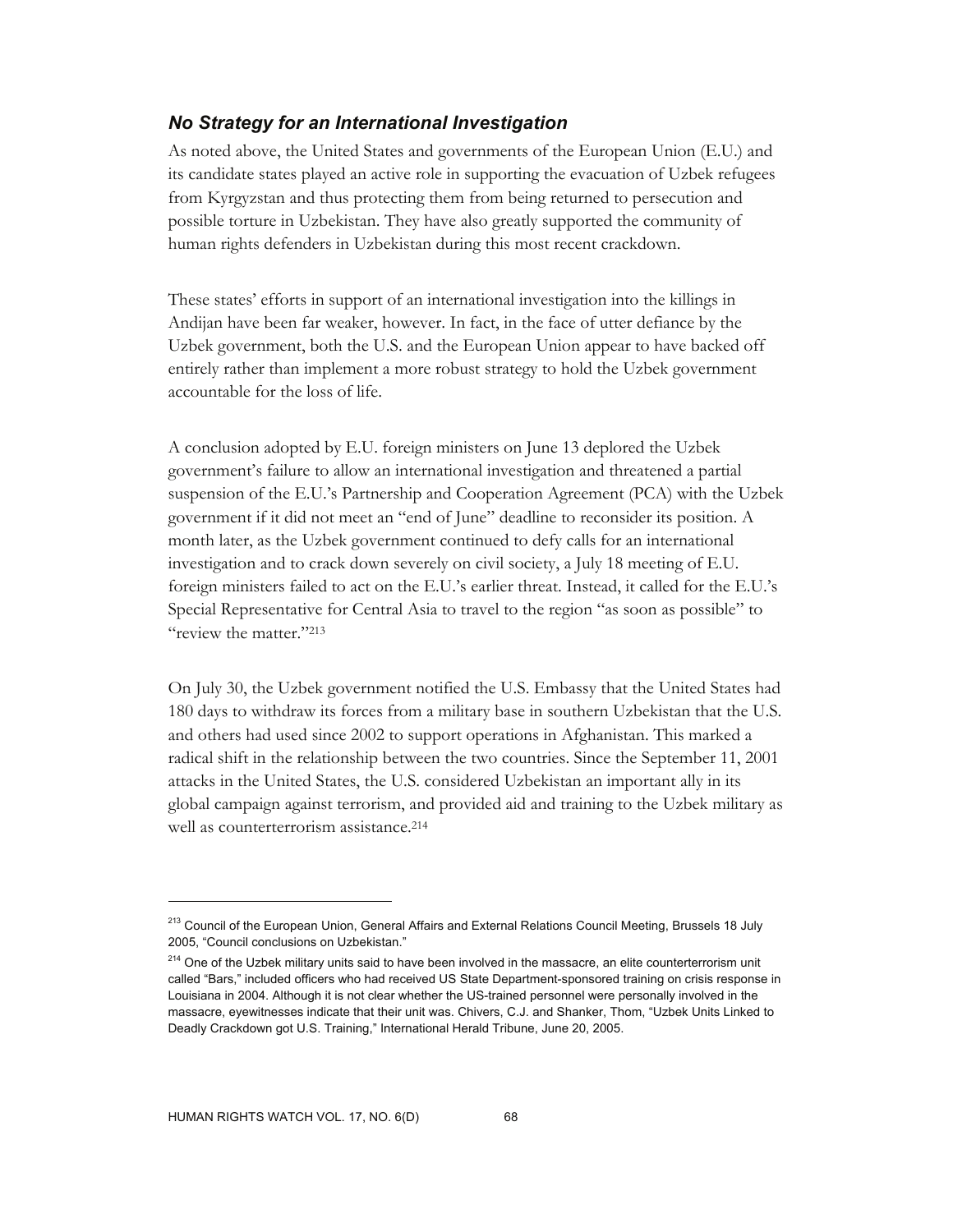The U.S. ignored earlier calls by Human Rights Watch and others to disengage from the base in the wake of Uzbek government intransigence and repression following the May 13 massacre, losing an opportunity to take a principled stance and to distance its own military operations from the abuses committed by Uzbek forces, and to use the political leverage provided by the base to press for an international investigation. As of this writing, the Bush administration has made no moves to back up its rhetorical calls for an international investigation by enacting any diplomatic or economic sanctions against the Uzbek government.

## **Recommendations**

To the Government of the Republic of Uzbekistan:

- Immediately grant access to Andijan to an independent, credible, international investigative team operating under the terms of reference set out by the U.N. High Commissioner for Human Rights. Allow such a team unfettered access to people and places relevant to investigation of the events of May 13, 2005.
- Grant access to Uzbekistan to the U.N. Special Rapporteur on Extrajudicial, Summary or Arbitrary Executions, the Special Representative of the Secretary General on Human Rights Defenders, and the Working Groups on Arbitrary Detention and Disappearances.
- Grant the International Committee of the Red Cross (ICRC) and diplomatic missions based in Tashkent access to the four men—Dilshod Khajiev, Tavakal Khajiev, Hasan Shakirov, and Mukhammad Kadirov—forcibly returned to Uzbekistan by the government of Kyrgyzstan, where the men had sought asylum.
- Immediately release from custody human rights defenders, journalists and political activists wrongly detained and arrested, including: Saidjahon Zainabitdinov, Nurmukhammad Azizov, Akbar Oripov, Dilmurod Muhiddinov, Musozhon Bobozhono, Hamdam Suleimanov, Norboi Kholjigitov, Abdusattor Irzaev, Khabbubulla Akpulatov, Abdurasul Khudainazarov, Nosir Zokir, and Elena Urlaeva. Make public the whereabouts of Saidjahon Zainabitdinov.
- Guarantee due process rights to those arrested since May 13, including the right of those in custody to meet with the counsel of their choice in private.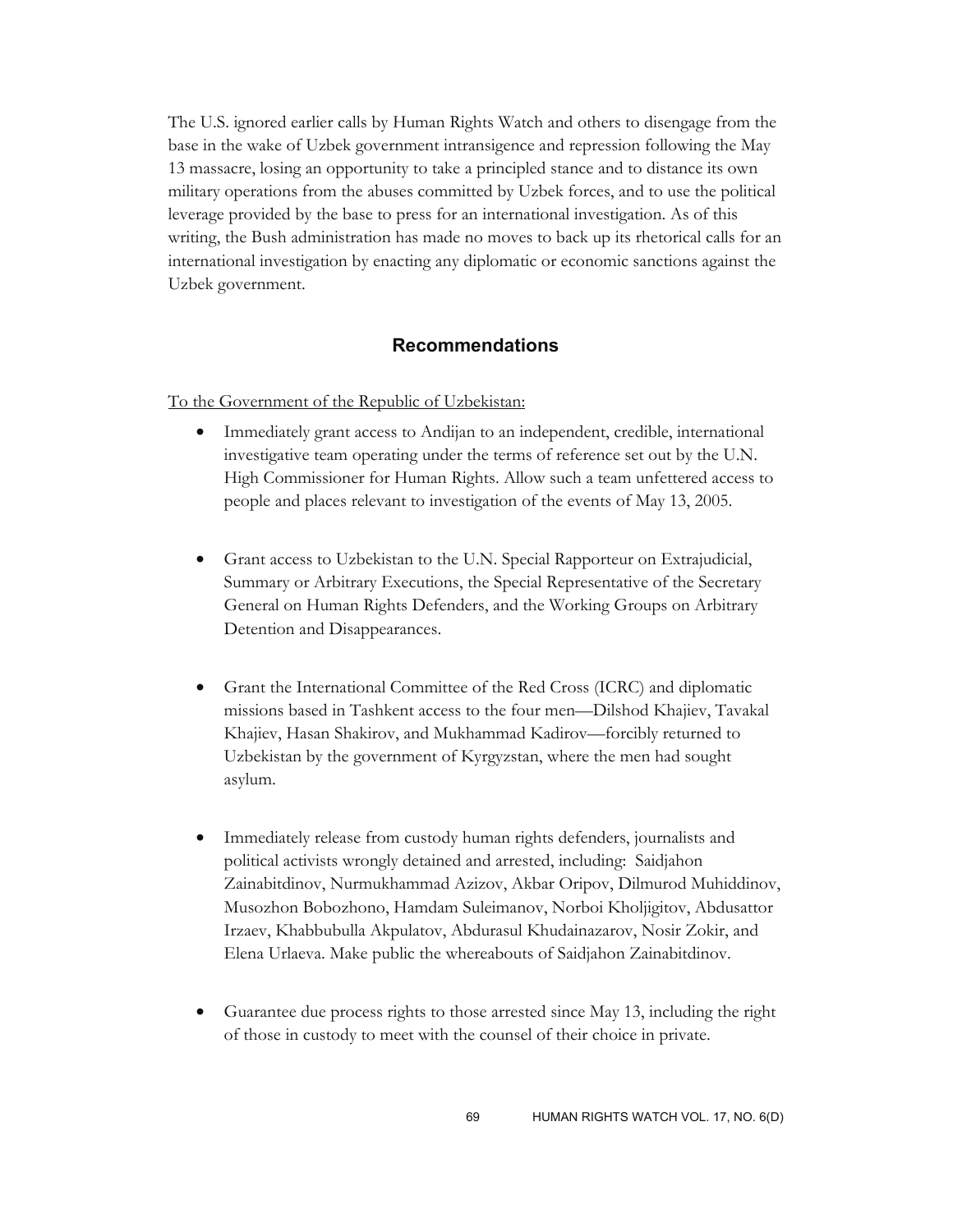- Guarantee international monitors access to trials of human rights defenders, journalists and political activists and to trials of those accused of involvement in the Andijan violence.
- Investigate and prosecute allegations regarding the use of torture by Uzbek law enforcement agents during the course of detentions and interrogations of people in Andijan following the May 13 massacre.

# To the Government of the Russian Federation:

• Publicly acknowledge the need for an independent, international investigation that includes in its mandate examining human rights abuses committed by government forces in Andijan.

# To the Government of Kyrgyzstan:

• Comply with the 1951 Refugee Convention and its 1967 Protocol and the Convention Against Torture. Specifically, protect and guarantee the rights of refugees from Uzbekistan who have fled to Kyrgyzstan seeking safety. Do not forcibly send back to Uzbekistan people who would face torture or persecution if returned.

# To the Government of the United States:

- Recognizing that in the absence of an independent investigation, it has not been possible to determine which Uzbek units took part in the Andijan massacre and cover-up, freeze any remaining military and counter-terrorism assistance to all units of the Uzbek armed forces, National Security Services, and Ministry of Internal Affairs, pursuant to the Leahy amendment which stipulates that U.S. government aid shall not be provided to units that have participated in gross human rights abuses.
- Institute a ban on visas to the U.S. for senior members of the government of Uzbekistan who exercise command and control of the armed forces that committed the massacre in Andijan. In addition, freeze U.S.-based assets belonging to the above-named senior government officials.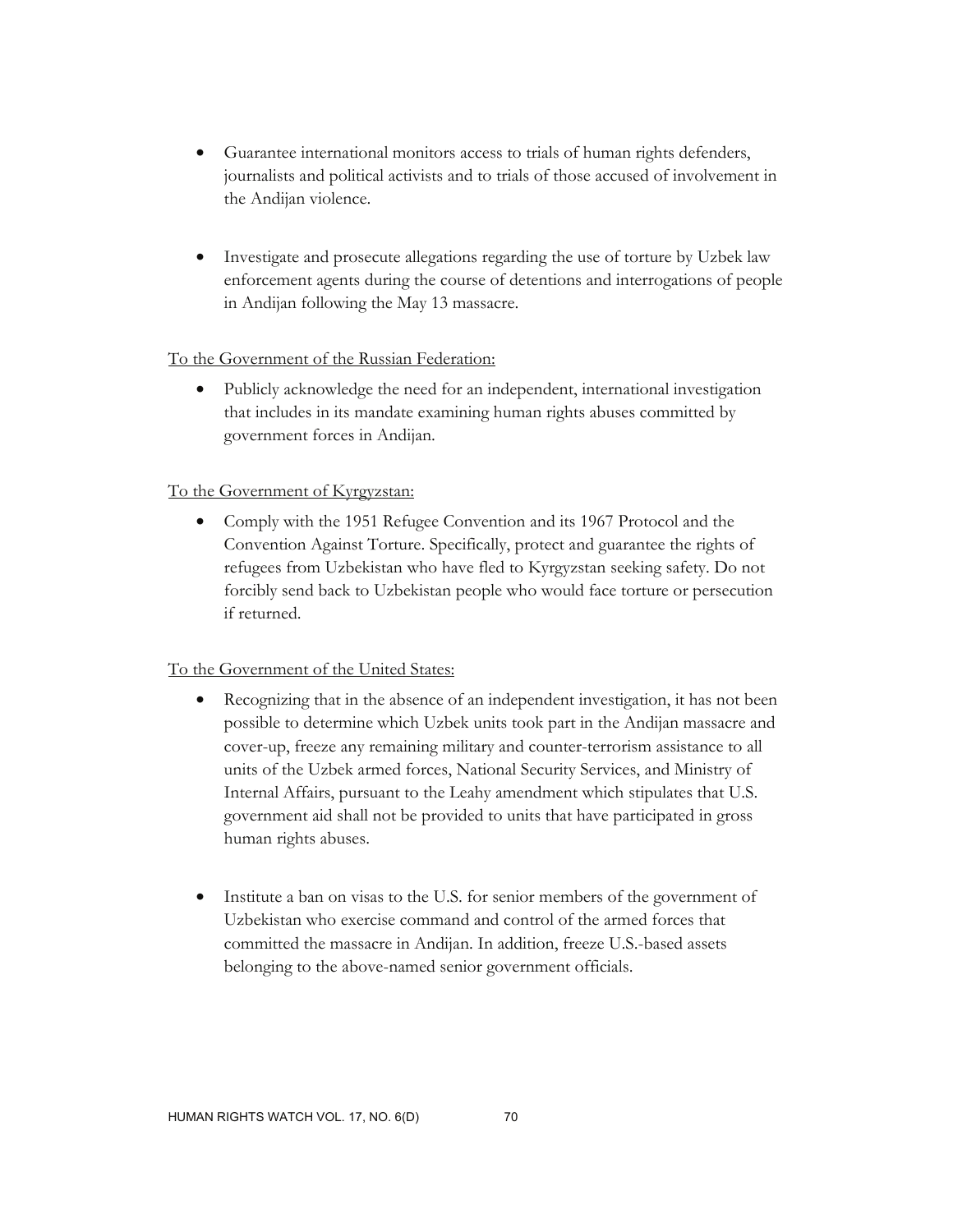- Continue and expand U.S. government support for civil society, including support of human rights defenders and creation and promotion of alternatives to state-run media.
- Insist that the government of Uzbekistan conform to its commitments under the U.S.-Uzbekistan Declaration on Strategic Partnership, signed in March 2002, which include commitments to "intensify the democratic transformation of society . . . taking into account obligations deriving from international treaties." In addition, withhold payments to the government of Uzbekistan for any military base-related services until the government of Uzbekistan abides by its obligations under the bilateral partnership agreement.

## To the Organization for Security and Cooperation in Europe (OSCE):

- Send a team of trained observers to monitor and report on the conduct of trials of those accused by the government of Uzbekistan of responsibility for the violence in Andijan, including those charged with "terrorism" and "Islamic extremism."
- Strongly and publicly condemn the government of Uzbekistan illegal detention, arrest and harassment of Uzbek human rights defenders, journalists and political activists.
- As recommended by the Office for Democratic Institutions and Human Rights (ODIHR) of the OSCE, strengthen the capacity of OSCE field missions in Uzbekistan to better monitor the human rights situation there.

# To the European Union (E.U.):

- Given the government of Uzbekistan's refusal to fulfill the E.U. General Affairs and External Relations Council's (GAERC) call for an independent, international inquiry into the massacre in Andijan, and the Uzbek government's persistent non-compliance with the terms of the agreement, immediately suspend the E.U.'s Partnership and Cooperation Agreement (PCA) with Uzbekistan.
- Immediately enact an embargo on arms sales from E.U. member states to Uzbekistan.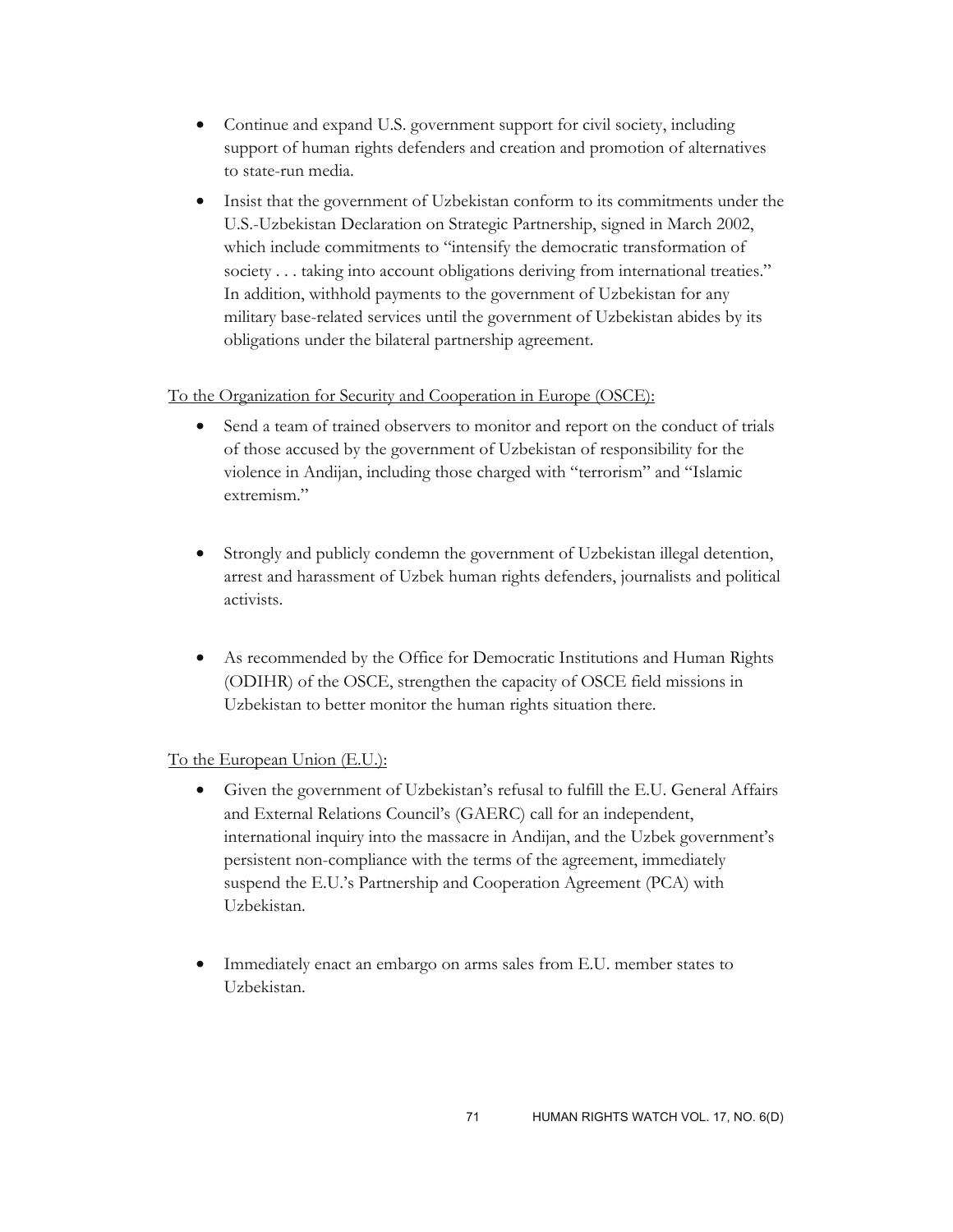• Immediately enact a ban on issuance of visas to senior members of the Uzbek government who exercise command and control of the armed forces that committed the massacre in Andijan.

## To the United Nations (U.N.):

- The Secretary General should appoint a Special Envoy on Uzbekistan to signal that the political and human rights situation in the country remains a serious concern at the highest level of the United Nations. The Special Envoy should be tasked with monitoring the evolving political and human rights situation in Uzbekistan, recommending and coordinating appropriate follow-up action on Uzbekistan by U.N. agencies, as well as intergovernmental bodies such as the Commission on Human Rights, and raising serious security and human rights concerns with the Uzbek government.
- The Office of the High Commissioner for Human Rights and its special mechanisms should continue to closely monitor the human rights situation in Uzbekistan and undertake action on specific cases as appropriate.
- The U.N. country team should provide support to civil society organizations seeking to monitor the human rights situation.

#### To all States:

• As recommended by the U.N. High Commissioner for Human Rights, issue a stay of deportation to Uzbekistan of Uzbek asylum seekers and eyewitnesses to the Andijan massacre who would face the risk of torture if returned.